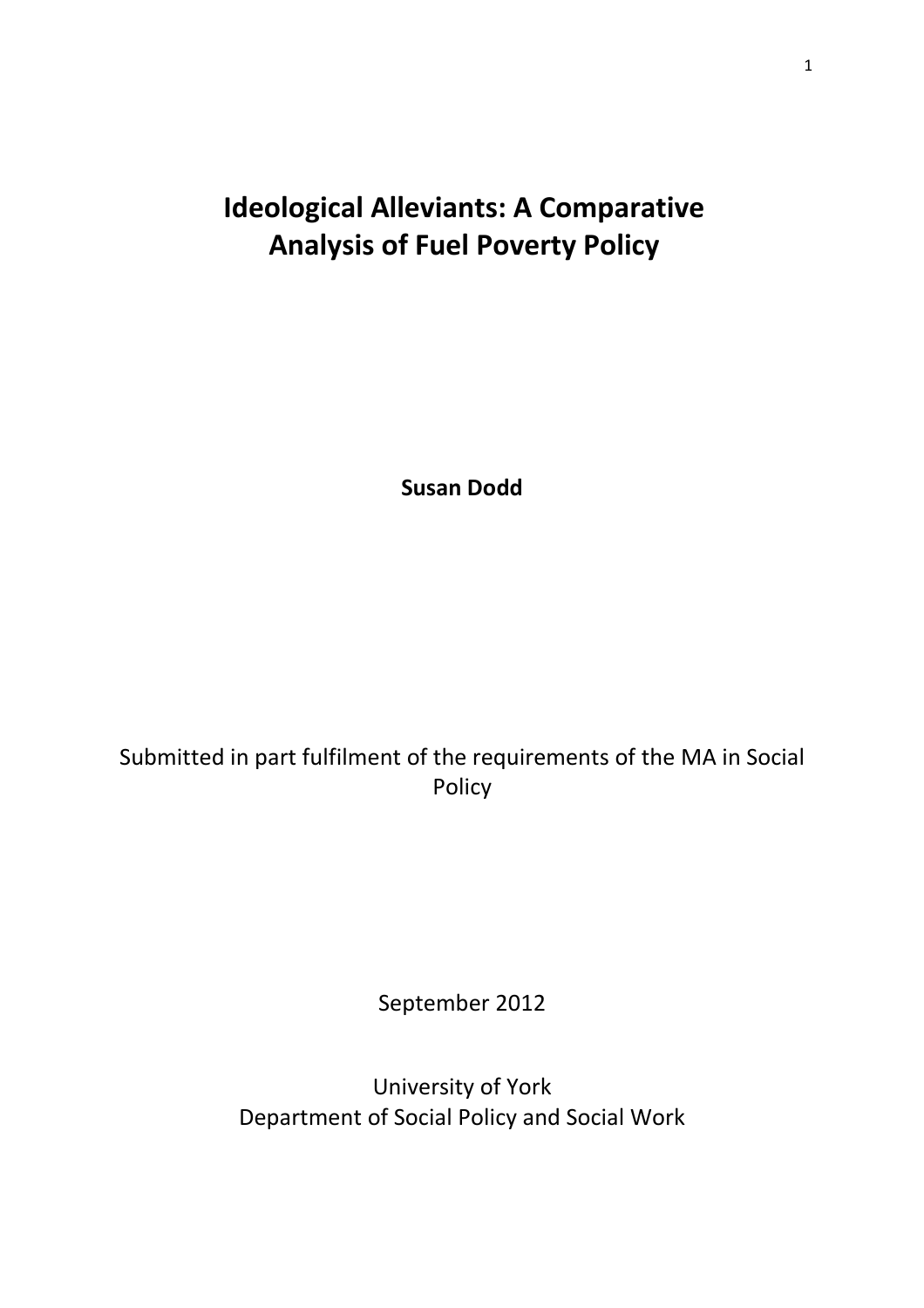### Abstract

Following more than two decades of relevant research and policy in the UK, fuel poverty is increasingly being acknowledged at the national and supranational level. Although it has yet to be identified as a distinct social issue worldwide, relevant alleviatory policy is extant in most countries. However, although the drivers, effects and policies relating to fuel poverty are often very similar, there is no coherent international dialogue on the subject, and no comparative research exists beyond the EU. This dissertation addresses the gap in knowledge and discourse by developing an understanding of fuel poverty on a global scale.

This understanding induces discussion on the reasons and ideologies behind the scattered and disconnected mechanisms that aim to alleviate fuel poverty. This is initially achieved via welfare regime frameworks; further points for analysis include the ways in which each regime/country perceives its citizens' responsibilities, and the lexical confusion of the relevant vocabulary. As a result of this discussion, several recommendations are offered. These include the potential for policy transfer and a proposal for a universal definition of fuel poverty.

This dissertation is a unique contribution to the literature on fuel poverty, as no similar research has yet been undertaken. Although it cannot form more than a superficial understanding of global fuel poverty, it begins a process of codification and cohesion which must continue if fuel poverty is to be alleviated.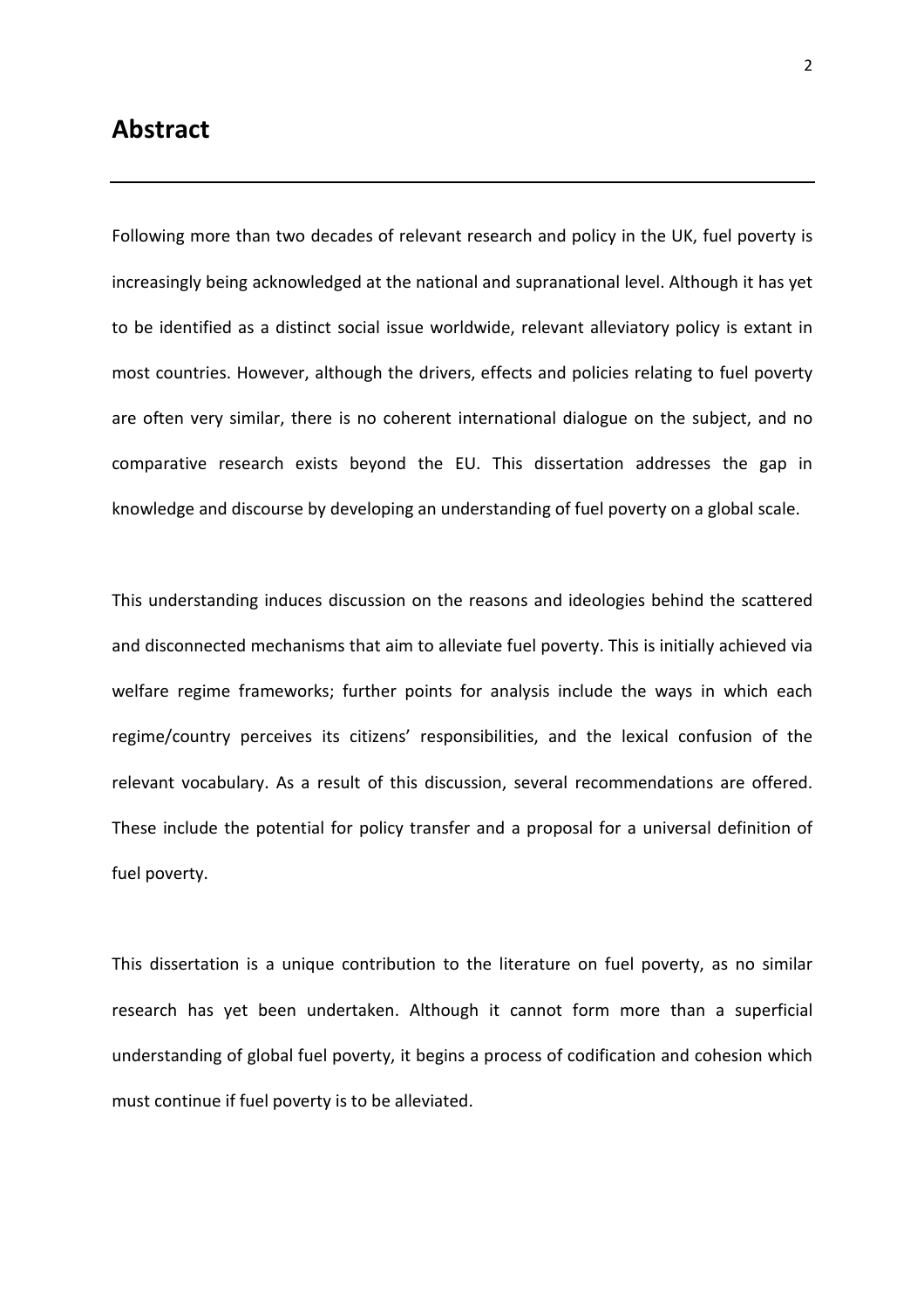### Acknowledgments

Firstly, I would like to extend my considerable gratitude to my personal and dissertation supervisor, Dr Carolyn Snell. Her incredible wealth of specialist knowledge in fuel poverty and energy policy has been absolutely invaluable, and I am indebted to her for keeping me calm, focused and motivated throughout the year.

Secondly, Social Policy and Social Work at the University of York has been my adopted department only since November, and I would have been unable to succeed as a latecomer if the entire department had not been so welcoming. I am very grateful for their patience.

Thirdly, I extend my thanks to the eaga Charitable Trust, who have provided a bursary to fund the completion of this dissertation. I very much appreciate their support.

Finally, I would like to thank my family and friends, who have been incredibly tolerant; I cannot thank them enough for their understanding.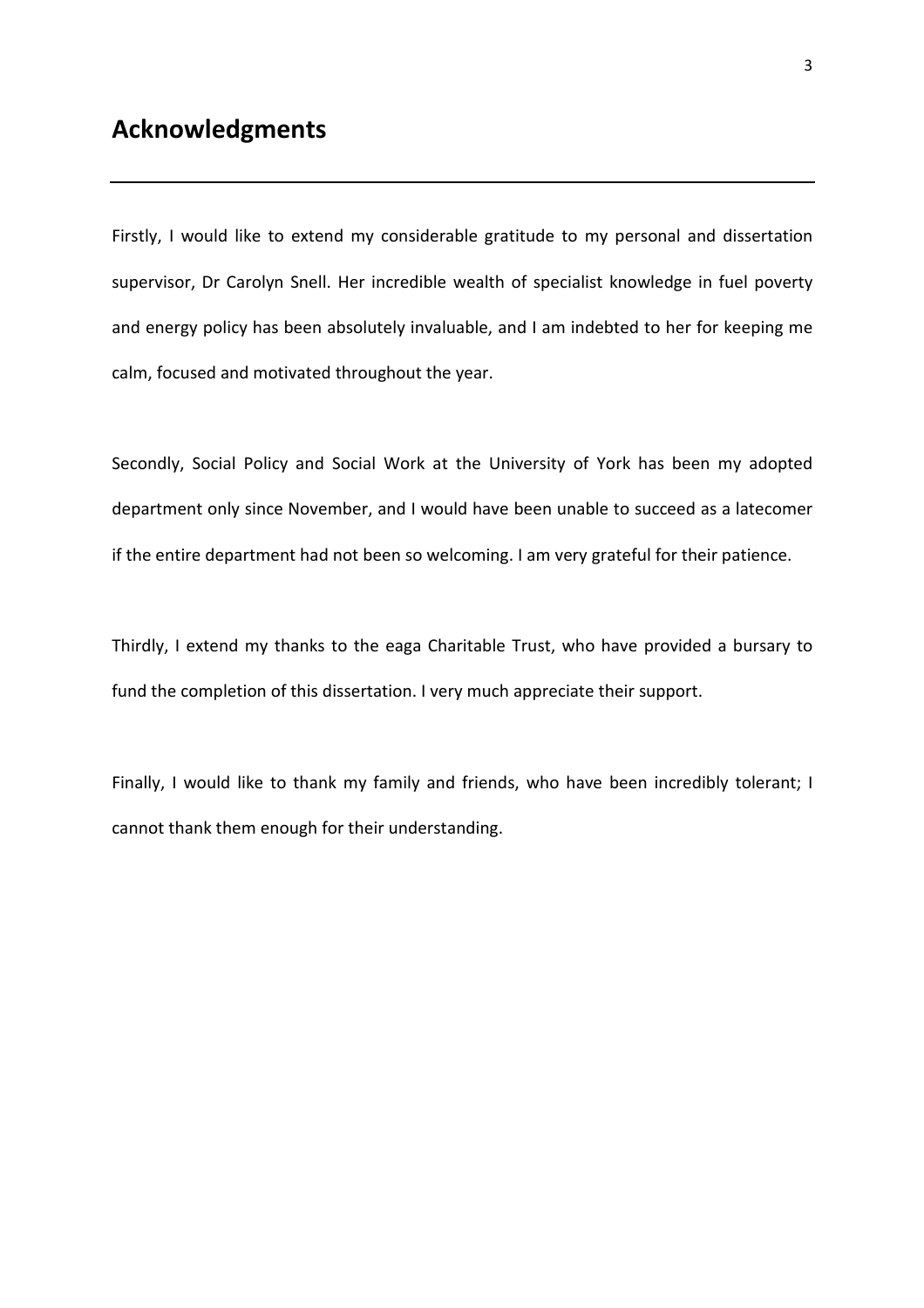### **Contents**

- 6 List of Acronyms
- 8 List of Tables
- 9 1 Introduction
- 15 2 Literature Review
	- 15 2.1 Introduction
	- 16 2.2 Effect and Cause
		- 16 2.2.1 Causes: High Fuel Costs
		- 21 2.2.2 Causes: Access
		- 23 2.2.3 Causes: Housing
		- 27 2.2.4 Social Effects: Health
		- 31 2.2.5 Social Effects: Social Exclusion
		- 33 2.2.6 Social Effects: Financial Exclusion
	- 35 2.3 Policy Thinking and Popular Definitions
	- 41 2.4 Summary

#### 43 - 3 Methodology

- 43 3.1 Introduction
- 44 3.2 Data Selection
- 50 3.3 Data Collection
- 51 3.4 Data Analysis

#### 53 - 4 Policy Review

- 53 4.1 Introduction
- 53 4.2 Liberal: United Kingdom
- 57 4.3 Corporatist: France
- 58 4.4 Social-Democratic: Norway
- 60 4.5 Band A: Romania
- 61 4.6 Band B: China
- 63 4.7 Band C: Morocco
- 65 4.8 Band D: South Africa
- 66 4.9 Band F: India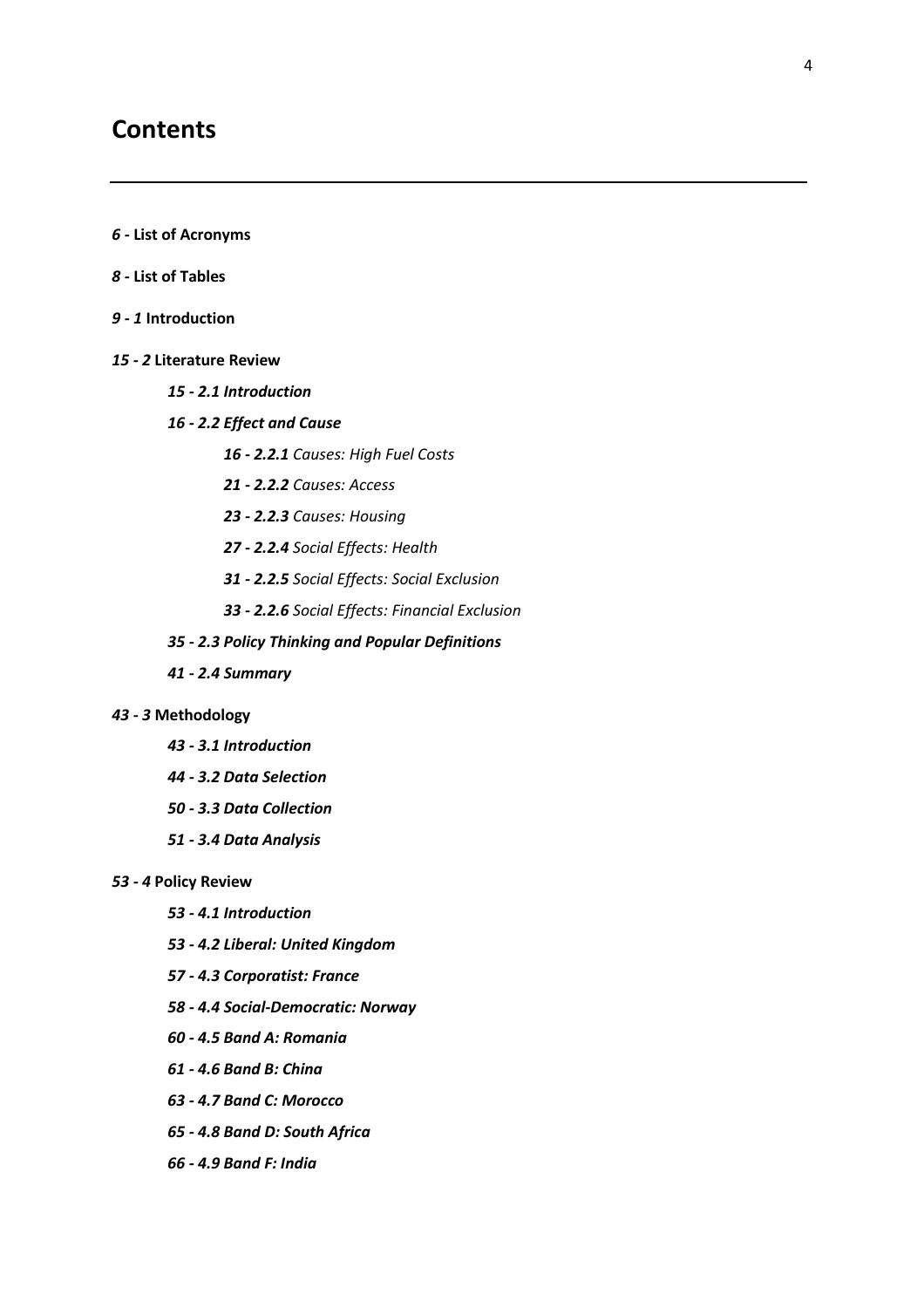### 71 - 5 Discussion

- 71 5.1 Welfare Regimes
- 80 5.2 The Role of the Consumer
- 84 5.3 Lexicon and Connotations

### 88 - 6 Conclusion

93 - Bibliography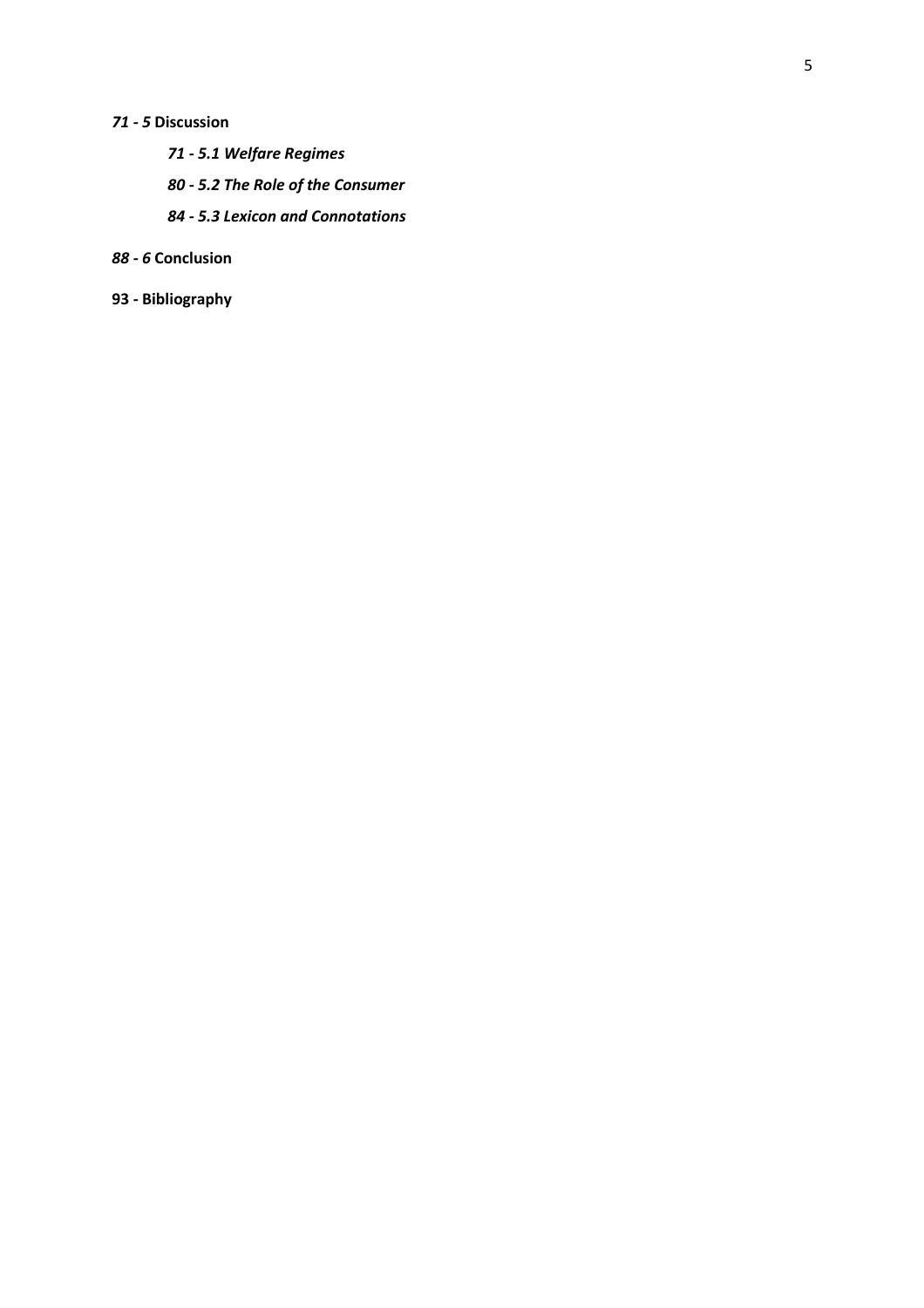## Acronyms

ADEME: L'Agence de l'environnement et de la maîtrise de l'énergie ARI: Acute Respiratory Infection CATS: Communities Against Turbines Scotland CDM: Climate Development Mechanism CEE: See ECE CERT: Carbon Emissions Reduction Target DALY: Disability-Adjusted Life Year DDG: Decentralized Distributed Generation DECC: Department of Energy and Climate Change DEn: Department of Energy DH: District Heating DTI: Department of Trade and Industry ECE: Eastern and Central Europe EEC: Energy Efficiency Commitment EPEE: European Partnership for Energy and the Environment EU: European Union EWM: Excess Winter Mortality FART: Fonds d'aide à la rénovation thermique (des logements) FSU: Former Soviet Union GEF: Global Environment Facility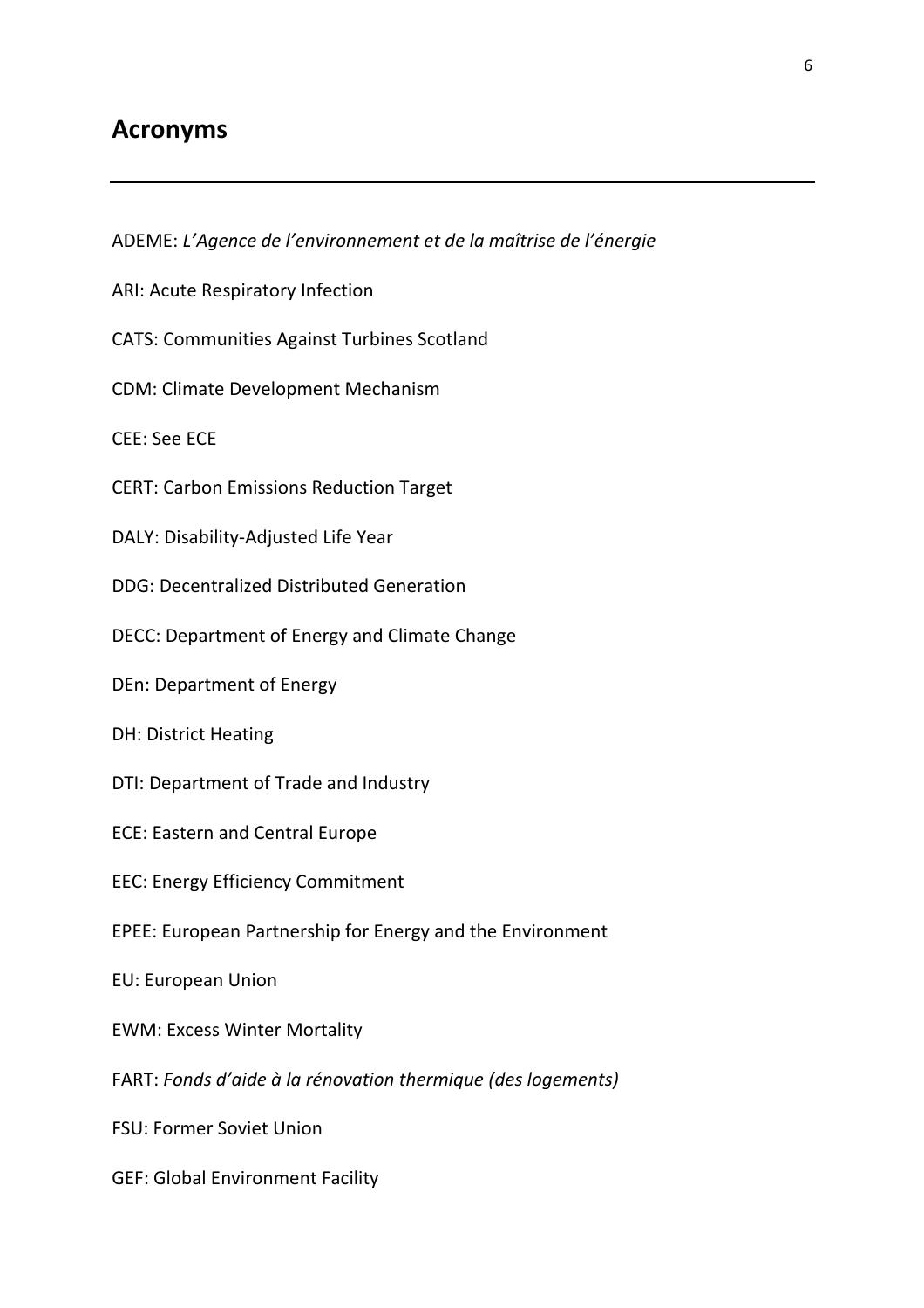GVEP: Global Village Energy Partnership HC: Heating and Cooling HDI: Historically Disadvantaged Individual HH: Household INEP: Integrated National Electrification Programme JRF: Joseph Rowntree Foundation JRHT: Joseph Rowntree Housing Trust MDG: Millennium Development Goal NEA: National Energy Action NISP: National Improved Stove Programme NRFC: National Right to Fuel Campaign ONE: [L']Office National de l'Electricité OPEC: Organization of the Petroleum Exporting Companies PERG: [Le] Programme d'Electrification Rurale Global PIPP: Percentage of Income Payment Plan PPP: Public-Private Partnership REC: Rural Electrification Company REF: Renewable Energy Forum RGGVY: Rajiv Gandhi Grameen Vidyutikaran Yojana UN: United Nations UNDP: United Nations Development Programme

UNFCCC: United Nations Framework Convention on Climate Change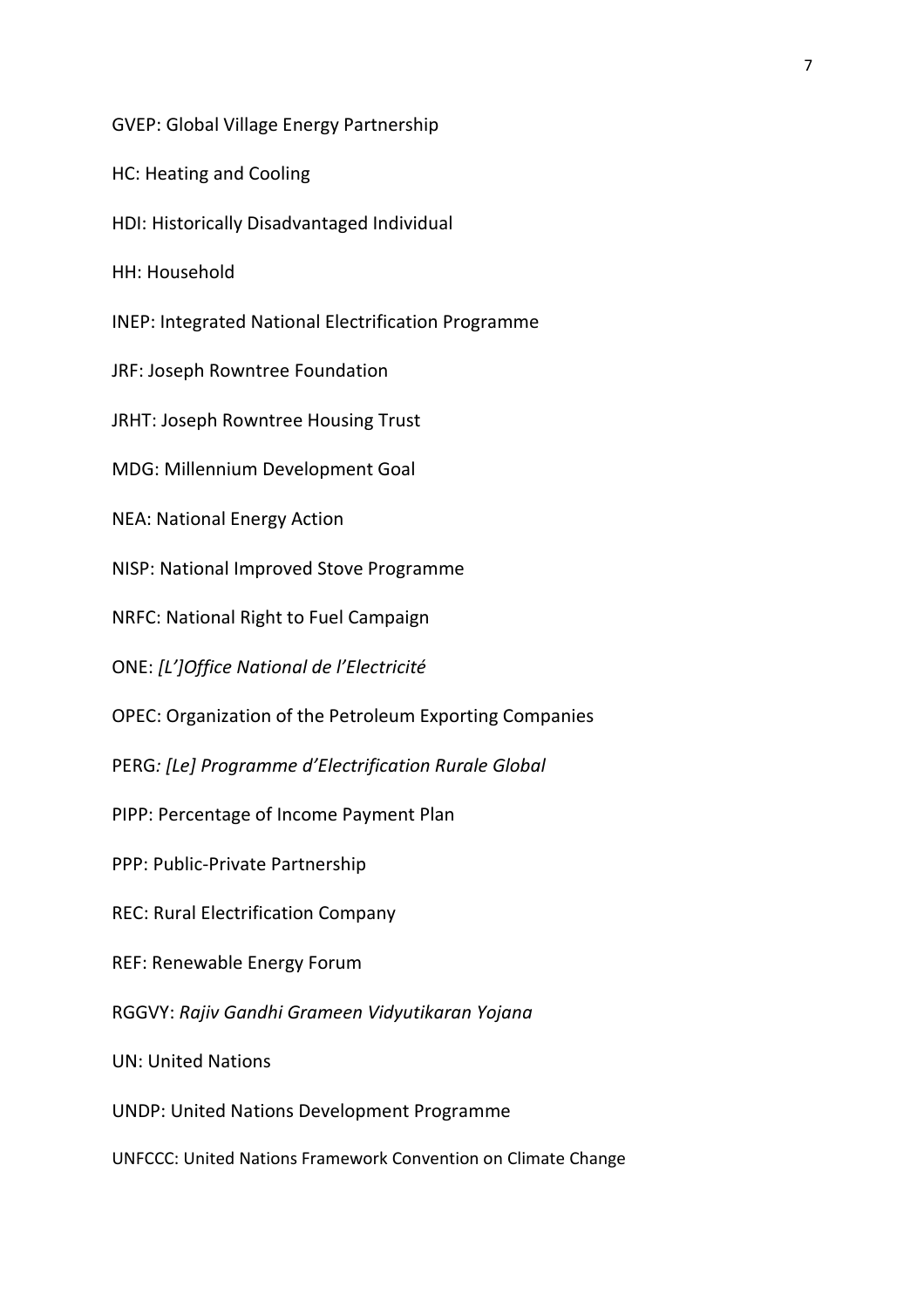## Tables

- Table 1: Summary of Regime Frameworks
- Table 2: Summary of Key Fuels and Challenges

Table 3: Summary of Alleviants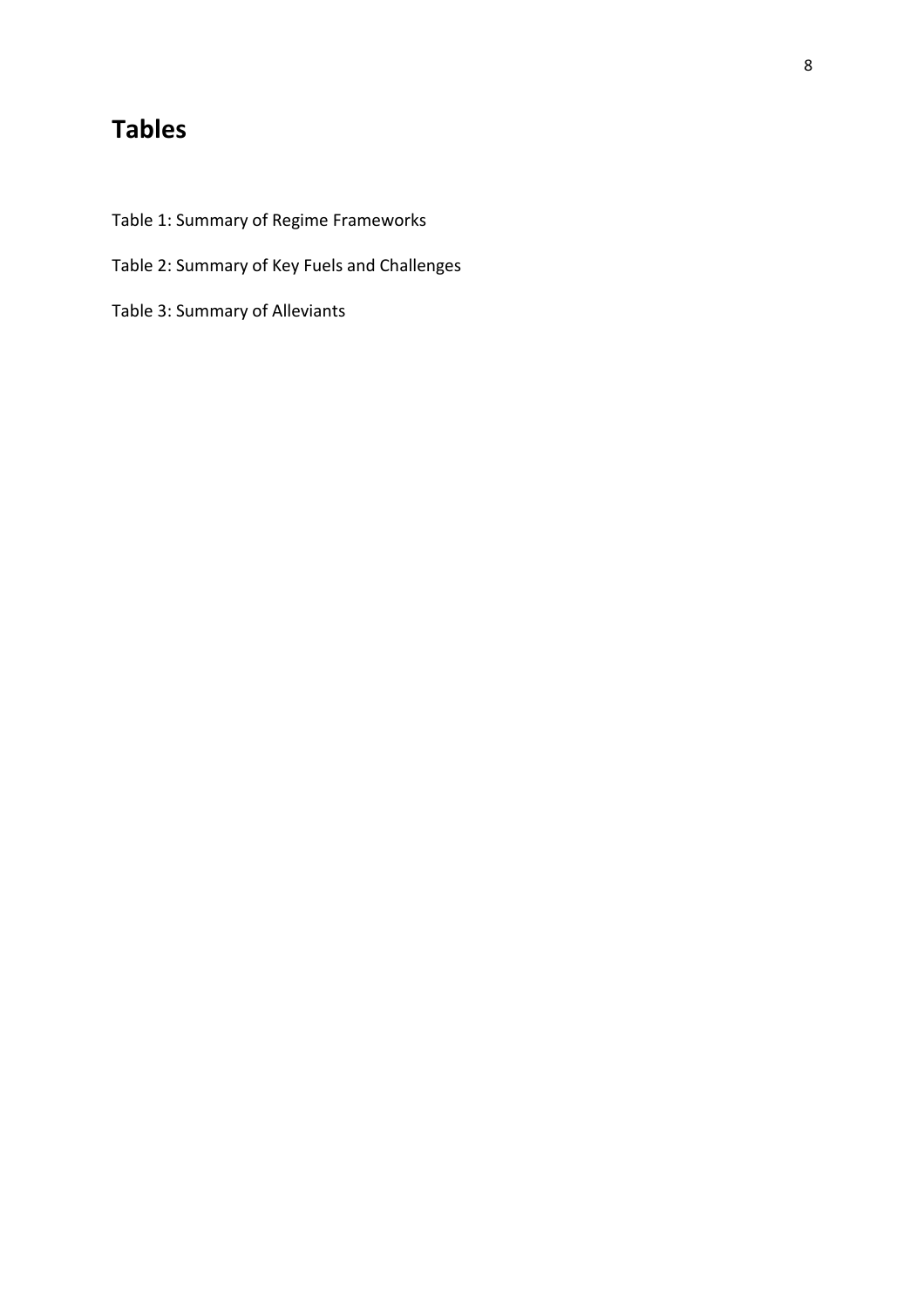## 1 Introduction

The identification of fuel poverty as a distinct social issue has been a gradual process, hindered in several countries by policy responses to the oil shocks of the 1970s. Both the Arab oil embargo (1973-4) and the "second oil crisis" (1978-9) were the result of increased demand and the breakdown of communications between the Organisation of Petroleum Exporting Companies (OPEC) and relevant organisations in the West (Bamberg 2000; Kohl 1982). The consequent exponential increases in oil prices impacted deeply at the household level; however, political responses were conducted with a global focus. Ikenberry (1986) organises the roles of affected developed states into three categories, dependent on their responses.

Firstly, the "State as Facilitator" is exemplified by the Nixon administration's market adjustment measures in the US which "shape[d] production and consumption decisions" (Ikenberry 1986: 112-116): if prices were lower, the White House reasoned, households would have the financial capacity to consume more energy, thus driving national production. Similarly to the UK, however, counterinflation measures were necessarily abandoned due to OPEC's quadrupling of crude oil prices, resulting in a "full return to economic pricing" by the end of the decade (Boardman 1991: 18-19; Ikenberry 1986). This defensive market strategy was considered necessary regardless of its social impact. Since the state has not "radically changed [its] food pricing policies to accommodate the poor but rather [has] designed particular social welfare programs for the poor" (Laird 1977: 8), economists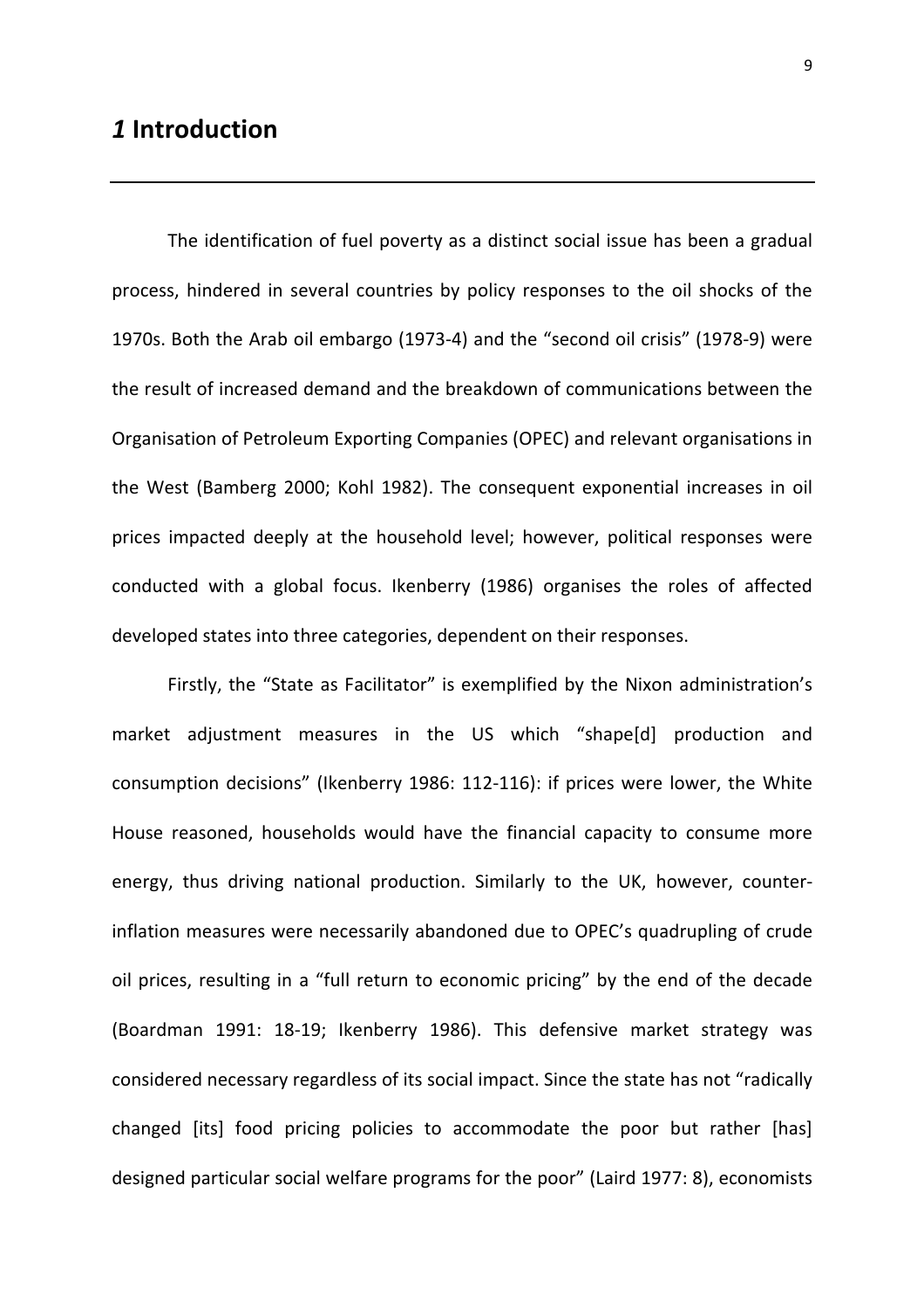in the UK advocated "rais[ing] energy prices to the consumer" despite the inevitable "social consequences", which were barely acknowledged and even less frequently discussed at the energy policy level (DEn 1979: 8).<sup>1</sup>

Ikenberry's (1986) other two categories concern states whose policy responses focused more on industry than economics. The "State as Negotiator", exemplified by Japan and Germany, employed "competitive accelerated adjustment" through industrial policy, with the aim of altering attitudes and behaviours relating to energy efficiency in industry (113-116). Finally, the "State as Producer" took a neomercantilist<sup>2</sup> approach, exemplified in France by a push for self-sufficient energy supplies which resulted in the nationalisation of energy firms and a focus on alternative energy (op. cit.: 111-113). This latter role was frequently advocated as a sensible direction for UK energy policy from an economic perspective, despite the fact that the time and cost of diversification would entail serious effects on interim household energy bills for the benefit of manufacturing industries (e.g. DEn 1979; DEn  $1982$ ).<sup>3</sup>

Although the efficacy of certain policies was inseparably related to public demand or conservation, there was no attempt to alleviate the negative social effects of higher fuel costs through energy policy (Winkler 2006: 1-3; cf. Kohl 1982:

 $\overline{\phantom{0}}$ 

 $^1$  A similar criticism is still being made of energy pricing policy in China, where energy is heavily subsidised by the state (e.g. Hang and Tu 2006; see  $\S$ 4.6).

<sup>&</sup>lt;sup>2</sup> See Hettne (1993: 211) for a full explanation; in short, neomercantilism can be understood as "an articulation of the nation state logic vis-à- vis the free play of [transnational] market forces".

 $3$  This discussion is ongoing; see, for example, Jamasb and Pollitt 2008.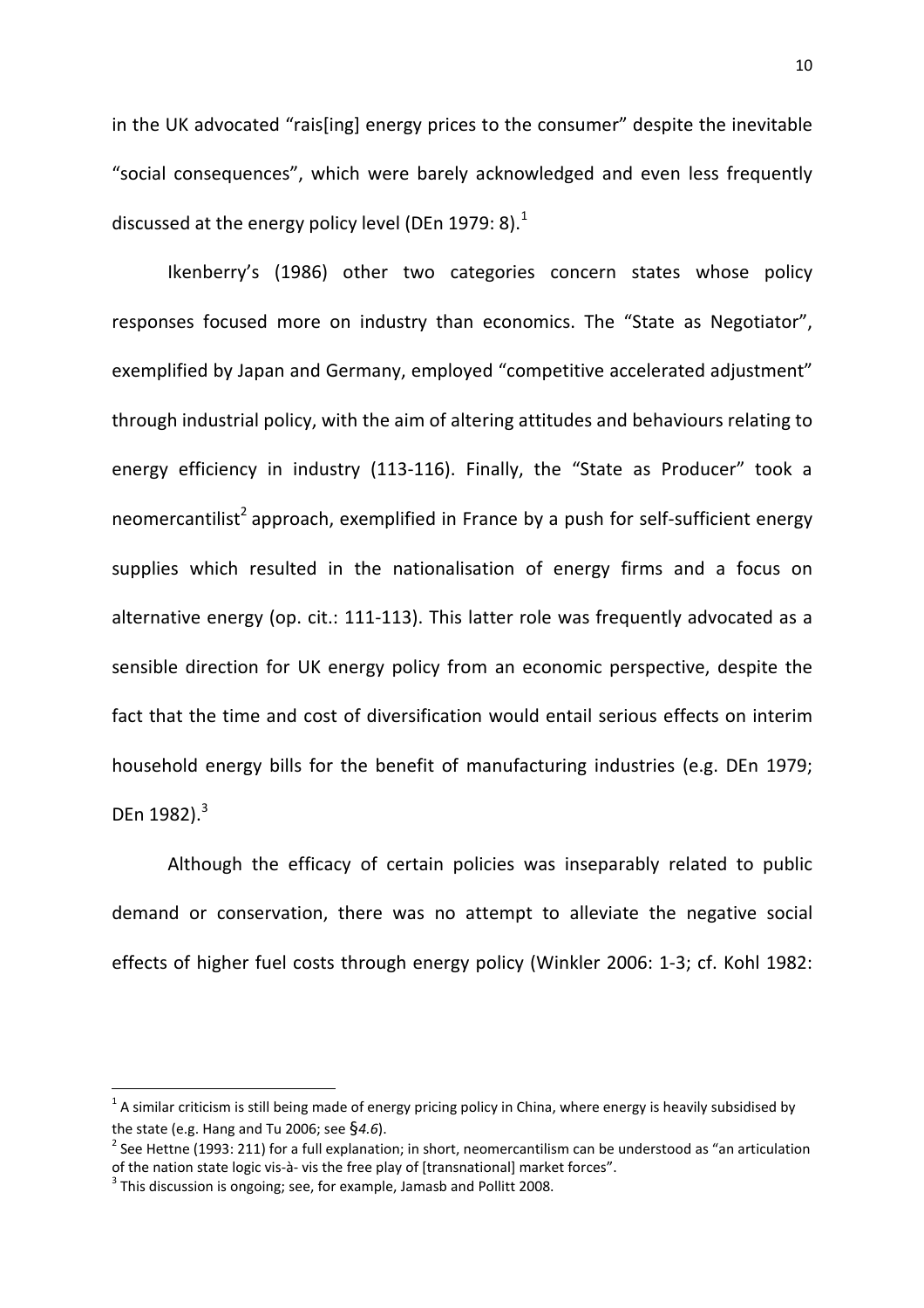91).<sup>4</sup> In the UK, although the 1974 Labour administration principally agreed that warmth should be affordable, it was argued that this should be ensured via social rather than energy policy (DEn 1976). In practice, rapid increases in fuel prices far outpaced any rise in social security benefits for poorer households (Boardman 1991: 18-33); however, the British government introduced additional benefits to assist with heating costs in response to an exponential increase of public awareness and pressure (for example, the inauguration of the National Right to Fuel Campaign (NRFC)) (ibid.).

Although the problems had been extant for some time,<sup>5</sup> the oil shocks drove public, private and independent bodies in the UK to highlight the social implications of unaffordable fuel. The initial public response was simply an extension of the established benefits system, which was necessarily accessed by many households who had not previously needed any state assistance or had trouble paying their bills (Boardman 1991: 24). $^6$  This demographic of newly poor citizens is a phenomenon that has only later been globally recognised (e.g. Buzar 2007: 6). Fuel poverty is still considered a "new social priority" at the European level (EPEE 2009: 17).

Worldwide, fuel poverty receives still less recognition, despite the fact that "[e]nergy services are fundamental to personal development and to the reduction in

l

 $^4$  Cf. Surrey and Chesshire (1979: 11): "Graduation or 'smoothed' transition must [...] be a cardinal principal of energy pricing policy in order to comply with considerations of equity".

<sup>&</sup>lt;sup>5</sup> The origins of fuel poverty in the modern and contemporary sense are difficult to establish, hence this necessary vagueness; however, Boardman (1991: 25) employs a quote from Marigold Johnson at the 1976 National Energy Conference to explain that "fuel poverty is caused by 'society's failure to plan for an age of high-cost fuels'".

 $^6$  This reactive strategy was necessary largely due to Marigold Johnson's point in note 5; however, this was criticised partially due to a growing demand for preventative social services, since the efficacy of each method was being heavily scrutinised at the time (Rodgers 1978).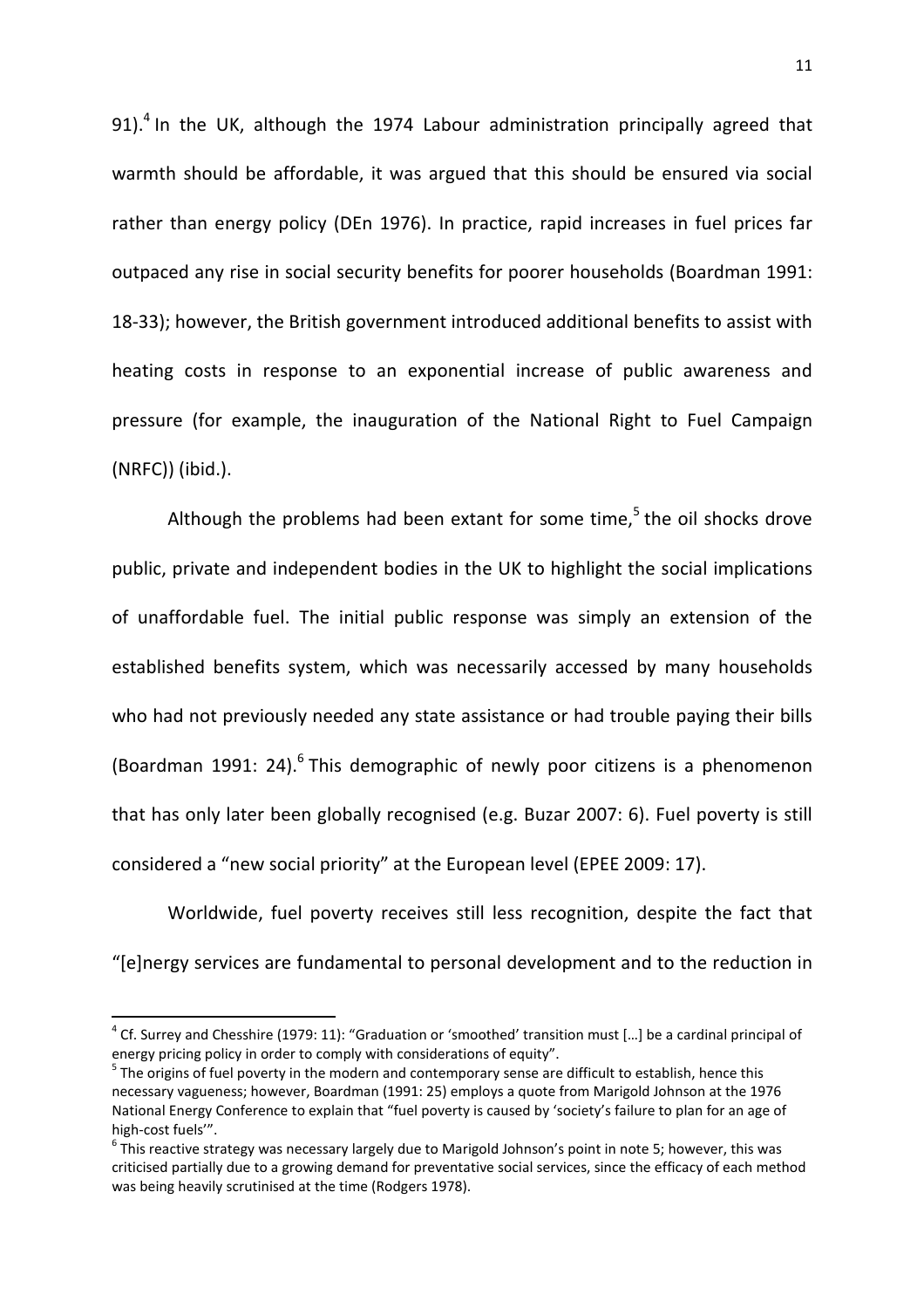poverty and hunger; have a bearing on gender and social inequalities in health; and are important to tackling maternal and child mortality." (Wilkinson et al. 2007: 976). Fuel poverty research is largely confined to the UK, with minimal literature elsewhere. Furthermore, there is no comparative literature on fuel poverty beyond the European Union (EU), where comparative analyses proved unfeasible before 2004 and are hindered by "the lack of comparable cross-country data" (Healy 2004: 5); some quantitative comparative analyses of EU fuel poverty have now been undertaken (e.g. Healy 2004, Thomson 2011), but relevant policy has never been studied comparatively from a theoretical perspective.

This dissertation was undertaken in order to fill this gap in academic knowledge. If fuel poverty is to be alleviated, it is essential that current strategies worldwide are analysed and compared. A global comparative analysis demanded a framework for the selection and initial analysis of national policy;<sup>7</sup> consequently, welfare regime frameworks were employed.<sup>8</sup> Due to a lack of active and directly relevant policy worldwide, the bulk of data behind this dissertation is necessarily drawn from the global academic literature, governmental and non-governmental research, grey literature, strategy documents, and other similar sources. As such, the literature review is intrinsically important.

l

 $^7$  This dissertation does not attempt to analyse any policy or directives imposed by international and supranational organisations. Although it acknowledges their relevance (and occasionally references certain sources), this is a comparison of national fuel poverty alleviants; as such, the focus is on nationally-designed and -implemented policy.

 $^8$  Cf. Healy (2004: 162): "It is clear that the welfare regime and socio-economic characteristics generally play a big role in mitigating fuel poverty. Countries such as Finland, Denmark, Germany and the Netherlands have relatively strong social welfare support and more equitable income distribution, and despite enduring harsh winter climates all report levels of fuel poverty far lower than those found in southern Europe, the UK and Ireland".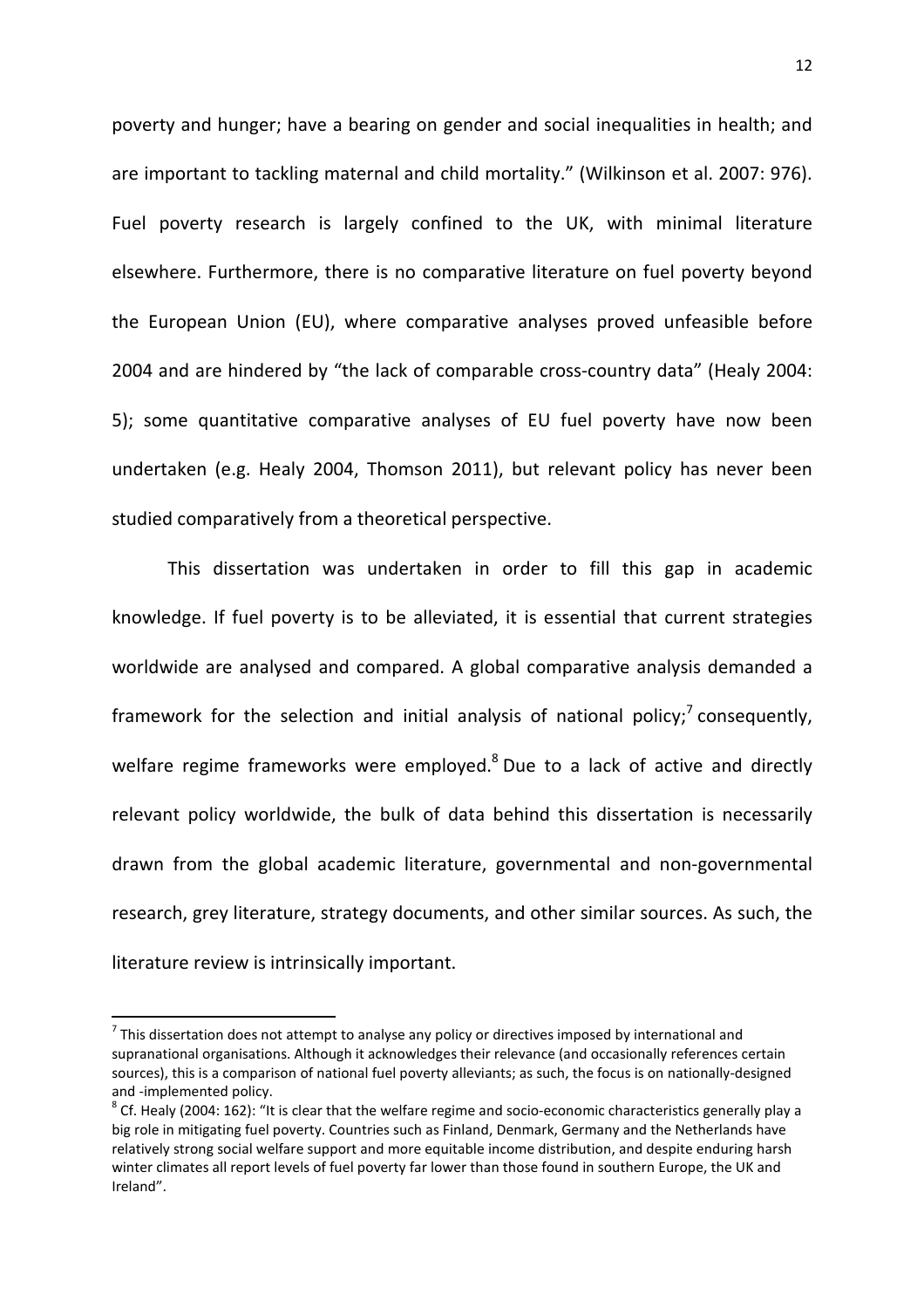This is not an attempt to quantify fuel poverty at a global level, for several reasons. A number of frameworks have been presented to date (e.g. Pachauri and Spreng 2004; Buzar 2007), whereas policy has never been analysed. Furthermore, there would be difficulties to overcome before data collection could even begin, such as the global differences in cause, effect, and definition as discussed in the literature review. Even if identical data could be collected for every country, it is recognised that international datasets are "of limited value in developing an accurate and detailed analysis of fuel poverty", and that national datasets are far more accurate despite the fact that they are extremely difficult to defensibly compare within a quantitative framework (EPEE 2009: 6).

Differences in the conceptualisation and definition of fuel poverty would be particularly problematic to a quantitative approach, and are discussed herein; Amartya Sen's (1987) work on the assessment of poverty is particularly applicable to the example of fuel poverty conceptualisation, and will be employed in this dissertation to enlighten the discussion on alleviants. Despite the argument that "[r]esource allocation and policy making will have to address the question, among others, of expanding the limits of choice" (Sen 1987: 18), most fuel poverty alleviation has failed to improve citizens' energy choices. This dissertation presents the argument for the further alleviation of fuel poverty through the recognition that, although fuel as a commodity is becoming increasingly accessible worldwide, there is limited capability amongst consumers to use this commodity effectively (cf. Sen 1987: 6-7).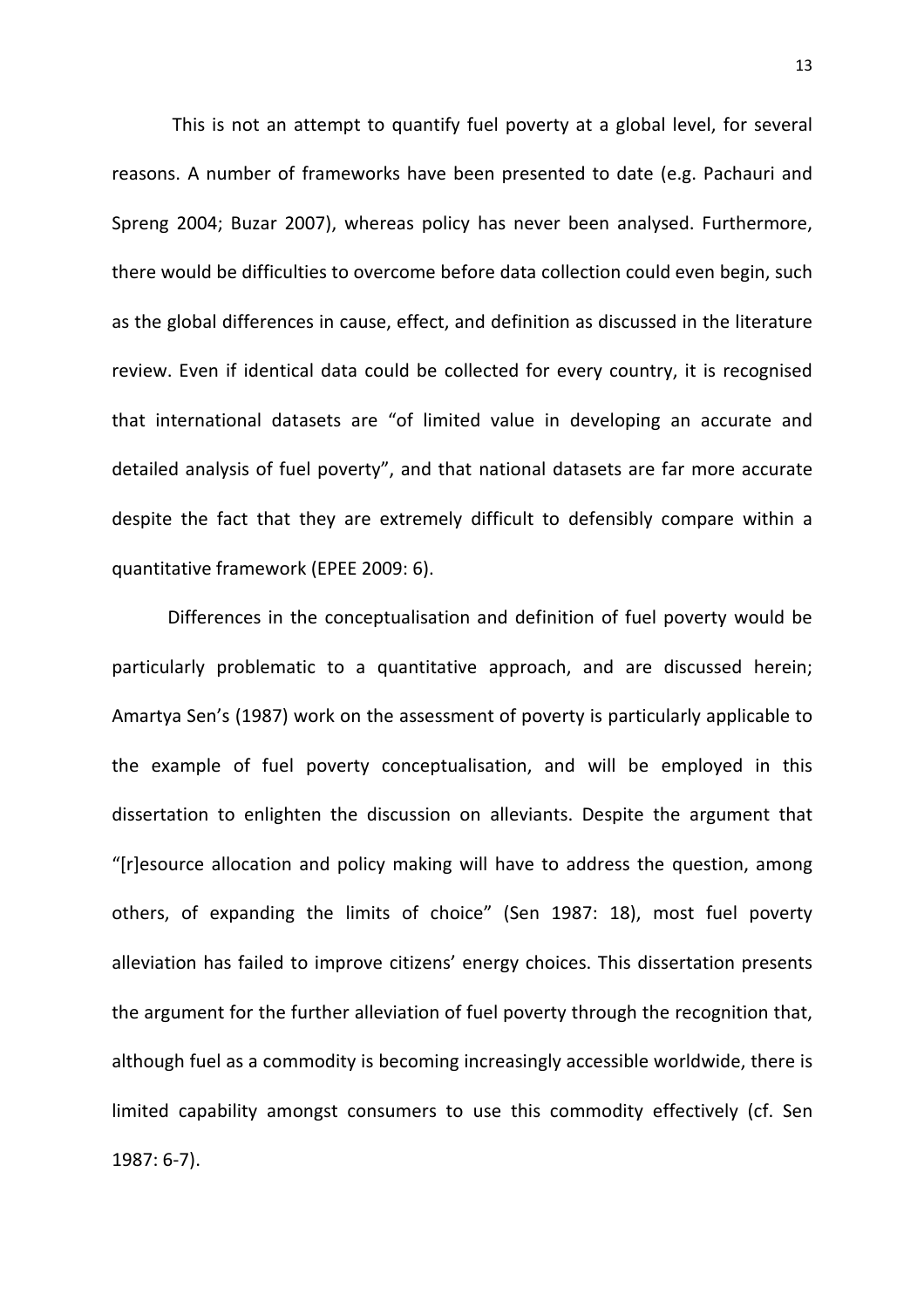The overall research question will be summarised following the literature review; as a brief outline, this dissertation presents an understanding of fuel poverty at the global level. By classifying drivers and effects in the literature review, fuel poverty policy drivers become more transparent and globally convergent. Whilst arguing the phenomenon as a distinct social issue worthy of policy attention, this dissertation will examine the reasons behind relevant policy formulation, and the ways in which these are manifested. Through this developing understanding, and with the use of welfare regime frameworks to organise and analyse data, a discussion of fuel poverty policy development and transfer will be induced, and a coherent international dialogue will be inaugurated.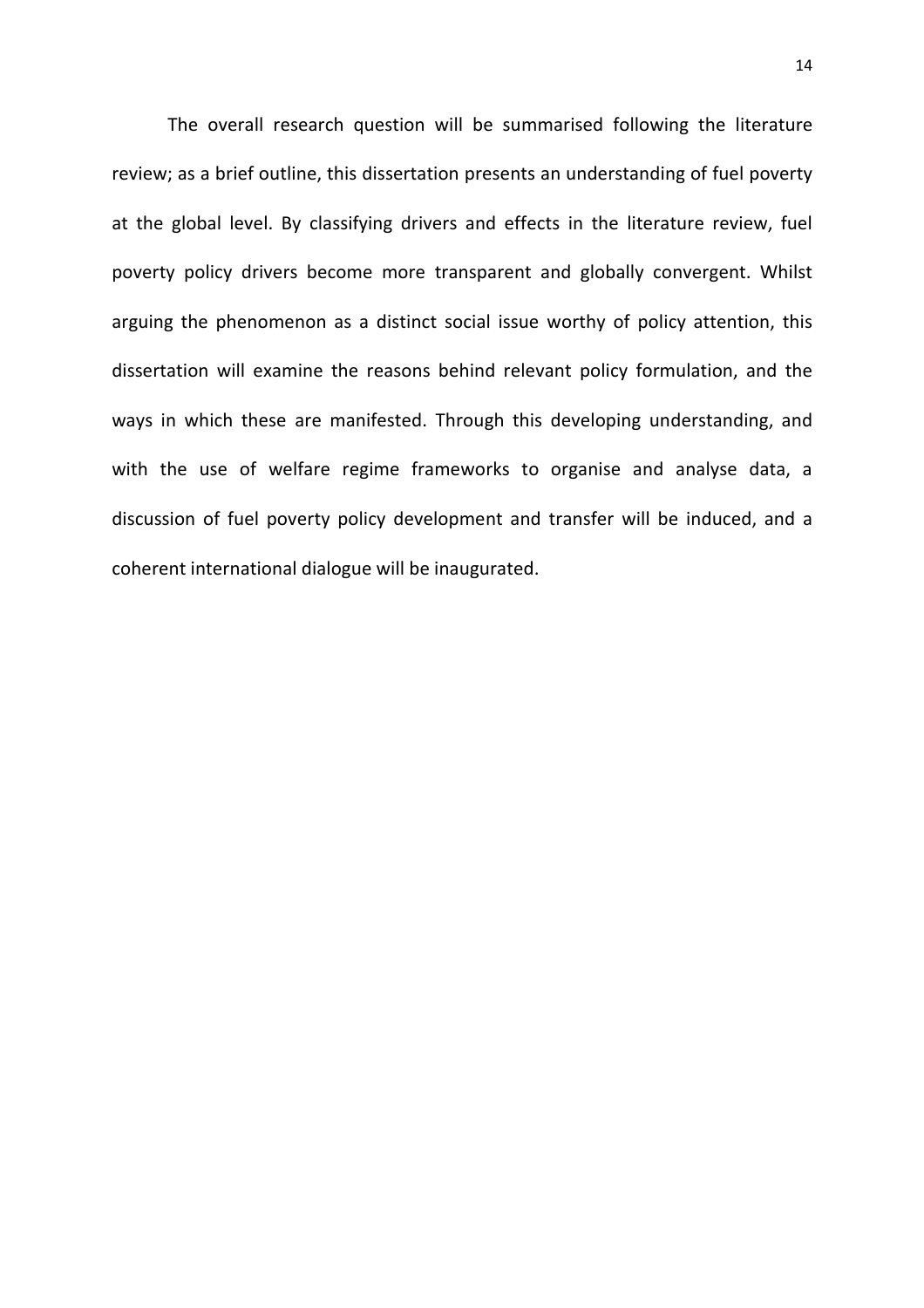### 2.1 Introduction

 $\overline{a}$ 

 Commentators and academics in energy-related fields have noted that "major [...] social problems, both local and global, have been associated with the energy system" (Winkler 2006: 1). These problems and their drivers are the subject of a growing body of academic research and literature. Considering this level of recognition, however, it is surprising that only two countries currently define fuel poverty as a "distinct entity separate from generalised income poverty" at the policy level (Healy 2004: 179). In the global study of social policy, it is identified as a fundamentally British term (Spicker et al. 2007: 84),<sup>9</sup> although the international use of the term is continuing to expand (e.g. Hohle 2011). Additionally, a number of equivalent terms (most notably, "energy poverty") are often used as a substitute for "fuel poverty" despite the fact that their connotations are seen to be different.

 This literature review outlines the key sets of drivers, effects and definitions relating to fuel poverty whilst classifying the issue at the global level. In doing so, it asserts that fuel poverty cannot be treated as another component of generalised poverty, and that it requires a different set of alleviatory measures. Furthermore, the categorisation of drivers and effects is pertinent to the discussion on the potential transfer and progression of fuel poverty policy below.

 $9$  The connotations of "fuel poverty" are occasionally unsuitable for use in certain countries and circumstances, as outlined in §2.3.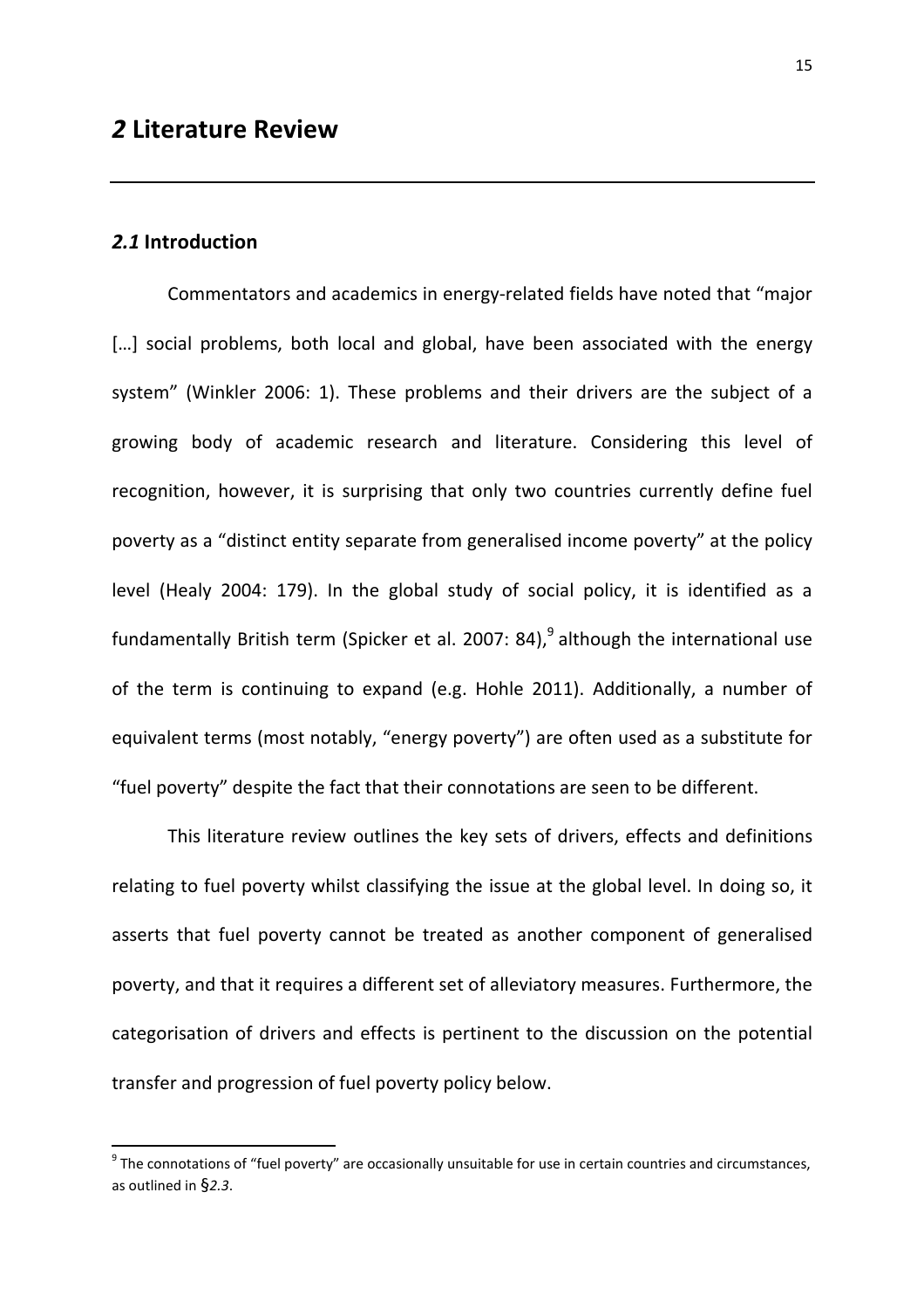### 2.2 Cause and Effect

### 2.2.1 Causes: High Fuel Costs

Due to the complex factors highlighted above, the UK Labour administration at the time of the oil shocks acknowledged that if fuel poverty was to be tackled, it could not be solved in the long-term via extensions of the extant benefits systems. In 1976, "three government-sponsored reports on aspects of paying for fuel by poor consumers [confirmed] that fuel poverty was seen as a fuel-pricing problem", although no consequent regulatory legislation was passed (Boardman 1991: 25-28). In the twenty-first century, although the Energy Efficiency Commitment (EEC) required electricity and gas suppliers to cut emissions with 50% of the savings focused on vulnerable consumers before 2008, the move to the Carbon Emissions Reduction Target (CERT) scheme in 2008 reduced this proportion to 40%, and focused on those who were already benefit recipients (DECC 2008: 8).

Additionally, as Boardman (1991) correctly predicted, taxes on fuel have increased fuel poverty in most countries, despite the fact that they could theoretically have been manipulated into an alleviatory system; $^{10}$  in Spain, for example, there is currently no energy tax on gas for domestic end-users, although VAT is still applied at 15% (Dromacque 2012: 19).<sup>11</sup> Elsewhere, however, energy taxes and VAT comprise up to 55% of energy bills (op. cit.: 10). The combined effects of the refusal to alter fuel tax systems, deregulating fuel markets, and iterative price

 $\overline{\phantom{0}}$ 

<sup>&</sup>lt;sup>10</sup> Cf. Shankleman 2012.

 $11$  Cf. DTI (2001: 13): "The [UK] Government has confirmed that it will not impose new taxes on the domestic use of fuel and power. This would have an unacceptable social impact and runs counter to fuel poverty policies".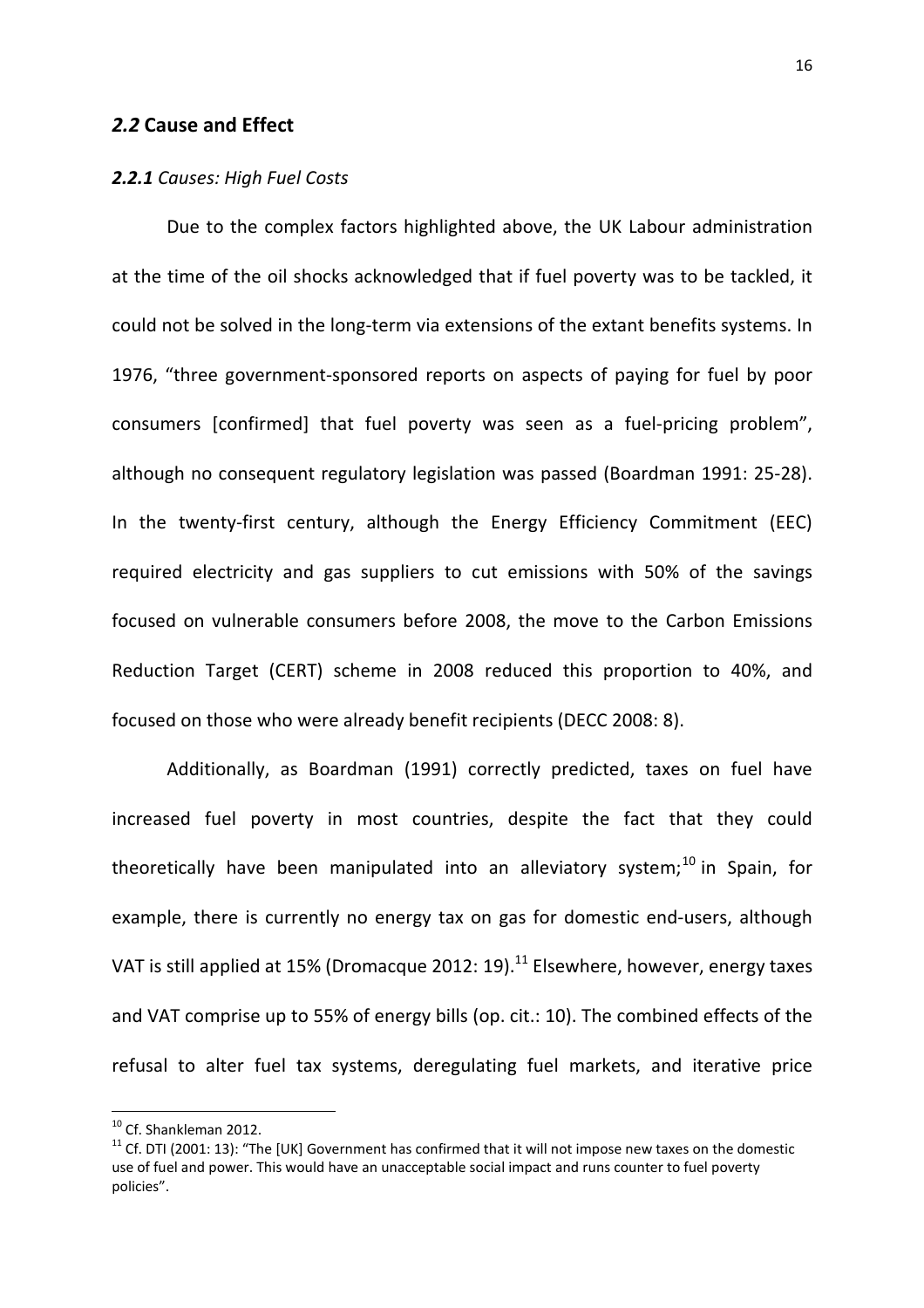increases have exacerbated the issue to the extent that any "recent progress to reduce fuel poverty […] is being reversed by the recent trends of increasing fuel prices" (Wilkinson et al. 2007: 974). Aldridge et al. (2008: 6) estimate that, in the UK, "even if income poverty had been completely eradicated between 2005 and 2007 […] then the number of households in fuel poverty in 2007 would still have been higher than it was in 2005".<sup>12</sup> This rise in fuel costs has been accompanied by a fall in switching rates, which has further catalysed the spread of fuel poverty; those who switch are now largely the "internet savvy", leaving other groups excluded from the process (Davey 2012).<sup>13</sup> Due to the negotiable excess between market fuel prices and real fuel prices to consumers, it has been estimated that householders across the EU could save considerable amounts through switching suppliers (Dromacque 2012: 21- 25).

The choices are especially limited in countries with nationalised energy provision (Poputoaia and Bouzarovski 2010: 3820). In FSU countries, "the ideological principles of the political system, which saw social welfare as an integral part of the economic structure […], distorted pricing structures" on fuel until the fall of the regime (Buzar 2007: 20). This had induced an inefficient and uneconomic culture of energy consumption, particularly at the household level (ibid.),  $14$  which was problematic when prices began to rise to market-based levels after the fall of the

 $\overline{\phantom{0}}$ 

 $^{12}$  This is proportional, and unaffected by any rise or fall in population (Aldridge et al. 2008: 126-127). <sup>13</sup> For more on the exclusionary nature of the internet, especially in the public sector, see Cordella 2007. The link between a lack of internet access and social exclusion has been widely documented (Aldridge et al. 2011, Crump 2004), and fuel poverty is a practical example of an issue which is exacerbated without internet access. <sup>14</sup> Wilkinson et al. (2007: 965) argue that a *global* overdependence on subsidised and/or state-provided energy

<sup>&</sup>quot;contributes to unhealthy lifestyles in relation to diet and levels of physical activity".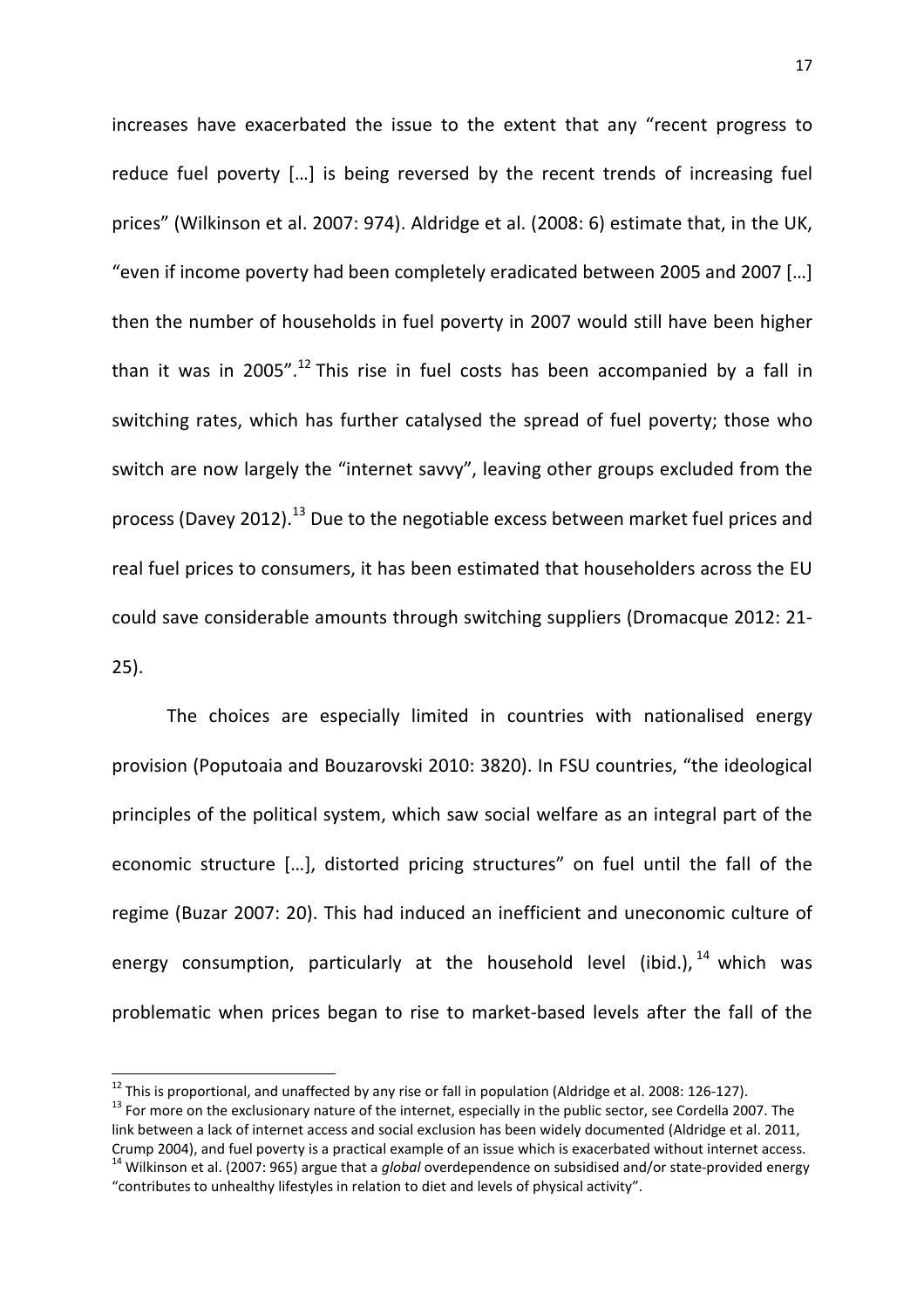regime.<sup>15</sup> Furthermore, the poorly-constructed and -maintained supply networks combined with an energy-inefficient housing stock resulted in a huge rise in customers choosing to disconnect from district heating  $(DH)^{16}$  in the late-twentieth and early-twenty-first centuries; the resultant underuse of DH networks made them even more difficult to maintain with any level of economic efficiency, which further increased the financial burden on those who – very often – could not afford to disconnect from the network (Poputoaia and Bouzarovski 2010: 3821).<sup>17</sup> Although there are other commercial and non-commercial options for energy supply, the impossibility of switching leaves many customers with an extremely limited set of choices.

Choices between energy sources are even more acute in developing countries. Although Wilkinson et al. (2007: 968) assert that "[a]ll countries, rich and poor, [experience] so-called fuel poverty", the report implies that this is more distinct in developed than in developing countries. This is not necessarily accurate, although it is difficult to quantifiably compare effects between countries due to differing drivers and – importantly – fuels. Although industrial and transport revolutions demanded commercial fuels in certain sectors, much domestic energy in developing countries is

 $\overline{a}$ 

<sup>&</sup>lt;sup>15</sup> In most FSU states, district heating (see note 26) is still subsidised by the state at up to 45% of the real price (Buzar 2007: 65-69). Similar behaviour is also evident elsewhere: China have not fully deregulated their energy prices, which are still largely controlled by the state despite serious criticisms of the country's resultant energy intensity, which is among the highest in the world (Hang and Tu 2006).

<sup>&</sup>lt;sup>16</sup> I.e. a grid to which a number of households in one area are connected, for which the energy is often provided by the state. See Buzar 2007.

 $17$  In urban areas, entire apartment blocks are generally connected to DH and treated as a single household unit. This has the unfortunate effect of making fuel poverty even more difficult to measure, since the connection of entire blocks on a single heating system results in the amalgamation of energy usage figures for several households (Buzar 2007: 22).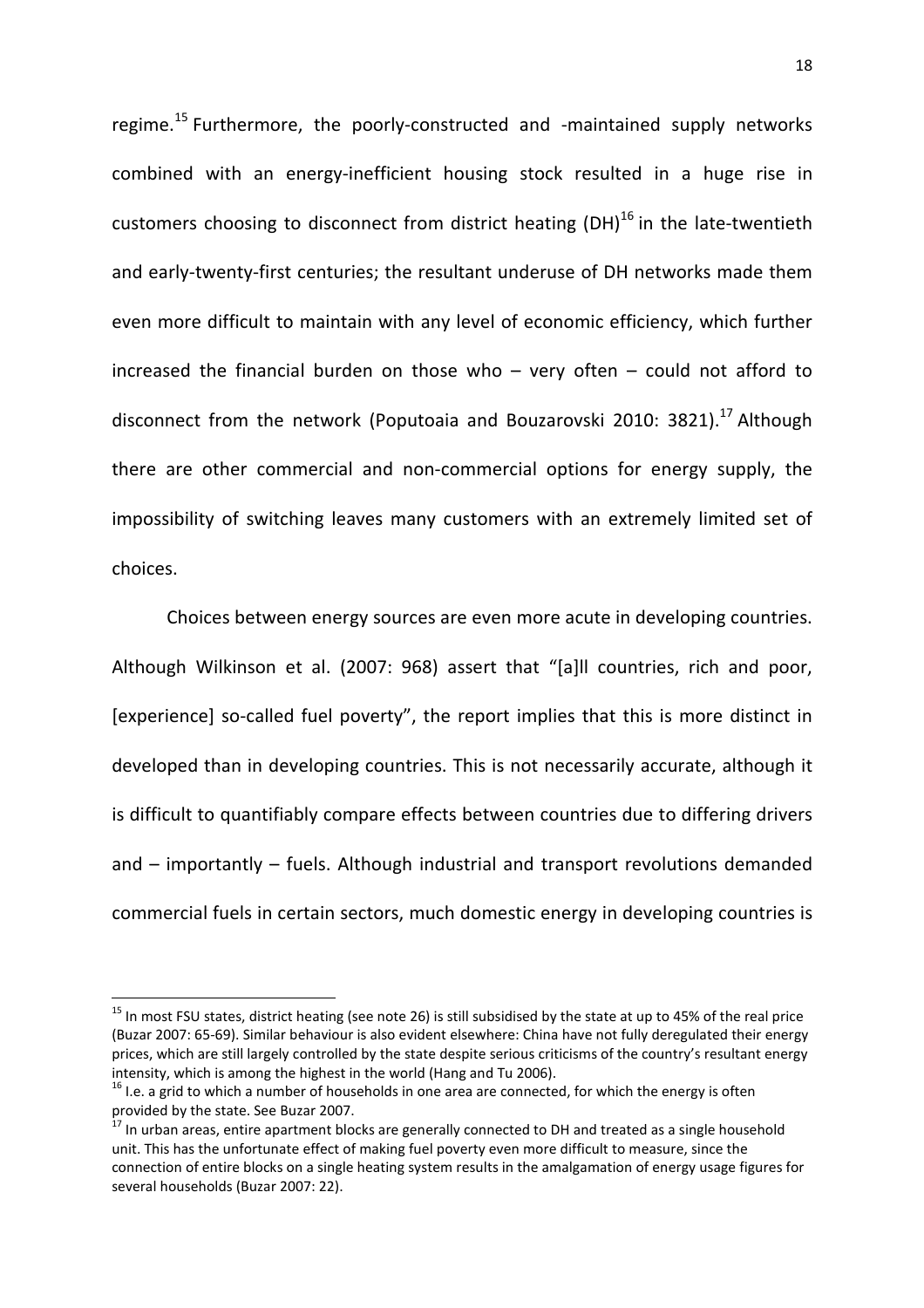still produced from non-commercial sources such as biomass (e.g. Winkler 2006: 1-2; Oguntoke et al. 2012).

As argued by Pereira et al. (1987: 118-119), the effects of high fuel costs across developing countries are very difficult to establish, as "data are increasingly available for urban areas, but are very scarce and difficult to quantify for rural areas". In most countries (with the notable example of Sudan), increasing populations with increasing energy demands have generally necessitated an incomplete transition from non-commercial to commercial fuels, since there is not the capacity to sustain the production of sufficient non-commercial fuels such as fuelwood (op. cit.: 112- 113).<sup>18</sup> This transition has often had an alleviatory effect on fuel poverty: a decade after the process of electrifying households in Malaysia began, for example, rural electrified households were spending five times less on their total fuel consumption than non-electrified households (op. cit.: 113-115).

Despite involvement from international organisations such as the Global Village Energy Partnership (GVEP) and the United Nations Development Project (UNDP), the rural electrification process has been sporadic and incomplete, resulting in a huge pricing disparity between communities. In India, the primary energy costs of non-commercial fuels such as biomass and kerosene are far higher than those of commercial fuels; since rural communities have not been electrified to the same extent as urban communities, this situation exemplifies the urban-rural divide faced by the developing world (Pachauri and Spreng 2004: 275). Although this certainly

 $\overline{\phantom{0}}$ 

<sup>&</sup>lt;sup>18</sup> Cf. Wilkinson et al. (2007: 970): "Less than 2% of the USA's land area could provide all the country's primary energy requirements from solar sources at current levels of consumption but at currently unacceptable costs".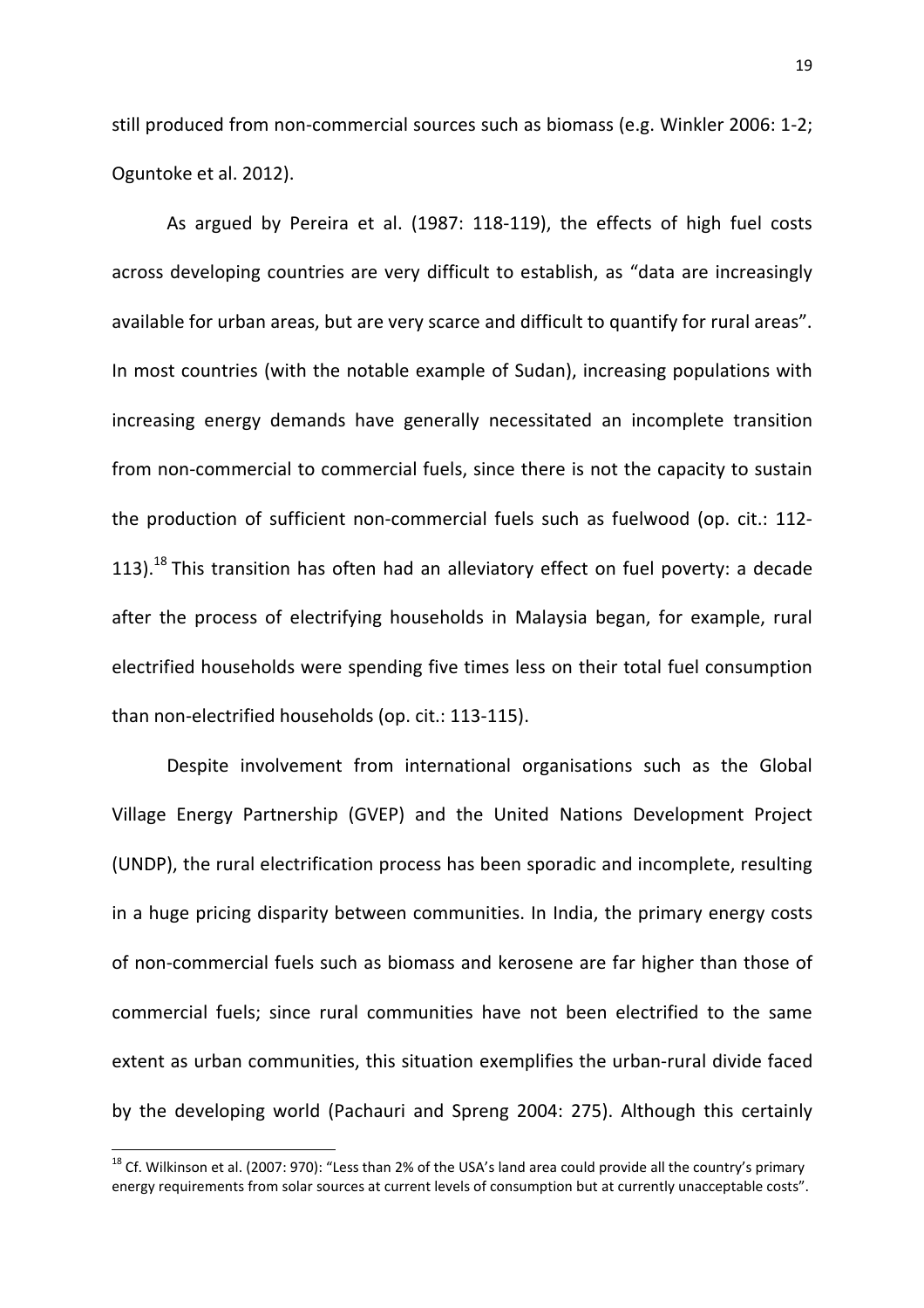does not imply that electricity is a universally affordable fuel, $^{19}$  it indicates the extent to which disparity in source can lead to fuel poverty.

Even amongst electrified households, the cost of accessing energy can vary greatly due to the prohibitive cost of acquiring compatible appliances, and it has been argued that electrification is of limited use and importance because of this (Reddy 2003; Pachauri and Spreng 2004; Davis et al. 2008). Furthermore, despite a growing proportion of households switching to commercial fuels in certain countries, (especially China and India; Pachauri and Liang 2008: 4024), increasingly unaffordable commercial fuel prices are forcing households to switch from private supply companies and instead "to rely on informal energy sources" (Wilkinson et al.  $2007:974$ ).<sup>20</sup>

Although this dissertation recognises and discusses these limitations, it continues to present electrification as a useful tool in the alleviation of fuel poverty. From a practical perspective, the positive effects of electrification are manifold, as exemplified by the example of Malaysia above. Theoretically, it cannot be argued that extending a person's range of choice with an improved option is of little or no value in the fight against poverty. As Sen (1987: 43-44) elucidates, when a person's set of choices is extended by an element of greater quality than any in their previous set, it is possible that their well-being could improve. A household may not have the capability to make full and efficient use of a commodity such as electricity, but  $-$  as

l

<sup>&</sup>lt;sup>19</sup> Cf. Boardman (1991: 20): After the first periods of rapidly inflating real fuel prices in the early 1970s, "[t]he promise of new technology using cheap electricity had, in reality, become an inappropriately installed heating system using an increasingly expensive fuel".

 $20$  This is also applicable to certain developed countries: in the US, "up to 27% of households (depending on the state) use other heating sources (e.g. kerosene)" (Shorr et al. 2009: 22).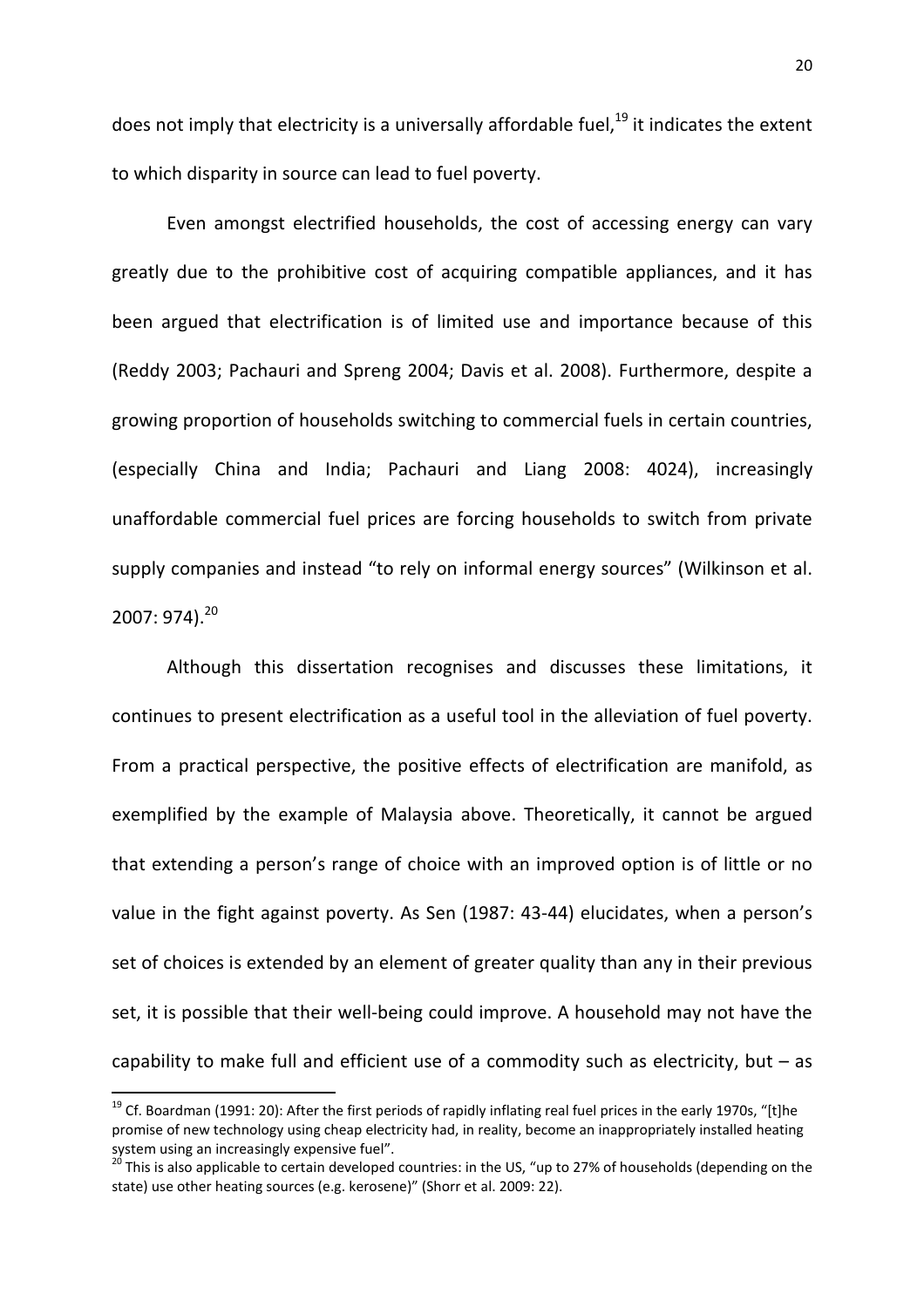its financial implications illustrate – the electrification of households can invariably be seen as a positive expansion of choice (cf. Pachauri and Spreng 2004: 276-277), despite the fact that "income and presence of electrical cooking appliances [are] the key determinants of electricity consumption" in post-electrification communities (Davis et al. 2008: 5).

### 2.2.2 Causes: Access

 $\overline{a}$ 

Although it is recognised that heterogeneity of source can lead to social inequality through pricing disparities, the electrification of households in the developing world has been hindered by a number of factors; questions of supply are among the most acute of these. Since access routes to densely populated areas can be constructed more prescriptively and economically than routes to rural locations (Barnes 2007), much electrification has been focused around urban areas (Pachauri and Spreng 2004: 273-5). Furthermore, although 1.3 billion people worldwide still do not have access to electricity (World Bank 2012), the high levels of multidirectional movement on the "energy ladder"  $21$  despite electrification implies that the proportion of households using inefficient, non-commercial fuels is higher than this figure (Pachauri and Spreng 2004: 273). Furthermore, as noted above, "physical [energy] access alone does not ensure that the household does in fact have access to energy services [since this] can be limited by the purchasing power of the household, the cost of energy and cost of energy-using equipment" (op. cit.: 273). As Sen (1987:

<sup>&</sup>lt;sup>21</sup> I.e. steps of progression from inefficient to efficient fuel supply (Pachauri and Spreng 2004).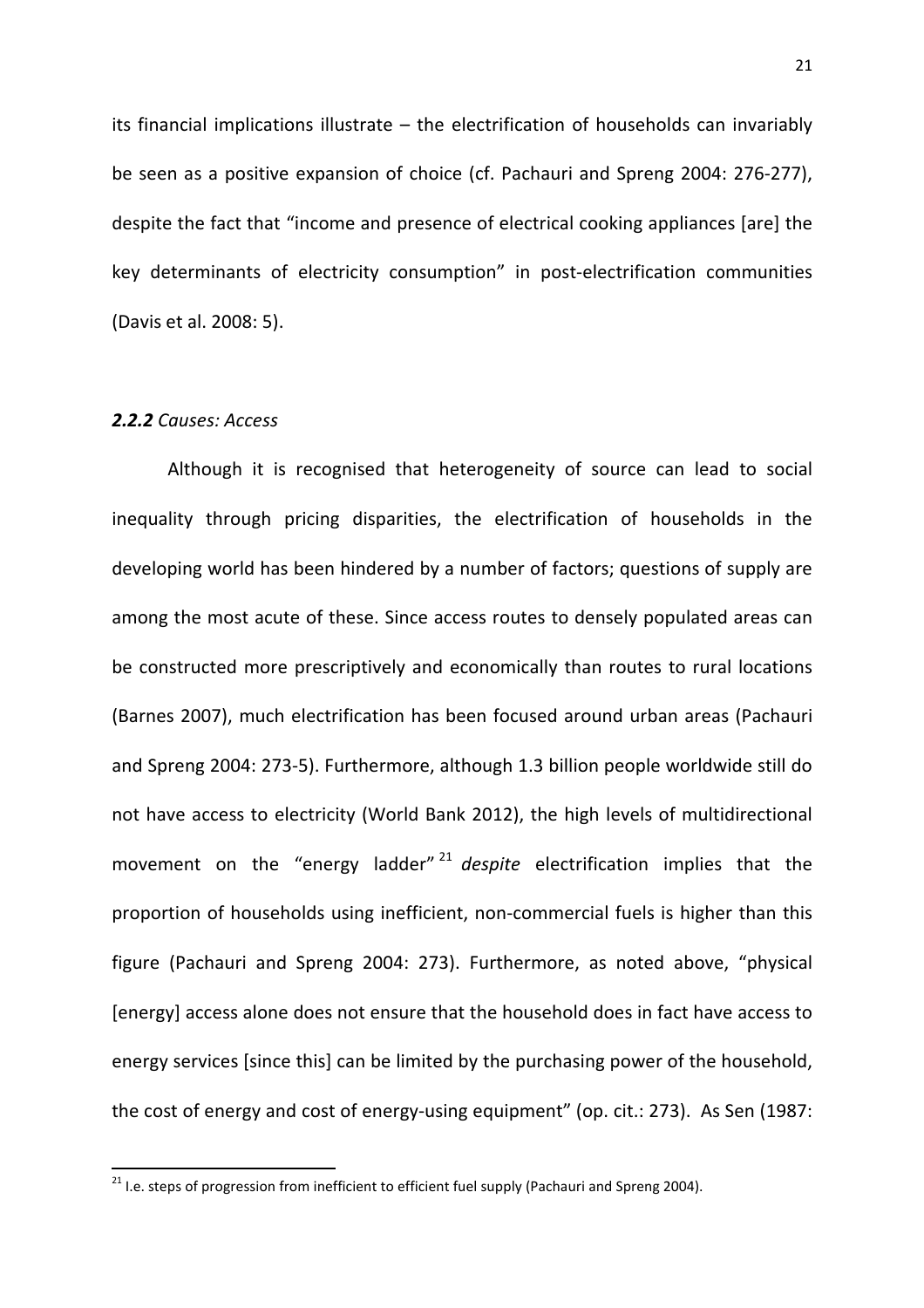6) argues, the possession and "characteristics of goods do not tell us what a person will be able to do with these properties"; access to electricity is not equal to the ability to use it effectively, or as effectively as others.

Even in developed countries, the movement of energy from source to citizen is financially problematic: 15% of UK households are not connected to the mains gas grid, and therefore pay inflated prices due to inefficient supply infrastructure (Kennedy 2012: 1). The constraints of a limited access budget have been further tightened by social considerations such as the high volume of complaints from citizens who disagree with the visual aesthetics and safety implications of conduction structures in proximity to their homes (e.g. Carter 2007: 157-159). Across Europe, distribution can account for up to 54% of end-user electricity prices (EU average: 31%; Dromacque 2012: 13) and up to 43% of end-user gas prices (EU average: 26%; op. cit.: 19). Despite the fact that suppliers argue these figures could be lowered via modernising electricity supply networks and integrating more renewable energy sources (most notably, wind energy), organisations such as Communities Against Turbines Scotland (CATS) and the Renewable Energy Forum (REF) have argued that these steps would "require massive investments which are likely to lead to higher distribution tariffs and/or taxes" in the EU (Dromacque 2012: 30; cf. REF 2012). It is not clear if substantial reductions to energy bills will be made possible in the longterm by diversification works in any countries.

Furthermore, distribution costs often concretise the urban/rural energy divide. In rural areas of FSU and ECE states, the cost of extending DH networks meant that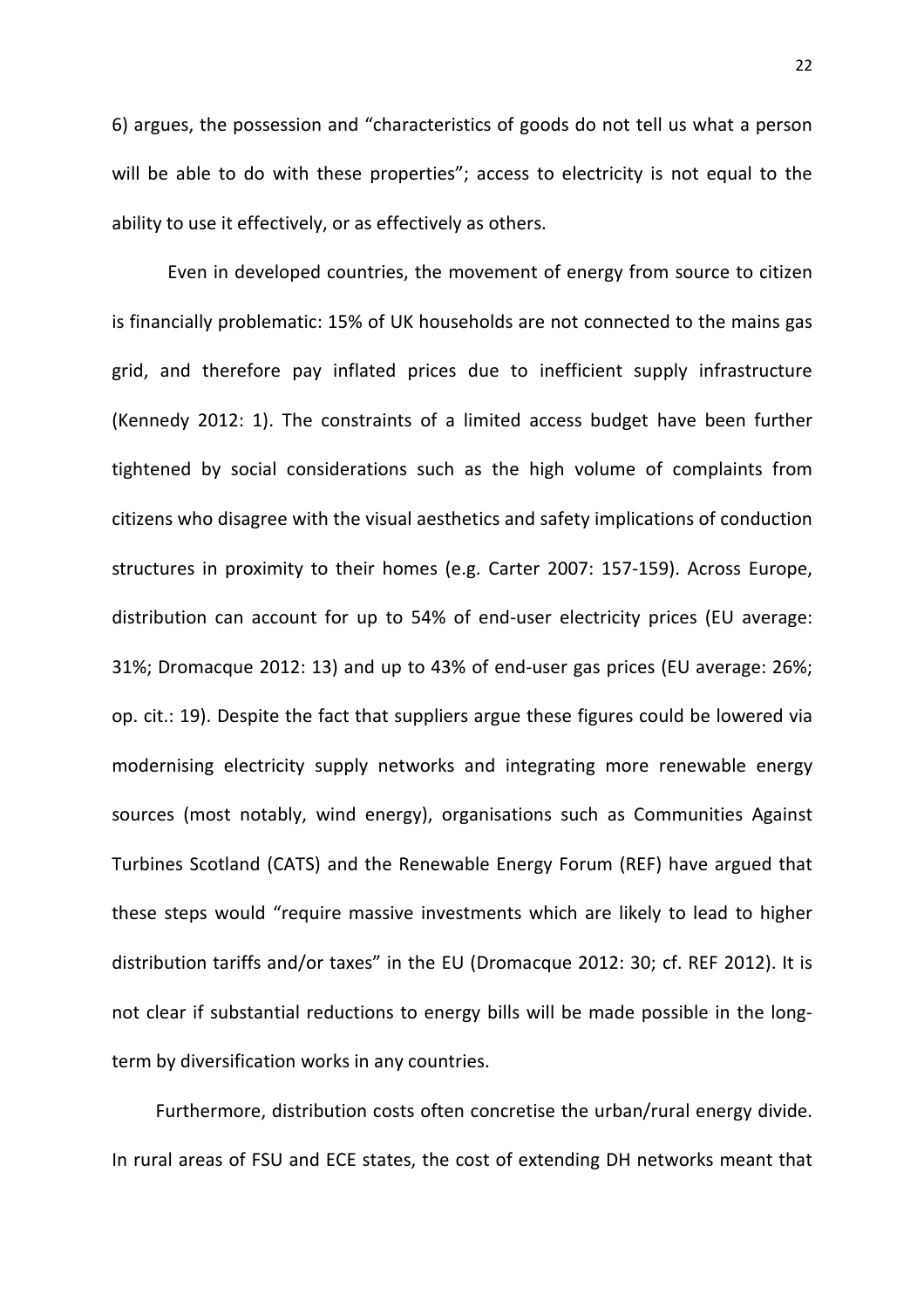penetration "was significantly lower" than in urban areas (Buzar 2007: 22-23). Alternative fuels (e.g. fuelwood; ibid.) are not inflated by the same distribution and supply costs of electricity; however, it cannot be argued that their usage is any more economically efficient than DH systems, especially considering their negative social and health effects (see section  $(\S)$  2.2.4).<sup>22</sup>

Access problems such as these are concerns of energy security; that is, "protection of future energy resources, continuity of supply, the level and predictability of energy costs, and reduction of the role of energy as a motive in international conflict" (Wilkinson et al. 2007: 974). This is a relevant concept to fuel poverty; however, the concepts must not be confused. Fuel poverty has a larger number of drivers than energy insecurity, and has a broader range of effects. Where energy security could be considered a question of infrastructure and access, then, it is vital that fuel poverty is viewed as a social issue largely because of its outcomes. These will be outlined below alongside a terminological debate (§2.2.4-7).

### 2.2.3 Causes: Housing

 $\overline{\phantom{0}}$ 

One of the drivers not directly relevant to energy security is housing. Prior to the publication of Boardman's seminal work on fuel poverty (1991), the relationship between fuel poverty and energy-inefficient housing was not often considered academically, hindering conceptualisation of the wider problem.<sup>23</sup> Boardman's

 $22$  The costs of conducting commercial energy to remote areas has become so cumbersome in developed countries that there are now schemes promoting the usage of non-commercial fuels (Delev 2012).

<sup>&</sup>lt;sup>23</sup> Due to a lack of academic literature on energy poverty globally, particularly in ECE and FSU countries, the theoretical connection with housing conditions has yet to be established outside the UK (Buzar 2007: 2).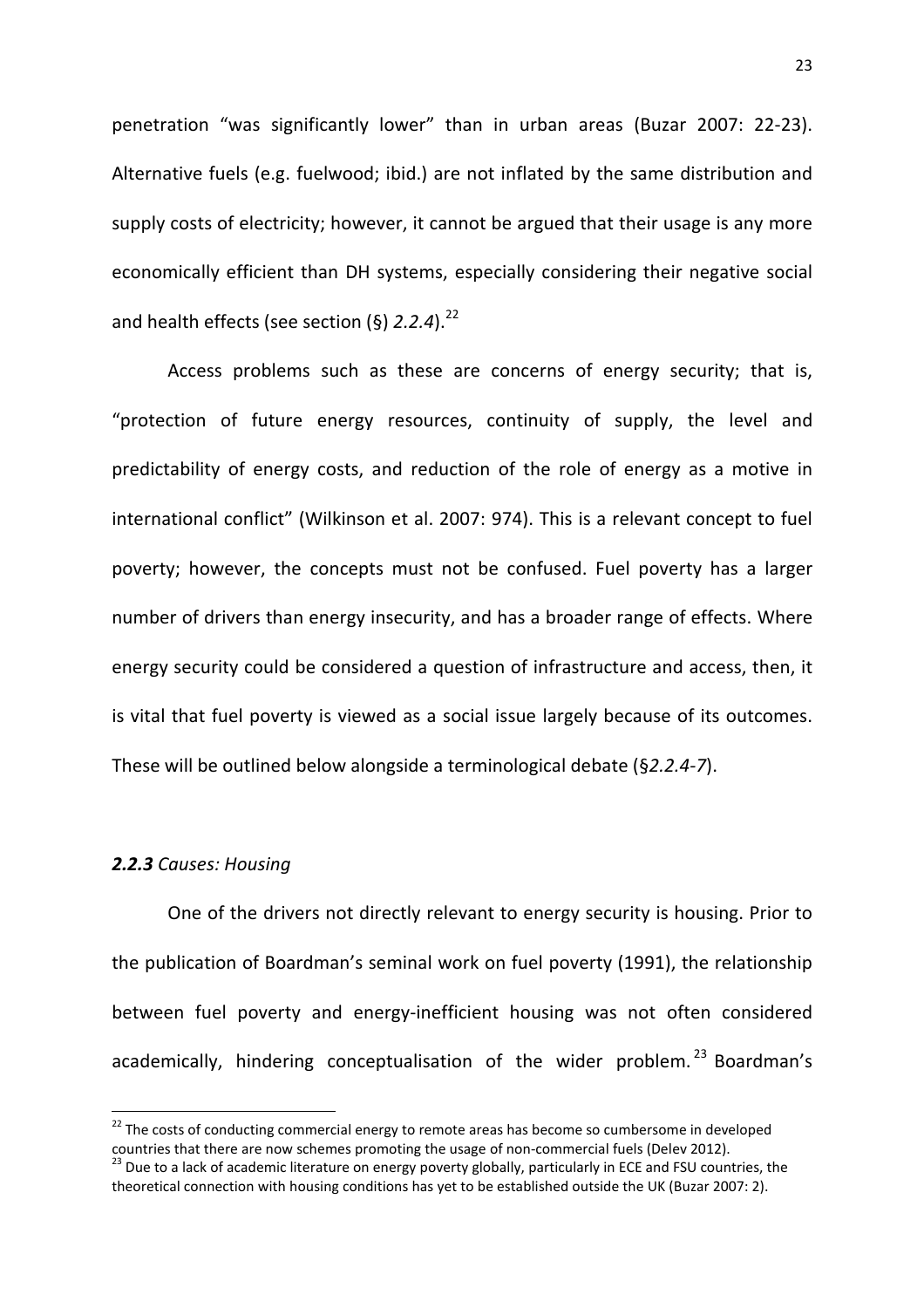research was vital in the establishment of fuel poverty as a distinct social issue because, in explaining the interaction of housing with other drivers, it gave the problem a spatial domain. If poverty is conceptualised "as a lived experience, arising from the mediation of everyday life through a [person]'s social and/or built environment", then for those in fuel poverty "the home becomes a 'prison', a space of virtual captivity that creates deprivation via its interaction with the households who use it" (Buzar 2007: 13). These prison-like constraints often delimit the extent to which households can efficiently control their energy costs; to reprise Sen (1987), housing conditions limit the capability with which a household can make use of energy as a commodity.

The lack of relevant building regulations in most countries has catalysed the development of fuel poverty. The British government had advocated "improved insulation and efficient appliances since at least 1946", and had even introduced a tiered benefits system for households with different heating needs and expenses; however, no regulations were introduced at the policy level for several decades (Boardman 1991: 21-25). Had these building recommendations been adhered to sooner, the current levels of excess winter mortality (EWM) $^{24}$  in the UK could theoretically have fallen to the same extent as those in countries with historically tighter efficiency regulations (Healy 2003a, Healy 2004). Healy (2003b: 89) demonstrates the gradual introduction of schemes to combat insufficient household warmth and energy-efficiency amongst EU nations; although most were

 $\overline{\phantom{0}}$ 

<sup>&</sup>lt;sup>24</sup> I.e. "the surplus number of deaths occurring during the winter season [...] compared with the average of the non-winter seasons" (Healy 2003a: 785).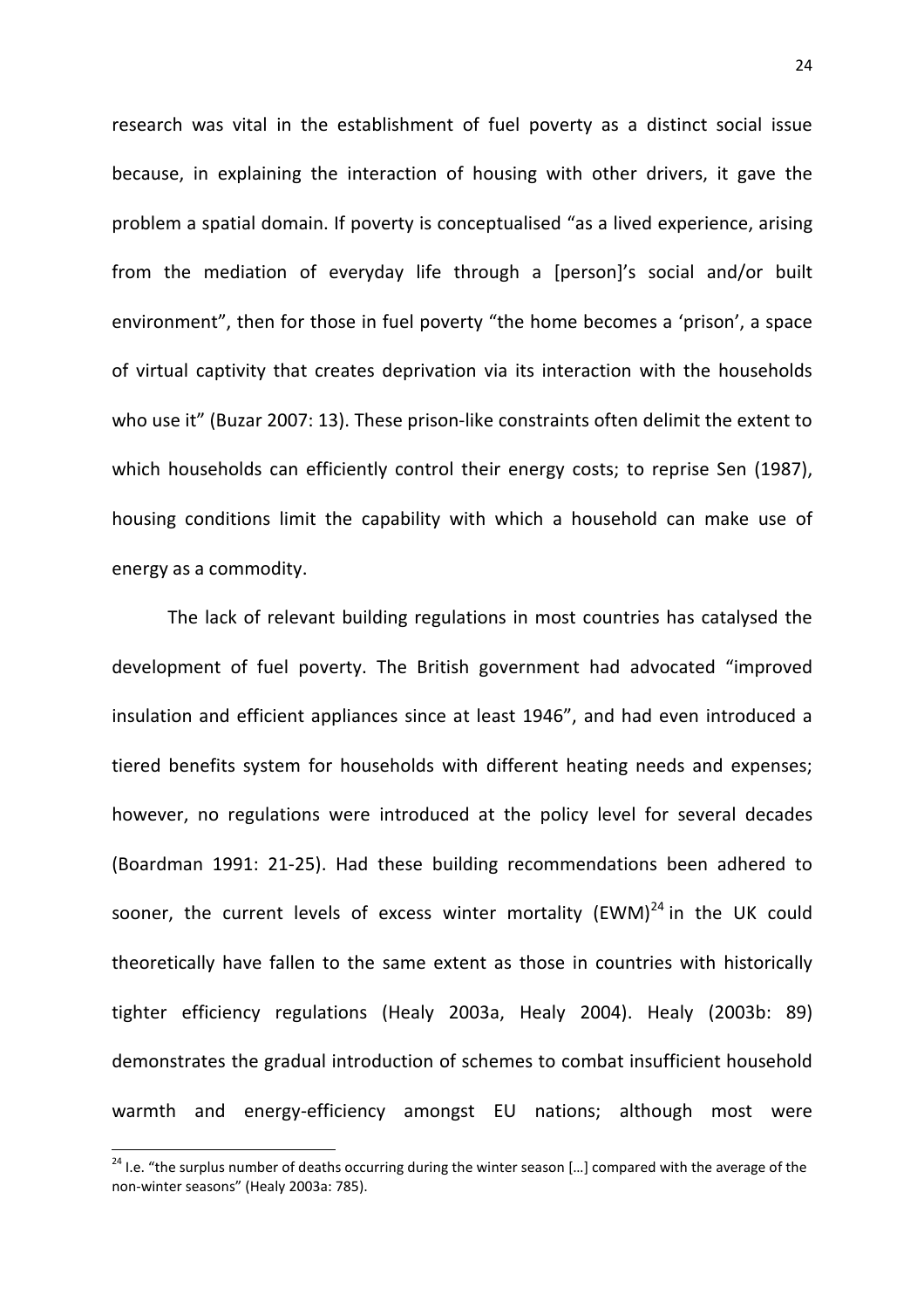implemented in reaction to the oil crises of the 1970s, he notes that "[t]he government in Norway has enforced strict building regulations since the 1960s, well before any oil crises [or fuel poverty] were evident". Most Scandinavian countries took similar precautions against cold winter climates, with the result that EWM is significantly lower than in countries with less energy efficient homes (Healy 2003a, Healy 2003b, Healy 2004, Thomson 2011).

In many countries outside Scandinavia, however, the lack of sufficient building regulations/supervision, combined with a failure to renew aging housing, has contributed to the establishment of an inefficient housing stock. In Mediterranean climates, an argument has developed that prioritising insulation measures is unnecessary due to the local climate and conditions. In Tunisia, several studies have found that, although "passive components" such as double glazing are effective in improving the heating efficiency of most households at a low cost, these measures would entail a negligible net economic gain for the household (Ghrab-Morcos et al. 1992) and could place residents in danger of overheating during the warmer months (Ghrab-Morcos 1991). This led the researchers to the conclusion that "double glazing is hardly justified in [the Mediterranean] climate" (Ghrab-Morcos et al. 1992: 13), despite the fact that Mediterranean households suffer from very high levels of fuel poverty, especially in comparison with the EU (Thomson 2011).

In FSU countries, "[n]etworked energy structures […] were one of the key reasons for the construction of large, centrally planned collective apartment buildings, which came to dominate urban landscapes in many FSU and CEE countries"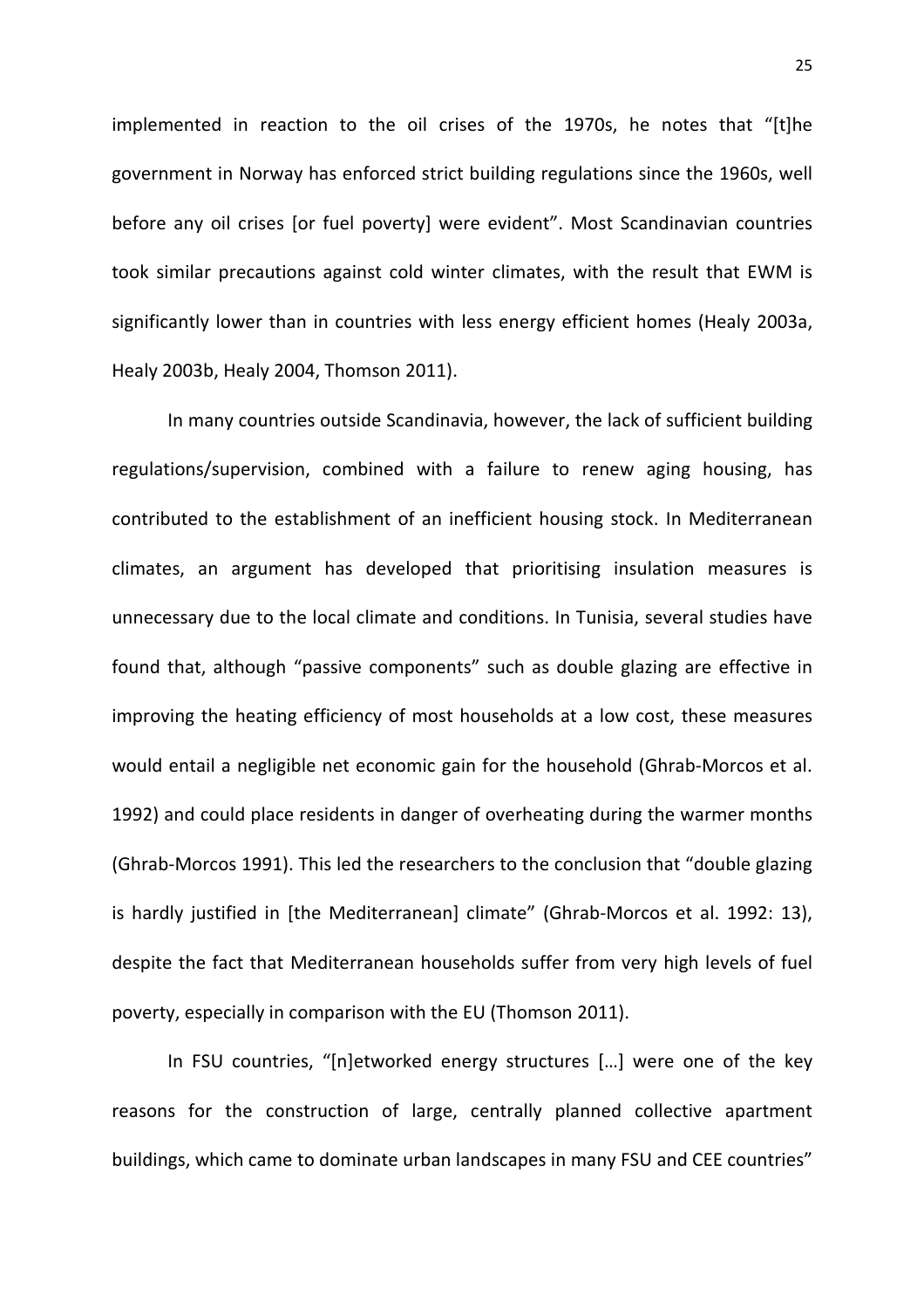(Buzar 2007: 23), accounting for up to 80% of households in certain areas (Lampietti and Meyer 2003). Due to factors such as "low thermal efficiency standards, a [sic] historical lack of attention to quality in construction materials and practices, and inadequate levels of maintenance", these blocks are extremely expensive to heat (Buzar 2007: 23). This is exacerbated by relevant deterioration such as "leaky windows and doors, uneven heat supply within buildings, as well as missing or insufficient basement and roof insulation" (ibid.).

A large number of experimental case studies into the relationship between housing and fuel poverty have underlined the importance and efficacy of improvements to the current housing stock in many countries (e.g. Shortt and Rugkåsa 2005); in Romania, for example, pilot projects have demonstrated that the energy required for heating could be reduced by 40-50% through simple renovation measures (UNDP 2011: 8). However, a small number of studies have begun to question the efficacy of improvement measures. After conducting a staged renovation plan on a typical British semi-detached suburban property and bringing it to its highest possible energy efficiency rating, the Joseph Rowntree Foundation (JRF) found that it was still far less efficient and more expensive to heat than the Joseph Rowntree Housing Trust's new-build properties, which had been designed to maximise energy efficiency (JRF 2012). $^{25}$ 

 $\overline{a}$ 

<sup>&</sup>lt;sup>25</sup> Although several reports have acknowledged this, it is also widely recognised that replacing the current housing stock is entirely unfeasible; in Romania, the sustenance of current building work levels would result in an entirely new, efficient housing stock only after 255 years (UNDP 2011: 8).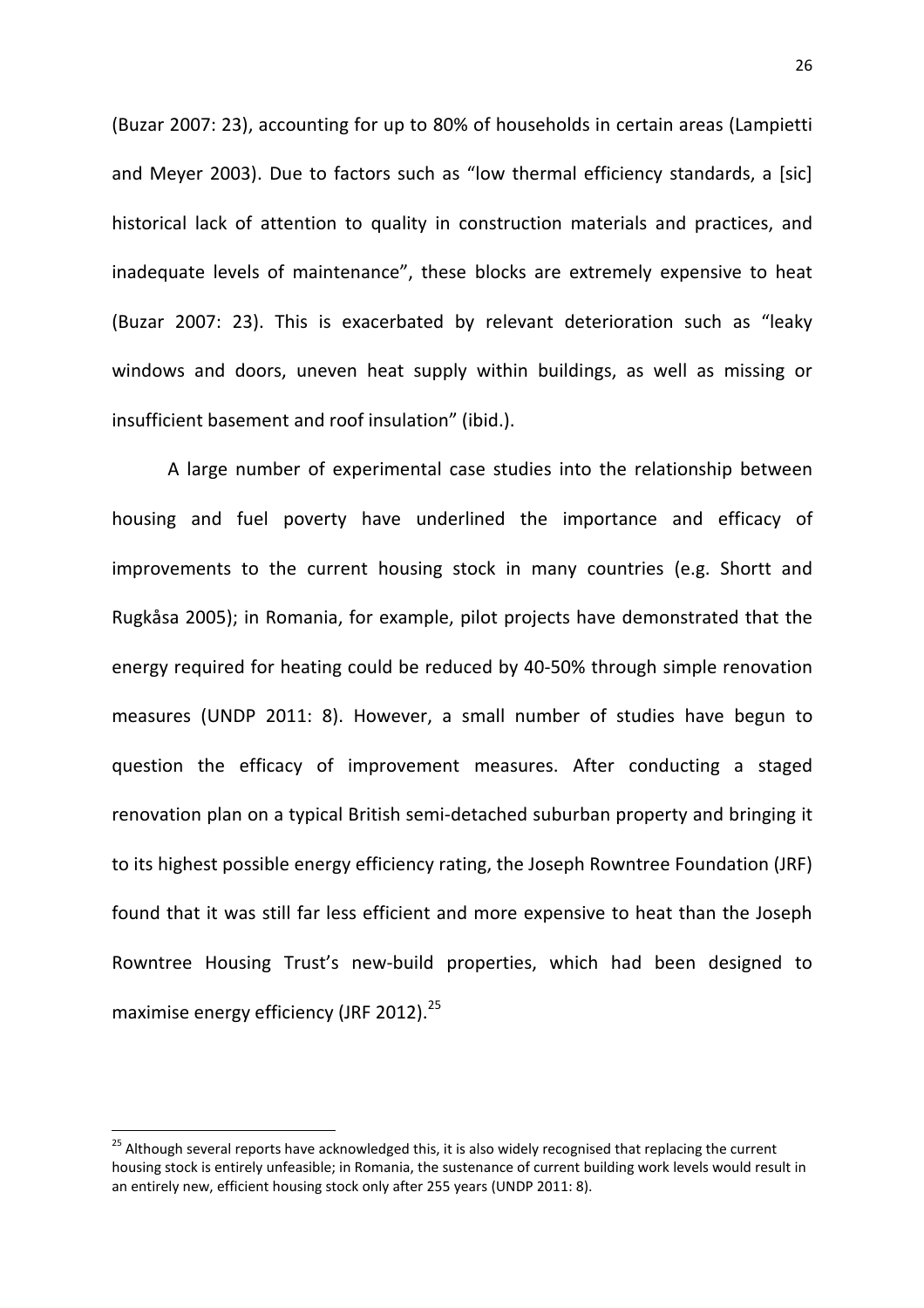In addition, it is recognised that, especially where households occupy much larger dwellings, some householders "will remain in fuel poverty even if all reasonable energy efficiency improvements are provided" (DTI 2001: 12). This is problematic, as the successful improvements employed in the experimental case studies cannot be extended to every household with a predictable or significant level of efficacy. The reported household benefits of many home improvement measures, therefore, are only applicable in deprived areas of countries with similar buildings to the UK, since these householders "tend to live in either smaller or more energyefficient properties than their counterparts in other areas" which are easier to improve; indeed, "the vast majority of households in deprived areas are not in fuel poverty" (Kenway et al. 2008: 6).<sup>26</sup> The heterogeneity of the housing stock illustrates the intrinsic importance of flexible alleviatory policies; the tenuousness of extending the results of interventionist experimental case studies is also highlighted here. Some of the most comprehensive studies in this vein have been undertaken by researchers in the health sciences, and the mutating links between health and heterogeneous housing have been well-documented over the past century.

### 2.2.4 Social Effects: Health

 $\overline{\phantom{0}}$ 

 It is only under our contemporary understanding of public health that fuel poverty can be considered a research concern in this area. As Stewart (2004) writes,

 $26$  Despite this fact, the majority of interventionalist studies have been undertaken in deprived areas (e.g. Shortt, N. and Rugkåsa, J. (2005); Heyman et al. 2005).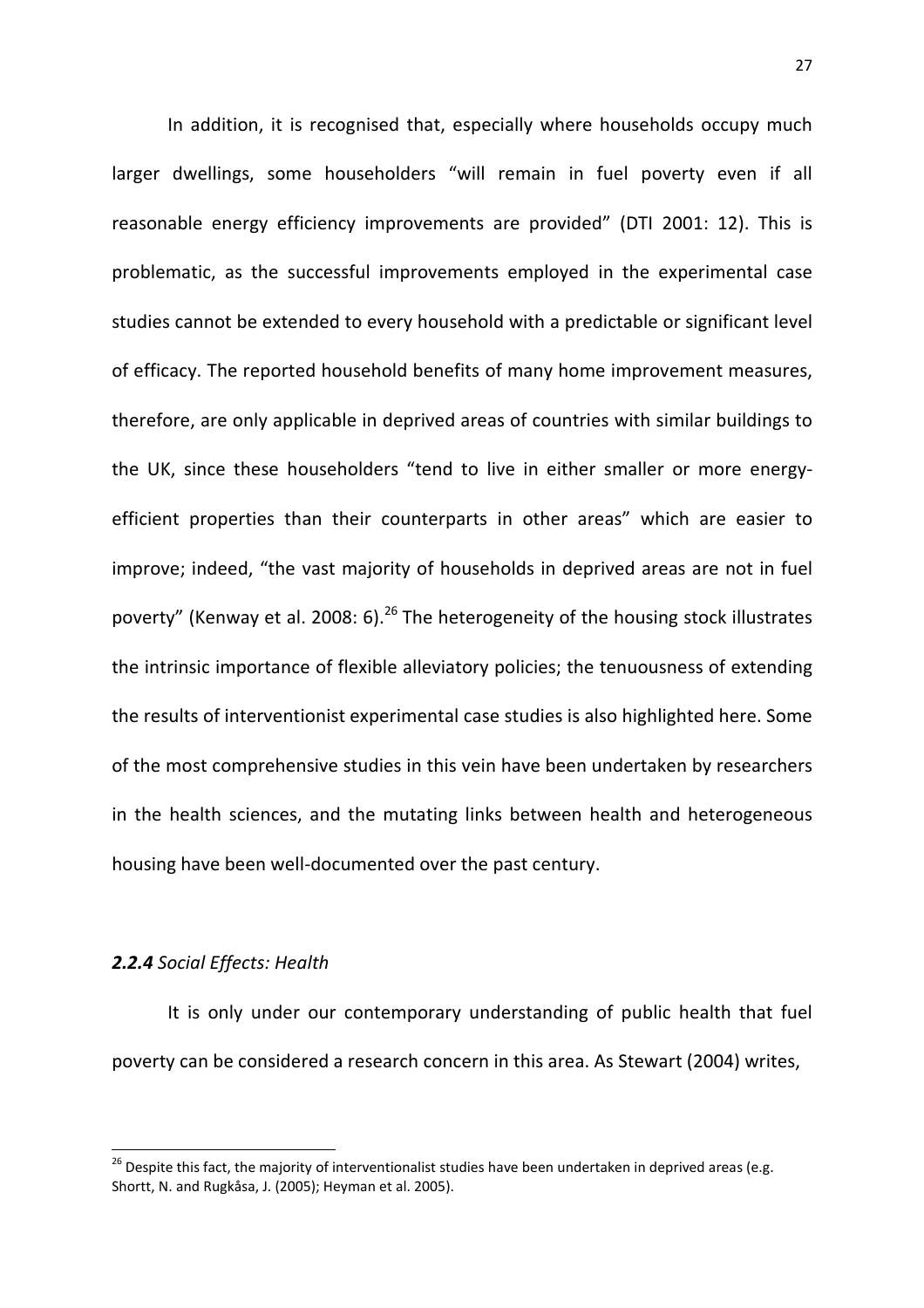"The concept of 'new public health' has moved away from a medical, reactive model of health to one that focuses on the social aspects of health determination with appropriate health promotion. Public health is increasingly concerned with sociopsychological and physical environments, life styles, and prevention services, and holds addressing health inequalities at its core."

(525)

The preventative aspect is vital for understanding why fuel poverty should be considered, in part, as a public health issue. Indeed, even before Boardman's (1991) study legitimately presented and defined fuel poverty as a social issue, preliminary research was already being conducted into the relationship between cold housing and health. This has often taken the form of experimental case studies (Evans et al. 2000; Shortt and Rugkåsa 2005); a relatively rare phenomenon in the social sciences since "in much […] social research it is not possible to manipulate the variables in which we are interested" (Bryman 2001: 43). Regarding fuel poverty, however, interventionist studies are relatively simple to implement, and have encountered no ethical objections.

 Keatinge, one of the earliest health researchers in the field, established a strong empirical link between fatal increases in thrombosis and cold ambient temperatures (Keatinge et al. 1984: 1408). However, when Keatinge (1986) subsequently conducted a very early case study of the effects of an unlimited heating supply on EWM in an elderly population, he found that his sample did not display any statistically significant differences in EWM to that of the general population. He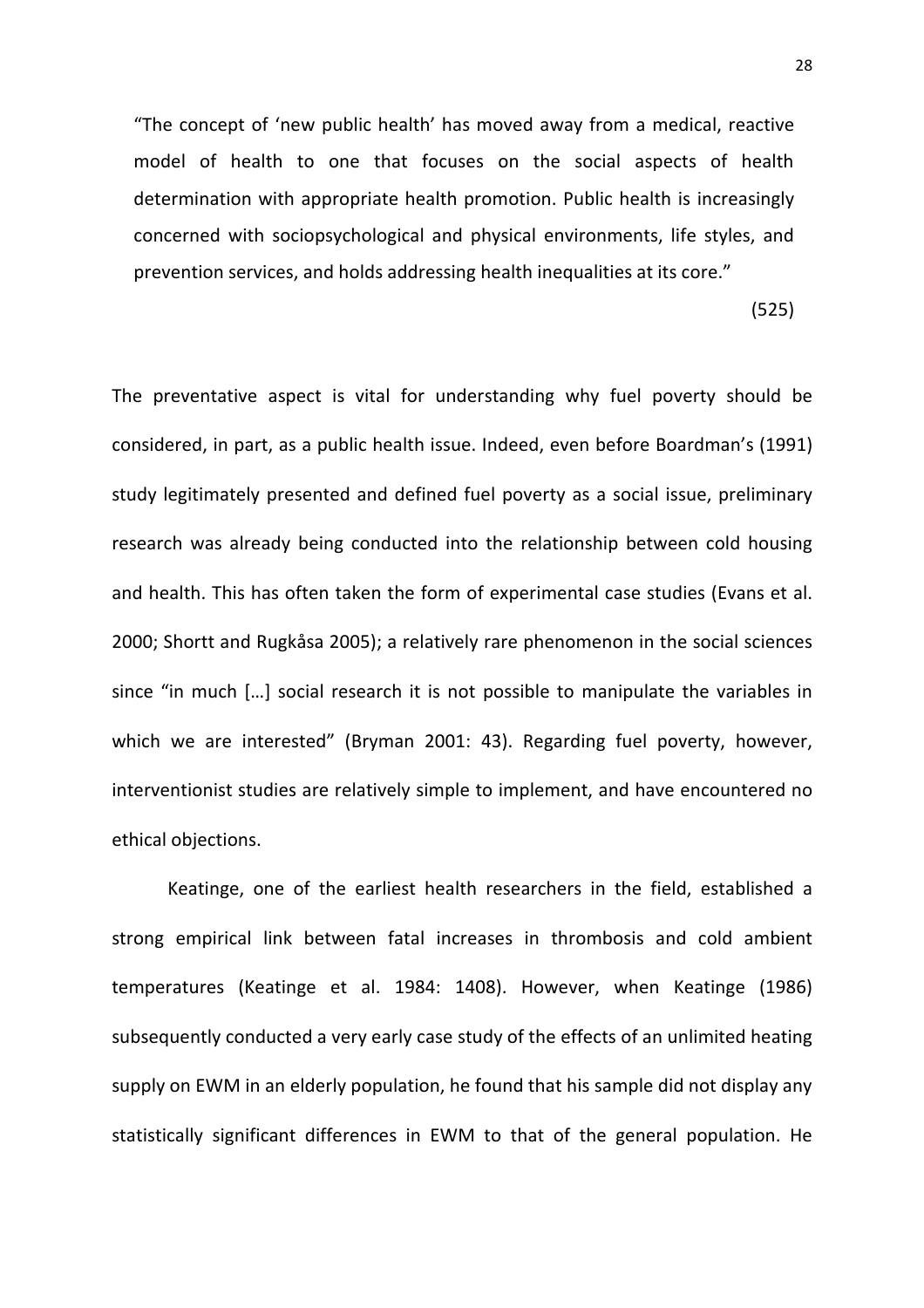concluded that sufficient household warmth did not adversely affect health; a point he continues to defend (Keatinge 2001). This was problematic, as it contributed to the idea that fuel poverty had no isolated health implications, and thus that it was not a social problem from the new ideological paradigm of the public health sector.

Recently there have been several more comprehensive studies in this area, which look beyond mortality and temperature and draw conclusions from a larger number of variables.<sup>27</sup> Indeed, even Keatinge's findings on mortality alone are of little value to most researchers: the report implies "that the effects of cold temperatures are either catastrophic or non-existent, i.e. that people either die from cold, or survive unharmed" (Liddell and Morris 2010: 2988). This position has been disputed by a vast number of sources. Sen (1987: 30), in attempting to assess wellbeing, draws attention to the fact that "only rather gross facts such as longevity and mortality have tended to figure in the development literature[…], reflecting the 'quantity' (rather than the 'quality') of life". More recently, health science-based research in fuel poverty has broadened: Wilkinson et al. (2007) place more emphasis on disability-adjusted life years (DALYs) than on annual deaths. This focus gives a more representative picture of the impact of fuel poverty worldwide than EWM.

At the global level, fuel poverty has been linked to Acute Respiratory Infections (ARIs), which account for three to five million deaths per year among children under five years old alone (Smith et al. 2000: 518). In addition, fuel poverty-

 $\overline{a}$ 

 $27$  E.g. Goodwin et al. (2005) compiled a particularly broad range of data around mortality and fuel poverty, which went as far as measuring the outdoor and indoor physical activity of the elderly participants. See also Eng and Mercer (1998).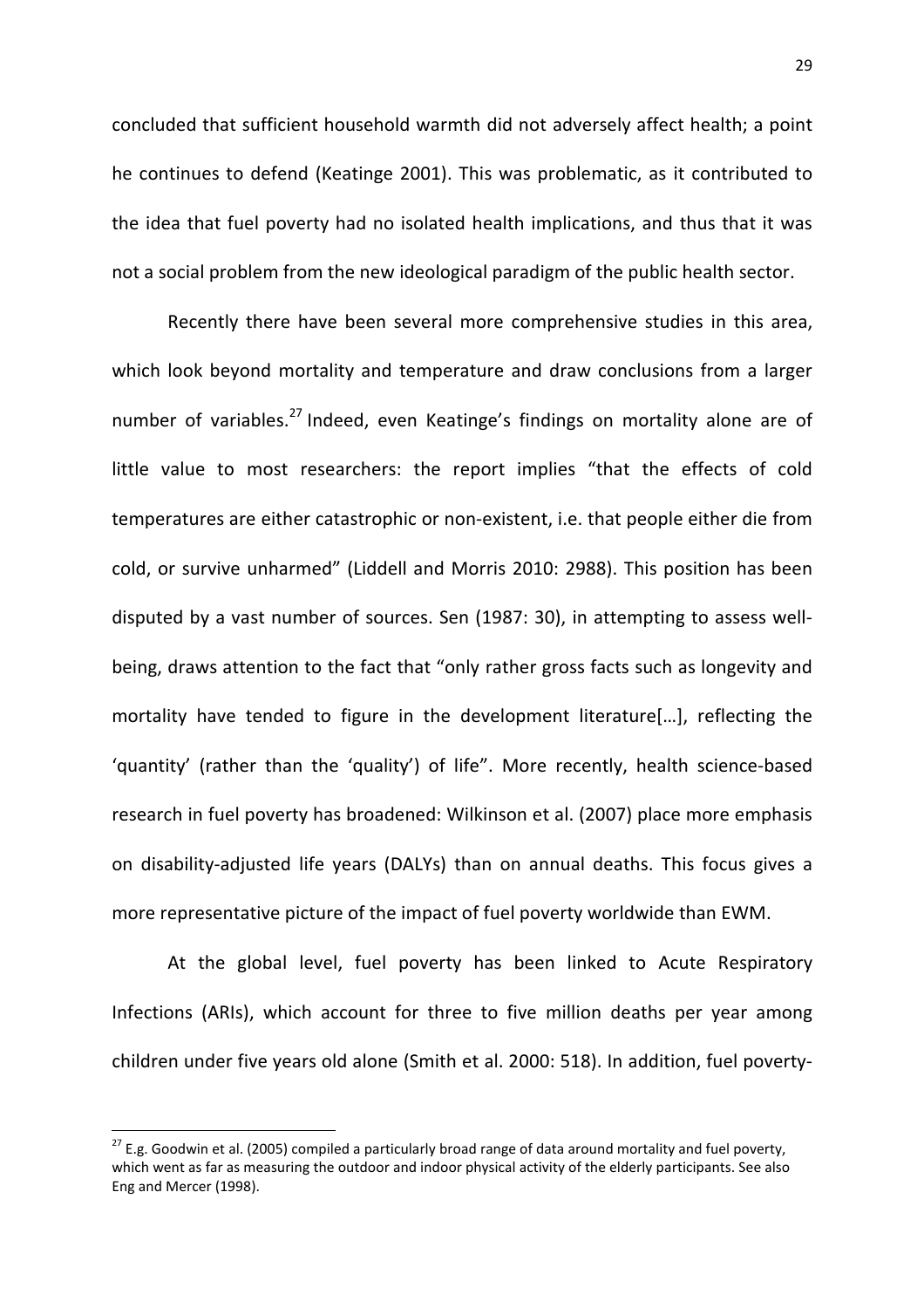related health conditions that do not affect mortality must be taken into consideration for several reasons: further to their impact on individual quality of life and the wider community (DTI 2001: 3), their economic effects are substantial. In Ireland alone, Clinch and Healy (2000) have demonstrated that fuel poverty-related EWM costs the exchequer  $\epsilon$ 58m per annum.<sup>28</sup> Furthermore, "[c]old homes also increase the time taken to recover from other illnesses […] which adds to the pressures on health and social care services" (DTI 2001: 9).

Although this section has focused on the effects of a *cold* home on health, it is vital to note on a global level that there are many other health conditions driven by fuel poverty. Wilkinson et al. (2007: 965) have estimated that, globally, "1.6 billion people are exposed to adverse health risks because of lack of access to electricity" (965). The use of non-commercial biomass fuels is not "inescapably damaging to health, but the technologies used are not clean enough to protect health, and because of the scale of use nearly all humanity is affected"; however, there is technological potential in measures to reduce these effects over the next few decades (op. cit.: 966).<sup>29</sup> Although the health effects of fuel combustion are a problem at a regional, national and global level, a particular concern is their impact at the household level through indoor air pollution; a growing body of research suggests that the prevalence of ARIs, particularly in children, could be dramatically reduced with the electrification of households in developing countries and the

 $\overline{a}$ 

<sup>28</sup> Cf. Liddell 2008.

<sup>&</sup>lt;sup>29</sup> Cf. DECC (2012: 38): alongside a proposed increase in biomass fuels as a renewable heat source in the UK, the British government is introducing a strict set of guidelines for the control of their emissions.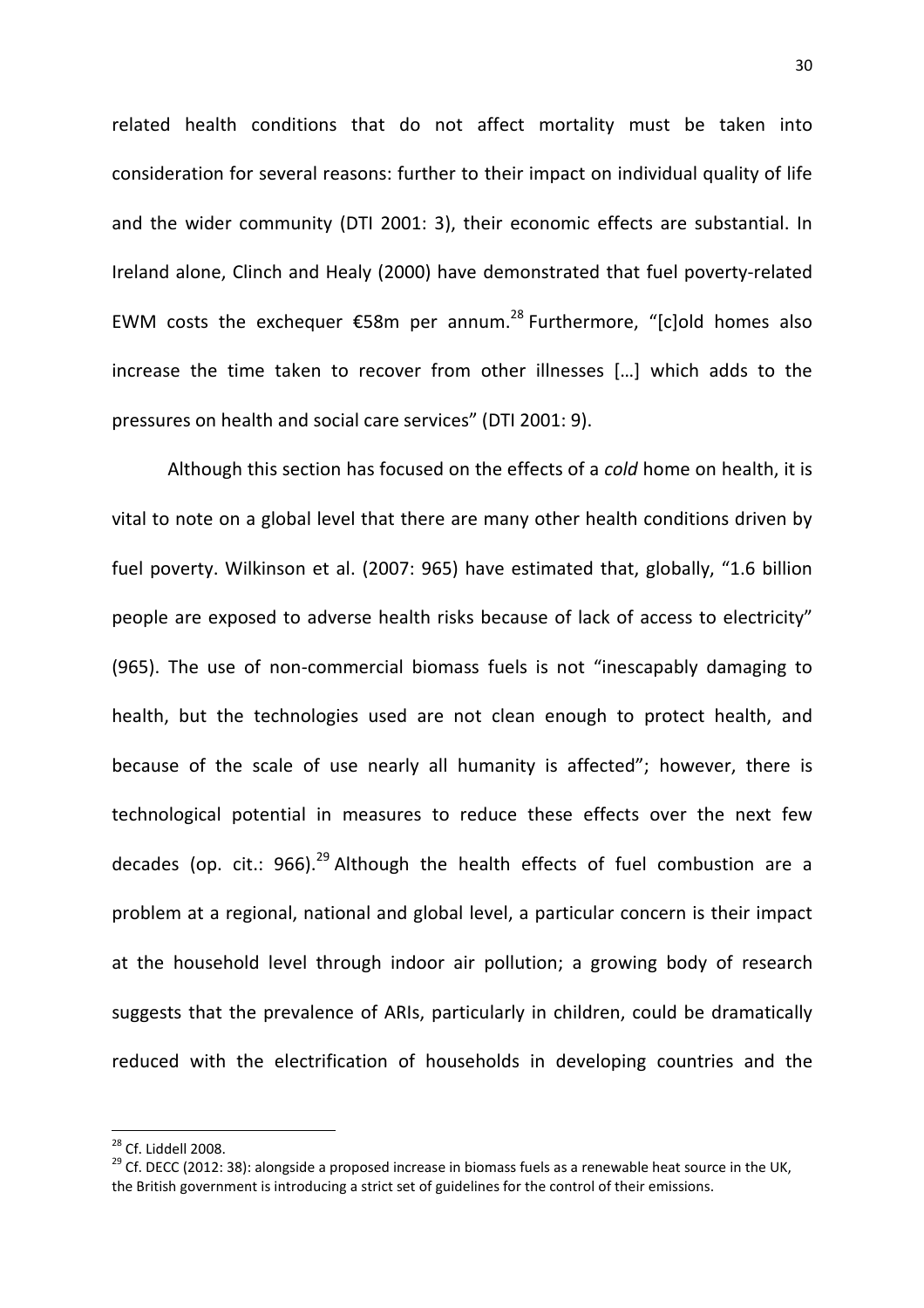introduction of affordable clean fuels at the household level (ibid.; Smith et al.  $2000$ ).<sup>30</sup>

### 2.2.5 Social Effects: Social Exclusion

 $\overline{\phantom{0}}$ 

 Although ARIs are devastating in every age group, their social exclusion effects are particularly pronounced for children. In developed countries such as the UK, it has been noted that

"Cold homes also increase the time taken to recover from other illnesses so that children may be off school more, affecting their education and development. Homework can also suffer if the family is squeezed into a small part of their home, and there is nowhere for the children to study in quiet. Fuel poverty therefore impairs the opportunities available for children"

(DTI 2001: 9)

The allegorical conceptualisation of housing as a poverty "prison" (see §2.2.3) becomes a semi-literal representation of the home for many of those in fuel poverty, as it removes or limits the choices and capabilities of a household (cf. Sen 1987).

In the British literature, it is common to refer to a "heat or eat" problem, but it is increasingly recognised that the removal of choice extends beyond nutrition; as noted by the Department of Trade and Industry, "[t]he need to spend a large portion of income on fuel means that fuel poor households may have to make difficult

<sup>&</sup>lt;sup>30</sup> Although several developed countries have implemented projects to encourage fuelwood use over the past two decades, these are often accompanied by policy and agencies to regulate air quality (ADEME 2012: 12).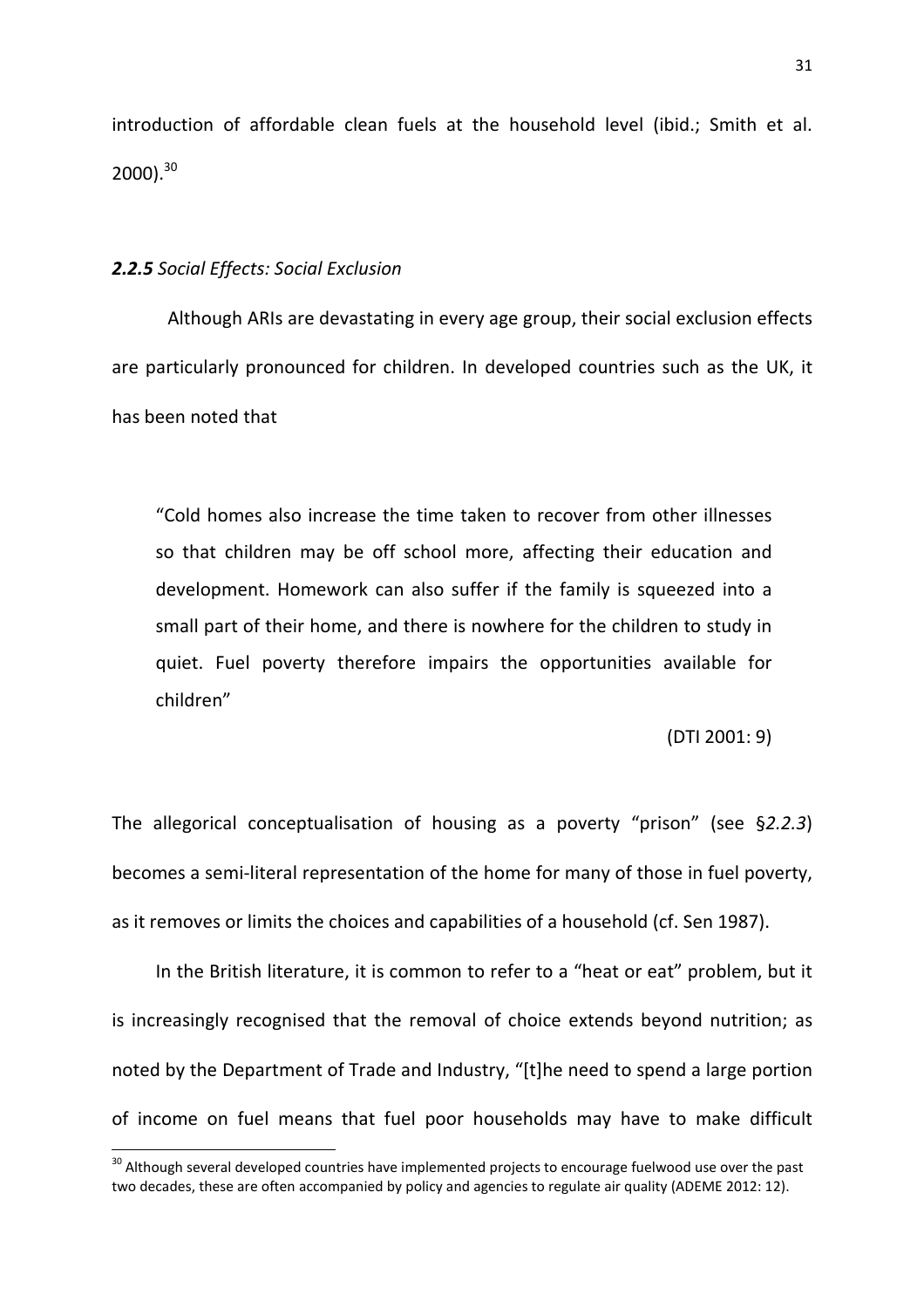decisions about other household essentials [which] can lead to poor diets and/or withdrawal from the community" (DTI 2001: 8; cf. Liddell 2008). Although academic studies in this area are lacking, there is a vast body of journalistic and anecdotal evidence to suggest that "[f]uel poverty can also exacerbate the social isolation felt by many older households; they cannot afford to go out; or are fearful of going out knowing they will come in, already feeling cold, to a cold home; or are reluctant to invite friends into a cold house" (DTI 2001: 9; cf. Turn2Us 2012; ageuktv 2012).

This social-exclusionary effect has been observed worldwide (e.g. Pelletier 2009: 5; Healy 2004: 165). It has been estimated that since "low income households (especially women and girls in them) spend around 100 h/year [more] collecting biomass fuels than rich households" in developing countries, there is a vast "opportunity cost" induced by a disparity in fuel source (Wilkinson et al. 2007: 970-1; cf. Nussbaumer et al. 2011: 234). In addition to the difficulty of accessing "education, health care, and household resources", the collection work undertaken by female citizens "increase[s] their exposure to dangers of being outside their own communities (eg, violent assault)" (ibid.). Due to these difficulties in accessing energy without a commercial supply, Dutt and Ravindranath (1993) estimate that lowincome households spend more, in terms of money and time, on each unit of energy consumed in comparison to middle- and higher-income households.

This further increases class stratification, and is pertinent to the observation that, in a survey of Indian households, lower electricity use was strongly correlated with lower levels of literacy; furthermore, the stratification between urban and rural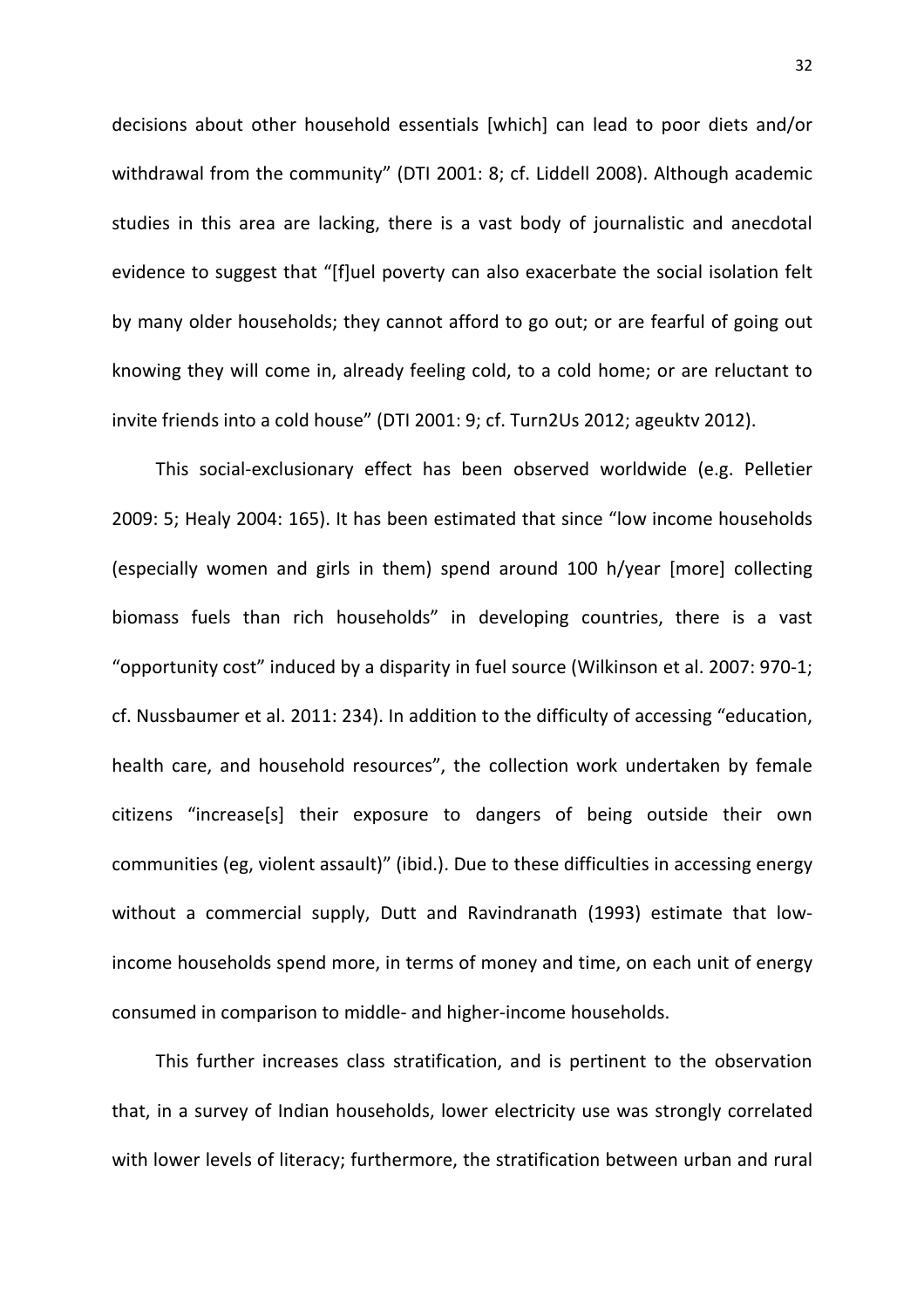populations is exacerbated through heterogeneous fuel sources, since use of biomass and/or kerosene as an energy source was directly correlated with a lack of investment in infrastructural projects such as education or water supply (Pachauri and Spreng 2004: 275-276; cf. ONE 2005: 25). Although any claims of a causal relationship here would be tenuous without a wider evidence base and a more robust analysis, it can be noted that these correlations are indicative of a symbiotic relationship between variables related to fuel poverty and social mobility.

### 2.2.6 Social Effects: Financial Exclusion

As extensively argued by Pereira et al. (1987), high fuel costs – particularly in developing countries – have a significant negative effect on employment, although the authors could draw no conclusions from the data on the consumption distribution of income. Although this dissertation does not extend the concept of fuel poverty to fuel that is not directly purchased by the household, this is an important point to consider alongside the main argument because it indicates the breadth of issues relating to fuel price increases, and further defends the argument that fuel cannot be treated as simply another tradable commodity. In addition, as Black (1985: 13) has argued, although some countries learnt important economic lessons from the first oil shock that led to lower inflation during the second, only Japan learnt and applied lessons on unemployment. The cycles of debt and unemployment, among other factors, have led to increasing numbers of households falling into arrears on their utility bills and facing disconnection (e.g. Wodon 1999; Boardman 1991: 21-22).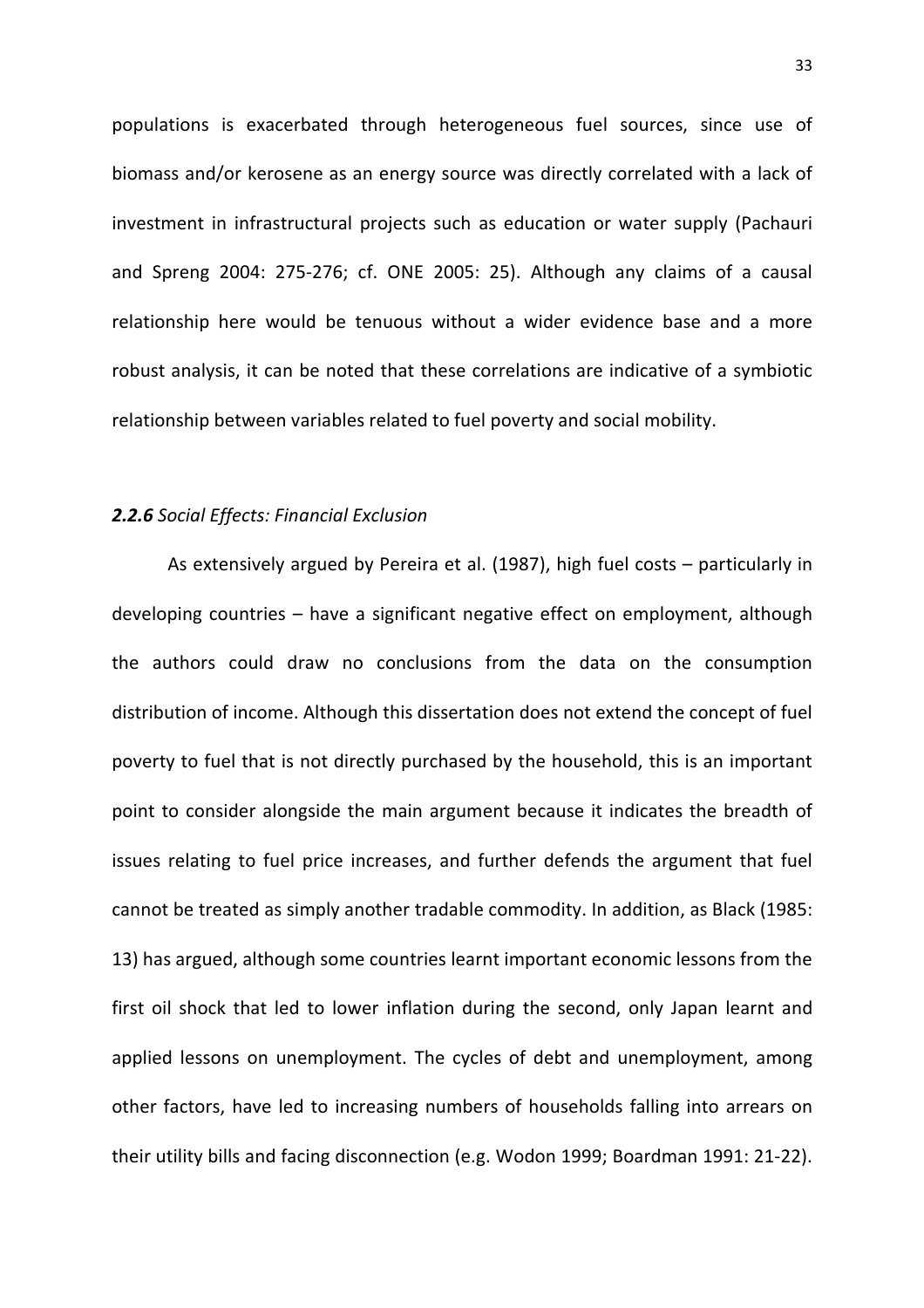These effects are magnified by socio-political factors. The "high social and political costs" of transitional energy reform processes in FSU states have delayed the implementation of compensatory measures for low-income households, which "has often resulted in bill recovery problems, as consumers have been unable or unwilling to pay" (Buzar 2007: 4).

A defence of these usage bills is that many companies in developed countries offer disconnection protection (Thomson 2011); by contrast, the use of prepayment cards and meters (particularly in developing countries) allows virtual selfdisconnection from the network if appropriate finances are unavailable (e.g. DoE 2009). Although the benefit here is that a household cannot fall into arrears on energy payments, this enforced self-disconnection is still a problem of financial exclusion as induced by fuel poverty.

In addition, these effects are often further engorged by problems of fuel source and supply, as noted in the previous section. Where biomass is used, for example, "[t]ime spent on collection of fuel also means less time is available for agricultural or other domestic work", with the result that "[e]xpenditure on fuel as a proportion of total household expenditure could be four or five times larger in poorer socioeconomic groups than in richer groups in the same country" (Wilkinson et al. 2007: 971). The financial exclusion effects of fuel poverty, then, are characterised by a further limitation of choice (cf. Sen 1987). The "heat or eat" scenario, as mentioned above (§2.2.5), exemplifies the global problem of prioritising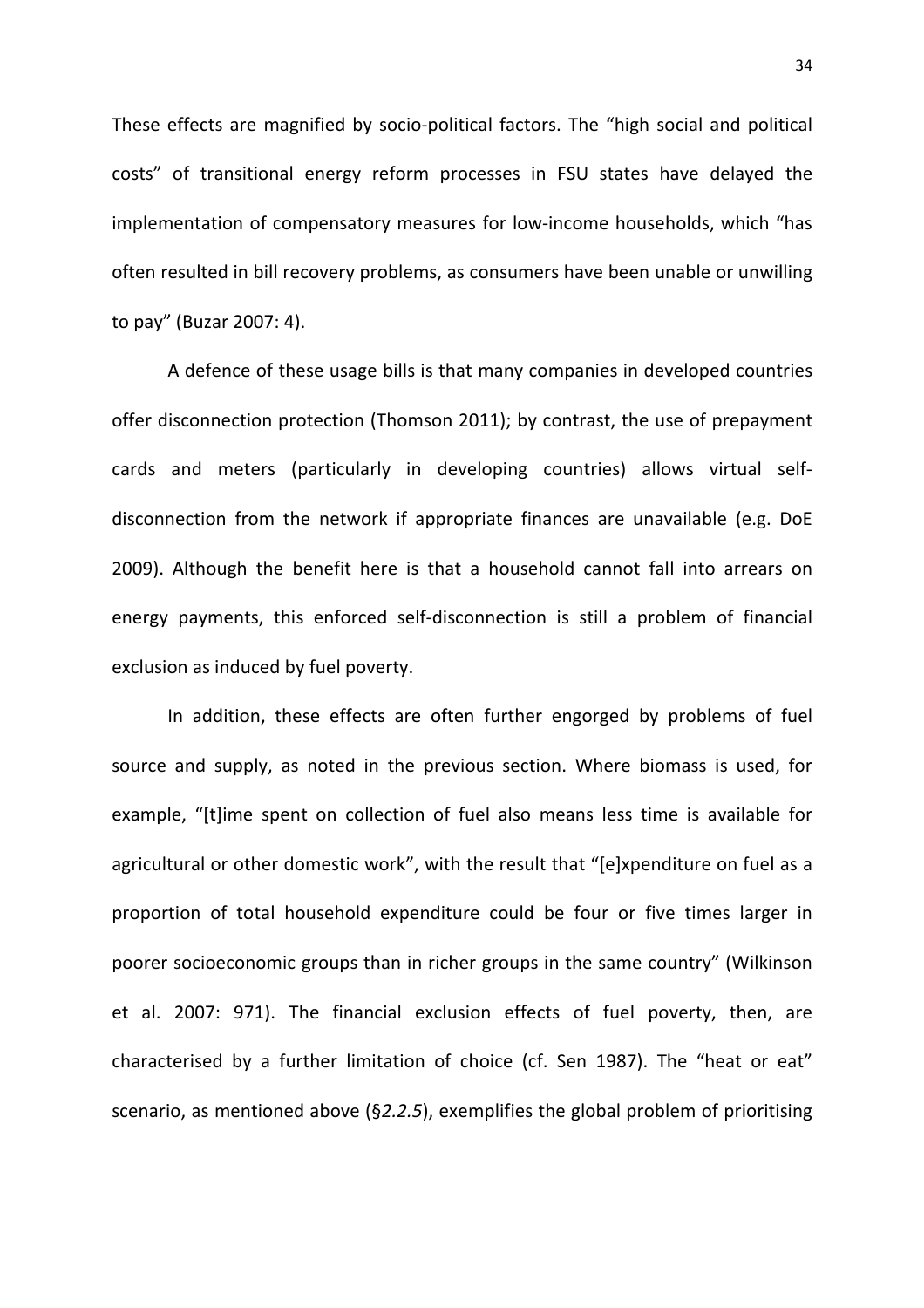necessities; when the option of using the most harmless, efficient energy source is removed due to financial exclusion, the effects are severe.

### 2.3 Policy Thinking and Popular Definitions

 Considering these drivers and effects, it is remarkable that convergent global definitions of fuel poverty have proved elusive, and fuel poverty has failed to be classified as a distinct social issue. This is mirrored by a lack of national or supranational policy and/or directives; as Wilkinson et al. (2007) have noted,

"Provision of affordable, clean, and efficient energy systems is linked to all the MDGs, $31$  and closely to some, including child and maternal health, poverty alleviation, and environmental sustainability […]. However, the fact that no specific MDG has been made to reduce the number of people without access to electricity is unfortunate, in view of its proven benefits." (976; cf. Nussbaumer et al. 2011: 231)<sup>32</sup>

A term to encompass all of the drivers and effects is vital, as it is only when the separate elements are combined as a convergent policy focus that the "substantial" societal benefits of their concurrent alleviation (Healy 2004: 4) can be understood. Energy policy has not progressed in terms of its social considerations since the 1970s oil shocks (see §1); as Buzar (2007: 3-6) argues, "the failure to conceptualize energy

l

 $31$  Millennium Development Goals (i.e. targets set by the UN regarding global development and the universal alleviation of poverty; see UN 2012).

 $32$  The UN is taking action to improve access to energy sources (e.g. UNFCCC 2010) and to improve the domestic energy efficiency policies in certain areas (e.g. UNDP 2011). However, its continuing lack of an umbrella term for/definition of fuel poverty is problematic.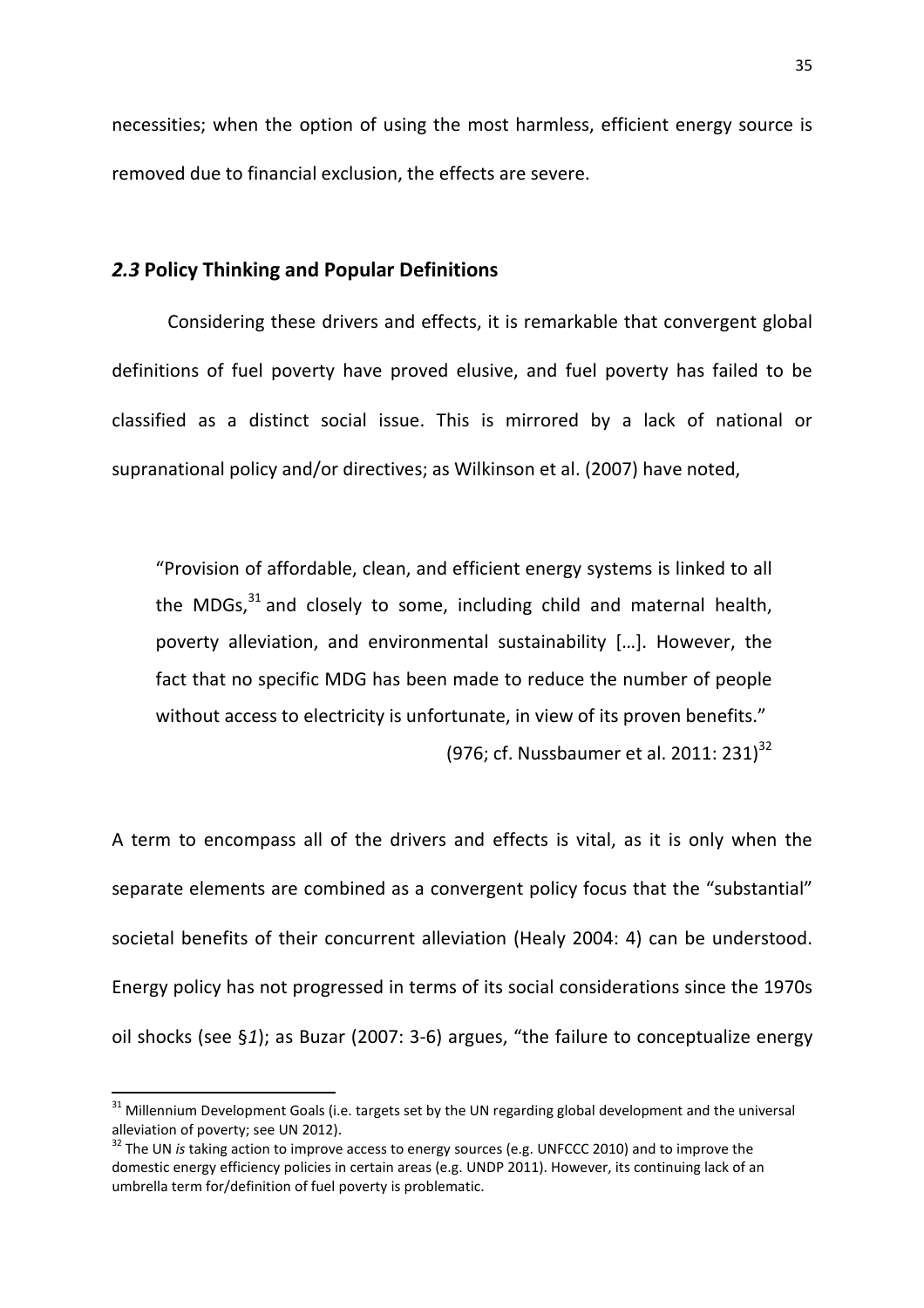poverty as a distinct phenomenon, with specific contingencies and implications, has led to the theoretical marginalization of the housing, social policy and governance dimensions of energy reforms", the inadequate coordination of which has further exacerbated the issue.

In the EU, the UK and Ireland are the only countries with indicator-based, working, policy definitions for fuel poverty (Thomson 2011: 14; EPEE 2007: 5). In Ireland, fuel poverty is defined as "the inability to afford adequate warmth in the home, or the inability to achieve adequate warmth because of the energy inefficiency of the home" (Office for Social Inclusion 2007: 67). In the UK, several key values are quantified: a household is considered fuel poor if it is:

"one that cannot afford to keep adequately warm at reasonable cost. The most widely accepted definition of a fuel poor household is one which needs to spend more than 10% of its income on all fuel use and to heat its home to an adequate standard of warmth. This is generally defined as 21°C in the living room and 18°C in the other occupied rooms"

(DTI 2001: 6)

This emphasis on what a household would need to spend, rather than what it spends in real terms, is problematic in translation. In France there is a growing recognition of fuel poverty (*précarité énergétique*) at the government level; however, the French government has provisionally defined fuel poor households as those who actually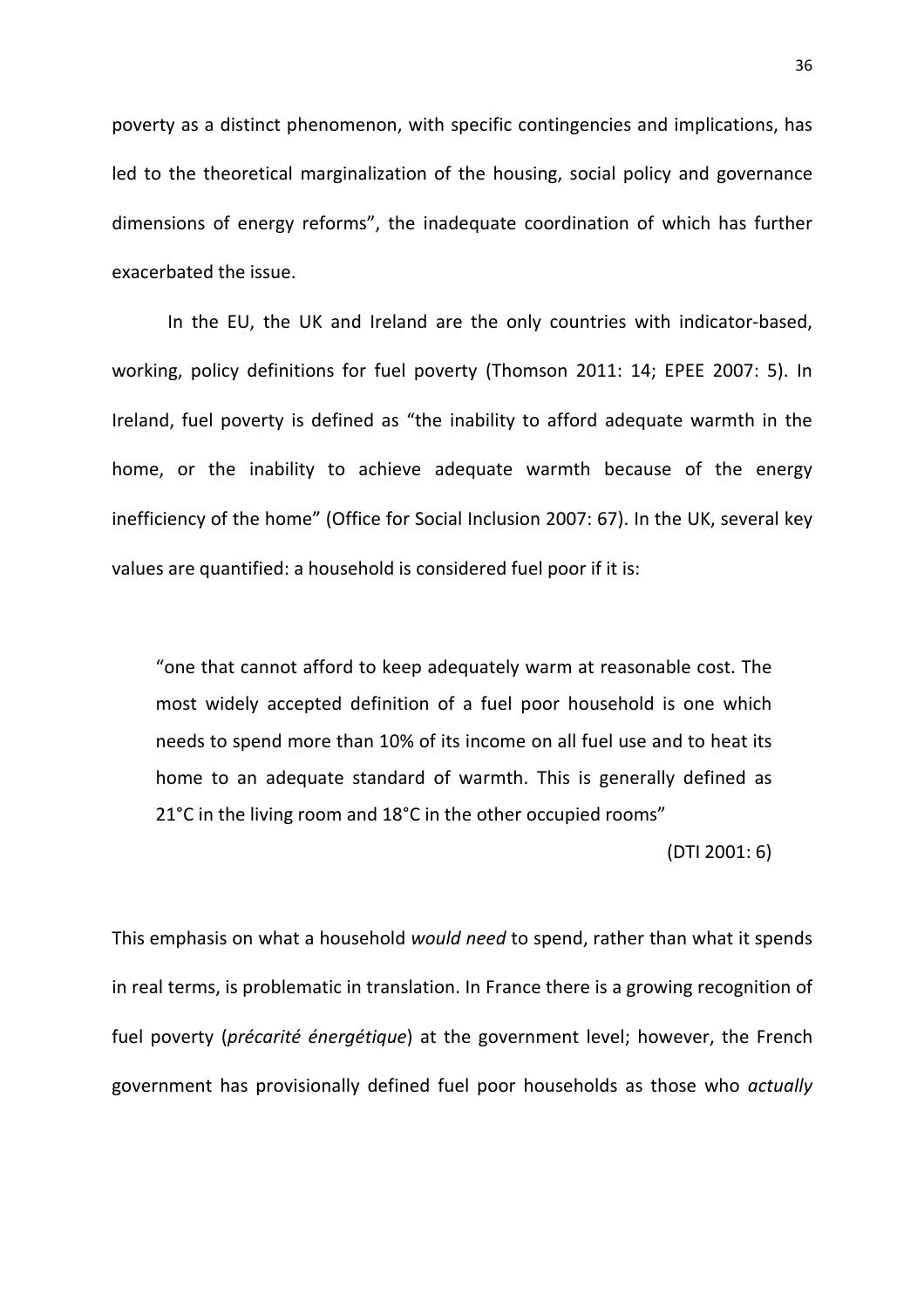spend over 10% of their income (Pelletier 2009).<sup>33</sup> This confusion permeates the application and utility of quantification frameworks: although a 2007 report by the European Partnership for Energy and the Environment (EPEE) attempted to quantify fuel poverty in France, EPEE later rejected this quantification in favour of an extremely broad estimation (i.e. "between 2 million and 5 million households"; EPEE 2009: 7) because of the problematic definition. $34$ 

The British and Irish definitions have also been used as the basis for establishing indicators for a small number of reports quantifying fuel poverty across the EU (Thomson 2011; EPEE 2007); although this work is certainly valuable, the chosen definitions are not globally relevant or applicable due to their focus on affordable warmth rather than a broader understanding of fuel poverty (cf. Buzar 2007: 9). The focus on heat is a result of the fact that the majority of research in the field is being conducted in the UK and EU: despite Boardman's (1991: 5) acknowledgement of "the non-heating uses of energy [as] another component of fuel poverty", only the heating implications of fuel poverty are discussed in her work. This focus could be attributed to the lexical frame of reference used in the UK.

Elsewhere, it is common to refer to household energy costs through a different lexicon: due to the varied US climate, for example, it is common to refer to "heating and cooling (HC) expenses" (e.g. Shorr et al. 2009: 19) instead of "affordable

 $\overline{a}$ 

<sup>&</sup>lt;sup>33</sup> Pelletier's (2009: 7) report does note the limitations of this approach, but continues with it regardless. <sup>34</sup> Cf. the definition used in the EPEE (2009: 11) paper: "Fuel poverty as a household's difficulty, sometimes even inability, to adequately heat its dwelling at a fair, income indexed price".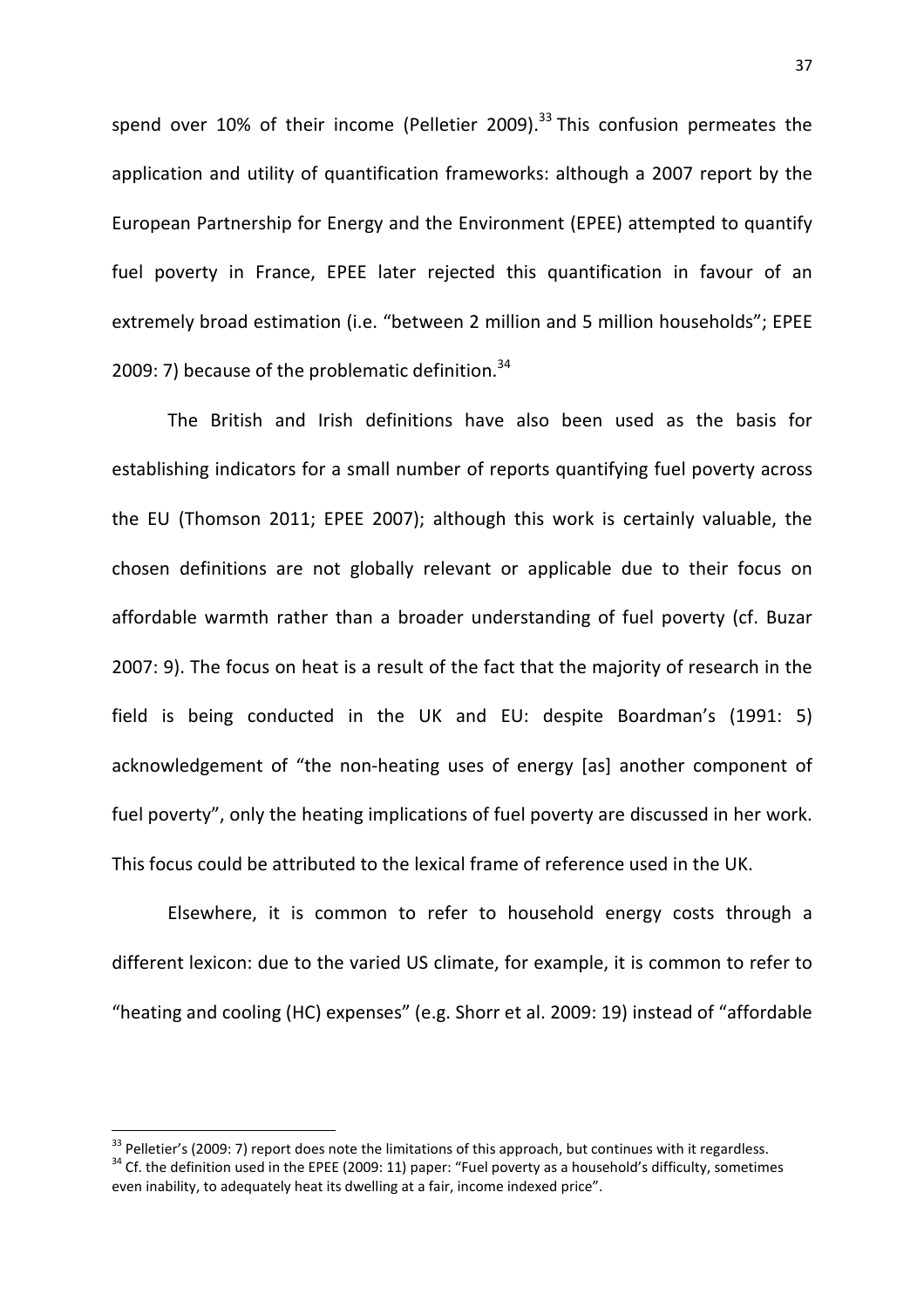warmth".<sup>35</sup> Although there is no distinct policy definition of what constitutes a fuel poor household in the US (Healy 2004: 179), several similar state-wide schemes to aid low-income citizens with energy bills have established a convergent "reasonable percentage of [household] income" to be spent on energy (Colton 1990: 1080). Since the inauguration of the first Percentage of Income Payment Plan (PIPP) scheme in Ohio in 1983 (op. cit.: 1079), this figure has stood at 6% of household income for gas and electricity bills, $36$  and at 10% of household income for electricity bills in certain states (see Reed and Cross 1999; cf. Colton 1995); any expenditure that would fall above this limit is covered by the state alongside Low-Income Home Energy Assistance Program (LIHEAP) schemes (Cisel 2010). Although this forms a useful comparison with the UK, it cannot be considered a working policy definition of fuel poverty. There is no use of an umbrella term incorporating the major drivers and effects of fuel poverty, and since available support is reactive and based on extant income security schemes, it cannot be said that the US has recognised or defined fuel poverty as distinct from generalised poverty (cf. Healy 2004: 179).

In the developing world, the main uses of grid electricity<sup>37</sup> are rarely HC functions, so a global definition must be broadened once again; in Vietnam, for example, grid electricity has mainly been used for lighting (Khandker et al. 2009:

 $\overline{a}$ 

<sup>&</sup>lt;sup>35</sup> Rather than taking a quantitative approach to defining "affordable warmth" (e.g. Boardman 1991: 200-205), this dissertation uses the term more broadly to indicate household heat which is easily accessible. As noted, quantitative definitions of key terms would be limiting for this study.

<sup>&</sup>lt;sup>36</sup> This is at the peak of state and national average household energy expenditure, which is estimated at 4-6% of household income (Reed and Cross 2009).

<sup>&</sup>lt;sup>37</sup> I.e. electricity which is supplied by a national grid, and not through sources such as mini-grids and biomass fuels. This is not to imply that off-grid sources are used for other purposes, but only that there is not enough data on its usage to extend the observation to these energy sources; for an assessment of the technical and economic impacts of off-grid energy supplies such as Decentralized Distributed Generation (DDG; Ministry of Power 2007), see World Bank 2006.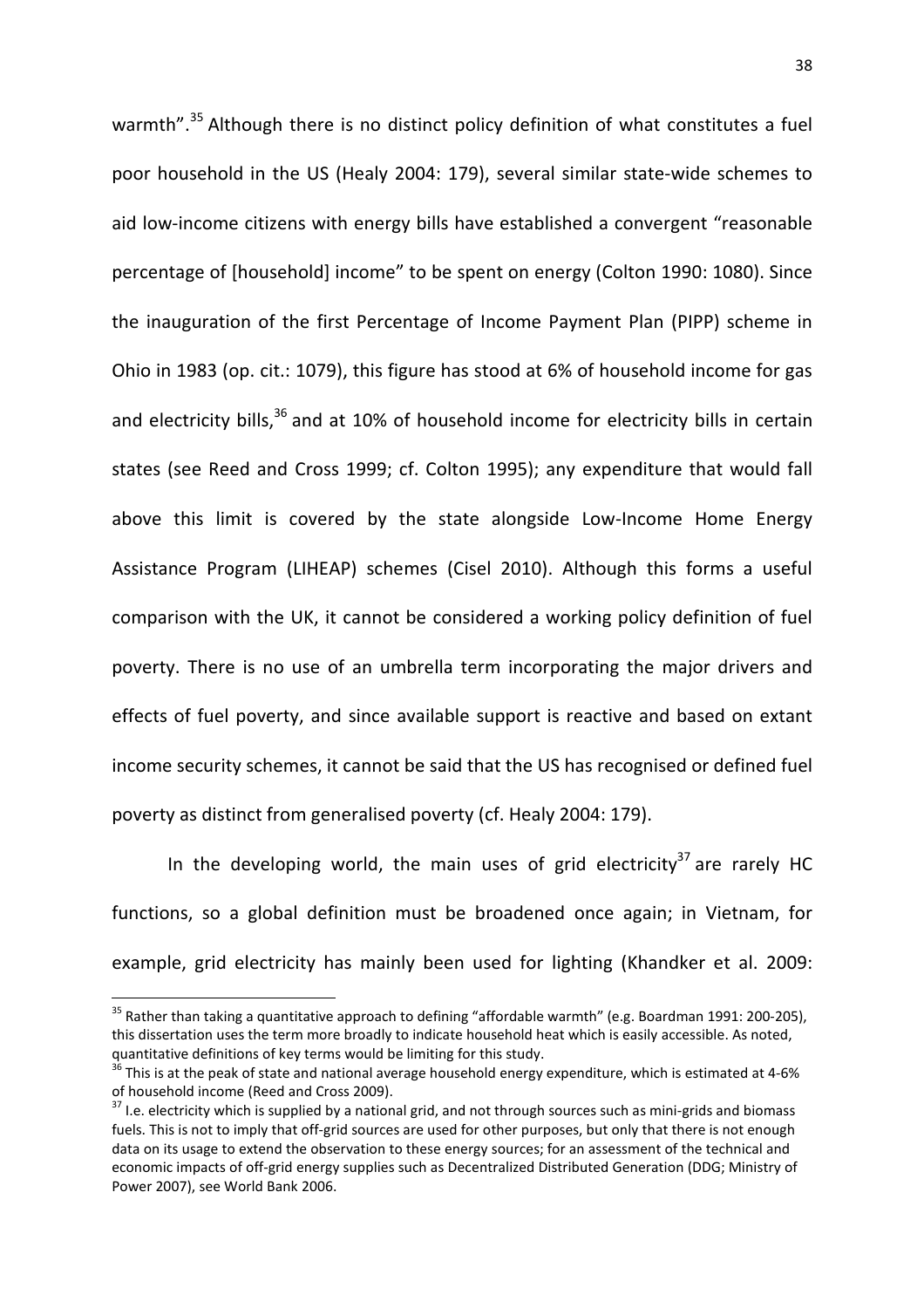10).<sup>38</sup> There are no consistent or persistent definitions of fuel poverty in the developing world, although extant poverty markers are largely based on actual energy usage rather than income and ambient household temperature. Pachauri and Spreng (2004), for example, have compiled an energy use per capita scale for households in India, and have drawn a subjective poverty line below those who have the energy capacity to create two hot meals per day, demanding 30-60watt/cap. This is an innovative approach to measuring energy shortages in the developing world:  $39$ the authors "do not only measure consumption, but also, in some sense, capability" (op. cit. 277; cf. Sen 1987). Through a similar ideology, Nussbaumer et al. (2011) devise a multidimensional index based on a far wider range of indicators, such as the possession of certain household appliances. This is not as applicable in quantification as it relies heavily on household data, which is often unavailable for developing countries; it is, however, convergent with the frameworks being employed in the European studies referenced above because of this reliance, since studies conducted within the EU often use data on habitat as well as energy usage (e.g. Healy 2004; Thomson 2011).

The convergent applicability of variables is vital in defining fuel poverty universally; one of the underlying arguments of this dissertation is that, for fuel poverty to be acknowledged globally, a suitably inclusive lexicon must be established. Although this work refers to "fuel poverty", the author recognises that

l

<sup>&</sup>lt;sup>38</sup> Cf. Nussbaumer et al. (2011: 234), who draw attention to the problematic fact that "no comprehensive set of data exists on adequate lighting for households", which has the potential to provide "numerous developmental benefits".

 $39$  E.g. Foster, Tré and Wodon (2000) simply measure the energy use of a household in their attempt to quantify fuel poverty in Guatemala.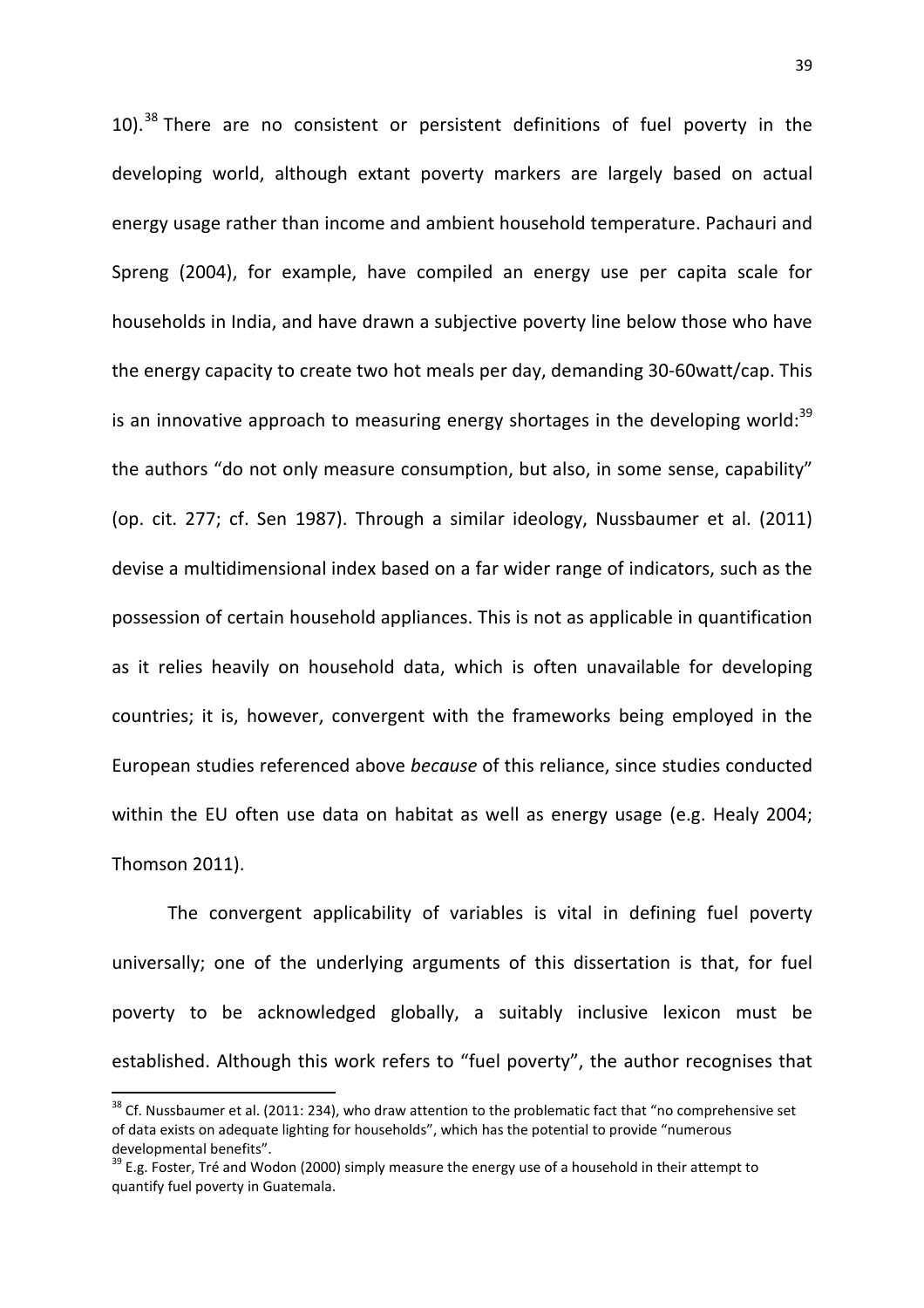the term is exclusionary in a global study, since it is often identified under a different moniker. The phrase "energy poverty" has occasionally appeared above; although this introduces a level of semantic confusion, it has not been altered here as an illustration of the confusion surrounding the terms within the field. Many reports confuse the terms, using "energy poverty" and "fuel poverty" interchangeably (e.g. EPEE 2009).

Having said this, several reports draw a distinction. In the UNDP project report on Romania (2011), the terms are finely separated:

"As a general definition, a household is said to be in fuel poverty if it is unable to afford to maintain an adequate level of warmth […]. In contrast, energy poverty occurs when a household lacks physical access to sources of energy."

 $(9)^{40}$ 

This is the most accurate method of distinguishing between the terms, if a distinction is to be drawn; a less accurate example would be the implicit application of "fuel poverty" only to developed countries, and "energy poverty" to developing countries (e.g. Ürge-Vorsatz and Metz 2009: 92). This erroneously indicates a separation between two issues that are – as this literature review argues – the same.

Given its focus on comparatively analysing policy as opposed to quantification, this dissertation need not establish its own, static definition of the phenomenon;

 $\overline{\phantom{0}}$ 

 $40$  Cf. Fankhauser and Tepic 2007, who implicitly draw the same distinction between access and affordability, in another report focused on transition (i.e. FSU/ECE) countries.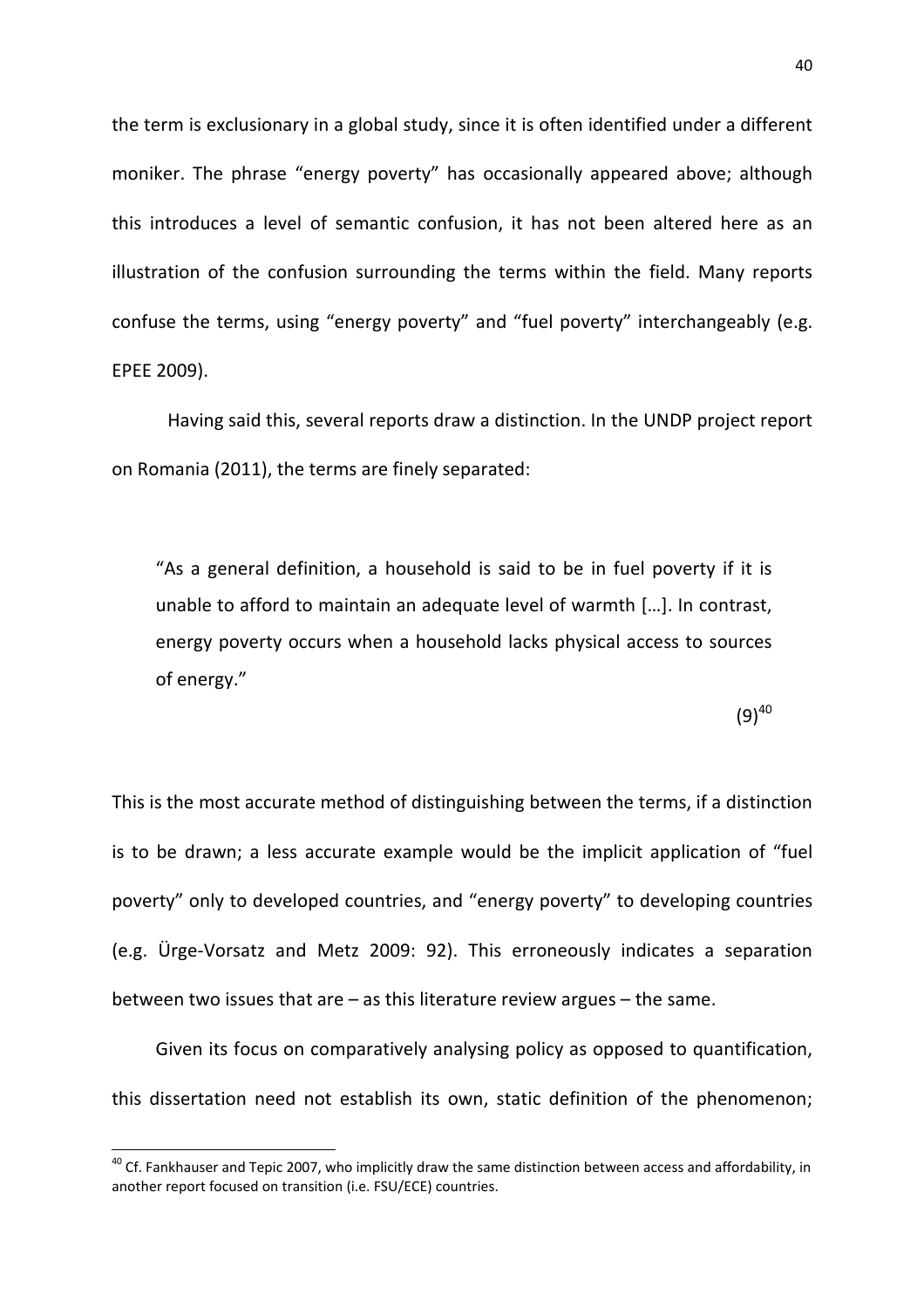indeed, considering the divergence of terms in the literature, it would be restrictive to apply a focus that was relevant only to the UK, for example, or that was more relevant to developing countries. It will continue to use "fuel poverty", as the term connotates a broader range of social variables than the more access-focused "energy poverty". Creating another umbrella term in this linguistically-oversaturated area would increase confusion, and therefore the most suitable option was chosen from those available.

#### 2.4 Summary

 The reports forming the foundation of this literature review are largely disconnected, and form an incoherent dialogue around fuel poverty. This is the first piece of research to form a connected discussion on the subject at a global level, and it is one of the very few pieces to study fuel poverty policy. This dissertation does not claim to plug the knowledge gap, as this would require a substantial body of academic and policy research; however, despite its superficiality, its method of sorting drivers and effects into universal categories has instigated an important process of classification.

 When the drivers are placed into groups, as in the literature review, relevant policy can be sorted and compared similarly. This introduces opportunities for the discussion of fuel poverty policy transfer; the previous lack of attention in this area is partly a product of the fact that relevant policy is invariably poorly-coordinated, and that responsibility for fuel poverty alleviation is spread across various governmental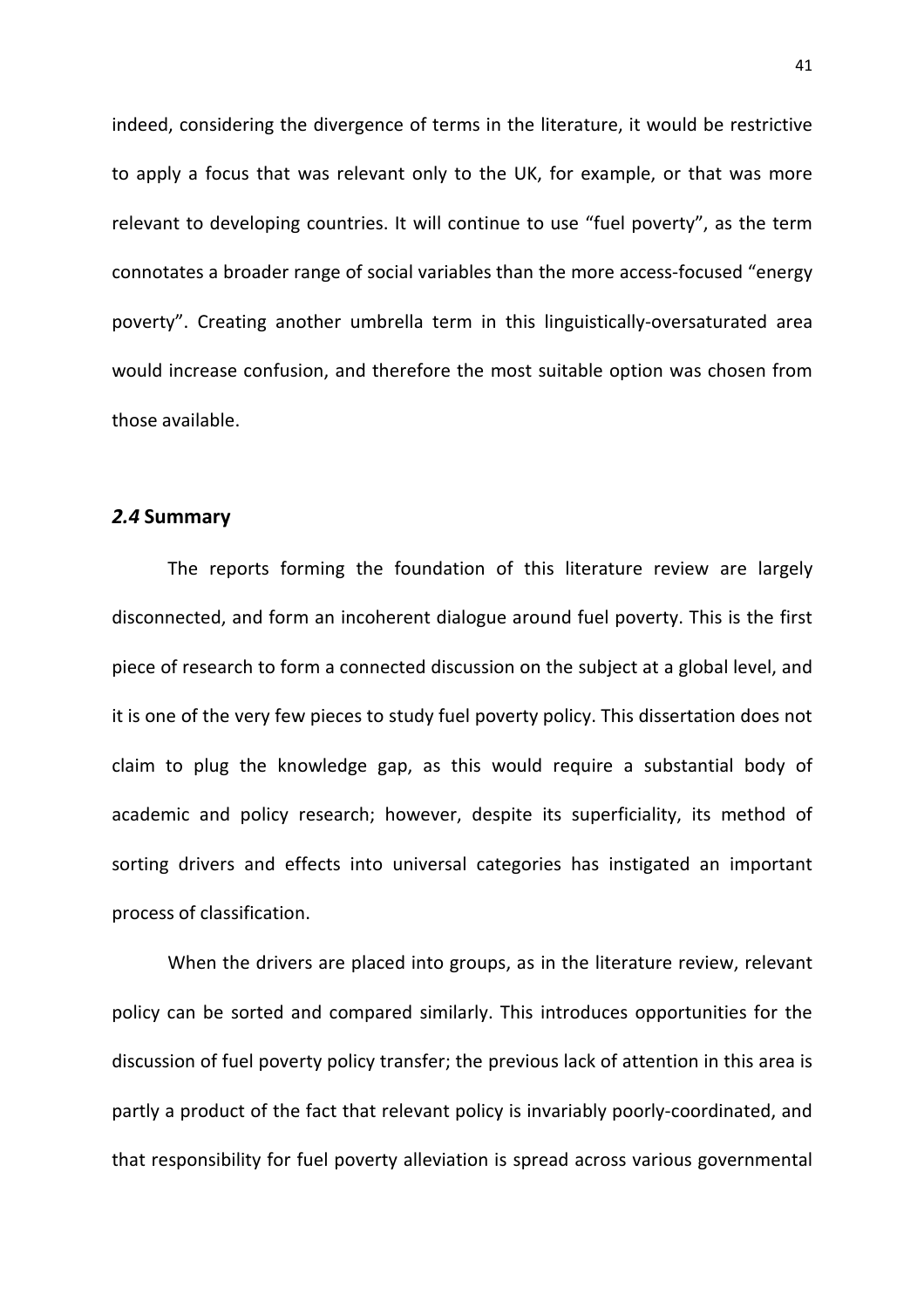departments and external organisations in each country. This has made international policy analysis problematic.

 This dissertation argues that, due to the comparable drivers and effects observed above, some level of policy transfer could be viable if enough attention was devoted to fuel poverty at the national and, more importantly, international levels. The use of welfare regime frameworks in the discussion section is a further step towards identifying conditions within which policy transfer could occur. As a final research question, then, this dissertation asks how best to further fuel poverty alleviation through policy on a global scale, by developing an understanding of the issue and studying the drivers and ideologies behind national policy formulation. It sets a foundation for future study in the area, and uses its findings to discuss the future of fuel poverty policy.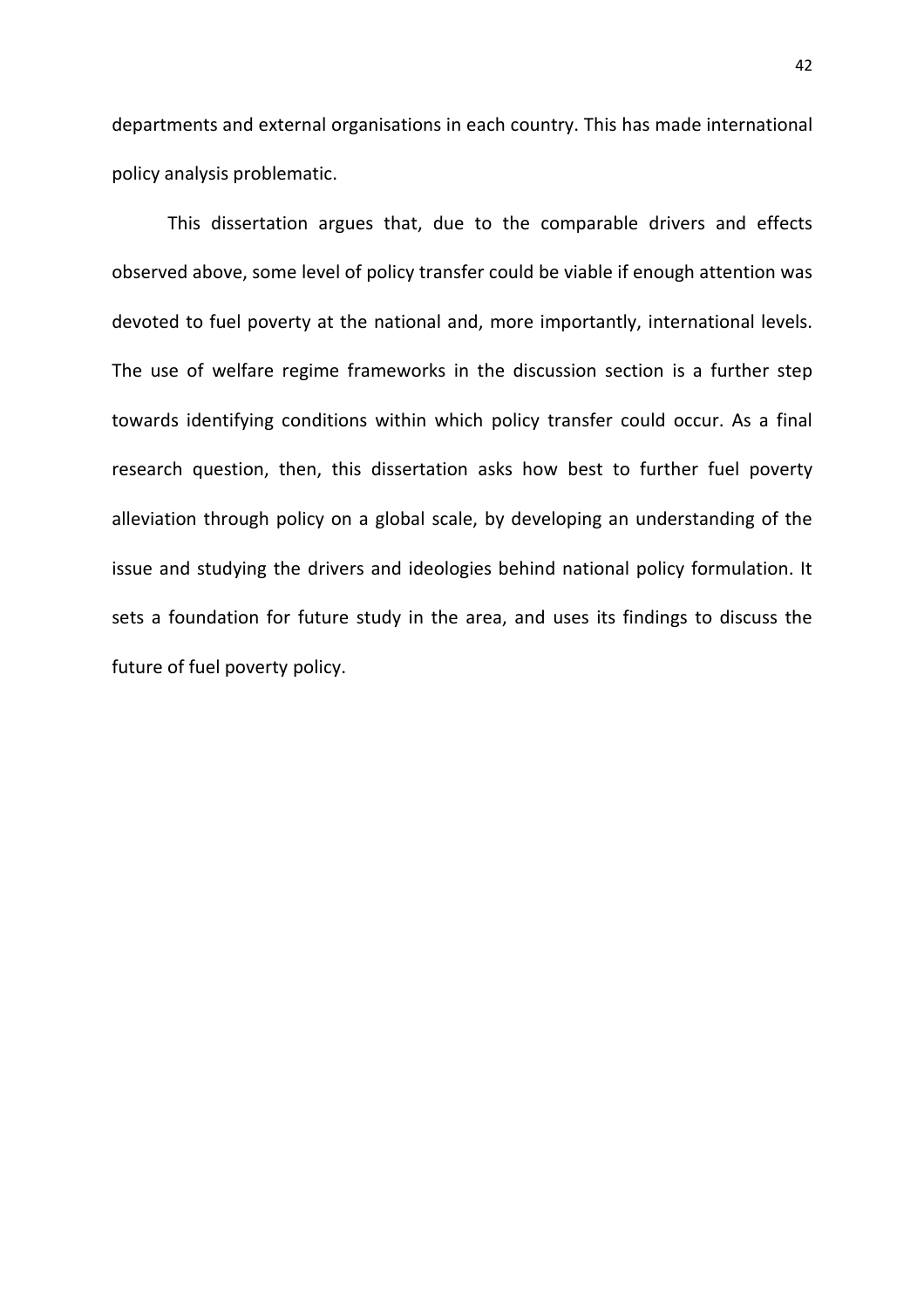# 3.1 Introduction

 The knowledge gaps in the literature provided a sufficient rationale for the research questions, as outlined in the introduction and literature review; these were operationalised through an analytical policy review and discussion. In order to examine the reasons and ideologies behind fuel poverty alleviants worldwide, a data search of policy documents, press releases, grey literature, academic papers, news articles, and miscellaneous sources, was conducted. The broad focus of this dissertation was a challenge for two main reasons.

Firstly, there are little or no data available on fuel poverty policy and alleviants for a large number of countries; this fact was further exacerbated by language barriers, and different uses of terminology (§2.3; §5.3). Secondly, due to the spatial restrictions of a Masters dissertation, it was not possible to analyse every country individually. This universality would not have been logical, given that countries (with a smaller population, especially) do not tend to follow distinct welfare regime tendencies, and are particularly difficult to analyse due to a sparseness of relevant data (Sharkh and Gough 2010). However, it is recognised as a limitation here, since it cannot be claimed that one country is directly representative of others. It would therefore be difficult to defensibly apply the findings of this dissertation universally.

Despite this, a welfare state perspective was chosen because it provided an academically valid method of taking a stratified global sample from the perspective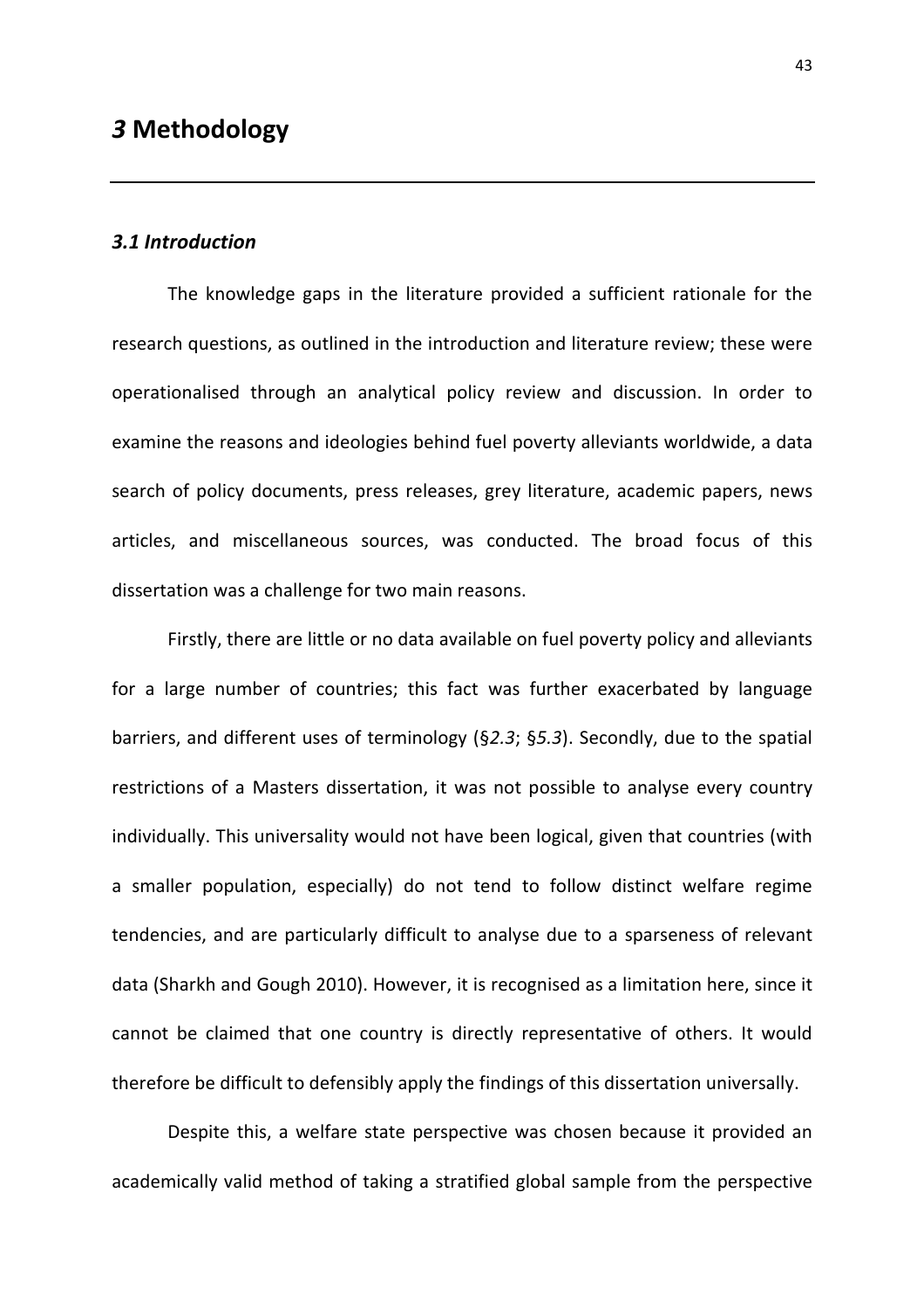of social policy. The two frameworks maximised the potential for classifying fuel poverty beyond the selected countries, and also formed a foundation for discussions regarding policy transfer. In addition, the comparative nature of the analysis allows the introduction of examples from other countries in the same cluster to support or question the findings from the country of focus; cluster characteristics were used as the foundation of the data analysis.

## 3.2 Data Selection

 In order to strategically formulate a stratified sample of social policies and alleviants relating to fuel poverty, two frameworks were applied to sort nations into sets according to their welfare regimes. Initially, Esping-Andersen's (1990) framework was employed for OECD countries. This was chosen for several reasons: firstly, it is an ideological approach to explaining the varying nature of the welfare state through its "theoretical substance", rather than simply its expenditure as in many alternative models (Esping-Andersen 1990: 19). This is relevant to the aims of this project, since this dissertation questions why responsibility for and delivery of fuel poverty alleviants is varied. Secondly, although it has been criticised for its alleged inapplicability and lack of use in empirical studies (e.g Bambra 2006, Menahem 2007), it is a framework that is flexible enough to be applied in most areas of social policy (Goodin et al. 1999). It therefore enhances the convergent validity of this work with others in the area of social policy. Furthermore, the independent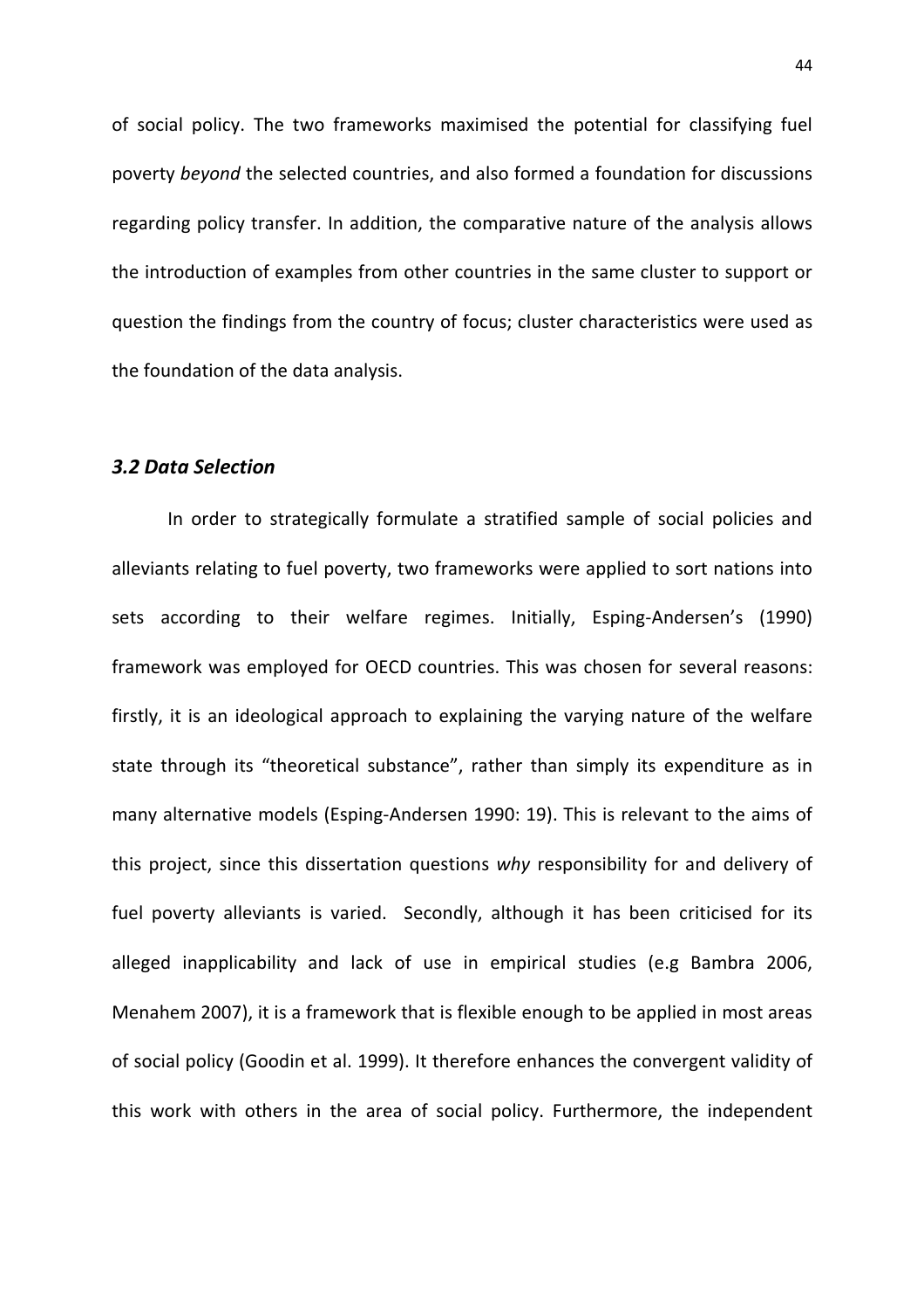variables by which countries are clustered "not only explain their past evolution but also their future prospects" (Esping Andersen 1990: 33).

Esping-Andersen's (1990) original model divided countries into three clusters, as described in Table 1. Countries with a "liberal" welfare regime are characterised by a "modest", "means-tested" benefits system with some minimum-standard universal provision, largely catering to "low-income, usually working-class, state dependents" (Esping-Andersen 1990: 26-27). "Corporatist" or "conservative" states attach social rights more "to class and status", and tend to uphold "traditional familyhood"; "the state will only interfere when the family's capacity to service its members is exhausted" (ibid.). Finally, in "social-democratic" welfare regimes, "the principles of universalism and decommodification<sup>41</sup> of social rights were extended also to the new middle classes" (ibid.).

Esping-Andersen has extended his model in later works (e.g. Esping-Andersen 1996), including Latin American, East Asian and ECE states. However, these were not factored into this study since this broader model does not include developing countries; this dissertation required a more inclusive approach. Several typologies for grouping non-OECD countries were also rejected: Crouch's (2010) framework, for example, extended the Esping-Andersen (1990) typology by adding three further categories of FSU states. It was not applied here because it does not meaningfully add further divisions to the Esping-Andersen typology; FSU states (or the European second world) are divided by a different variable to the European first world (Crouch

 $\overline{\phantom{0}}$ 

<sup>&</sup>lt;sup>41</sup> "De-commodification occurs when a service is rendered as a matter of right and when a person can maintain a livelihood without reliance on the market" (Esping-Andersen 1990: 21-22).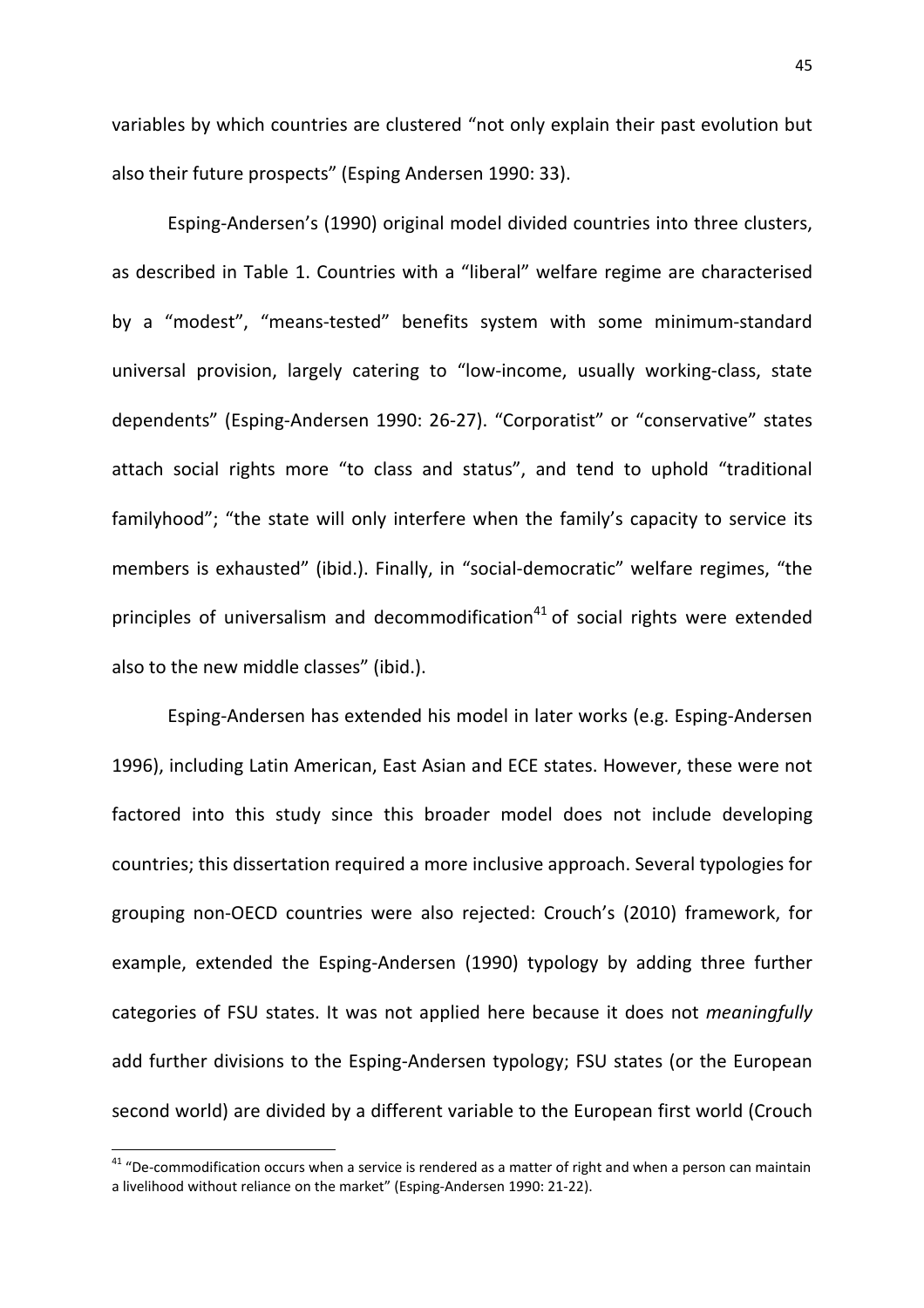2010: 5). Additionally, it was unsuitable for this study because it only incorporates European countries; a global analysis necessitates a global framework.

The additional typology selected was formulated by Sharkh and Gough (2010), who clustered sixty-five non-OECD countries (satisfying criteria on population and data availability) into eight clusters  $- A$  to  $H -$  hierarchically graded by their welfare provision, with A being the "closest" to OECD standards. These clusters, as well as Esping-Anderson's OECD typology, are outlined in Table 1. The framework is convergent with Esping-Andersen's choice of explanatory, independent variables,<sup>42</sup> and incorporates a broad selection of countries across all continents, whilst logically omitting those countries for which too little data was available. Sharkh and Gough (2010: 49) recognise that a continuous "temporal consistency" of cluster "stickiness" was only present for countries in higher clusters, and that welfare regimes were less pronounced in less-developed countries; however, these inconsistencies are not necessarily problematic for this dissertation. The discussion section engages with these instabilities.

Using all of the clusters outlined in Table 1, a country from each group was selected. Data availability was very low, limiting the selection procedure somewhat; in many cases, there was little choice. Furthermore, since the literature review indicated that many developing countries were almost identical in their experiences

l

 $42$  This is not to claim that precisely the same variables were used; Sharkh and Gough (2010) constructed a decommodification index based upon state spending, literacy and morbidity levels, which is not measured in precisely the same manner as Esping-Andersen's (1990). However, considering the vast differences between OECD and (most) non-OECD countries, it would be inaccurate to measure and subsequently cluster all nations by precisely the same formula (cf. Esping-Andersen 1990: 2).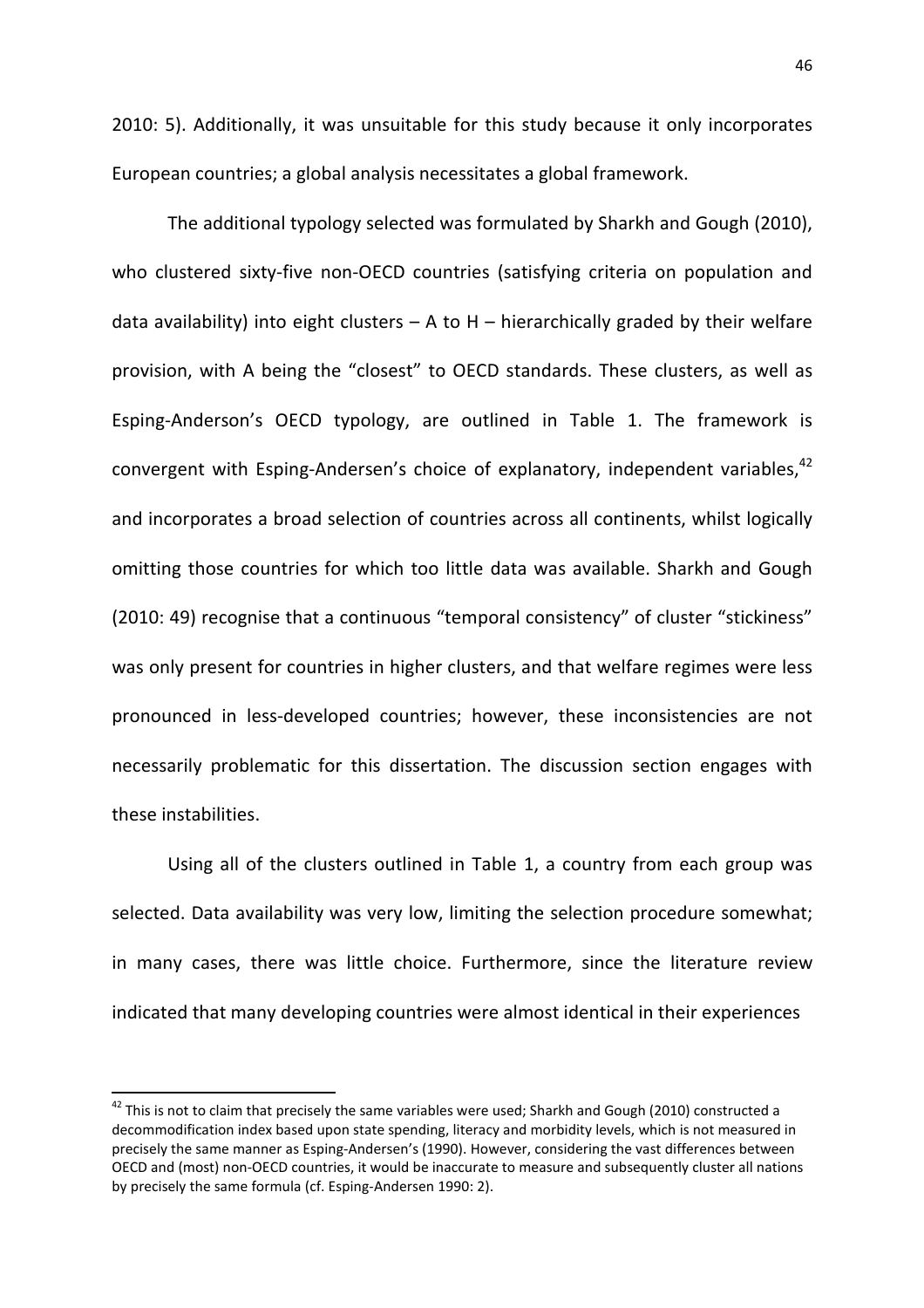| <b>Framework</b>                  | Regime                | <b>Characteristics</b>                                         | Constituent      | <b>Selected Country</b> |  |
|-----------------------------------|-----------------------|----------------------------------------------------------------|------------------|-------------------------|--|
|                                   |                       |                                                                | <b>Countries</b> |                         |  |
|                                   |                       | Focus on means-tested support                                  | Australia        |                         |  |
|                                   |                       | for working classes, some                                      | Canada           |                         |  |
|                                   | Liberal               | universal transfers, modest                                    | Ireland          | <b>UK</b>               |  |
|                                   |                       | social-insurance plans,                                        | UK               |                         |  |
|                                   |                       | largely/solely for low-income                                  | <b>US</b>        |                         |  |
|                                   |                       | citizens and state dependents.                                 |                  |                         |  |
|                                   |                       |                                                                | Austria          |                         |  |
|                                   |                       | Social rights granted, but class                               | Belgium          | <b>France</b>           |  |
|                                   |                       | and status differences upheld;                                 | France           |                         |  |
|                                   |                       | little redistribution. Subsidiarity                            | Germany          |                         |  |
| Esping-                           | Corporatist           | only when all other options have                               | Italy            |                         |  |
| Andersen <sup>43</sup>            |                       | failed. Strong family emphasis.                                | Japan            |                         |  |
|                                   |                       | Focus on working-classes.                                      | Switzerland      |                         |  |
|                                   |                       |                                                                | [The             |                         |  |
|                                   |                       |                                                                | Netherlands]     |                         |  |
|                                   |                       | Universalism and de-                                           | Denmark          |                         |  |
|                                   |                       | commodification extended to                                    | Finland          |                         |  |
|                                   |                       | middle-classes, through a higher                               | Iceland          |                         |  |
|                                   | Social-<br>Democratic | standard of social provision. Pre-                             | Norway           | <b>Norway</b>           |  |
|                                   |                       | emptive subsidiarity; direct                                   | Sweden           |                         |  |
|                                   |                       | responsibility of the state in                                 |                  |                         |  |
|                                   |                       | caring for vulnerable groups.                                  |                  |                         |  |
|                                   |                       |                                                                | Argentina        |                         |  |
|                                   |                       |                                                                | <b>Belarus</b>   |                         |  |
|                                   |                       |                                                                | <b>Brazil</b>    |                         |  |
|                                   |                       |                                                                | <b>Bulgaria</b>  |                         |  |
|                                   |                       | Successful formal security                                     | Costa Rica       |                         |  |
|                                   |                       | regimes. Extensive public                                      | Croatia          |                         |  |
|                                   | A                     | responsibility for welfare with                                | Estonia          | Romania                 |  |
|                                   |                       | relatively high spending and                                   | Israel           |                         |  |
|                                   |                       | good outcomes; most similar to                                 | Lithuania        |                         |  |
|                                   |                       | OECD countries.                                                | Poland           |                         |  |
| Sharkh and<br>Gough <sup>44</sup> |                       |                                                                | Romania          |                         |  |
|                                   |                       |                                                                | Tunisia          |                         |  |
|                                   |                       |                                                                | Ukraine          |                         |  |
|                                   |                       |                                                                | Uruguay          |                         |  |
|                                   |                       |                                                                | <b>Bolivia</b>   |                         |  |
|                                   |                       | Successful informal security<br>regimes. Low state spending on | Chile            |                         |  |
|                                   |                       |                                                                | China            |                         |  |
|                                   | $\boldsymbol{B}$      | welfare and little aid, but with                               | Colombia         | China                   |  |
|                                   |                       | good social security outcomes,                                 | Iran             |                         |  |
|                                   |                       | occasionally through publically-                               | Kazakhstan       |                         |  |
|                                   |                       | mandated but privately-                                        | South Korea      |                         |  |
|                                   |                       | administered social protection.                                | Malaysia         |                         |  |

# Table 1: Summary of Welfare Regime Frameworks

 $\overline{\phantom{0}}$ 

 $^{43}$  All information taken from Esping-Andersen (1990), especially 26-29.

<sup>&</sup>lt;sup>44</sup> All information taken from Sharkh and Gough (2010).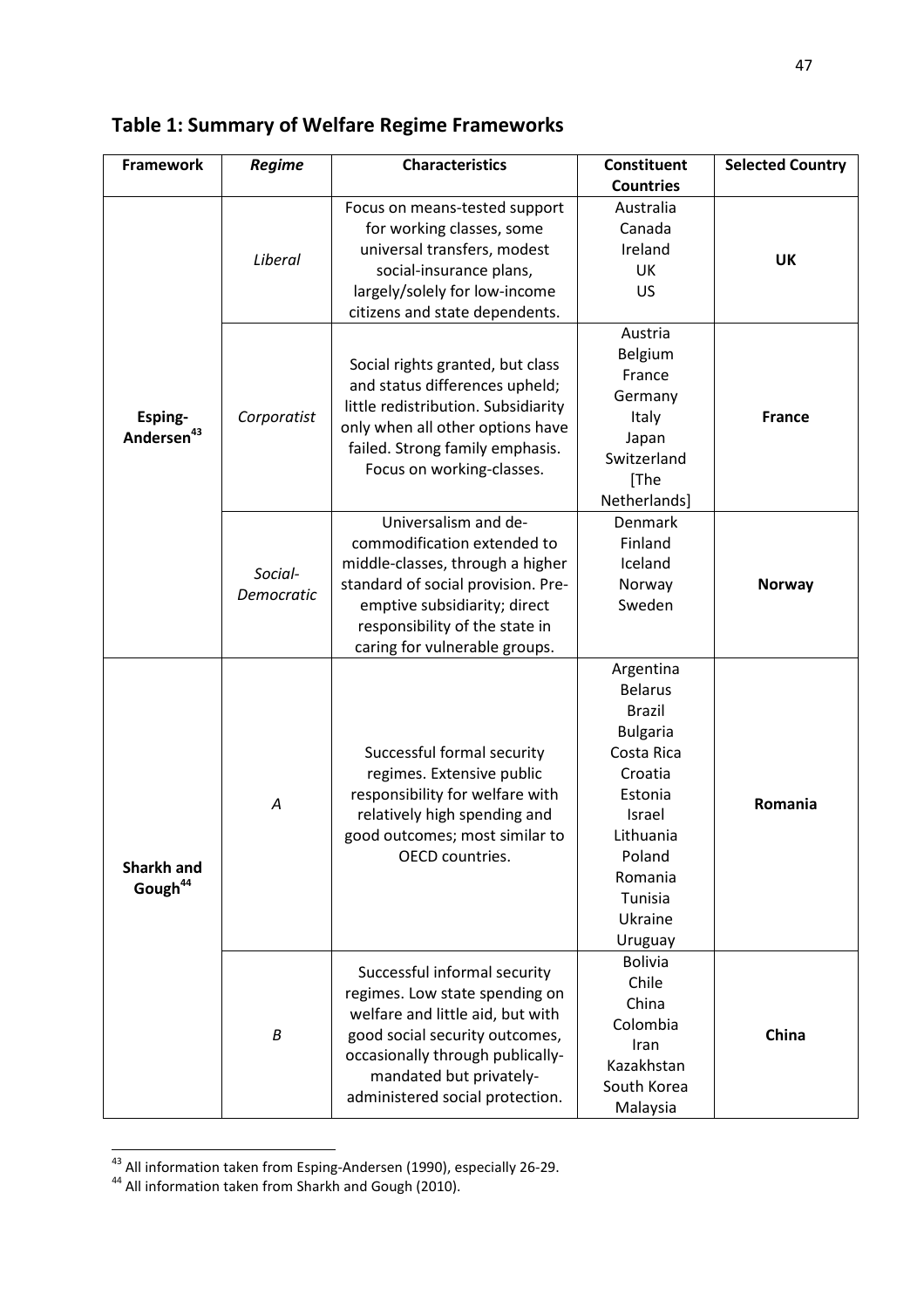|                         |                                    | Mexico         |                     |
|-------------------------|------------------------------------|----------------|---------------------|
|                         |                                    | Moldova        |                     |
|                         |                                    | Paraguay       |                     |
|                         |                                    | Peru           |                     |
|                         |                                    | Philippines    |                     |
|                         |                                    | Tajikistan     |                     |
|                         |                                    | Thailand       |                     |
|                         |                                    | Turkey         |                     |
|                         |                                    | Dominican Rep. |                     |
|                         |                                    | Ecuador        |                     |
|                         | Heavy reliance on remittances      | El Salvador    |                     |
| $\cal C$                | from abroad; informal security     | Jamaica        | <b>Morocco</b>      |
|                         | often provided via migration and   | Morocco        |                     |
|                         | remittances.                       | Nicaragua      |                     |
|                         |                                    | Sri Lanka      |                     |
|                         | Relatively high welfare spending   | Botswana       |                     |
|                         | with good impacts, and high        | Kenya          |                     |
| D                       | literacy; however, very low life   | Namibia        |                     |
|                         | expectancy (often due to HIV-      | South Africa   |                     |
|                         | AIDS).                             | Zimbabwe       |                     |
|                         | Moderately high welfare            | Cameroon       | <b>South Africa</b> |
|                         | spending; mixed results, with      | Rep. Congo     |                     |
| $\cal E$                | fairly low literacy and average    | Ghana          |                     |
|                         | life-expectancy. Poor              | Indonesia      |                     |
|                         | democracy.                         | Tanzania       |                     |
|                         |                                    | Bangladesh     |                     |
|                         | Low levels of public               | Cote d'Ivoire  |                     |
|                         | responsibility; low public         | India          |                     |
|                         | spending, heavy reliance upon      | Nepal          |                     |
| $\boldsymbol{\digamma}$ | aid. Very poor welfare outcomes    | Pakistan       |                     |
|                         | (esp. regarding life expectancy    | Papua New      |                     |
|                         | and mortality).                    | Guinea         |                     |
|                         |                                    | Togo           |                     |
|                         | Low levels of public               | Benin          |                     |
|                         | responsibility; low public         | Burundi        | India               |
| G                       | spending, heavy reliance upon      | Ethiopia       |                     |
|                         | aid. Very poor welfare outcomes    | Mali           |                     |
|                         | (esp. regarding literacy).         | Senegal        |                     |
|                         | Low levels of public               | Mozambique     |                     |
|                         | responsibility; low public         | Guinea-Bissau  |                     |
|                         | spending, heavy reliance upon      | Rwanda         |                     |
| H                       | aid. Very poor welfare outcomes    | Zambia         |                     |
|                         | (low life expectancy and literacy; |                |                     |
|                         | low social contributions).         |                |                     |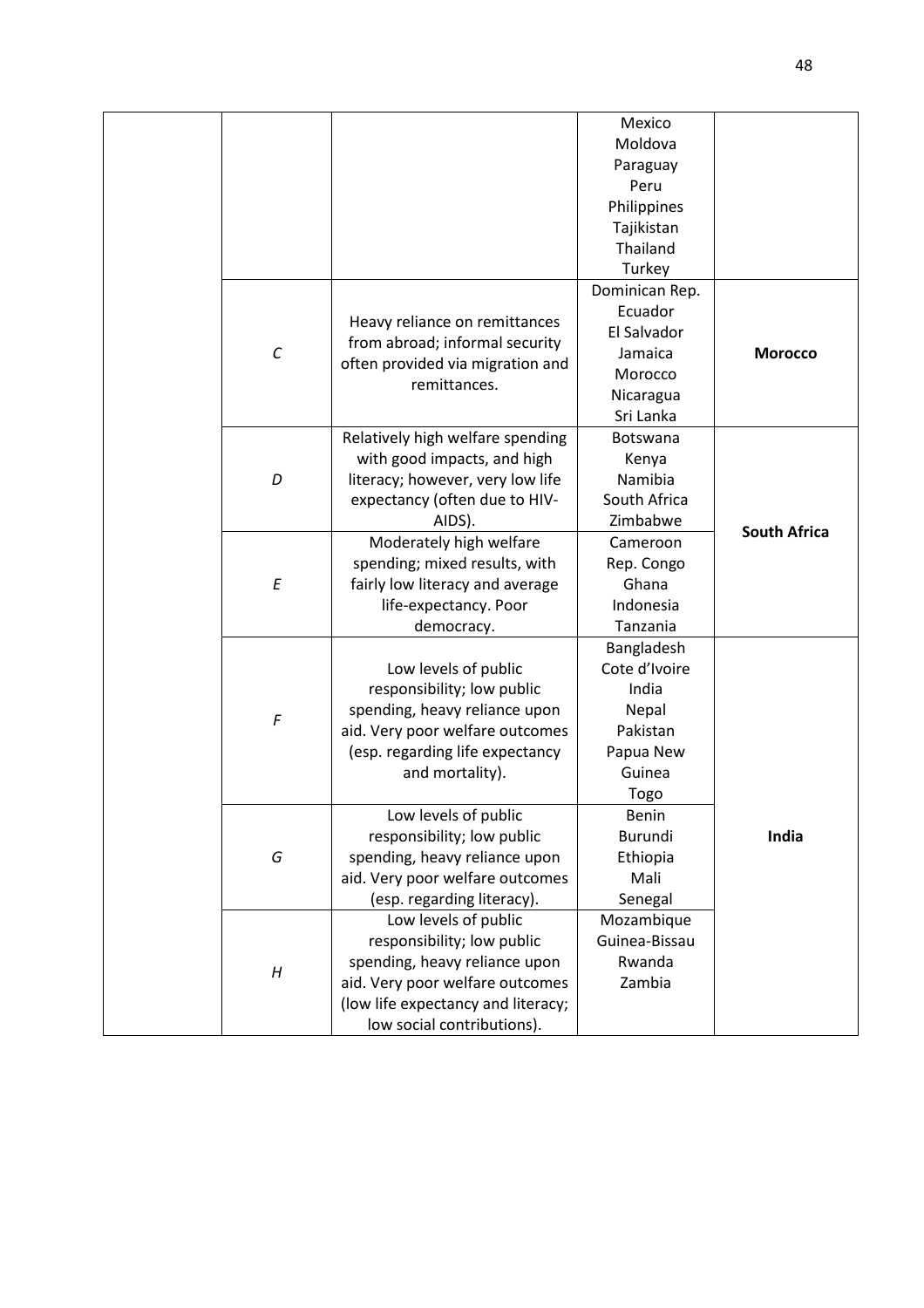and treatment of fuel poverty, a decision was taken to minimise repetition and to ensure an even discussion across the two frameworks: several categories were merged. Considering their similar approach to welfare provision and the lack of descriptive information in Sharkh and Gough's (2010) framework, Bands F, G and H were represented by a single country: India. The only discernible differences between the bands were in the social outcomes of policy, in terms of mortality, literacy and social contributions); since this dissertation focuses explicitly on policy rather than effects, these details are superfluous. It was also necessary to merge Bands D and E; both categories contained few countries, which severely limited data availability. Since the frameworks were used largely as a method of formulating a stratified sample, and formed only the basis of the analysis section, the merges were not seen as a detrimental limitation. They were particularly useful for addressing the research question, since they enabled an approach that was both broad and focused; merges minimised repetition, and maximised the potential for a detailed analysis. The final selection of countries allowed an understanding of fuel poverty policy at the global level, and covered all of the major categories of relevant alleviants.

Selecting a country from each set was, primarily, based on the availability of data. Since the majority of research into fuel poverty is being undertaken in the UK, it was a logical choice for liberal regimes. Linguistic barriers were the next to overcome: on the grounds of accessibility, France and Morocco were selected from the corporatist group and Band C respectively. The other countries were selected for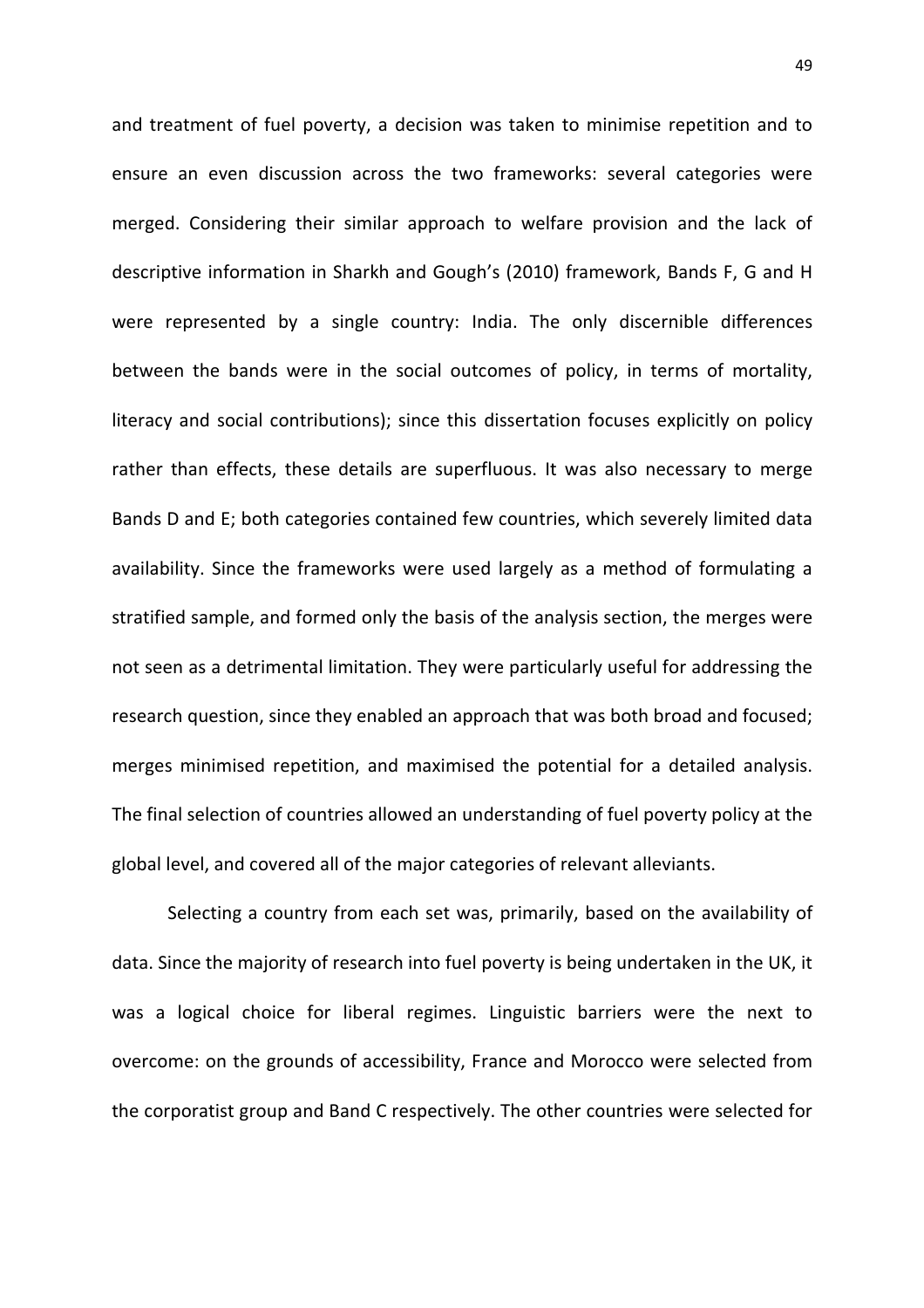the availability of data in French and English, although translation software was utilised in several cases, as noted below.

## 3.3 Data Collection

 Data collection was, necessarily, largely conducted using the internet. Certain sections (in particular, the literature review) also utilised resources from the libraries at the University of York, Cardiff University, and the British Library; however, data collection mostly involved the use of commercial and academic search engines to identify fuel poverty alleviants globally. Key search terms varied due to language, terminology and cultural recognitions; a particular problem was the confusion between the terms "fuel poverty" and "energy poverty", which is covered in the discussion. However, the search terms were kept as similar as possible, and were all used for each country as they were established. This was for two reasons: firstly, that manipulating the search terms in order to specifically search for alleviants that supported any arguments herein would have introduced an unacceptable level of research bias, and would have skewed the results in a certain direction. Secondly, that the discrepancies between the first and last countries researched could have been too great, considering that the iterative collection of information induces a process of learning and refining search terms. Although it is recognised that the initial search terms would have been skewed by the overabundance of British literature and terminology in the field, this reiterative search process reduced this British bias as far as possible.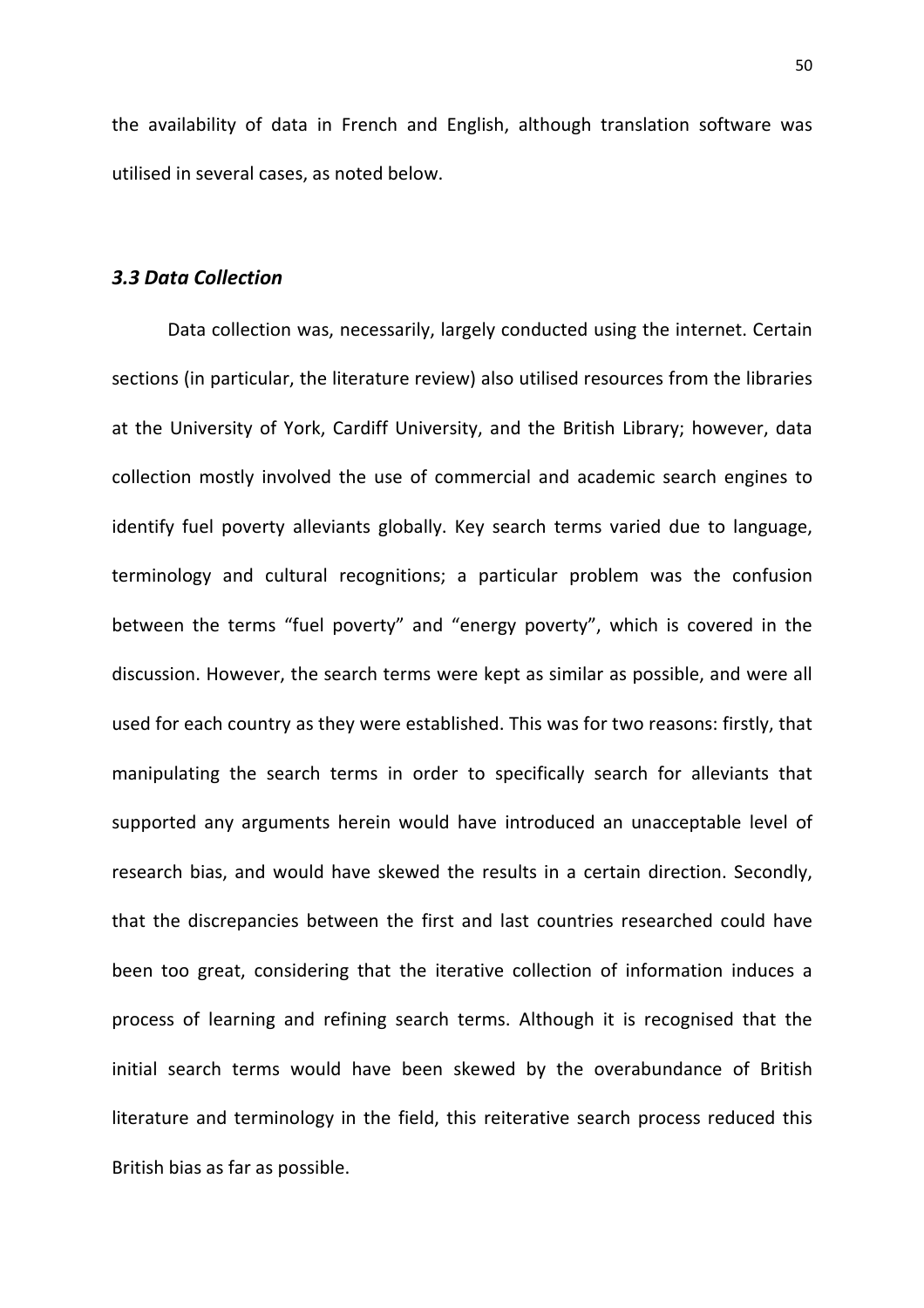Language barriers were particularly problematic considering the global focus of this dissertation. Where articles were written in French, they were translated by the author. Where other languages were used, virtual translation tools were used alongside bilingual dictionaries to ensure that the correct interpretation was taken from the text. However, since this was not a satisfactorily accurate method of gathering data, this dissertation used English-language sources as far as possible. This limited the scope of data collection. However, it is defensible in that it ensured that no inaccuracies were allowed to enter the work through mistranslation.

#### 3.4 Data Analysis

 The findings were initially examined via the frameworks through which they were selected. Extant alleviants in each country were measured against the values attributed to their welfare regime, and compared to the equivalent policy in similar regimes where appropriate, facilitating a strategic approach to comparative analysis, and to the question of ideologies. Some problems with the selected frameworks were experienced at the analysis stage: notably, that Sharkh and Gough's (2010) framework is not as theoretically developed as Esping-Andersen's (1990). Whereas the latter framework analyses the motivations and paradigmatic stimuli behind the formulation and development of the welfare state, the former simply charts the current welfare expenditure and outcomes of its selected nations and groups them accordingly. This lack of focus on ideologies in favour of actions led to a limited typological discussion for Bands A-H.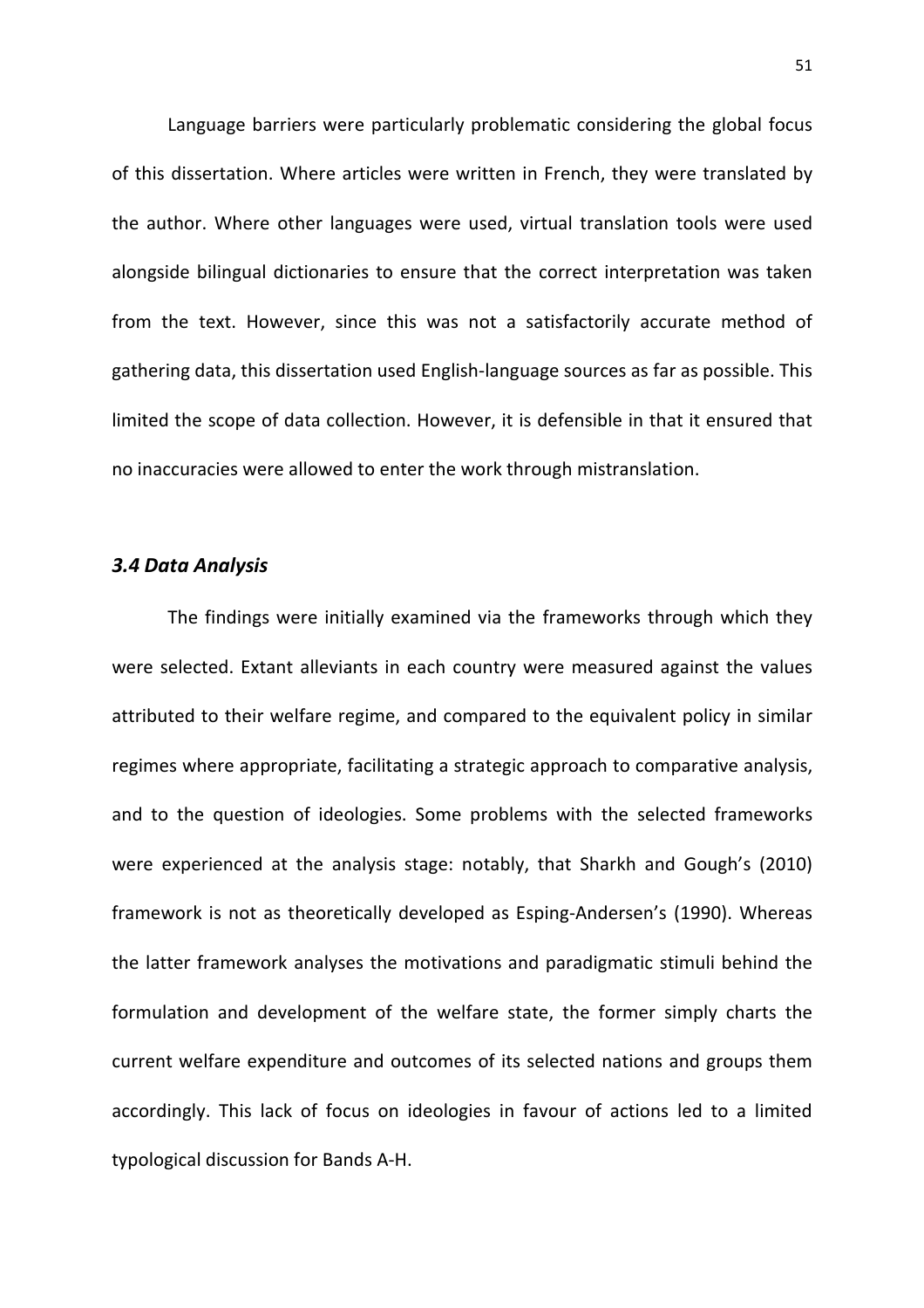Due to this theoretical disparity, the data were analysed from several subsequent social policy perspectives. These were pertinent to the issues raised by the two typologies, and furthered discussion on the explanations for certain policies worldwide and the conceptualisation of fuel poverty. Furthermore, these perspectives gave some explanation for certain policies that were uncharacteristic of their regime. The state's conceptualisation of the consumer is particularly pertinent to the overarching research questions, and Sen's (1987) theories on poverty were reintroduced here alongside a limited selection of the literature regarding positive discrimination and stratification.

 The other two main areas for analysis were the lexical and connotative confusion permeating the literature and policy relating to fuel poverty, and also the possibility and instance of policy transfer. The latter is the subject of a huge body of theoretical writing, and has been condensed into frameworks by several transfer scholars (e.g. Evans and Davies 1999; Bennett 1991). Fuel poverty policy transfer would be a sufficiently broad topic for a separate piece of research; as a necessarily brief note, Dolowitz and Marsh's (1996) framework and theoretical position have been employed because their popularity increases the chance that this dissertation will be convergent with any future reports handling a similar topic.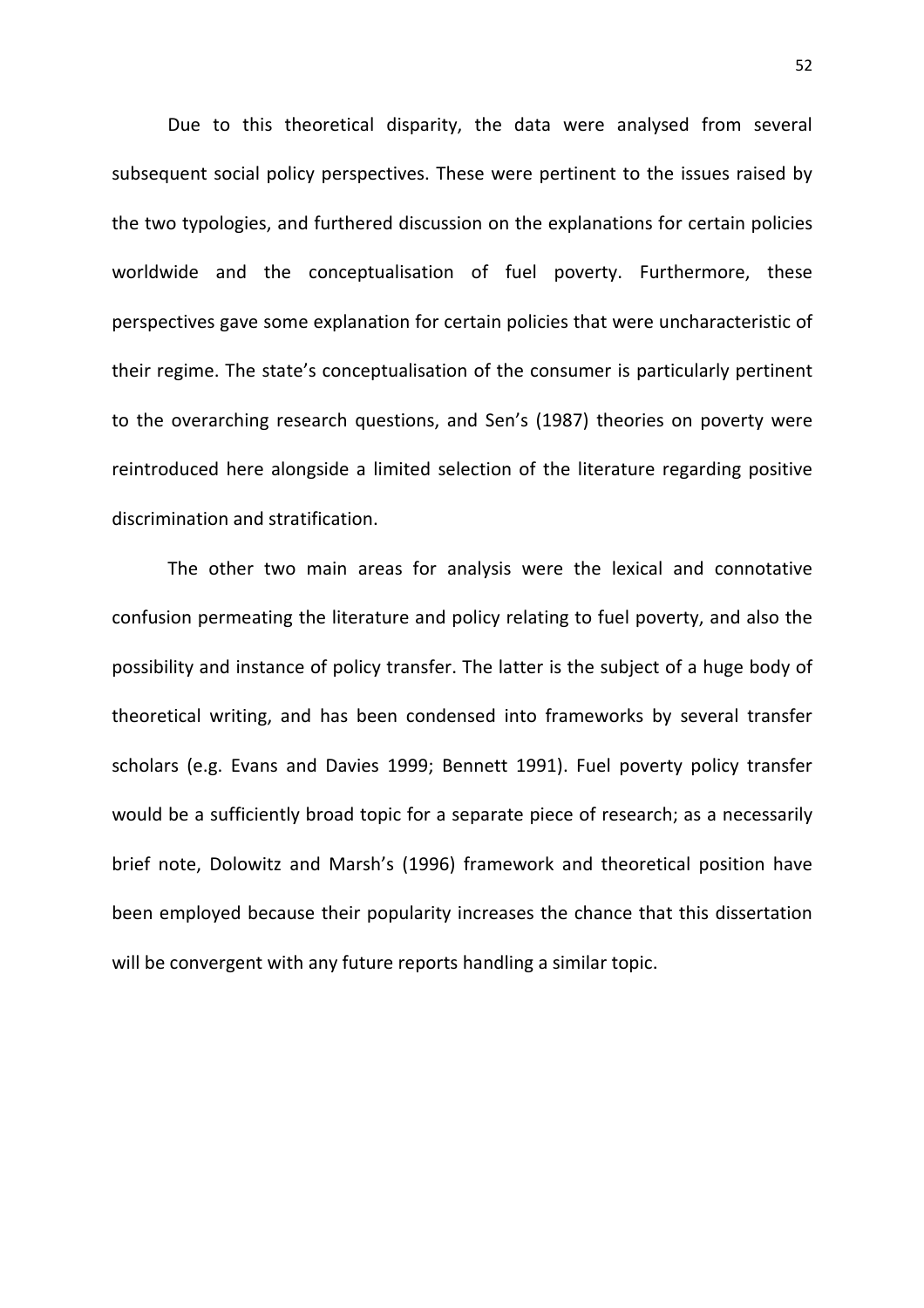# 4.1 Introduction

 Due to spatial constraints, only key policies and alleviants will be discussed; a more comprehensive overview can be found in the tables, which form a vital part of the classification and analytical process. Table 1 (above) outlines the welfare regime framework utilised in this study, and lists the countries in each group. Table 2 provides background information regarding the characteristics of energy provision for each country: its supply sector, major fuels, and specific challenges. Table 3 is the most important tool from a policy perspective, as it details the significant alleviants available in each country, with a specific focus on policy. Certain details will be highlighted in this policy review.

#### 4.2 Liberal: United Kingdom

 The UK has been praised for its attention to fuel poverty (Thomson 2011: 87), which has most recently been exemplified by the Hills (2012) report; a publiclyfunded review of fuel poverty in the UK, which argued that fuel poverty is (and should be treated as) a severe, distinct social issue. Action to alleviate the issue has taken a wide range of different forms; these are often extensions of extant benefit systems, such as Winter Fuel Payments and Cold Weather Payments (DTI 2001: 25). These reactive measures do not alleviate fuel poverty in the long term, aside from potentially reducing the likelihood of a household falling into arrears.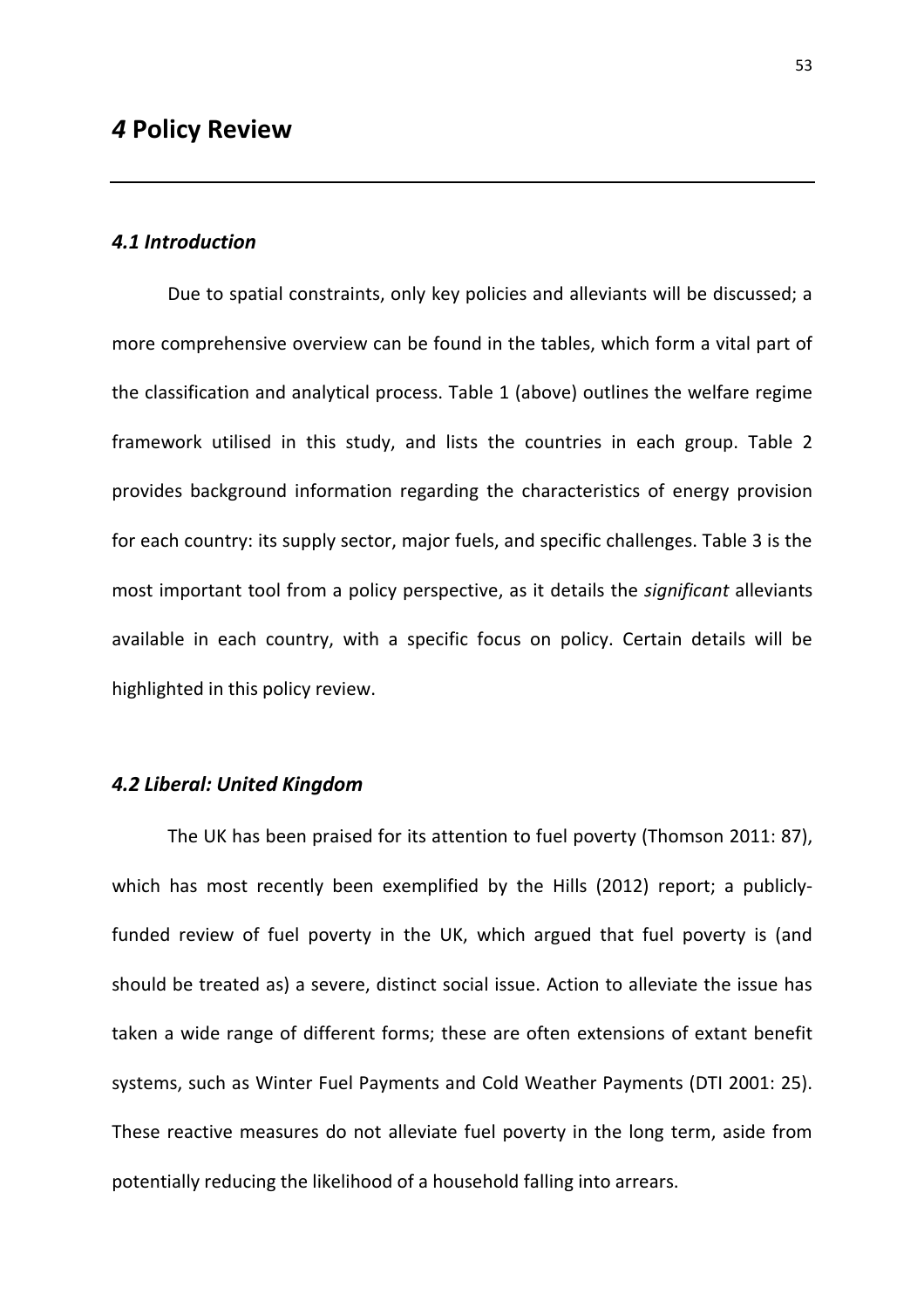| Country       | <b>Supply Sector</b>     | <b>Key Fuels</b>                                              | <b>National Contributory</b><br><b>Challenges</b>                        |
|---------------|--------------------------|---------------------------------------------------------------|--------------------------------------------------------------------------|
| <b>UK</b>     | Private                  | Gas <sup>45</sup>                                             | Poor housing stock <sup>47</sup>                                         |
|               |                          | Electricity <sup>46</sup>                                     | High energy costs <sup>48</sup>                                          |
| <b>France</b> | Mixed <sup>49</sup>      | Electricity <sup>50</sup>                                     | Poor housing stock <sup>51</sup>                                         |
|               |                          |                                                               | High energy costs <sup>52</sup><br>Cold climate <sup>56</sup>            |
| Norway        | Private <sup>53</sup>    | Electricity (especially from                                  |                                                                          |
|               |                          | hydro, nuclear and thermal<br>sources) <sup>54</sup>          | High energy costs <sup>57</sup>                                          |
|               |                          | Off-grid sources (e.g. DH, mini-<br>grid systems, heat pumps, |                                                                          |
|               |                          | solar systems, etc) <sup>55</sup>                             |                                                                          |
| Romania       | Mixe $\overline{d}^{58}$ | Gas <sup>59</sup>                                             | High levels of DH debts, which                                           |
|               |                          | Electricity <sup>60</sup>                                     | exceed the limits of municipal<br>debt-management services <sup>61</sup> |
|               |                          |                                                               | Inefficient DH systems <sup>62</sup>                                     |
|               |                          |                                                               | Poor housing stock <sup>63</sup>                                         |
|               |                          |                                                               | High fuel prices due to high<br>import levels <sup>64</sup>              |
|               |                          |                                                               | Lack of professional energy-<br>efficiency knowledge <sup>65</sup>       |
| China         | Public <sup>66</sup>     | Electricity <sup>67</sup>                                     | Ongoing state energy                                                     |

# Table 2: Summary of Key Fuels and Challenges

l <sup>45</sup> Boardman 1991

<sup>46</sup> Boardman 1991

<sup>47</sup> Boardman 1991; JRF 2012.

48 Aldridge et al. 2008.

<sup>49</sup> E.g. Électricité de France (EDF) is owned by its shareholders; the state holds an ~85% stake in the company, and most of the remainder is held by private and institutional investors (EDF 2010).

- $^{50}$  EDF 2010
- $51$  Healy 2004: 163
- <sup>52</sup> E.g. Wilkinson et al. 2007.
- <sup>53</sup> Christie and Wangensteen1998
- 54 Christie and Wangensteen1998
- <sup>55</sup> IEA 2011: 42
- <sup>56</sup> E.g. Healy 2004
- <sup>57</sup> IEA 2011

<sup>58</sup> Even DH systems are not fully publicly owned, but are often owned by a number of investors from different sectors. The UK company Dalkia owns DH utilities in several Romanian states (UNDP 2011: 8)

- $59$  Buzar 2007
- <sup>60</sup> Buzar 2007
- $61$  Up to 0.25% of GDP (Herrero and Ürge-Vorstaz 2011: 5)
- <sup>62</sup> UNDP 2011: 8-9
- $63$  Ibid.
- $64$  Ibid.
- <sup>65</sup> Op. cit.: 15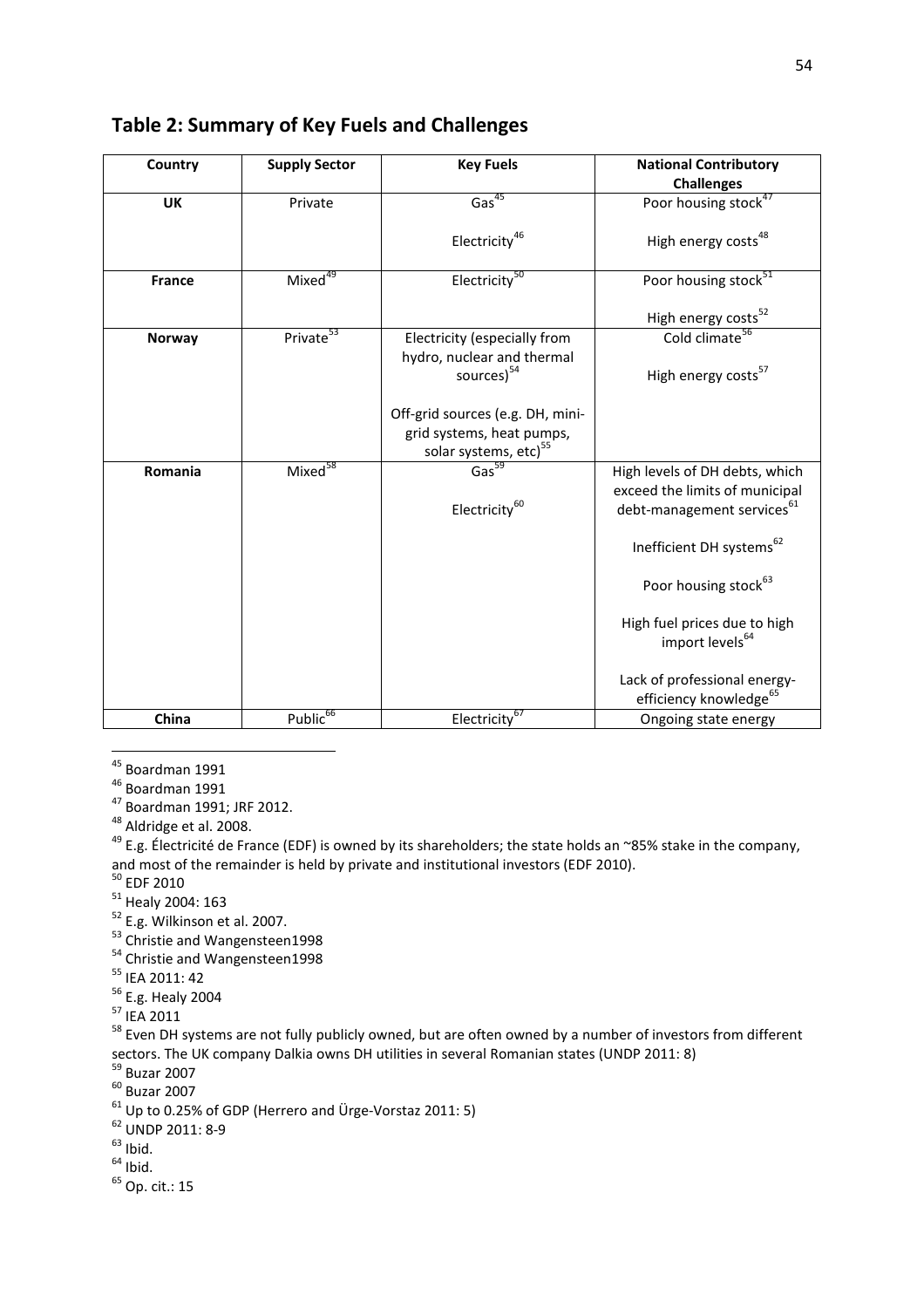|                     |                           |                           | subsidisation <sup>70</sup>               |
|---------------------|---------------------------|---------------------------|-------------------------------------------|
|                     |                           | Kerosene <sup>68</sup>    |                                           |
|                     |                           |                           | High energy intensity <sup>71</sup>       |
|                     |                           | Biomass <sup>69</sup>     |                                           |
|                     |                           |                           | Social and health effects of              |
|                     |                           |                           | biomass fuels <sup>72</sup>               |
|                     |                           |                           |                                           |
|                     |                           |                           | Poor housing stock <sup>73</sup>          |
|                     |                           |                           |                                           |
|                     |                           |                           | Electrification <sup>74</sup>             |
| <b>Morocco</b>      | Public <sup>75</sup>      | Electricity <sup>76</sup> | Social, health and ecological (i.e.       |
|                     |                           |                           | deforestation) effects of biomass         |
|                     |                           | Biomass <sup>77</sup>     | use <sup>78</sup>                         |
|                     |                           |                           |                                           |
|                     |                           |                           | Electrification <sup>79</sup>             |
| <b>South Africa</b> | Public <sup>80</sup>      | Electricity <sup>81</sup> | Electrification <sup>83</sup>             |
|                     |                           |                           |                                           |
|                     |                           | Biomass <sup>82</sup>     | Social and health effects of              |
|                     |                           |                           | biomass fuels <sup>84</sup>               |
| India               | Mixed; regional           | Mixed sources for most    | Electrification <sup>87</sup>             |
|                     | differences <sup>85</sup> | households, including:    |                                           |
|                     |                           |                           | Incomplete switching to                   |
|                     |                           | Electricity               | accessible, efficient fuels <sup>88</sup> |
|                     |                           |                           |                                           |
|                     |                           | Kerosene                  | Little marketplace mediation of           |
|                     |                           |                           | non-commercial fuel                       |
|                     |                           | <b>Biomass</b>            | consumption <sup>89</sup>                 |
|                     |                           |                           |                                           |
|                     |                           | LPG <sup>86</sup>         |                                           |

<sup>66</sup> Yao et al. 2005

l

<sup>67</sup> Mostly from coal; other sources include oil, hydro and a small proportion of natural gas (Andrews-Speed and Ma 2008: 249)

- <sup>68</sup> Pachauri and Liang 2008: 4025
- $^{69}$  Jin et al. 2006
- <sup>70</sup> Hang and Tu 2006
- $^{71}$  Hang and Tu 2006
- $72$  Jin et al. 2006
- $73$  Yu et al. 2009
- $74$  Jin et al. 2006
- <sup>75</sup> ONE 2005: 31
- $^{76}$  From hydroelectric, thermal and fossil fuel sources; ONE 2005, p. 31
- <sup>77</sup> ONE 2005; GEF 2009
- <sup>78</sup> ONE 2005: 61
- <sup>79</sup> ONE 2005; GEF 2009
- <sup>80</sup> Winkler 2006: 5
- 81 DoE 2009
- <sup>82</sup> DoE 2009
- <sup>83</sup> DoE 2009
- <sup>84</sup> Winkler 2006
- <sup>85</sup> Ministry of Power 2005
- <sup>86</sup> Pachauri and Spreng 2004: 273

 $87$  Ibid.

88 Op. cit.: 273-275

<sup>89</sup> Ibid.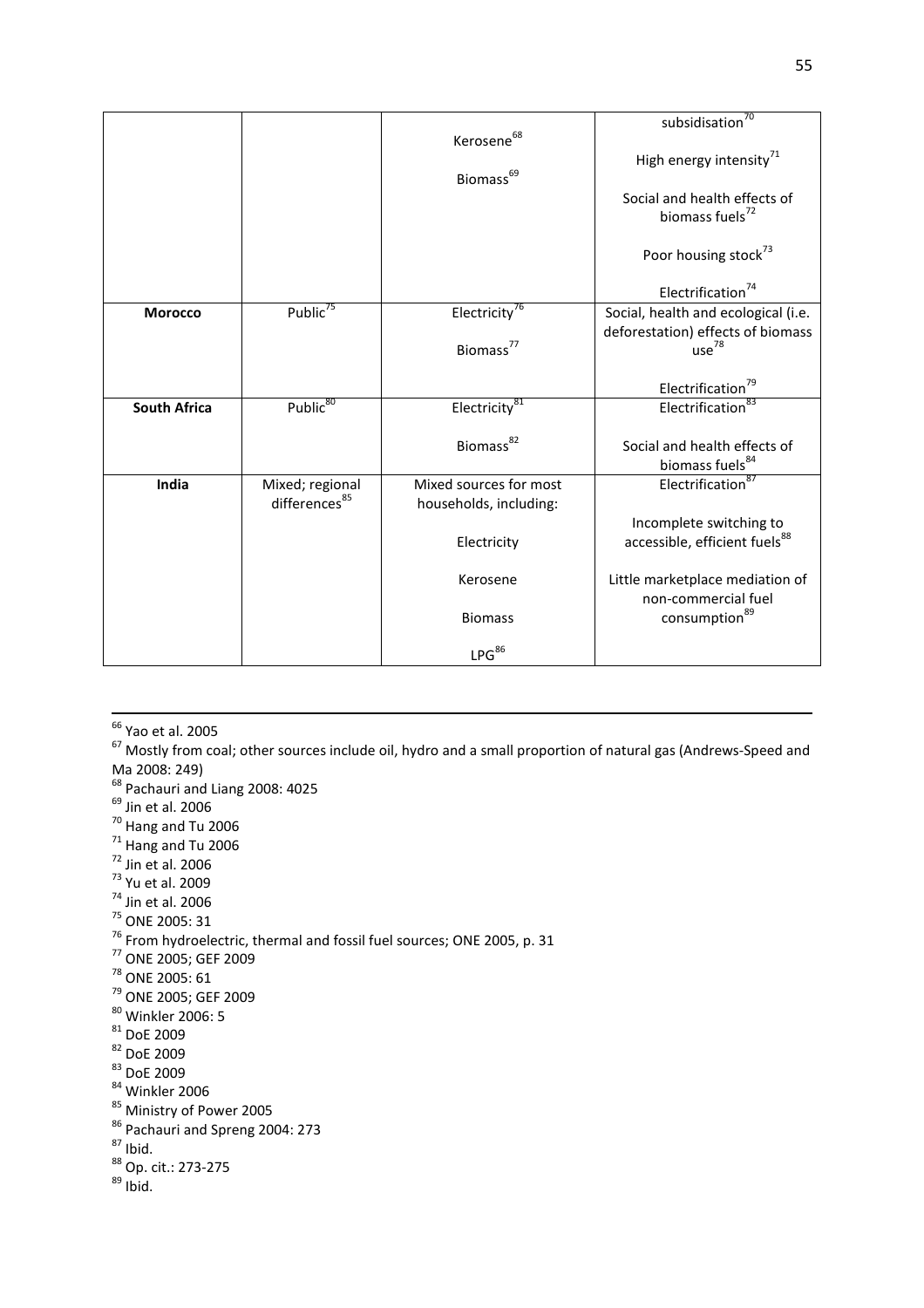Its preventative policies are more advanced, and international attention to these is vital as they demonstrate the importance of viewing fuel poverty as a distinct social issue. The UK has recently passed policy to introduce an amalgamated plan for improving the energy efficiency of all households. Where, previously, a system of grants was available for recipients of certain social benefits (e.g. the Warm Front in England, which was originally universal), the new scheme provides loans to any property owners, including tenants and residents of social housing. Under the Green Deal, a loan is provided by private energy companies to cover the expenses of renovating the property, and is paid back through energy bills (DECC 2010). Since subsequent bills will be lower due to the improvements, the household energy bills should not rise except through the iterative inflations of market fuel prices; this is known as the "golden rule" (ibid.).

In addition to this, active Public-Private Partnerships (PPPs) include the Community Energy Saving Programme (CESP, although this will be phased out by 2013; see Ofgem 2009). The Green Investment Bank is also an important policy area for fuel poverty alleviation, as it draws funding for green energy development from private investors rather than adding these costs to consumers' fuel bills (House of Commons 2011). In addition to these public and private bodies, there are a number of third sector and non-governmental organisations that are active in research (e.g. the eaga Charitable Trust), campaigning (e.g. the NRFC), and/or direct fuel poverty alleviation (e.g. National Energy Action; NEA).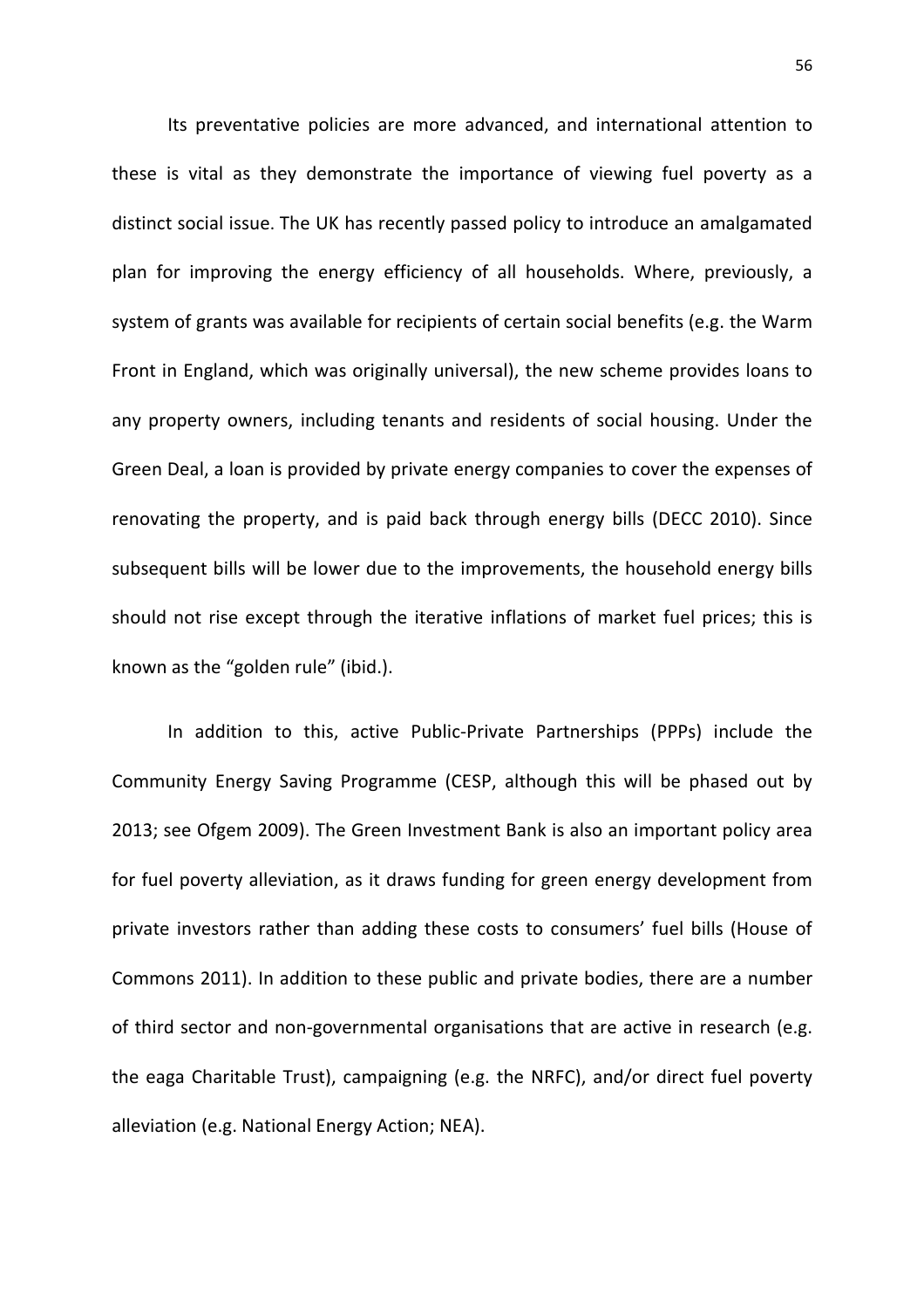#### 4.3 Corporatist: France

 Action to alleviate fuel poverty in France has been catalysed by EPEE's four recommended actions "for preventing fuel poverty: A common definition, A legislative framework, A consistent diagnosis, A fuel poverty special interest group" (EPEE 2009: 10). A paper published by the recently-established French working group on fuel poverty includes plans to develop all of these goals (Pelletier 2009); however, a definition has still not been accepted at the policy level, and alleviatory measures from the state have been sparse and diverse. An EPEE report described the policy situation in France as follows:

"policy is not well coordinated […]. Within France, fuel poverty has been regarded and treated as a problem of general poverty. Consequently, a range of infrastructure and welfare measures have been developed to help fuel-poor households but they are more curative than preventative and are not well directed towards addressing the causes of fuel poverty"

(EPEE 2009: 7).

Two examples of these welfare measures are the Tarif de Première Nécessité (TPN) and the Tarif Spécial de Solidarité (TSS), which allocate social tariffs for electricity and gas respectively. The tariffs can subsidise up to 60% of energy bills (dependent upon the household size), but they are limited in scope: TPN, for example, is only available to customers of the state-controlled utility EDF (see Table 2), and both schemes are only available to low-income households (Médiateur National de l'énergie 2012).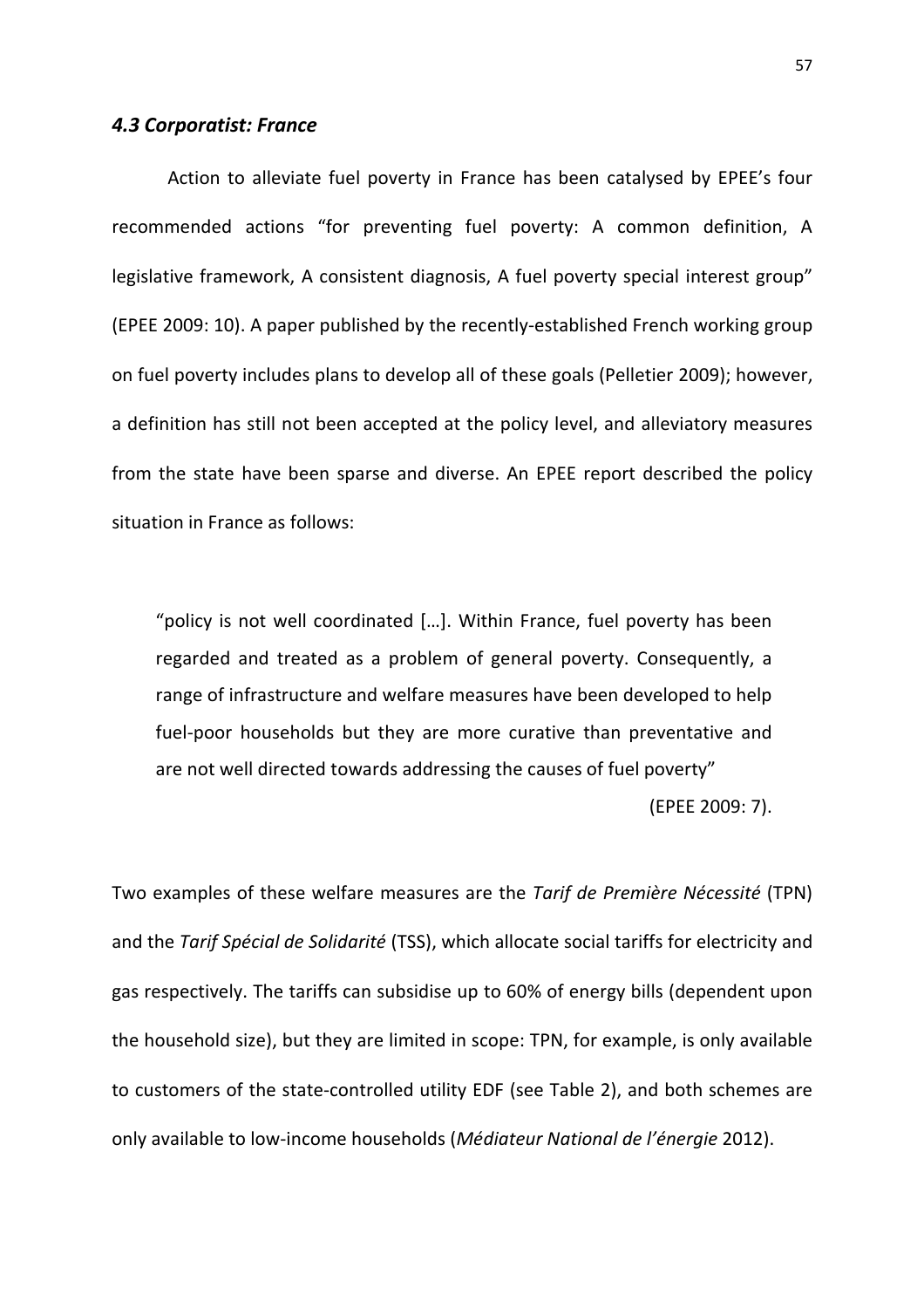Although Pelletier et al. (2010: 6) recognise that "the most effective policy option is to tackle the problem and ameliorate the energy efficiency of housing in order to reduce the cost of keeping temperatures healthy and comfortable", a cohesive set of policies is yet to emerge in this vein. There is some public provision for thermal housing renovations through the Fonds d'aide à la rénovation thermique (des logements) (FART) scheme (JORF 2012). However, the funding is only accessible by customers who are perceived (but not coherently defined) as being vulnerable (ibid.). The major *action* against fuel poverty in France is still undertaken by charitable and campaigning organisations (see Table 3). French activity regarding fuel poverty is very much comparable to that in other corporatist welfare regimes: for example, social tariffs exist in Italy, but there is a lack of awareness around long-term strategies in most corporatist nations, as exemplified by the reactive, Belgian alleviatory system (EPEE 2009: 7).

# 4.4 Social-Democratic: Norway

Similarly to most Scandinavian countries, Norway "demonstrate[s] exemplary thermal-efficiency standards", since it has historically recognised the importance of "prioritis[ing] these measures in the design and construction of new housing" due to its extreme climate (Healy 2004: 34). Building regulations in Norway have been tightened further since 2007, when new legislation was introduced to make all new and renovated properties even more energy-efficient; one particular clause limits the amount of energy derived from grid electricity used by a household, which (it is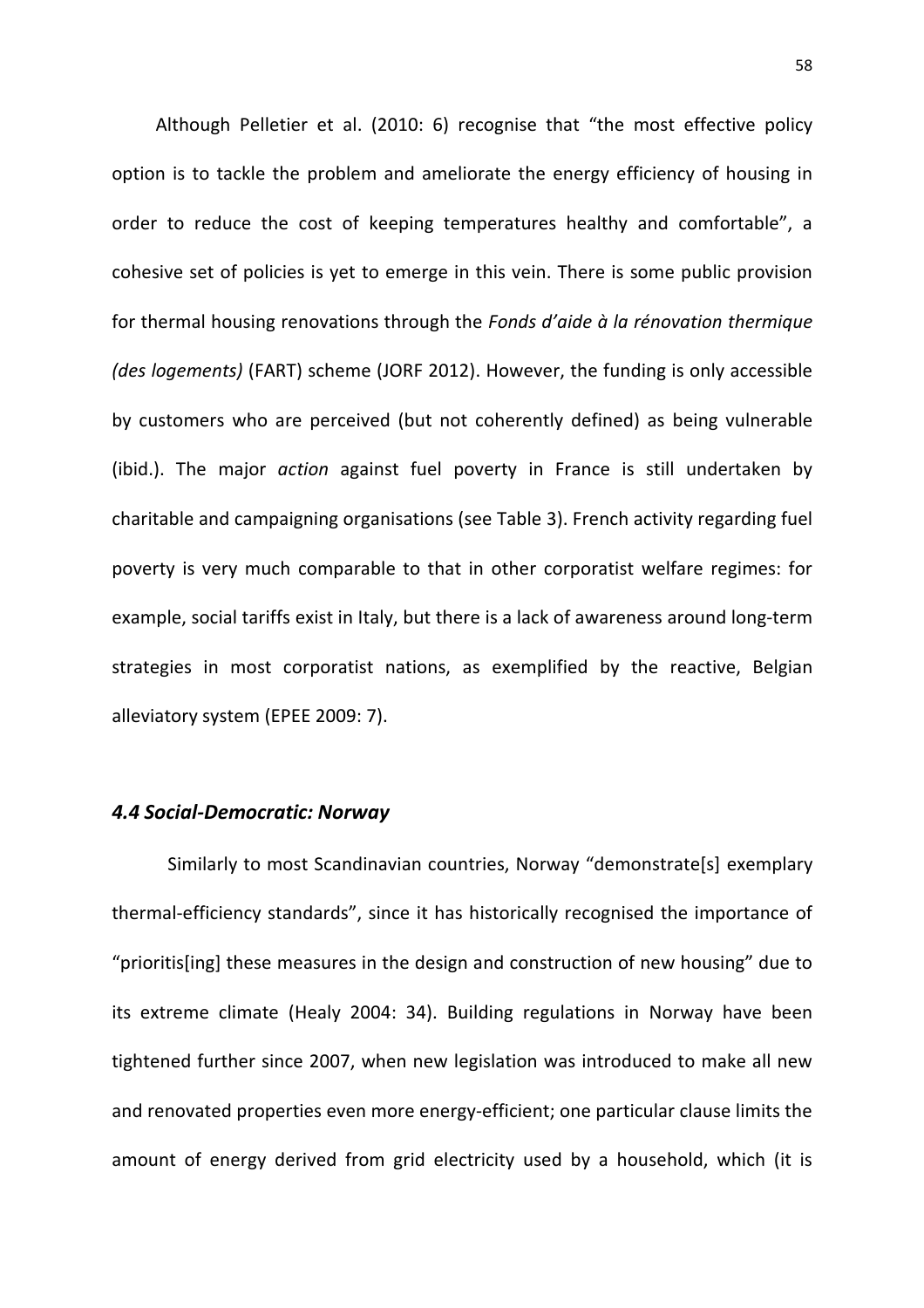hoped) will encourage citizens to rely on Norway's often underused and inefficient DH systems, thus making DH services more affordable to all customers (IEA 2011: 42).

Energy prices in Norway are low due to the high levels of national energy production through hydro, nuclear and thermal resources (Christie and Wangensteen 1998: 44). The consequent low costs associated with transmission and distribution are further improved by government subsidies for areas in which end-users would have to pay a higher distribution rate (IEA 2011: 104). Considering this, the fact that "[e]lectricity use per capita is higher than in any other IEA member country and second only to Iceland in the world" (op. cit.: 17) is a sequitur. Even so, prices are becoming increasingly inflated: IEA (2011: 24-25) notes that the Norwegian government is directing copious economic resources towards research and development in the energy sector, and that it must review consequent impacts on the consumer in terms of market fuel prices.

 Public fuel poverty alleviation in Norway is largely concerned with preventative rather than reactive measures. There are no direct monetary grants or loans for paying energy bills. It is difficult to establish how beneficial such a system would be in Norway, considering the low fuel bills enjoyed by the high proportion of extremely energy-efficient and passive<sup>90</sup> homes, which is set to increase further under the 2007 regulations.

 $\overline{\phantom{0}}$ 

 $90$  I.e. "buildings in which the space heat requirement is reduced by means of passive measurements to the point at which there is no longer any need for a conventional heating system" (Feist et al. 2001: 1)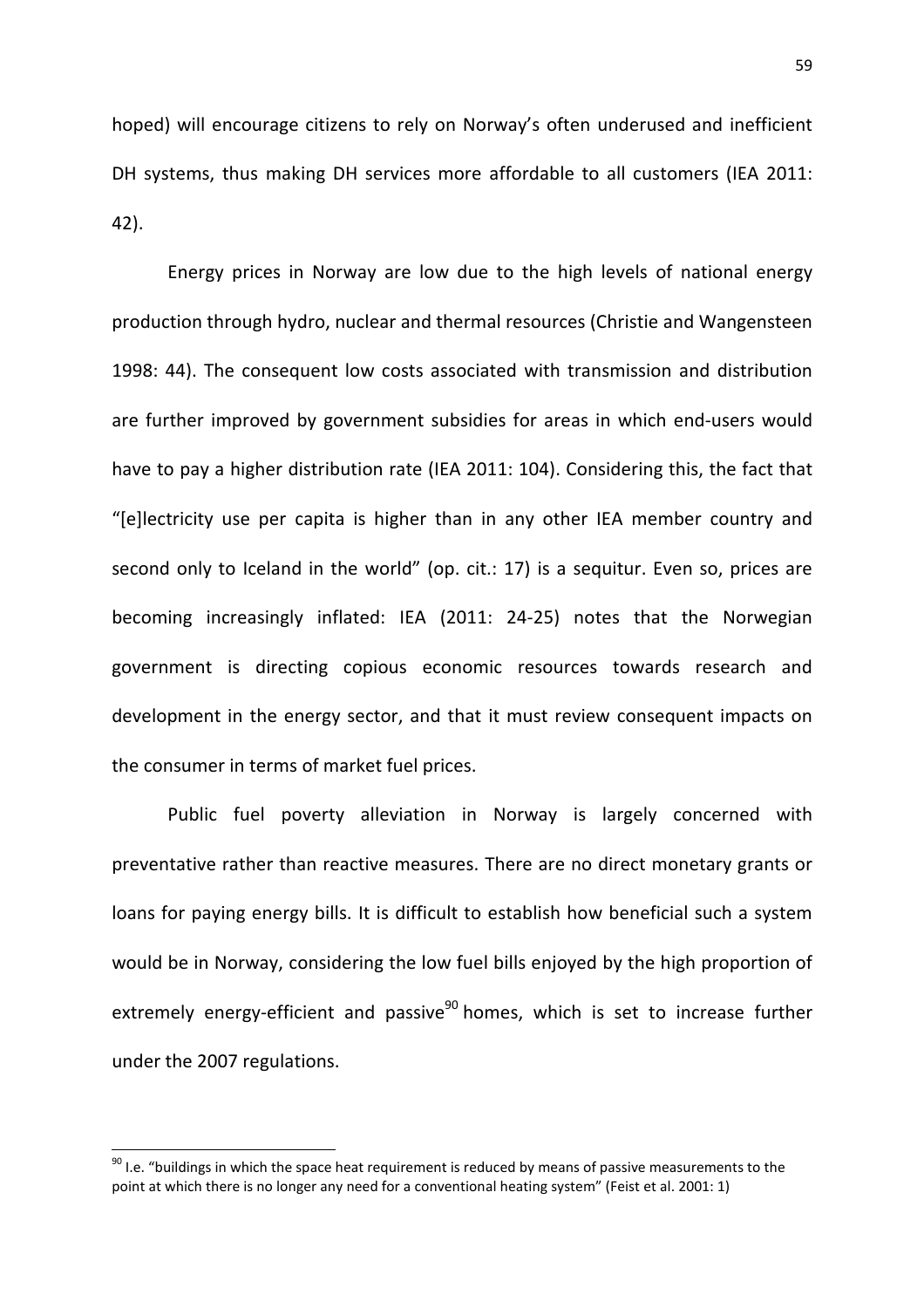# 4.5 Band A: Romania

 $\overline{\phantom{0}}$ 

Romania's establishment of a working group on fuel poverty is a significant step towards the alleviation of the issue. Although (as noted in Table 3) there is no policy definition of fuel poverty in Romania, there is provision in the UNDP to develop policy recommendations through the working group, and to incorporate fuel poverty policy into energy policy (UNDP 2011: 39-41). Importantly, the Romanian government recognises the considerable benefits to "social inclusion, [and] economic and political empowerment of vulnerable groups" (op. cit.: 7) related to alleviating fuel poverty. The first goal of the project was to do so specifically in low-income areas.

This focus was misguided. As noted in the literature review, connection to DH systems (especially in urban areas) is very common. Although DH subsidies are available, these have recently been restricted to low-income households only (UNDP 2011: 9). Considering that over 50% of DH households pay more than 10% of their income on heating during the colder months (op. cit.: 10; cf. Boardman 1991), this restriction is problematic, and there is no current data on proportional uptake of these subsidies.<sup>91</sup> Furthermore, a "low-income household" is not coherently defined, especially at the policy level; the validation procedure for low-income households is

 $91$  UNDP (2011: 10) also notes that this would be exacerbated as poorer customers disconnected from the network and prices for remaining customers rose.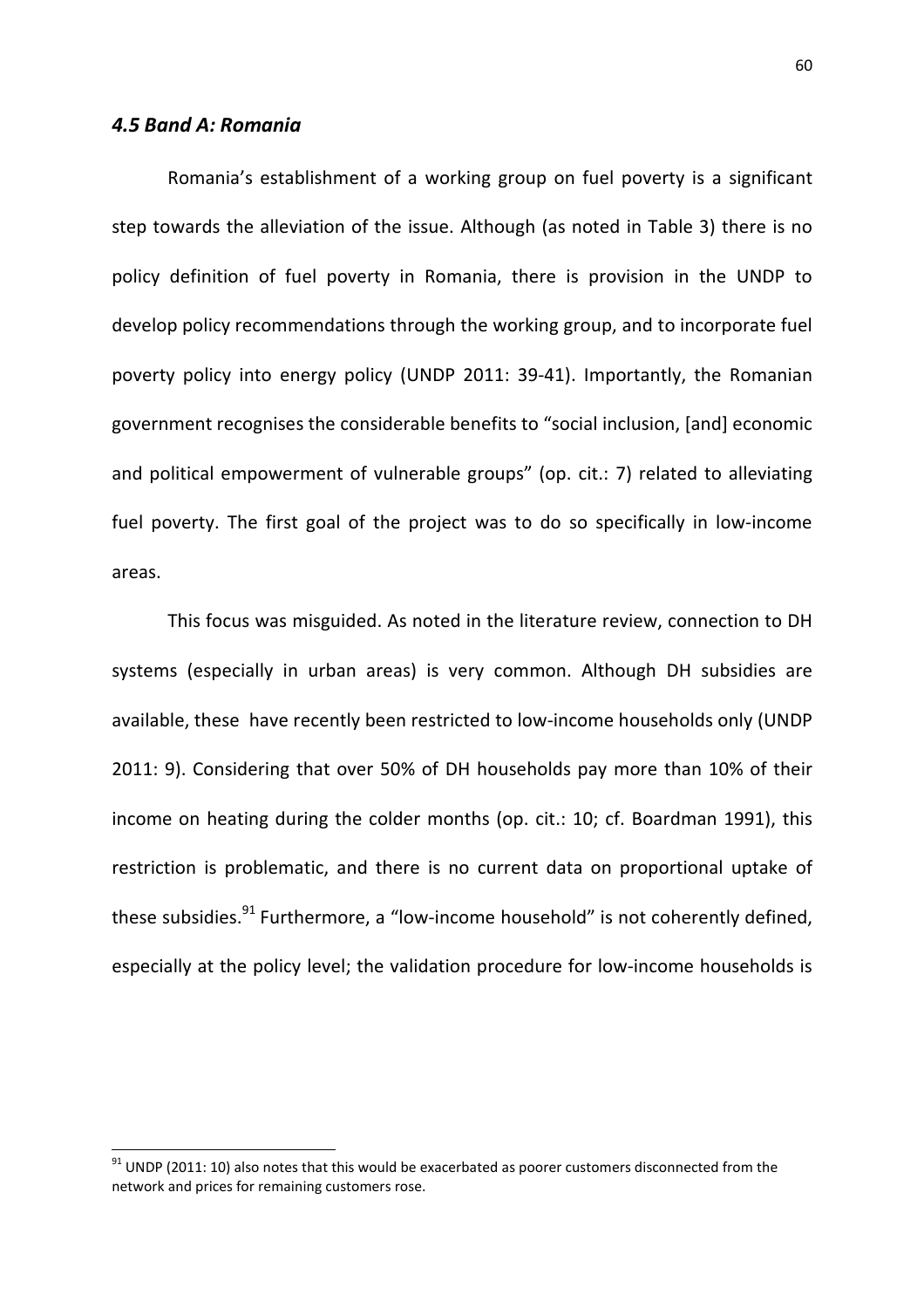consequently vague, $92$  and even those who successfully applied for a subsidy would notice their prices rising due to VAT inflation (UNDP 2011; cf. ERGEG 2009: 11).

Long-term, preventative measures take two main forms: minimum energy efficiency requirements for buildings were introduced in 1998, and DH companies are subject to regulations regarding maximum profit, which can be no more than 5% of their gross income (UNDP 2011:  $18-21$ ).<sup>93</sup> However, the working group recognise that there is "no central coordination body which helps the different programmes achieve synergy" (op. cit.: 13).

# 4.6 Band B: China

 $\overline{\phantom{0}}$ 

The cost of energy in China remains extremely low to the consumer, due to the state's subsidisation of fuel costs and the wealth of national natural resources (Andrews-Speed and Ma 2008: 248). This policy on fuel pricing has been (or is being) largely phased out by most nations in which it was implemented (cf. §4.5 regarding Romania, and §1 regarding the oil shocks). The manipulation of energy markets has been heavily criticised by Hang and Tu (2006) for its contribution to the country's highly intense energy usage, in particular; however any alteration to this would be "multidimensional":

<sup>&</sup>lt;sup>92</sup> This is particularly problematic considering that estimations of the proportion of Romanian households struggling to pay their bills range from 14.6% (UNDP 2011: 9, via national surveys) to 23% (Thomson 2011: 64- 65, via EU-SILC data). A definition of a low-income household is necessary for quantifying the fuel poor, in order to inform policymaking.

<sup>&</sup>lt;sup>93</sup> Since April 2011, however, state subsidies for private DH companies have been phased out. The effect this will have on the affordability of fuel is unclear as yet (UNDP 2011: 21).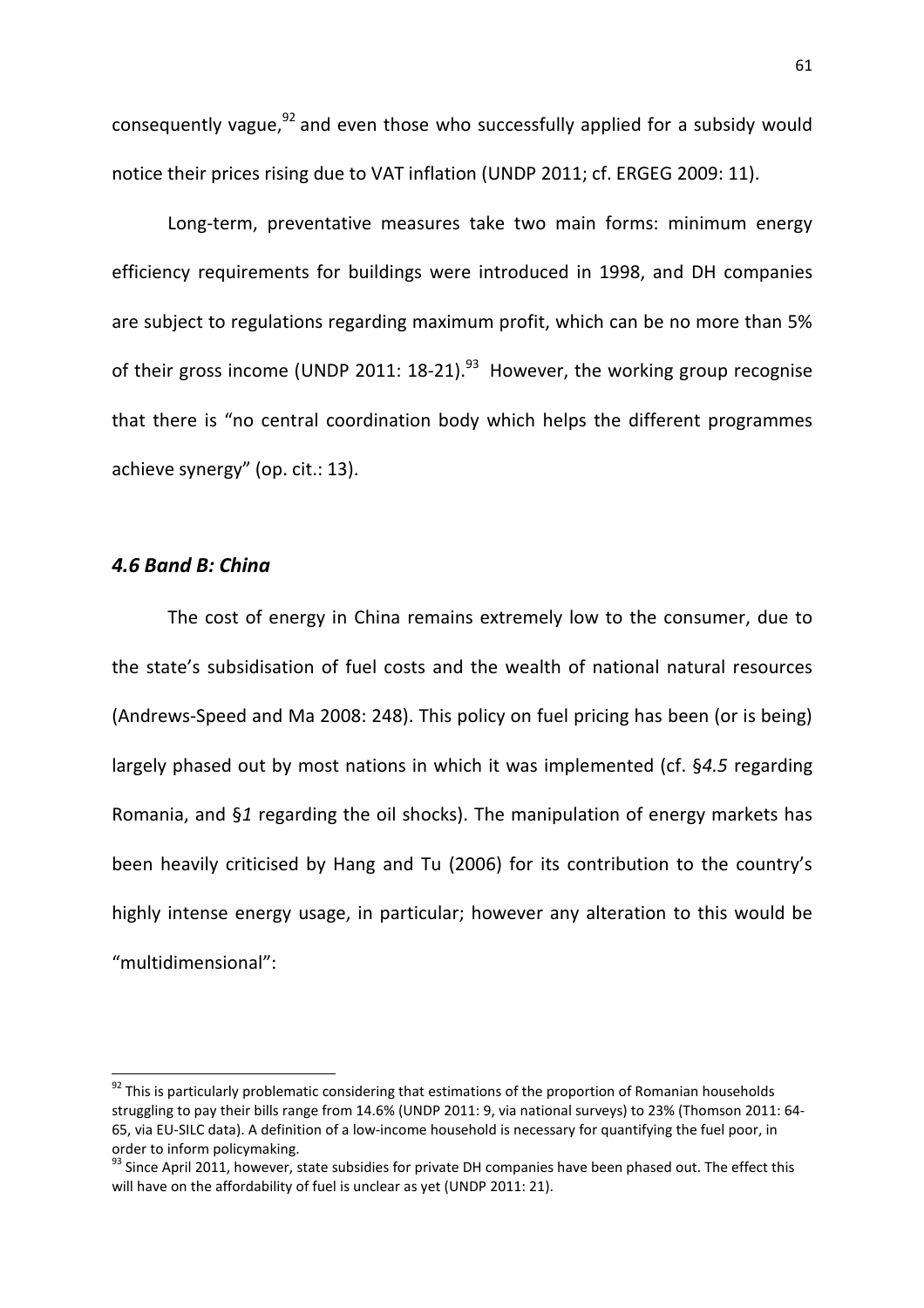"Increasing prices will improve energy efficiency and increase energy supply, but it will also add more burdens to vulnerable households. Because of the big gap between the poor and the rich in China […], it will be a great challenge for the state government to eliminate fuel poverty." (2986-2987).

The authors proceed to note that the alteration of energy subsidisation in China requires a very gradual economic approach, since "policy makers face a trade-off among economic growth, social stability, energy supply security, and energy efficiency" (ibid.; cf. Surrey and Chesshire 1979: 11). However, despite the fact that energy policy is exceedingly difficult to alter due to the sheer number of actors involved (Meidan et al. 2009: 592), Hang and Tu believed, in 2006, "that a new round of energy price reform lies just ahead" (2987); recently, Meiden et al. (2009: 593) have noted that the Hu-Wen administration have regulated the energy markets even more tightly than their predecessors.

 The current administration has "put a greater emphasis on social equity" than their predecessors; however, there are several ongoing problems that have not been addressed. In rural areas, there is still a substantial issue with the social and health effects resulting from the household usage of biomass fuels and, in particular, coal (Jin et al. 2006). The Chinese government have installed over 130 million improvedefficiency stoves to rural households over the last thirty years through the National Improved Stove Programme (NISP); $^{94}$  however, this has now been privatised (Sinton

 $\overline{\phantom{0}}$ 

<sup>94</sup> Sinton et al. (2004) found that this scheme was fairly effective for biomass users, but far less so for coal users.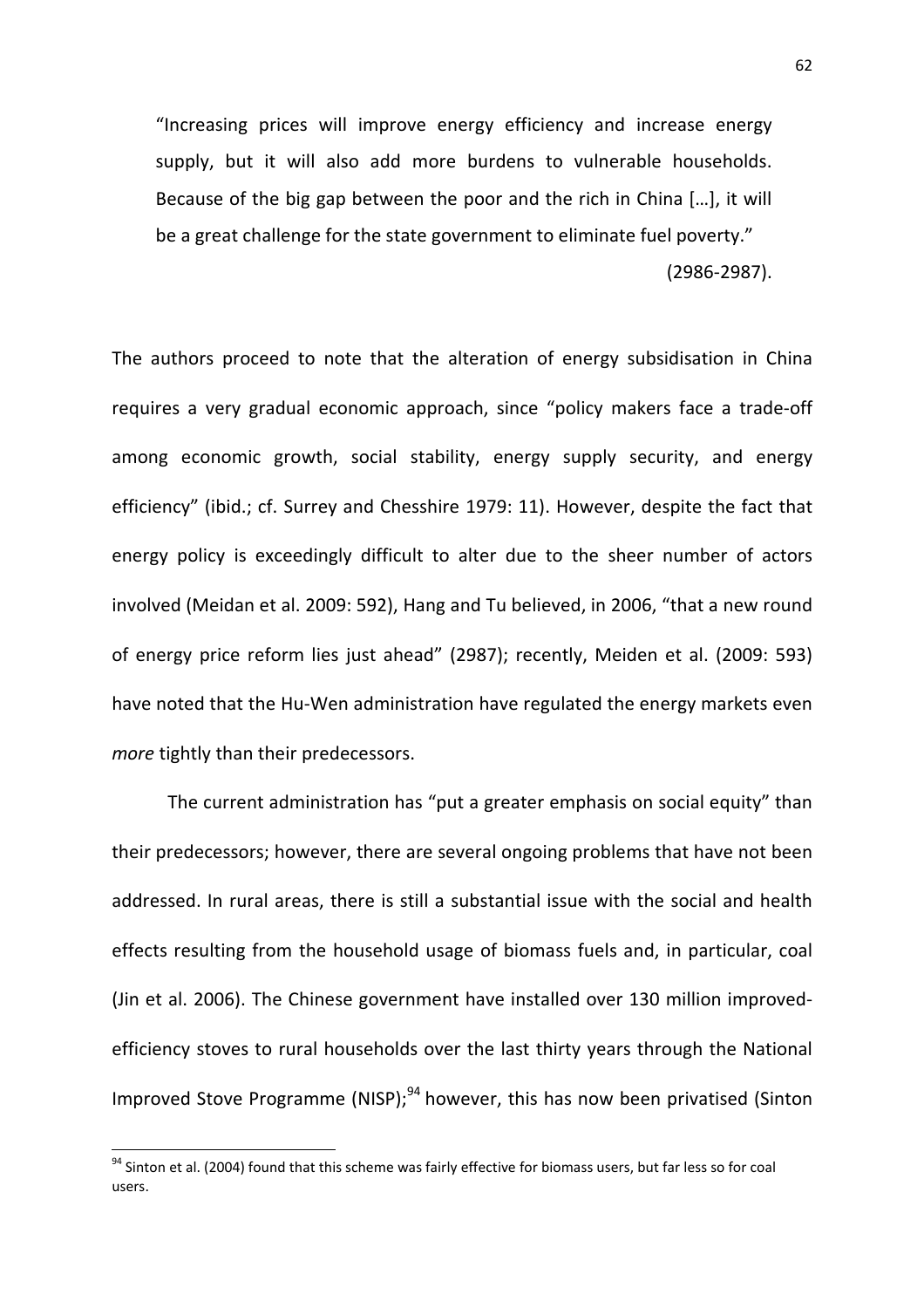et al. 2004: 34). Sinton et al. (2004: 35) note that the Chinese Ministry of Health implemented an "improved kitchens programme" in the 1990s, although there is very little evidence of this scheme and no data on its usage or efficacy. China has imposed energy efficiency regulations on new residential buildings since 1986; however, these standards are low compared with western industrialised countries (Yao et al. 2005). Furthermore, despite "the high cost of energy efficiency" to households, no grant or subsidy systems are in place to support the development of extant properties (op. cit.: 1987), despite several studies indicating the consequent economic and social improvements (Yu et al. 2009).

# 4.7 Band C: Morocco

 Similarly to the other developing countries in this study, Morocco developed a programme to catalyse electrification in urban areas during the 1960s and 1970s, and in rural areas from 1975, with the latter gaining momentum through the 1980s and, particularly, the 1990s (ONE 2005: 9-10 & 35). Although the Moroccan administration had difficulty extending the national grid to remote locales, they developed an innovative pre-electrification programme, focusing on the installation of off-grid and mini-grid systems. This was initially financed through a "Special Fund" built from a 4.5% deduction on profit from national electricity sales (ibid.); however, the project became so financially cumbersome that it required a \$30million loan from the World Bank, and substantial supplements from the European Investment Bank and the International Bank for Reconstruction and Development (op. cit.: 35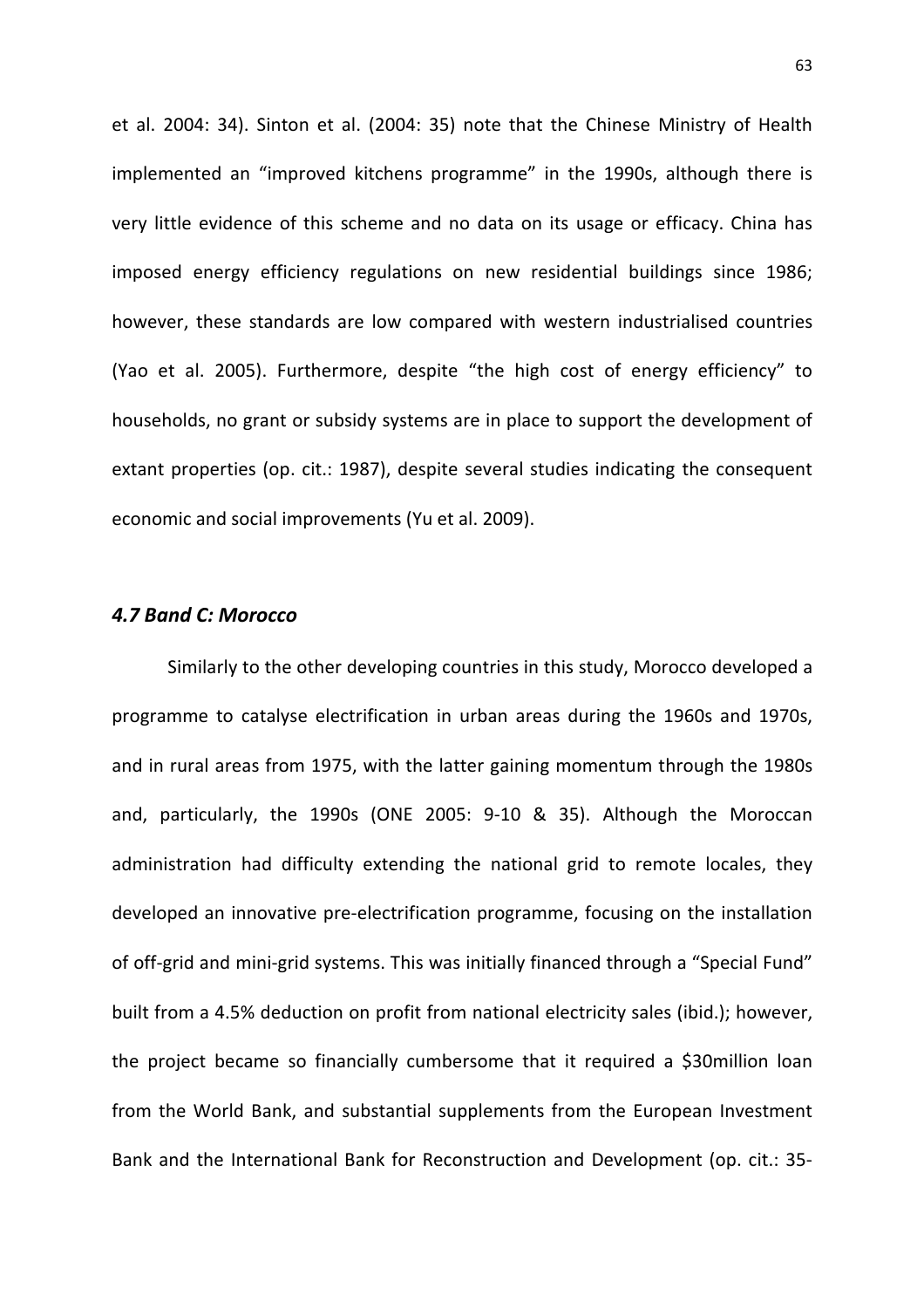36). Additionally, each electrified locale and household was obliged to pay 20% and 25% of the total cost respectively, which (including subsequent operation costs) would require approximately 15-20% of the household's annual income (op. cit.: 41- 42 & 57). No public financial assistance has been made available (despite private and third sector loan trials in certain regions); "the insufficiency of resources in many communes" has impeded the successful implementation of the scheme (ibid.).

Energy payments are often conducted via "Nour" prepayment cards, eliminating the risk of falling into arrears but introducing the possibility of selfdisconnection (op. cit.: 50). Electrification has been relatively successful, although it is unclear whether it has been measured by households or by villages, or how successful it has been from a socioeconomic perspective (op. cit.: 68). The Office National de l'Electricité (ONE) claim to have been contracted in by nearby and neighbouring countries "for the concession of rural electrification" (ONE n.d.). However, despite Morocco's steps to improve their energy security through diversification (ONE 2005: 31), these schemes have not been as profitable as government reports imply; the country imports "over 97% of its energy, and fuel price subsidies in 2006 were costing the Government of Morocco close to US\$1billion, representing 5.4% of the government budget" (GEF 2009: 4). Measures to improve the energy efficiency of buildings were only introduced in 2009 through a UNDP-managed and -funded project; this is due to be completed and fullyimplemented at the policy level in 2013 (GEF 2009).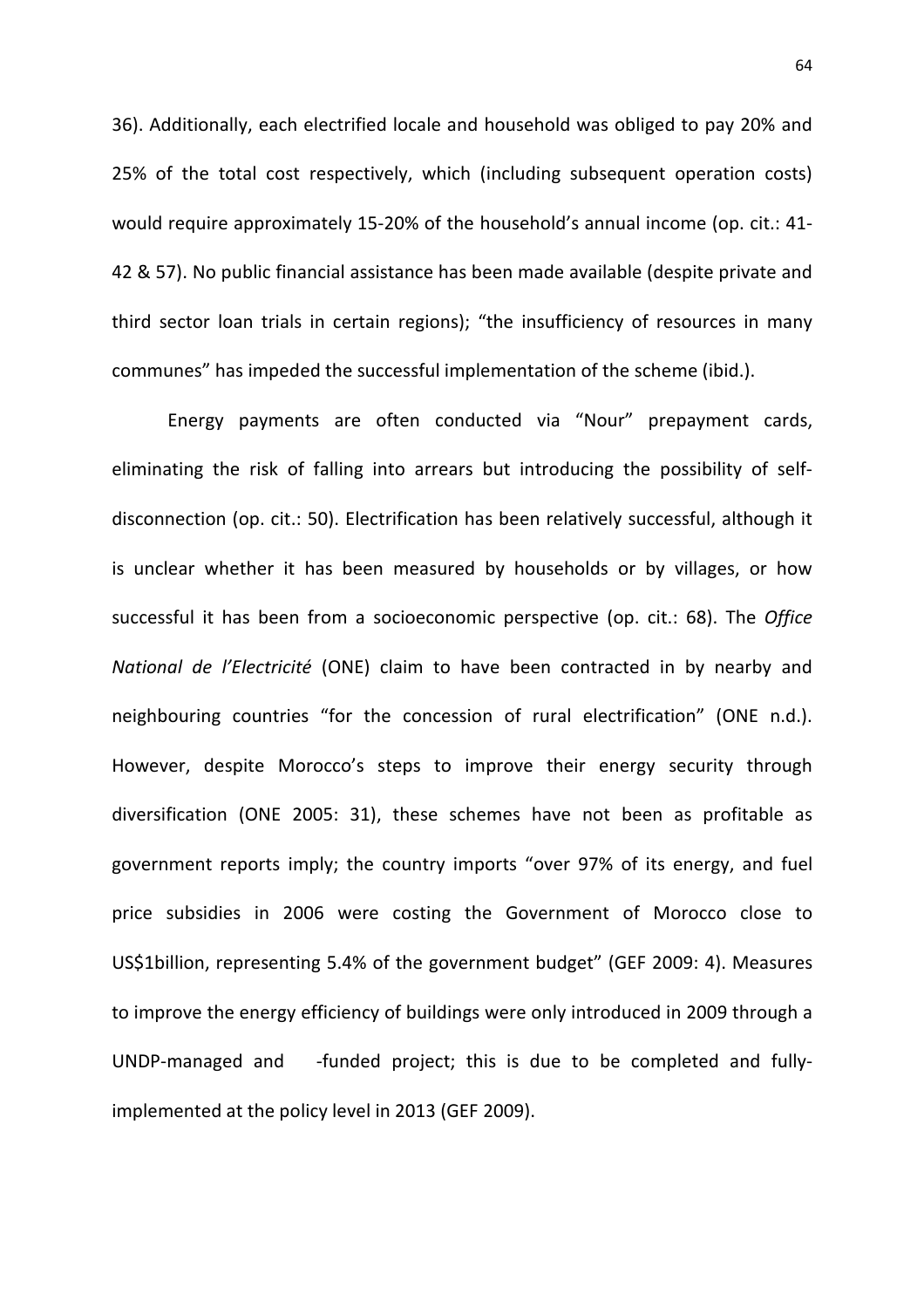# 4.8 Band D: South Africa

l

 95% of electricity demand in South Africa is supplied by Eskom, a public utility boasting "the lowest electricity cost in the world" due to plentiful domestic coal resources generating up to 93% of the country's electricity (Winkler 2006: 5). Due to an historically low proportion of electrified households, however, South African citizens have been unable to take advantage of this low-cost energy; in 1994, at the time of the fall of apartheid, this proportion was only 30% (DoE 2009: 30) compared to the global average of around 63% (IEA 2010: 45). Following this political and social revolution, the South African government inaugurated the Integrated National Electrification Programme (INEP); although this was initially focused on Historically Disadvantaged Individuals (HDIs),  $95$  it has increasingly been recognised that rural areas are the most impoverished in terms of energy supply, and the focus has been broadened to include these localities (DoE 2009: 10).

In addition to its preventative electrification strategy, the South African government provides an energy allowance of 50kWh to every citizen, regardless of social status or income (Davis et al. 2008). Since 50kWh is only 5.7watt/cap, $96$  this does not meet Pachauri and Spreng's (2004: 275) poverty line for energy; the state provision would not provide enough energy for 15W/cap, which would provide "[l]ess than one warm meal per day, a kerosene lamp, possibly a little hot water".

 $95$  I.e. "a South African citizen who, due to the apartheid policy that had been in place, had no franchise in national elections prior to the introduction of the Constitution of the Republic of South Africa, 1983 (Act 110 of 1983) or the Constitution of the Republic of South Africa, 1993 (Act 200 of 1993); and/or who is a female; and/or who has a disability, provided that a person who obtained South African citizenship on or after the coming into effect of the interim Constitution, is not deemed to be an HDI" (KZN Health n.d.: 2-3).  $96$  Based on the fact that kWh can be calculated by multiplying W/cap by the duration of use in hours, 50kWh =  $50000/(24 * 365) = 5.7W/cap.$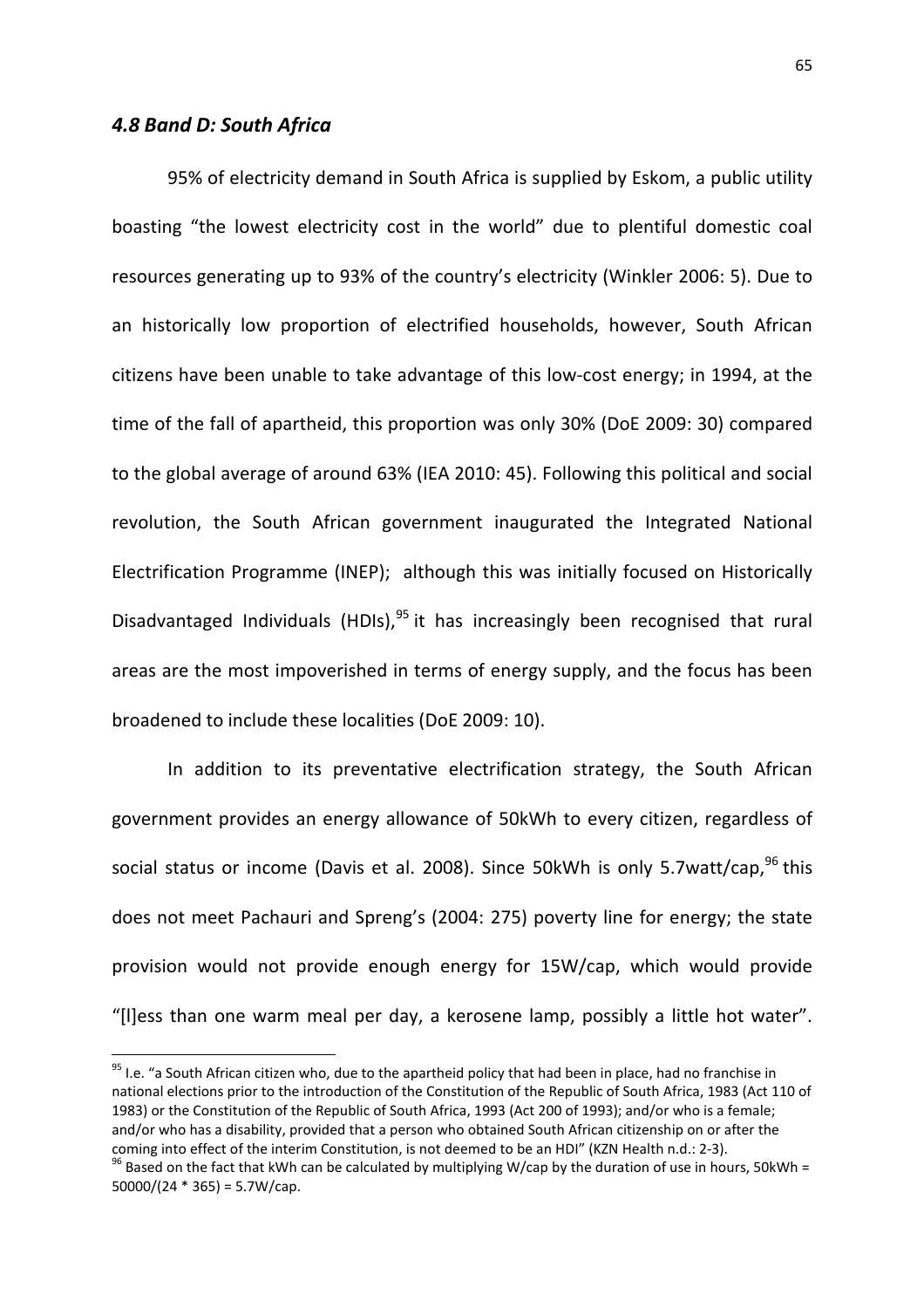Furthermore, Davis et al. (2008) have discussed the instrumental effect of electrical appliance ownership and income on electricity use in South African electrified communities: where income is insufficient for the purchase of equipment, electricity usage does not increase. Although there are no nationwide schemes to improve the energy efficiency of homes (and no relevant household building regulations), there are a small number of opportunities for household efficiency improvements at the regional level (e.g. Optimum Energy Services 2011).

#### 4.9 Band F: India

India has also introduced an electrification scheme (Rajiv Gandhi Grameen Vidyutikaran Yojana; RGGVY) aimed directly bridging "the urban-rural gap" by improving electricity infrastructure via the Rural Electrification Company (REC), a public body (Ministry of Power 2005: 9). Electrification has spread since the inauguration of the scheme; furthermore, the definition of an electrified village was altered in 2004 from a broad statement covering any electrical usage "whatsoever" to the inclusion of a clause that "[t]he number of households should be at least 10% of the total number of households in the village" (op. cit.: 12). Due to the previous focus on electrification for industry and farming, this change marks an important paradigm shift within the Ministry of Power, from an economic to a social focus.

However, several papers have noted that the scarcity and intimidating cost of acquiring compatible household appliances in India has severely limited the efficacy of schemes such as RGGVY (e.g. Reddy 2003; Pachauri and Spreng 2004). There is no

66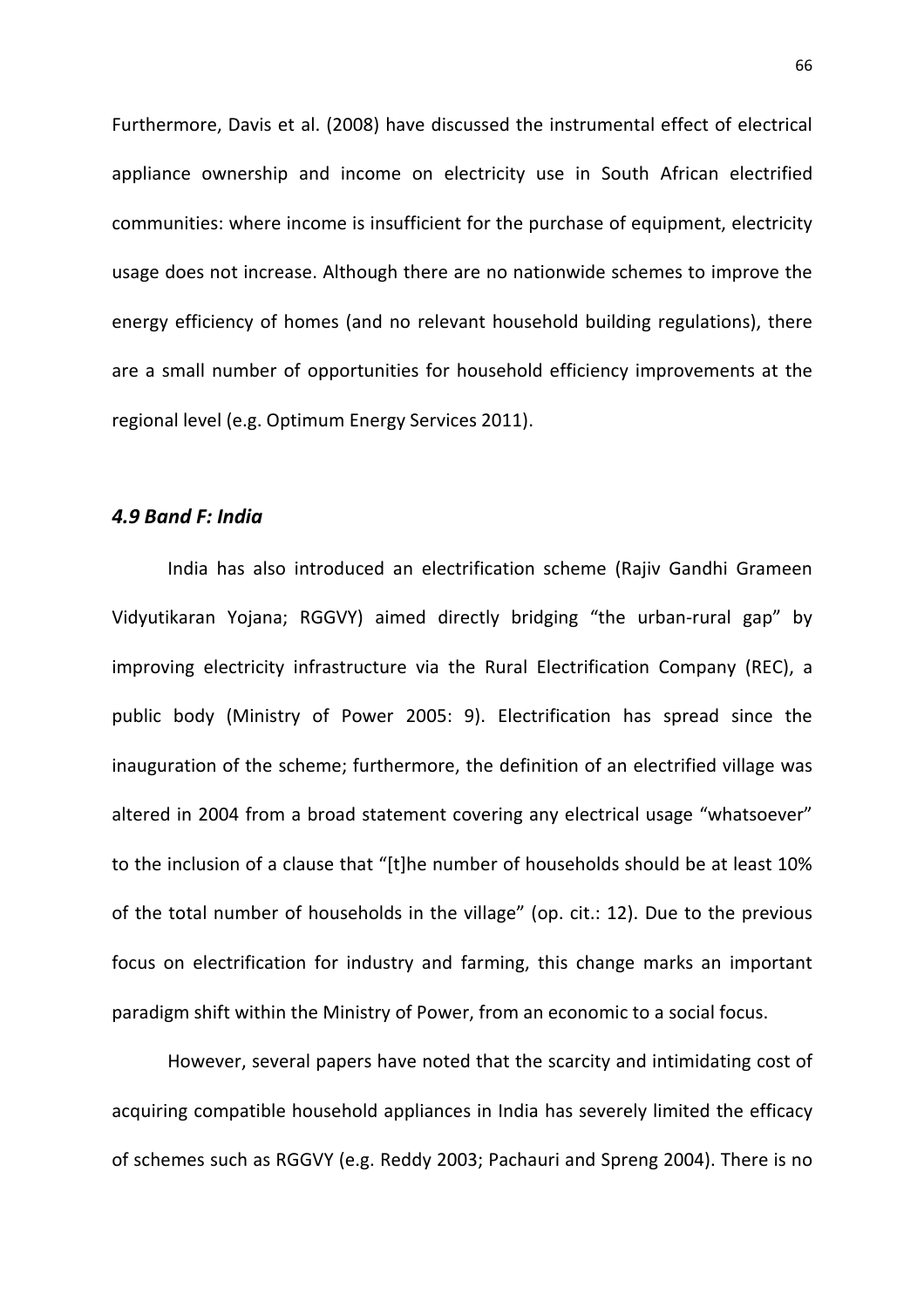government scheme to fund improvements to household appliances; REC mention the importance of providing relevant equipment to schools (REC 2011: 2), but following the fully-subsidised connection to the network for households that fall below the poverty line (Ministry of Power 2005: 16) there is no state support for accessing and using energy. Aid in this area is only provided by supranational and/or charitable organisations; for example, the distribution of long-life compact fluorescent lamps to low-income households in the Visakhapatnam province by the Climate Development Mechanism (CDM) of the United Nations Framework Convention on Climate Change (UNFCCC) (UNFCCC 2010; CDM 2006). Fuel povertyrelated policy, therefore, is only tenuously effective in alleviating the negative social effects of the issue. Although the government have recognised a lack of energy access as a social problem, they have not extended this focus to consider the myriad drivers of fuel poverty.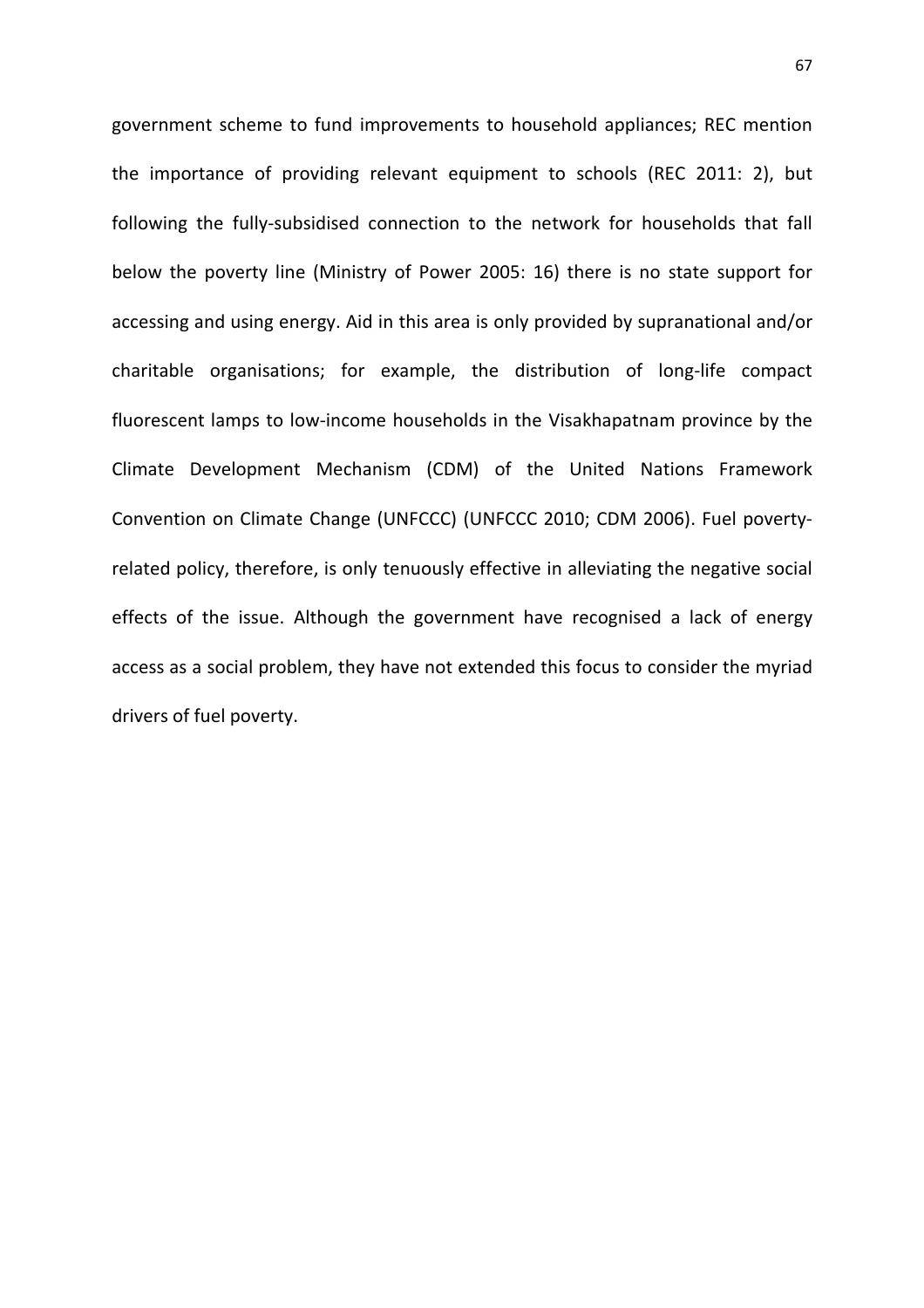Table 3: Summary of Alleviants

| Country | <b>Band</b>               | <b>Official</b>                             | <b>Alleviants</b>                                                                                                                                                                                                                      |                                                                                     |                                                                                                                                                                       |                     |
|---------|---------------------------|---------------------------------------------|----------------------------------------------------------------------------------------------------------------------------------------------------------------------------------------------------------------------------------------|-------------------------------------------------------------------------------------|-----------------------------------------------------------------------------------------------------------------------------------------------------------------------|---------------------|
|         |                           | policy<br>definition<br>of fuel<br>poverty? | <b>Public</b>                                                                                                                                                                                                                          | Private                                                                             | <b>Third</b>                                                                                                                                                          | Other               |
| UK      | Liberal                   | Yes <sup>97</sup>                           | Green Deal<br>Fuel Poverty Strategy <sup>98</sup>                                                                                                                                                                                      | [Green Deal]<br>Payment<br>rescheduling<br>and<br>prepayment<br>cards <sup>99</sup> | Campaigning<br>organisations<br>(e.g. NRFC)<br>Action<br>organisations<br>(e.g. NEA, NEF)<br>Research<br>organisations<br>(e.g. eaga-ct)                              | None<br>significant |
| France  | Corporatist               | N <sup>100</sup>                            | Income supplements for<br>household<br>improvements (e.g.<br>FART <sup>101</sup> ) <sup>102</sup><br>Social Tariffs (TPN,<br>$TSS)^{103}$<br>Public efficiency<br>campaigns <sup>104</sup><br>RT 2012 building<br>regulations $^{105}$ | None significant                                                                    | Campaigns from<br>NGOs (e.g.<br><b>Secours</b><br>$\textit{Catholique}\big)^{106}$<br>Insulated [social]<br>housing (e.g.<br>Fondation Abbé<br>Pierre) <sup>107</sup> | None<br>significant |
| Norway  | Social-<br>Democrati<br>C | No                                          | Enova SF (Household<br>support scheme <sup>108</sup> ; DH<br>and local heating<br>schemes <sup>109</sup> )                                                                                                                             | None significant                                                                    | None significant                                                                                                                                                      | None<br>significant |

 $\overline{a}$ 

- <sup>99</sup> Healy 2004: 173
- <sup>100</sup> Healy 2004: 178-179 (although, cf. JORF 2012).
- $101$  JORF 2012
- <sup>102</sup> Healy 2004: 178

103 I.e. Tarif de Première Nécessité (electricity) and Tarif Spécial de Solidarité (gas) (Médiateur National de l'énergie 2012)

<sup>104</sup> ADEME 2012: 32

<sup>105</sup> ADEME 2012: 32 (currently only applies to commercial buildings; to be applied to new-build residential homes from January 2013)

<sup>106</sup> Healy 2004: 178

- 107 Fondation Abbé Pierre 2012
- <sup>108</sup> Enova SF n.d.
- <sup>109</sup> IEA 2011: 19-20

<sup>&</sup>lt;sup>97</sup> DTI 2001: 6

<sup>&</sup>lt;sup>98</sup> Healy 2004: 4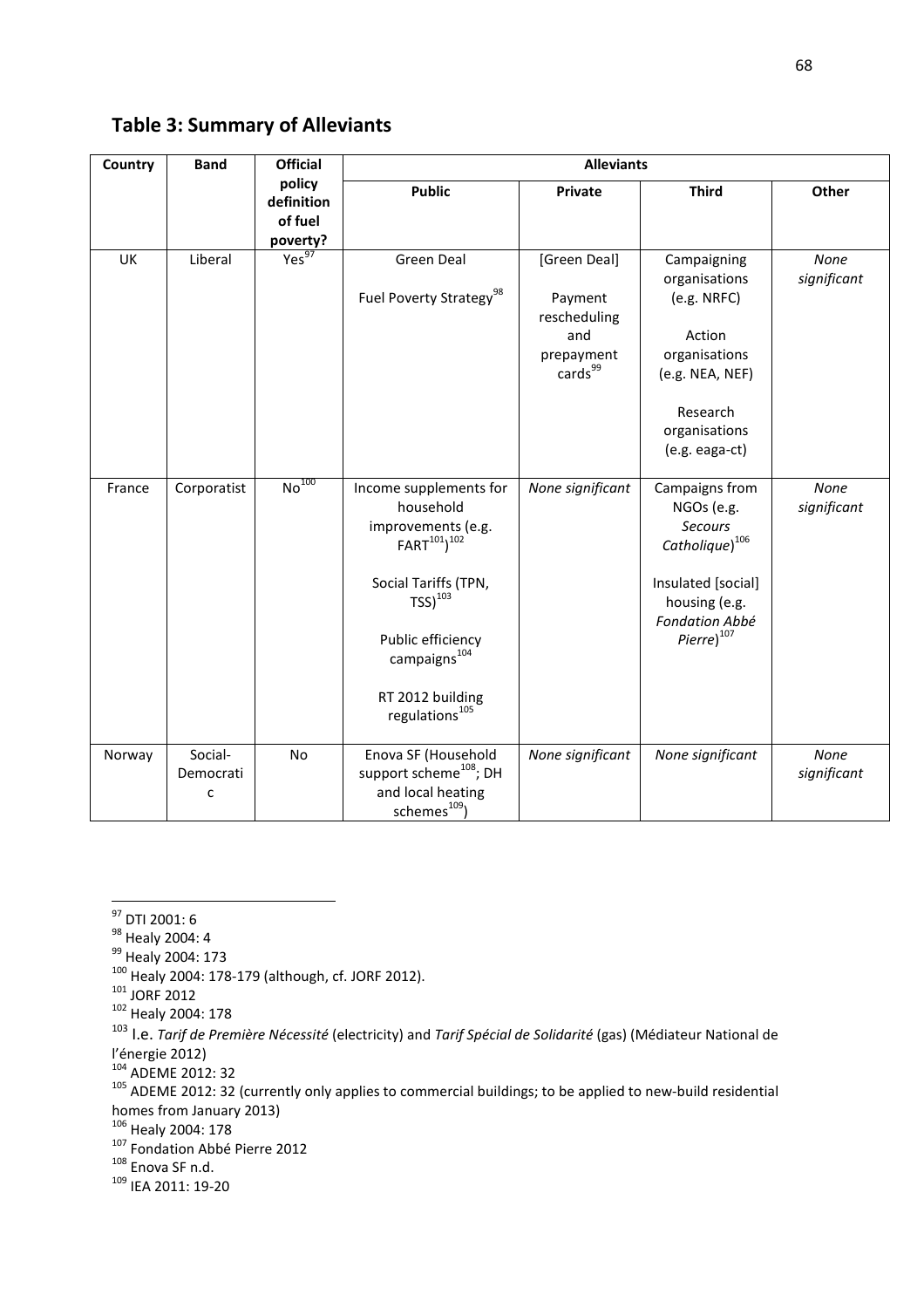|         |                |                   | 2007 Building<br>Legislations <sup>110</sup><br>Low-Energy<br>Programme $^{111}$<br>Tax breaks for<br>retrofitting in older<br>owner-occupier<br>properties <sup>112</sup>                                                                                                                                                                      |                                                          |                                                          |                                                                            |
|---------|----------------|-------------------|-------------------------------------------------------------------------------------------------------------------------------------------------------------------------------------------------------------------------------------------------------------------------------------------------------------------------------------------------|----------------------------------------------------------|----------------------------------------------------------|----------------------------------------------------------------------------|
| Romania | $\sf A$        | No <sup>113</sup> | Working group on fuel<br>poverty <sup>114</sup><br>Non-economic support<br>(largely allocated to<br>disabled people) <sup>115</sup><br>Economic support for<br>gas and electricity <sup>116</sup><br><b>UNDP Energy Efficiency</b><br>Programme <sup>117</sup><br>Subsidised DH (for<br>vulnerable customers<br>only since 2011) <sup>118</sup> | Working group<br>on fuel poverty                         | Working group on<br>fuel poverty                         | Disconnection<br>from DH often<br>technically<br>impossible <sup>119</sup> |
| China   | $\overline{B}$ | <b>No</b>         | Heavily-subsidised<br>energy costs <sup>120</sup><br>Kitchen improvement<br>scheme <sup>121</sup><br>National Improved Stove<br>Programme (NISP) <sup>122</sup>                                                                                                                                                                                 | Implementation<br>and<br>management of<br>$NISP^{123}$   | None significant                                         | None<br>significant                                                        |
| Morocco | C              | <b>No</b>         | Ambitious electrification<br>programmes (PERG) <sup>124</sup><br>Part-subsidisation of                                                                                                                                                                                                                                                          | Some<br>funding/loans<br>available for<br>progression of | Some<br>funding/loans<br>available for<br>progression of | UNDP/GEF-<br>funded and -<br>managed<br>project to                         |

<sup>110</sup> IEA 2011: 42-43

 $\overline{\phantom{0}}$ 

- <sup>111</sup> IEA 2011: 43-44
- <sup>112</sup> Healy 2004: 178
- $113$  Thomson 2011: 51-52; although, cf. UNDP 2011: 13
- <sup>114</sup> UNDP 2011: 39-40
- <sup>115</sup> Thomson 2011: 57
- <sup>116</sup> Thomson 2011: 57; UNDP 2011: 13
- <sup>117</sup> UNDP 2011
- <sup>118</sup> UNDP 2011: 9
- $119$  OECD/IEA 2004
- <sup>120</sup> Andrews-Speed and Ma 2008: 248
- <sup>121</sup> Sinton et al. 2004: 35
- <sup>122</sup> Sinton et al. 2004: 34
- $^{123}$  Ibid.
- <sup>124</sup> ONE 2005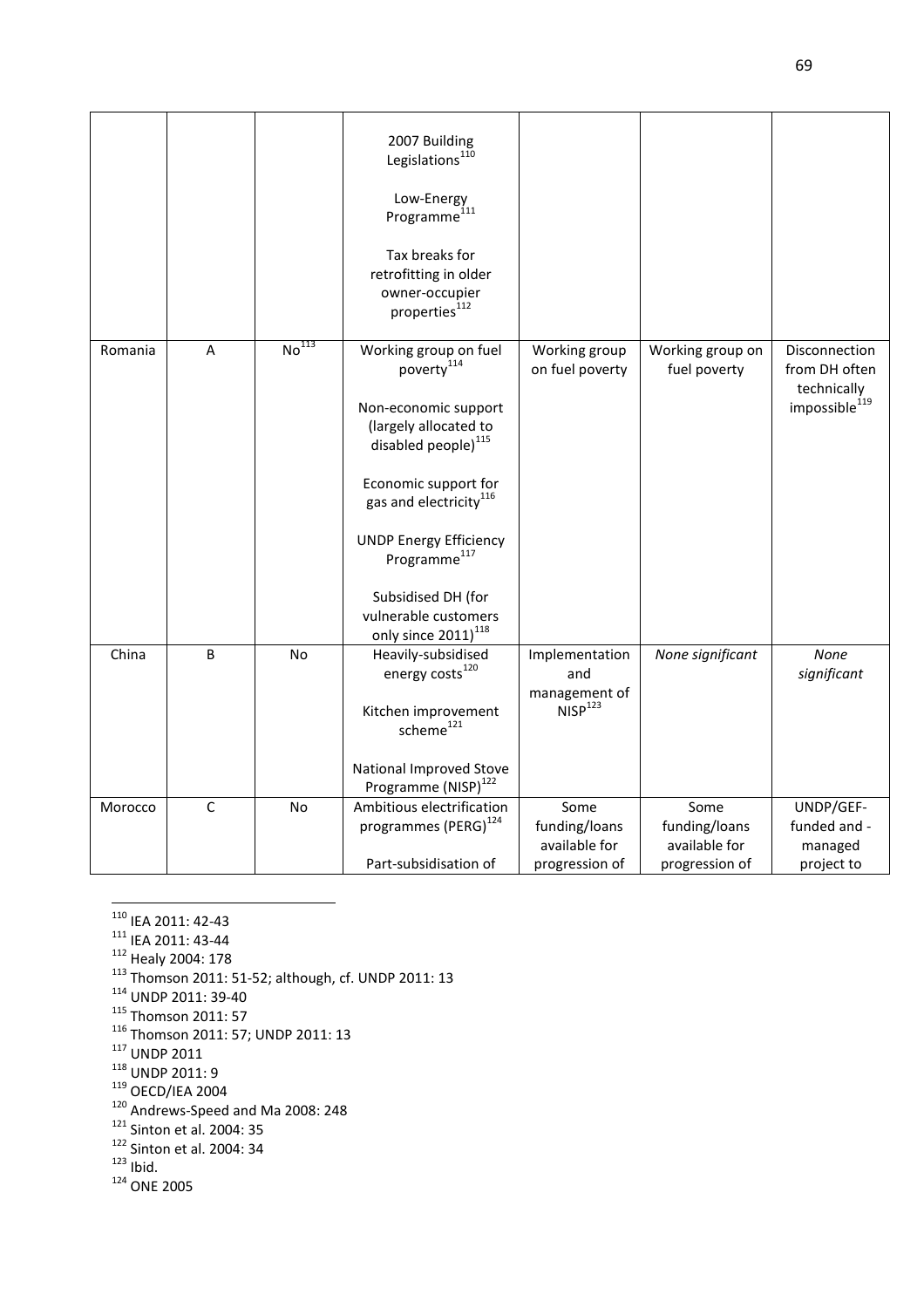|                 |   |           | energy costs <sup>125</sup><br>Some input into UNDP<br>project <sup>126</sup>                                                                                                                      | PERG <sup>127</sup>                                                         | $PERG^{128}$     | improve energy<br>efficiency<br>regulations <sup>129</sup>                                                                             |
|-----------------|---|-----------|----------------------------------------------------------------------------------------------------------------------------------------------------------------------------------------------------|-----------------------------------------------------------------------------|------------------|----------------------------------------------------------------------------------------------------------------------------------------|
| South<br>Africa | D | <b>No</b> | INEP <sup>130</sup><br>50kWh free electricity<br>per HH/month <sup>131</sup>                                                                                                                       | Optimum<br><b>Energy Services</b><br>(Gauteng<br>Province<br>only $)^{132}$ | None significant | None<br>significant                                                                                                                    |
| India           | F | No.       | Biogas subsidies for rural<br>customers <sup>133</sup><br>RGGVY (a rural<br>electrification<br>programme) <sup>134</sup><br>Free connection to<br>electricity for BPL<br>households <sup>135</sup> | None significant                                                            | None significant | Aid from the<br>UN: energy-<br>efficient<br>appliances<br>distributed<br>across selected<br>regions with<br>grid access <sup>136</sup> |

l <sup>125</sup> GEF 2009: 4-5

- <sup>126</sup> GEF 2009
- <sup>127</sup> ONE 2005: 40-42
- <sup>128</sup> ONE 2005: 40-42
- <sup>129</sup> GEF 2009
- <sup>130</sup> DoE 2009
- $131$  Davis et al. 2008
- <sup>132</sup> Optimum Energy Services 2011
- <sup>133</sup> Reddy 2003: 1117
- <sup>134</sup> Ministry of Power (n.d.)
- $135$  Ministry of Power 2005: 16.
- <sup>136</sup> UNFCCC 2010; CDM 2006.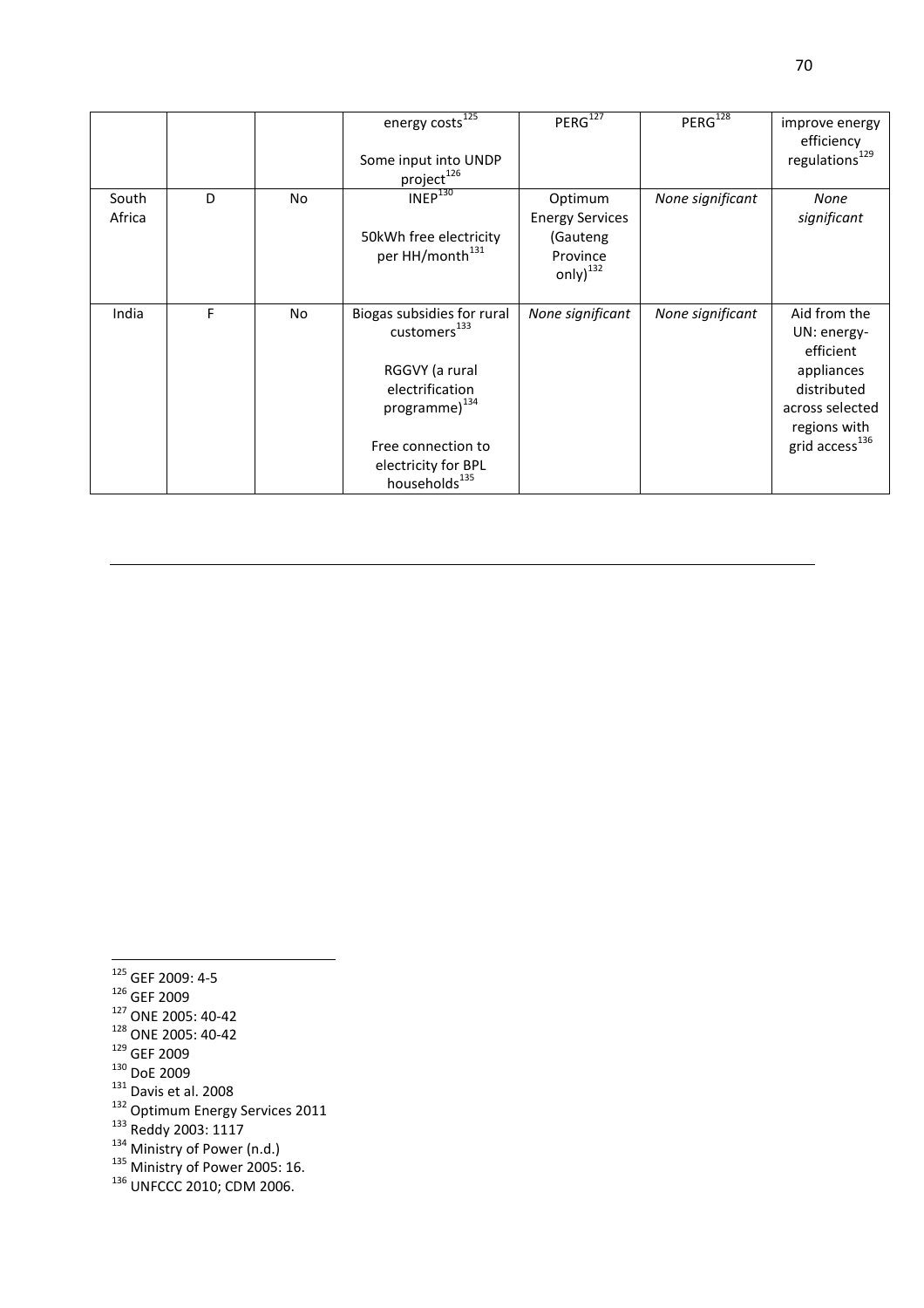# 5 Discussion

# 5.1 Welfare Regimes

 $\overline{a}$ 

Although there is some variation in the prominence of drivers between countries, fuel poverty is a distinct social issue on a global scale. Identifying a cause for the disproportionate amount of relevant attention it is paid in the UK is problematic; based on evidence from the literature and policy reviews, it can be hypothesised that this attention is the result of a sequence of catalytic milestones. Campaigns against fuel poverty at the time of the oil shocks developed a lexicon around energy with social connotations, such as the National Right to Fuel Campaign and the birth of the composite phrase "fuel poverty". Subsequently, Boardman's research from the late 1980s was the keystone of a growing literature linking a lack of accessible energy to various causes and effects that either should have been, or were already being alleviated by social policy.<sup>137</sup> Boardman's seminal 1991 text was so polemical that it rapidly became influential in the study and formulation of social policy; although there are still those in the UK who disagree that fuel poverty should be considered as a distinct social issue (Hills 2012: 38), the increasing volume of study in the area has concretised the phenomenon as a distinct social subject.

For some time, the public and academic attention paid to fuel poverty were policy drivers, to the extent that some of the alleviatory measures undertaken were

<sup>&</sup>lt;sup>137</sup> That is, social policy according to the Beveridge (1942) paradigm, which argued that "five great evils" must be eradicated by the welfare state: squalor, ignorance, want, idleness, and disease. Fuel poverty is extremely relevant to each of the evils.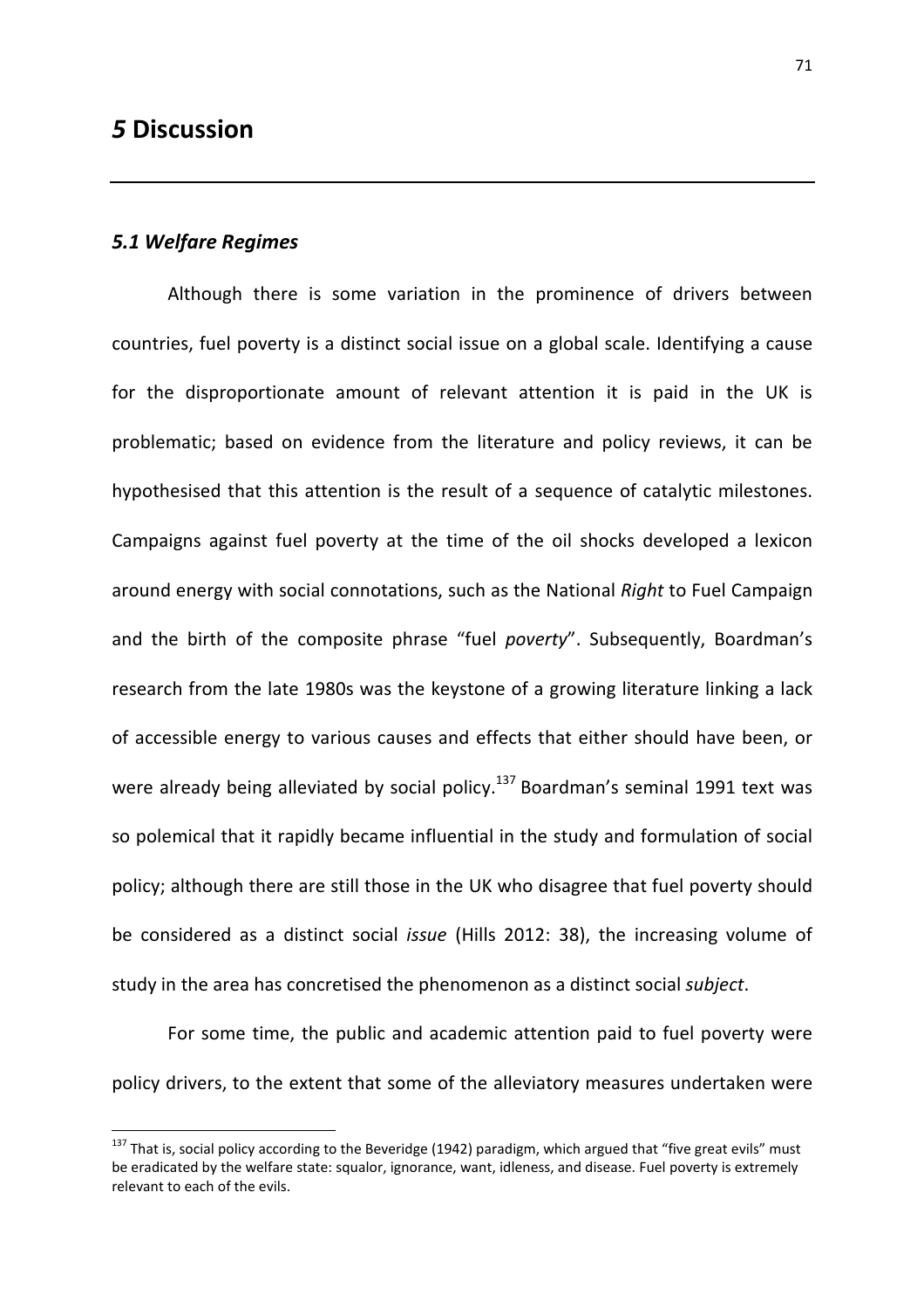uncharacteristic in terms of regime group. Admittedly, reactive policy and strategy were typical of Esping-Andersen's (1990) "liberal" universal, minimum standard social services for the lowest-income groups. The means-tested PIPP scheme in the US (see §2.3), for example, is as characteristic of a liberal regime as the Winter Fuel Payments offered in the UK and Ireland. They are not innovative fuel poverty strategies but, rather, extensions of extant social benefits; as such, the two measures are similarly convergent with Esping-Andersen's framework. Ireland, another liberal country, employs an extremely similar system of winter fuel grants (Healy 2003b: 2). Furthermore, the consolidation of several extant household insulation improvement schemes to create the Green Deal is characteristic of a liberal regime, in that it ensures that recipients of a loan for housing improvements are taking responsibility for their own welfare needs.<sup>138</sup>

However, preventative steps taken in the UK have been uncharacteristic in certain ways, such as the Warm Front scheme, which was social-democratic in its initial commitment to equality and social inclusion (if not in its rapid development towards becoming a means-tested procedure).<sup>139</sup> A subsequent regression towards a liberal benefits system is manifested to varying extents in the Green Deal. On the one

l

 $138$  The concept of "responsibility" in the study of social policy is complex, and cannot be explored here; however, it must be noted that it has been instrumental in the formulation of social policy in the last few decades, especially in the UK. This is problematic to fuel poverty alleviation, as it allows the state to justify a lack of support on the grounds of citizens' perceived "irresponsibility"; see, in particular, Dwyer 1998, and Giddens 1994.

<sup>&</sup>lt;sup>139</sup> The OECD acknowledged in a 2002 report that "[t]he UK was and remains one of the pioneers in the reform of the electricity and gas sectors" (6), and notes that one of the New Labour administration's "key initiative[s] in this area has been an array of measures designed to address the problem of 'fuel poverty'" (24). The subsequent change in administration and its effect on fuel poverty policy has unfortunately received little academic attention. Since this dissertation is in the subject area of social policy, this discussion has been neglected in favour of a more subject-relevant approach; however, it can certainly be noted that the new administration could be seen as a driver for these policy changes.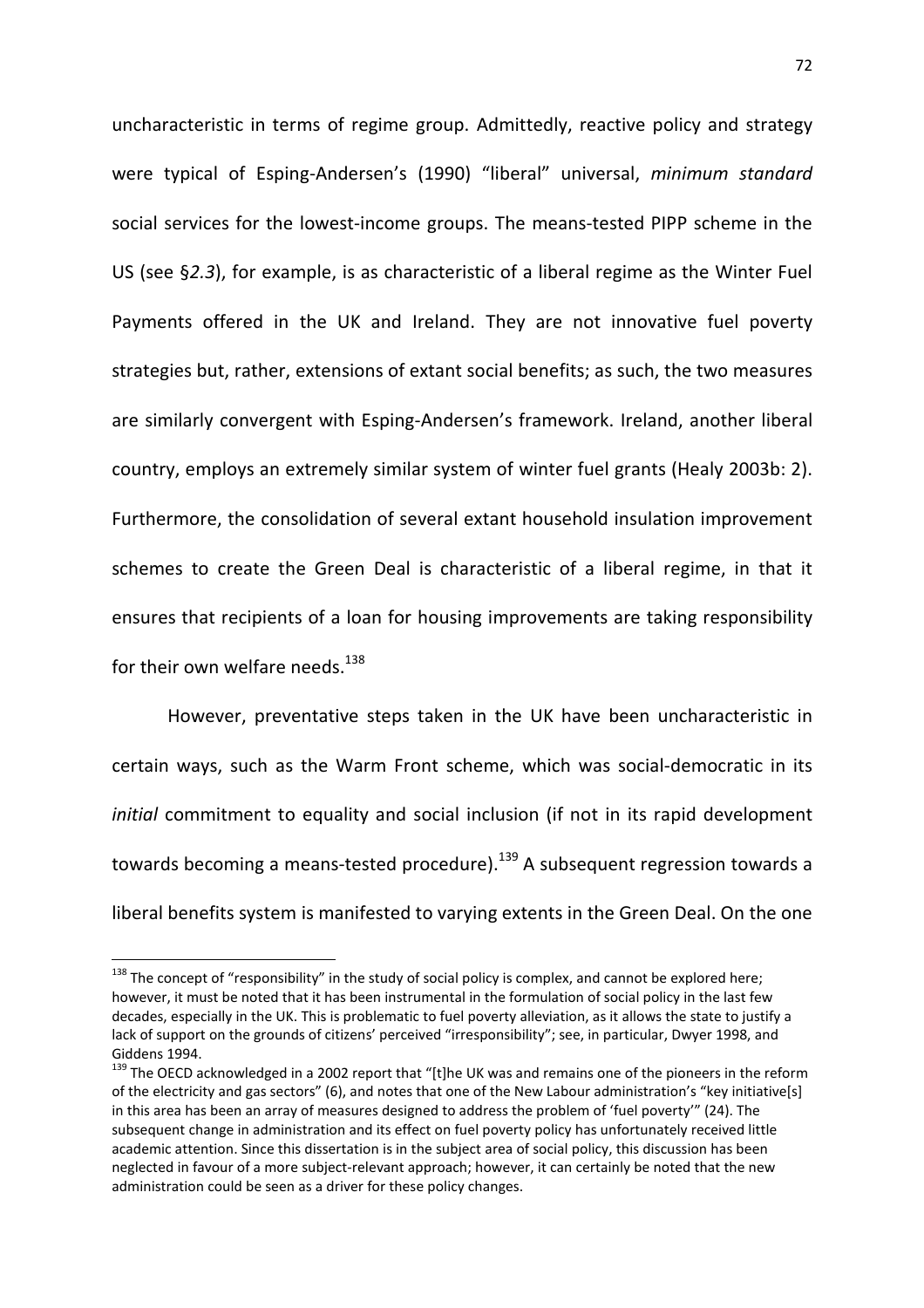hand, its non-means-tested universalism ensures that there is no class-based stigma attached to the loans, which is more characteristic of a social-democratic regime. On the other hand, this "universalism" is not necessarily universal; in an experimental case study of building refurbishments, the Joseph Rowntree Foundation (JRF) note that "[i]f as-built performance does not meet design predictions, then 'the golden rule' of the Green Deal is at risk of being broken" (JRF 2012: 23; cf. DTI 2001: 12). The inflexibility of the Green Deal regarding this "golden rule" of predicted energy savings undermines the potential universalism of this refurbishment policy, and has ensured that the liberal "minimum standard" of welfare provision is upheld.

 The UK, therefore, has overcome initial, well-publicised drivers for developing fuel poverty policy, and has regressed towards a liberal system; elsewhere, policy has been slower to develop without these societal and academic drivers. In France, recent measures to tackle fuel poverty have not resulted in any active policy. Consequently, it is difficult to ascertain whether the current activity has any foundation of intent, or whether it is a token measure necessitated by EU directives and pressure from national campaigning groups (see Table 3); this will be a particularly interesting area of development. Currently, however, French policy incorporates several measures aimed at lowering the cost of energy to the consumer: reactive measures such as social tariffs for both electricity and gas form the backbone of fuel poverty alleviation, and several strategies related to the energy efficiency of buildings have recently been introduced. Of particular interest here is the FART scheme, which awards means-tested grants to low-income, benefit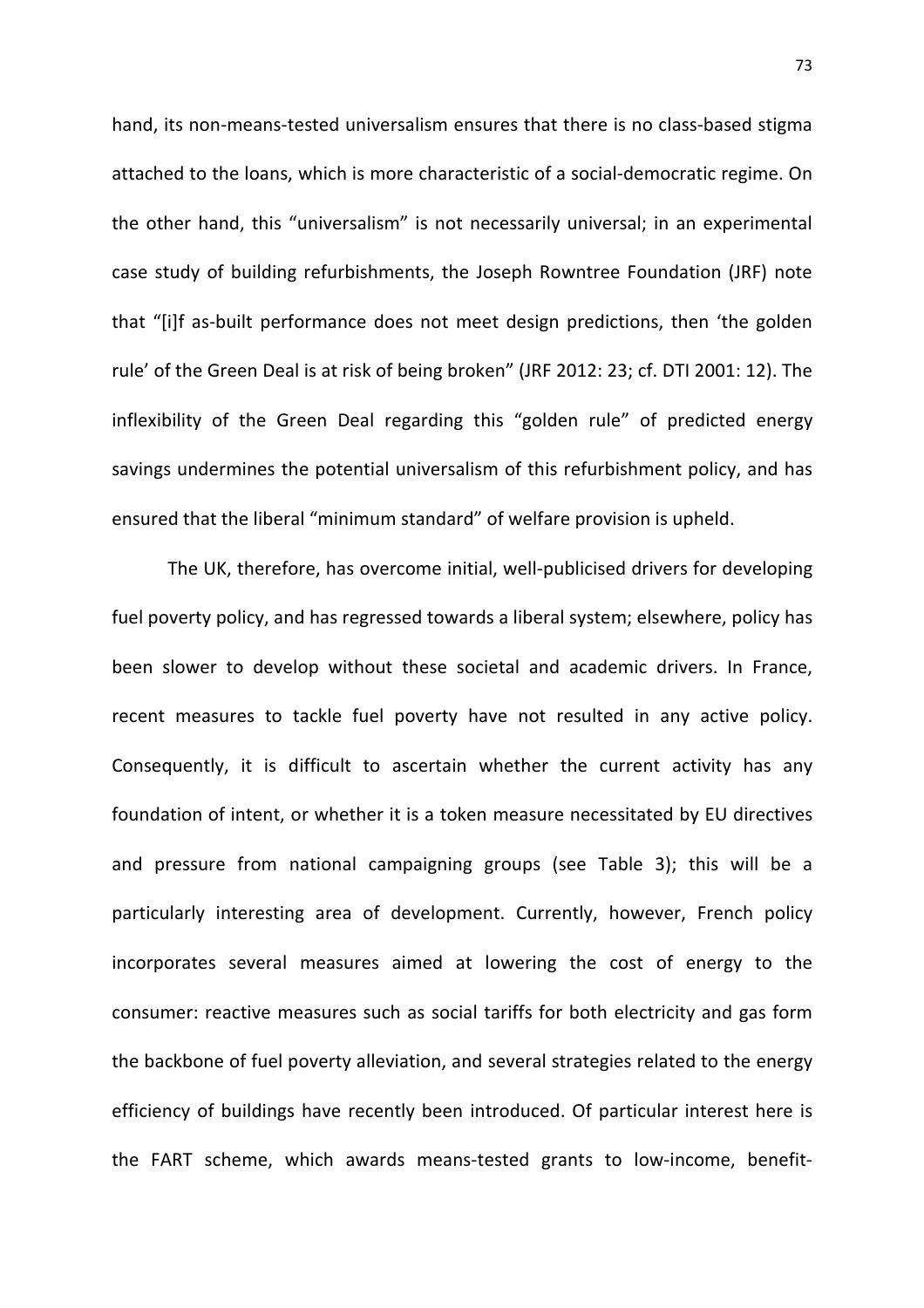recipient households who undertake insulation and efficiency works that improve their household energy efficiency by at least 25% (JORF 2012).

Compared to the UK, relevant French policy has consistently been closely aligned with its theoretical welfare regime characteristics. The provision of state support (especially for the working classes) only when all other options have failed is maintained: only those who have already been assessed as requiring state assistance are entitled to apply for the FART scheme, and there is no guarantee of success.<sup>140</sup> Although the proposals of the French working group are progressive, they are currently nothing more than proposals. The French reaction to fuel poverty has been typical of a corporatist welfare regime thus far, and the application of the working group's proposals will be integral in determining how far this will continue.

It is very difficult to analyse fuel poverty-related policy in social-democratic countries, because the prevalence of fuel poverty in Scandinavia is low (e.g. Healy 2004); consequently, there are few drivers for reactive policies. The Norwegian social-democratic approach to welfare provision has made it very difficult for the issue to develop; in Esping-Andersen's (1990: 28) words, "the principle is […] to preemptively socialize" the household's needs. Although Norway has been criticised for its high spending on research which inflates energy costs for the consumer, this is offset by the low cost of nationally-produced energy, and by government subsidisation of expensive supply routes. In addition, long-standing building regulations have equipped the country with an extremely energy efficient housing

 $\overline{\phantom{0}}$ 

<sup>&</sup>lt;sup>140</sup> The scheme could also be criticised in the same way as the Green Deal has been, regarding the inaccuracy of predicting improvement outcomes.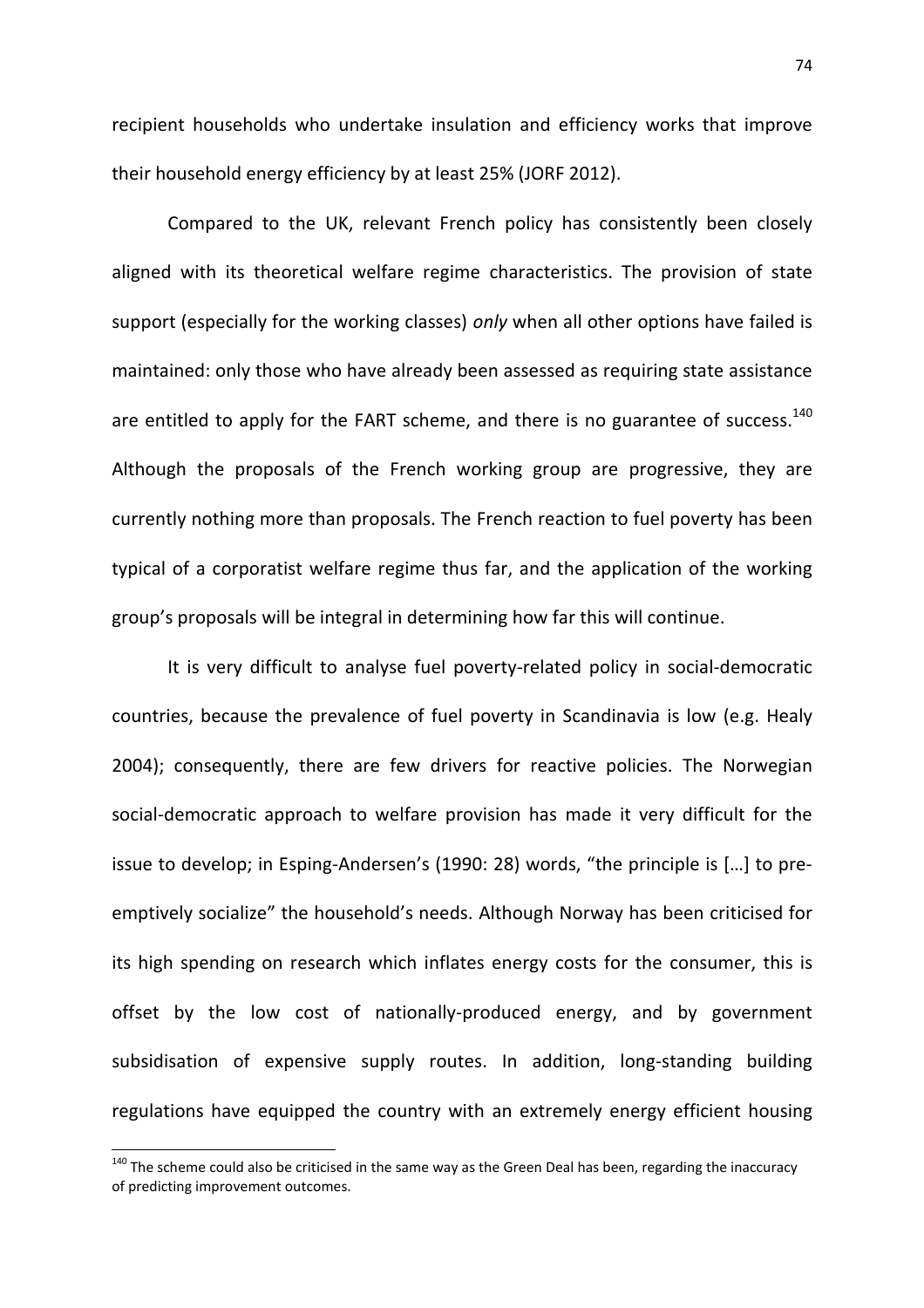stock. It is difficult to ascertain the key drivers behind these reactive policies, as there is no record of the prevalence of fuel poverty in Norway prior to their introduction; in the absence of this data, this dissertation can only conclude that they are the product of a social-democratic welfare environment and a cold climate.

Despite a comparable lack of current data in the developing world, the literature review organises the challenges faced by the nations in Sharkh and Gough's (2010) framework into the same root issues faced by OECD countries. In developed countries, these issues are often prioritised in a similar way: Romania, in the top band of Sharkh and Gough's typology, prioritises the affordability of heat and energy above measures of access or housing (although the government have recently introduced regulations regarding the latter, and are beginning to act against fuel poverty across several policy areas; see Table 3).<sup>141</sup> This similarity to the strategies employed by OECD countries is particularly comparable to France, considering its recent establishment of a working group on fuel poverty and its use of social tariffs/subsidies.<sup>142</sup>

However, Romania's typically-FSU housing stock has necessitated development work undertaken through the United Nations (UN), which is more symptomatic of countries in Bands B and C with a heavier reliance on aid. Although experimental case studies have been undertaken in other Band A countries such as Tunisia, the attention to research has hitherto proved fruitless in terms of active

 $\overline{a}$ 

<sup>141</sup> Cf. UNDP 2011: 9.

<sup>&</sup>lt;sup>142</sup> These measures can be presumed to be symptomatic of Romania's developing relationship with the EU; this would be a particularly interesting topic for analysis in another paper.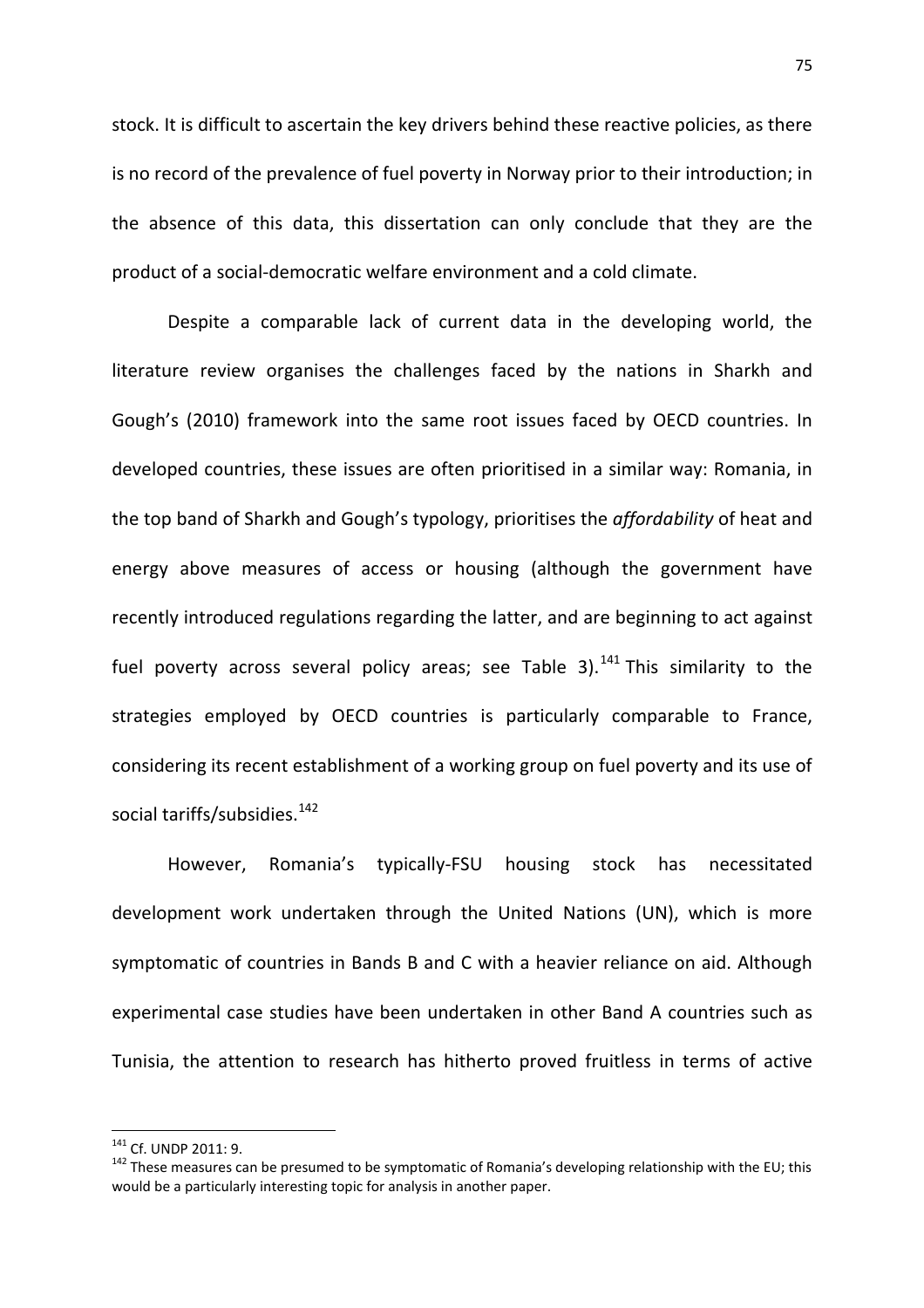policy due to a lack of perception regarding fuel poverty drivers (Ghrab-Morcos et al. 1992). The recent action to alleviate fuel poverty in Romania is characteristic of the country's progressive, international aspirations; however, despite the similarity between action in Band A and action in OECD countries, the Sharkh and Gough (2010) model is only flexible in terms of re-categorisation internally (see §3.2). Despite the corporatist characteristics of Romanian fuel poverty strategy, it would be unsuitable for this dissertation to label it as an increasingly corporatist welfare regime due to its political and social history.

Below Band A, the primary challenge to policymakers is not affordability of fuel, but access to fuel. Despite the work of almost all non-OECD countries to improve access, $143$  electrification is ongoing, especially for growing populations: as Pachauri and Jiang (2008: 4022) acknowledge, "India and China, the two Asian giants, account for almost two-fifths of the world's population, but less than one-fifth of the world's primary energy use". Despite their similar challenges, however, each of the "Asian giants" have reacted in a manner convergent with their Band. Chinese measures to alleviate fuel poverty have progressed further than those in lower Bands due to a broad understanding of the comprehensive provision necessary to secure access; again, however, a lack of data quantifying fuel poverty complicates the identification of policy drivers here. Until almost two decades ago, the state maintained the NISP scheme (see §4.6); however, in accordance with Sharkh and

 $\overline{\phantom{0}}$ 

<sup>&</sup>lt;sup>143</sup> Nineteen countries are currently served by the Global Village Energy Partnership (GVEP), an international NGO which stimulates the creation of localised private enterprises for rural electrification. All of these are non-OECD countries, spread from Bands A-H. Although none of the featured nations are beneficiaries of the scheme, it must be noted for its supranational alleviatory effects (GVEP 2011).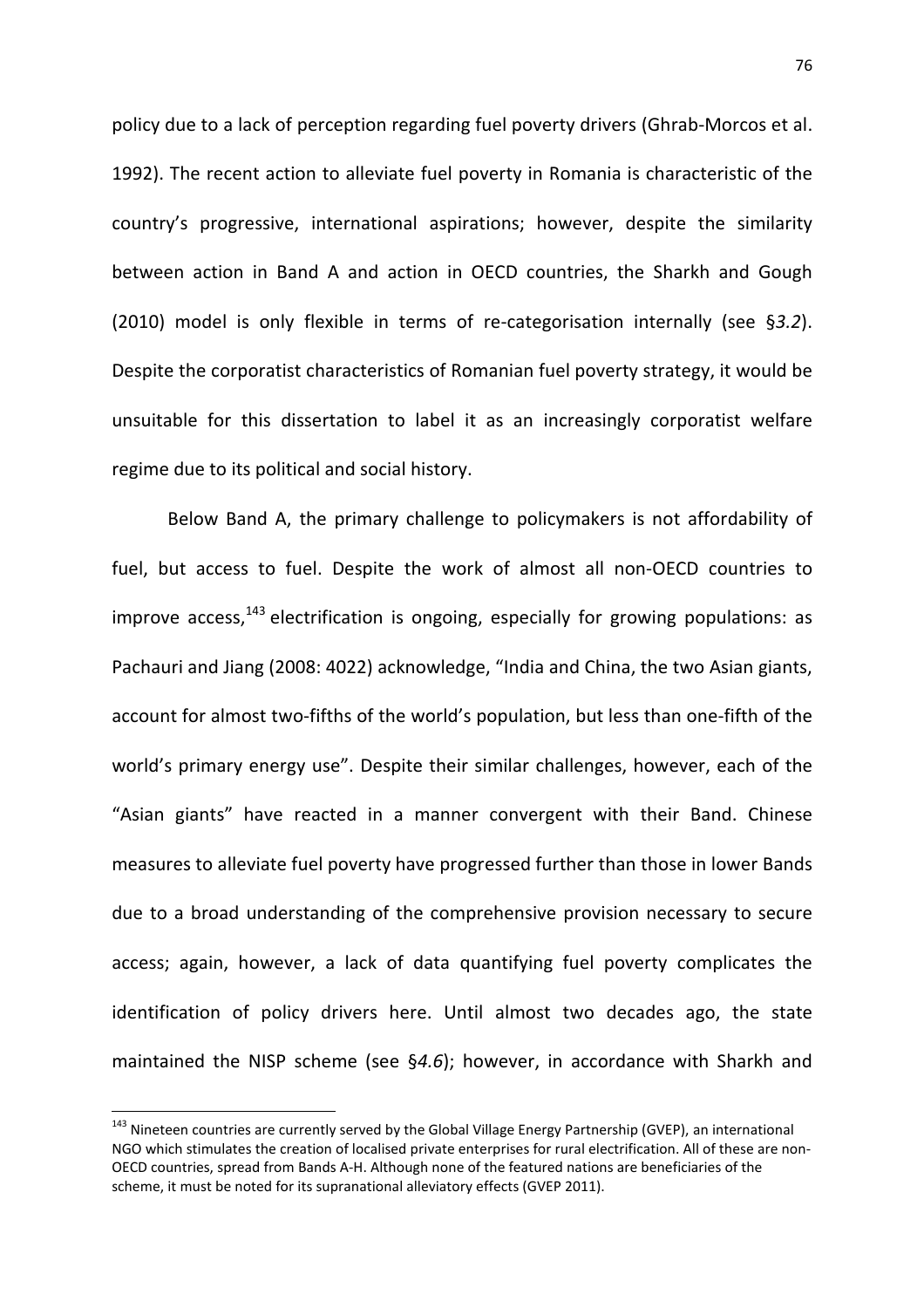Gough's (2010) conceptualisation of Band B social policy, the scheme was privatised. Although there is some evidence of a state project to provide energy efficient, electrical kitchen equipment, this evidence is sparse and predominantly anecdotal. Without any valid data regarding equivalent, state-operated schemes, it must be concluded that Chinese action to alleviate fuel poverty has progressed very much according to Sharkh and Gough's framework: although social provision in China is state-administered and -mandated, financial and managerial responsibility is often privatised (see Table 1; cf. Sharkh and Gough 2010: 37-38).

In terms of regime theory, Morocco is a more complex case. The involvement of the UN (via the UNDP/Global Environment Facility) is typical of that in many non-OECD countries, but the lack of data regarding the applicability of remittances to the alleviation of fuel poverty is problematic, since remittances and migration are the defining characteristics of the set. The usage of "Nour" prepayment cards for energy bills could be seen as symptomatic of a culture of remittances; however, no further information regarding the cards is available, and there is no evidence that these can be "topped up" via remittances from abroad. Without this evidence, it cannot be concluded that the introduction of prepayment cards was driven by a recognition of remittance culture, which does not play a formal or considerable role in alleviating this particular social issue. As highlighted in the policy analysis, conflicting data portrays the national electrification scheme (Programme d'Electrification Rurale Global; PERG) as both a social success and an socioeconomic failure. Despite asking citizens to part-fund their own connection to the grid (in an archetypal move from a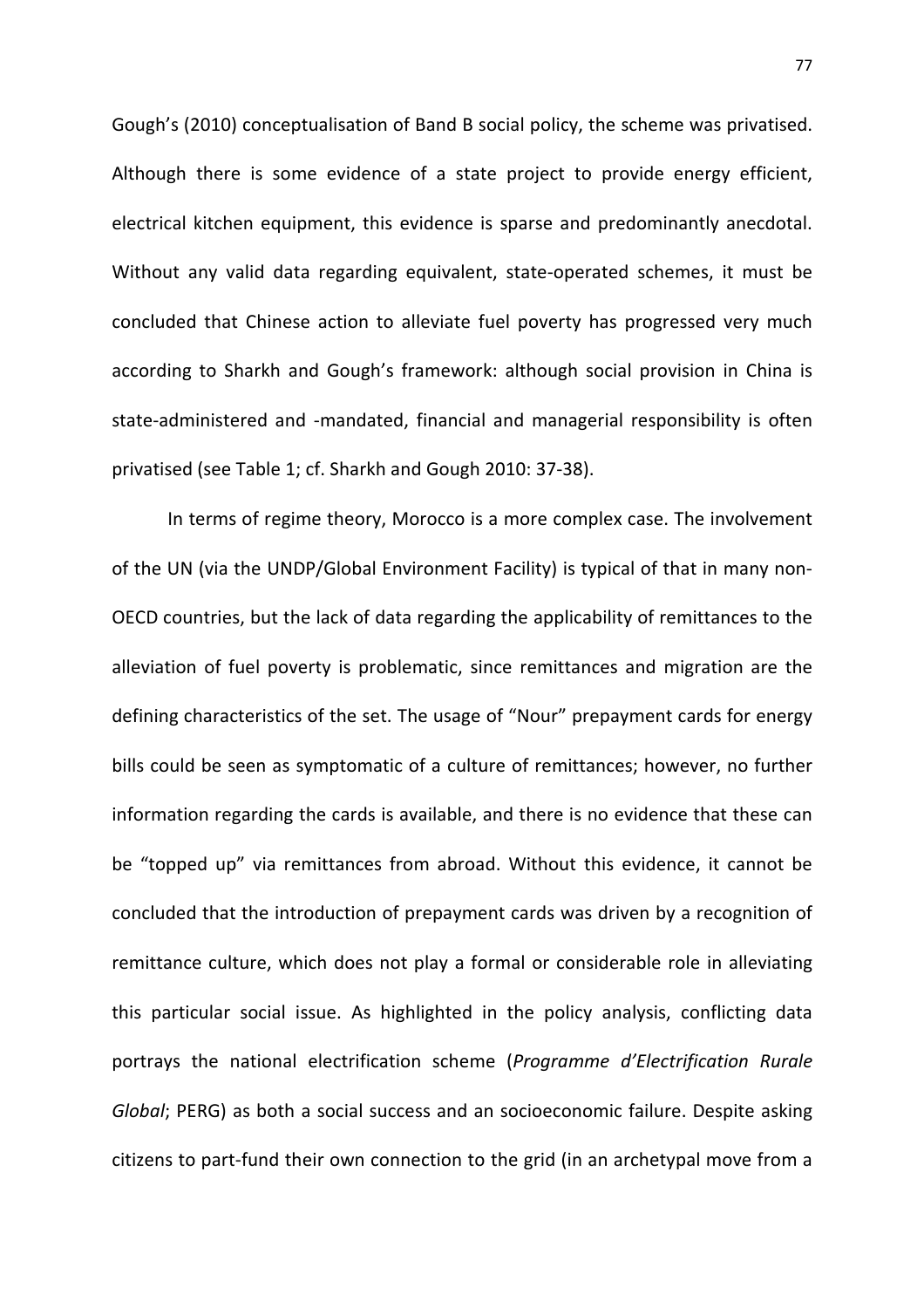Band C nation, in that it assumes a level of financial self-support of all households), the government is still spending an enormous amount on a formal state social security measure. This is atypical, and is an illustration of Sharkh and Gough's (2010) recognition that welfare regime "stickiness" in the third world is less pronounced than in Band A, Band B, and OECD regimes. If fuel poverty provision is taken as an indication of generalised social policy, it could be hypothesised that Morocco is shifting towards Bands D or E.

The necessity of iteratively reassessing and re-categorising non-OECD welfare regimes is exemplified by South Africa, which was moved from Band B to Band D between 1990 and 2000. This is concurrent with the fall of apartheid, and with a paradigmatic shift regarding welfare provision: South African welfare spending has been relatively high with some impressive consequences. The national electrification process has been varied in terms of impact, due to its previous misallocation of funding towards HDIs. However, the recent focus on rural areas has vastly increased the efficacy of electrification schemes, and INEP is achieving high success rates with low input from international and supranational organisations. Although Sharkh and Gough (2010) assert that Band A bears the closest resemblance to OECD countries in terms of social provision, the South African welfare state must not be considered ineffective. Fuel poverty is largely irrelevant to HIV/AIDS.<sup>144</sup> which makes further

 $\overline{a}$ 

<sup>&</sup>lt;sup>144</sup> Although cf. Wilkinson et al. (2007: 976): "The adverse health consequences of climate change will also probably fall disproportionately on individuals already disadvantaged by poverty and disease, including HIV/AIDS, and energy is central to issues surrounding global partnerships and governance for development"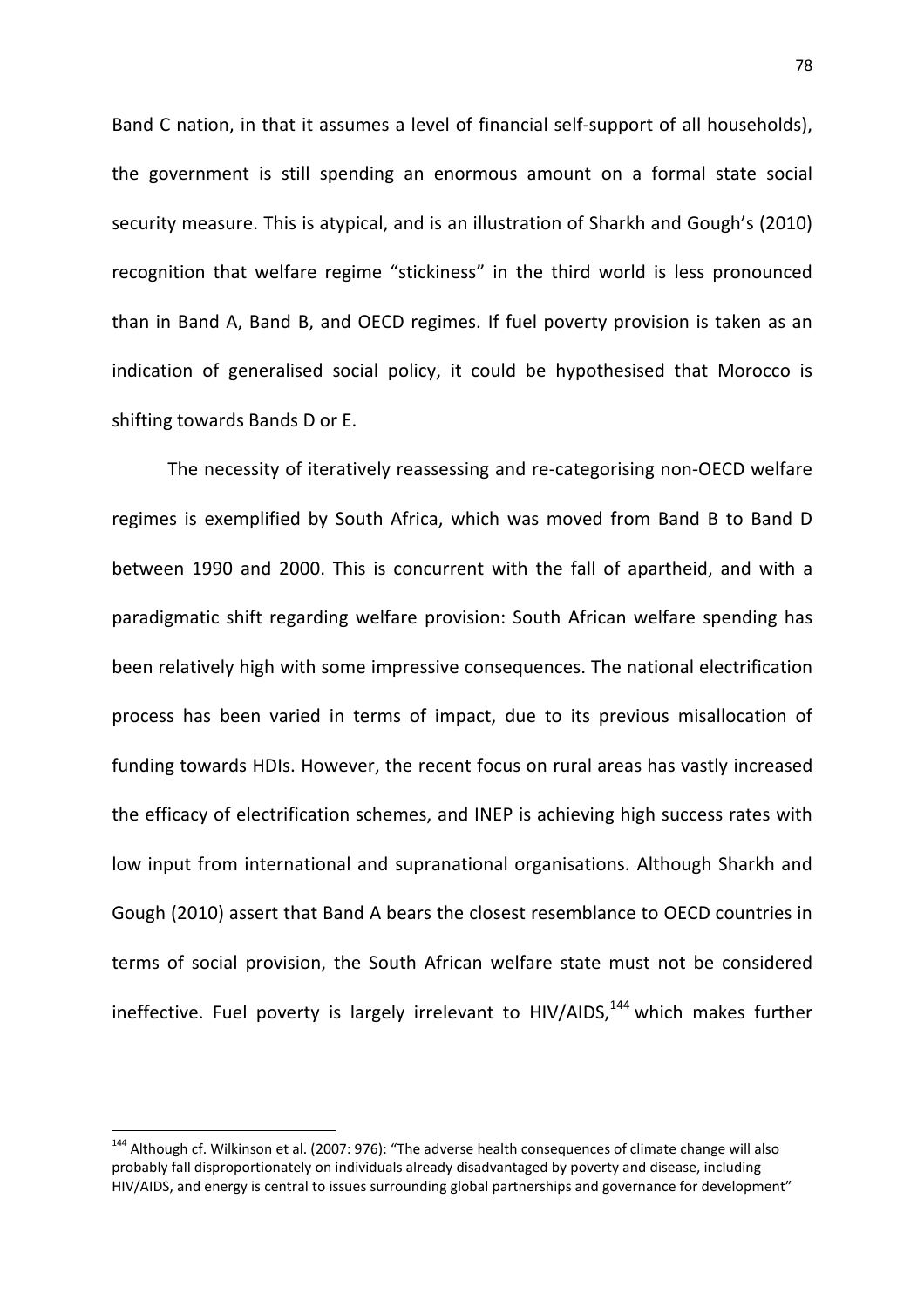analysis of South Africa difficult within the framework.<sup>145</sup> However, its establishment and application of a minimum-standard, universal state energy provision of 50kWh per household is more comparable to liberal regimes than to other Band D nations, many of which are currently reliant on schemes such as the GVEP (GVEP 2011).

A contrasting example of regime "stickiness" can be found in Indian fuel poverty provision, which has progressed almost exactly according to Sharkh and Gough's (2010) Band description. Although RGGVY has been successful in certain provinces, especially considering its newly-formulated definition of an "electrified village" (Ministry of Power 2005), the state takes an extremely low level of responsibility for further fuel poverty alleviation. All state benefits, including RGGVY, are directed towards marginalised groups such as rural communities and households which fall below the poverty line; however, even these benefits are of little value considering that low-income households receive no further support for electricity payments, with the result that electrified households often cannot access electricity. A characteristic reliance upon aid is also manifested in Indian fuel poverty provision, especially through the work of the UNFCCC (2010); however, even these measures relieve the state of responsibility and do not act as policy drivers. By distributing energy-efficient appliances across selected underdeveloped electrified regions, the UNFCCC not only contributes to the class-stratification effects of welfare provision, but also places the onus for fuel poverty alleviation and efficient energy use onto the

 $\overline{\phantom{0}}$ 

<sup>&</sup>lt;sup>145</sup> It could be argued that, due to the unsafe conditions in which women and girls are obliged to collect noncommercial fuel sources such as wood (see 2.2.5), electrification could theoretically lead to a drop in new infection rates. Establishing a causal relationship here would require substantial analysis of as-yet-non-existent data; however, this would be a particularly valuable topic for further research.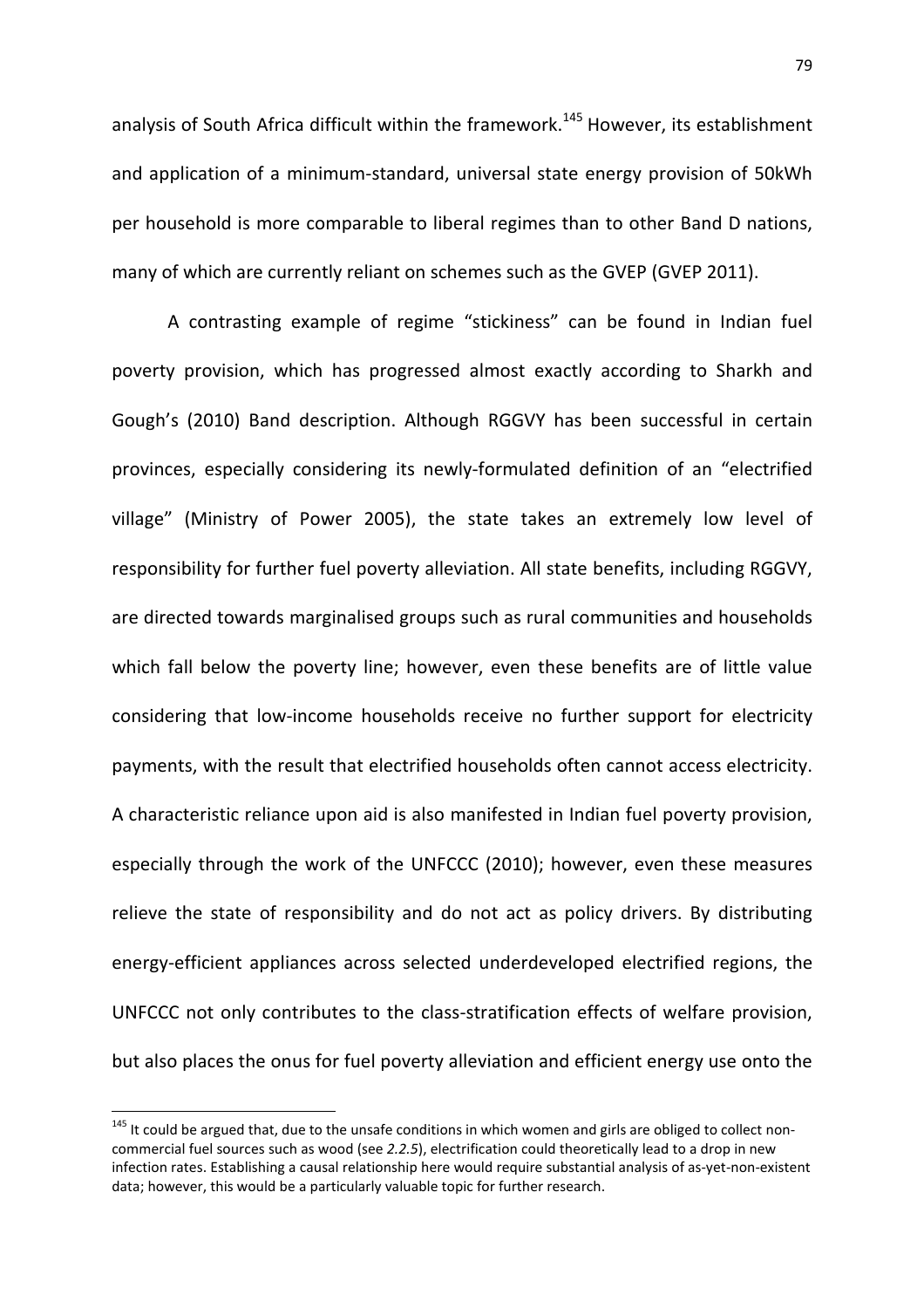citizen. This is a trend of mixed intensity across the selected countries, and is a relevant topic for discussion.

## 5.2 The Role of the Consumer

One of the major ideological differences between the countries of focus lies in their treatment of domestic citizens. As noted in the literature review, although there have been proposals for systems of taxation or of utility profit regulation that would potentially bring down real fuel prices for the consumer without directly manipulating the market, these have very rarely been implemented. Instead – particularly in developed countries – there have been a number of attempts to reduce consumers' spending on fuel by changing the behaviour of the consumer. Collier et al. (2010: 20) use the CERT scheme in the UK to illustrate this point, which "distributed 27.7million energy efficient light bulbs in the first two quarters of 2008". Certainly, this was not a negative or inutile step towards alleviating fuel poverty (and reducing emissions). However, the ideology behind the scheme is that the citizen should take responsibility for both the government's self- and supranationallyimposed targets, and for reducing their own energy bills. This is comparable to the Green Deal in its focus on shifting responsibility for funding household energy efficiency improvements from the state to the citizen (and also to private companies).

 This paradigm is not limited to the UK. In France, public efficiency campaigns form the backbone of fuel poverty alleviation strategy; and in many developing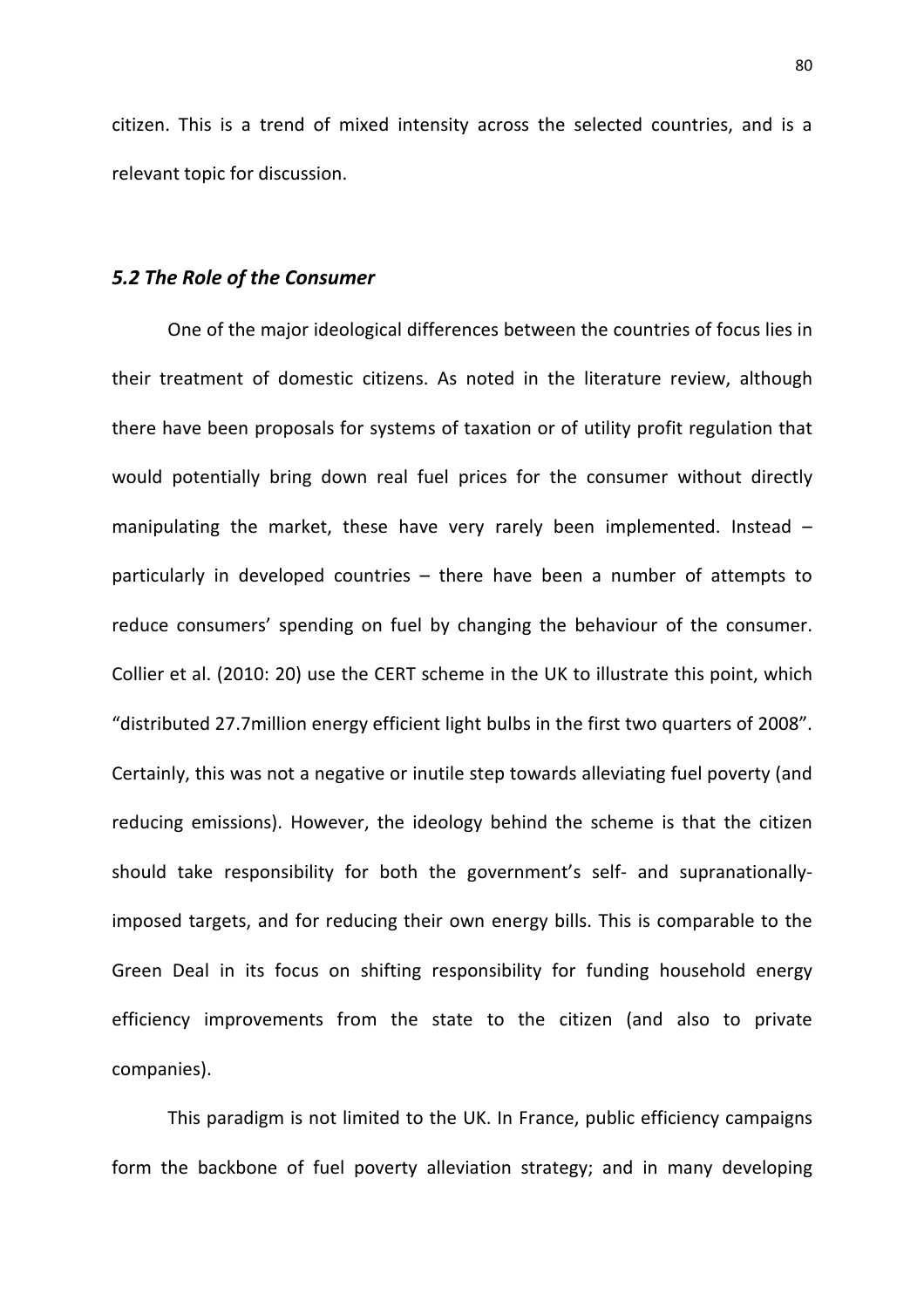countries (e.g. South Africa) the government takes no responsibility at all in areas such as the energy efficiency of housing (see Table 3). Citizens must undertake relevant improvements of their own volition, and the necessary equipment and expertise is only available from commercial companies which often only operate in certain Provinces.<sup>146</sup> These are active and passive realisations of the same ideology: that the onus is on citizens to change their behaviour regarding energy in order that they can afford inflated fuel prices, rather than on the government to alleviate the negative social effects created by a combination of past and present national policy (or lack thereof) and international fuel markets.

 Having said this, in most of the other countries of focus here, the government does take some of the alleviatory burden regarding fuel poverty. Electrification schemes are a prime example: in Bands B-G, the process is almost entirely statecoordinated, and is either nationally or regionally implemented by the authorities (see Table 3). Exceptions to this rule are countries that, due to economic constraints, rely on organisations and projects such as the UNDP and the GVEP. Furthermore, the Chinese government has allegedly furthered state responsibility through the provision of suitable equipment (§4.6). Although this manner of support is rare, it demonstrates that governments of developing nations are attempting to improve energy efficiency and access through their own means, rather than attempting to influence the behaviour of citizens in order to fulfil welfare and environmental goals.

 $\overline{\phantom{0}}$ 

<sup>&</sup>lt;sup>146</sup> GVEP is currently developing localised small and medium enterprises addressing household energy efficiency in nineteen countries (GVEP 2011).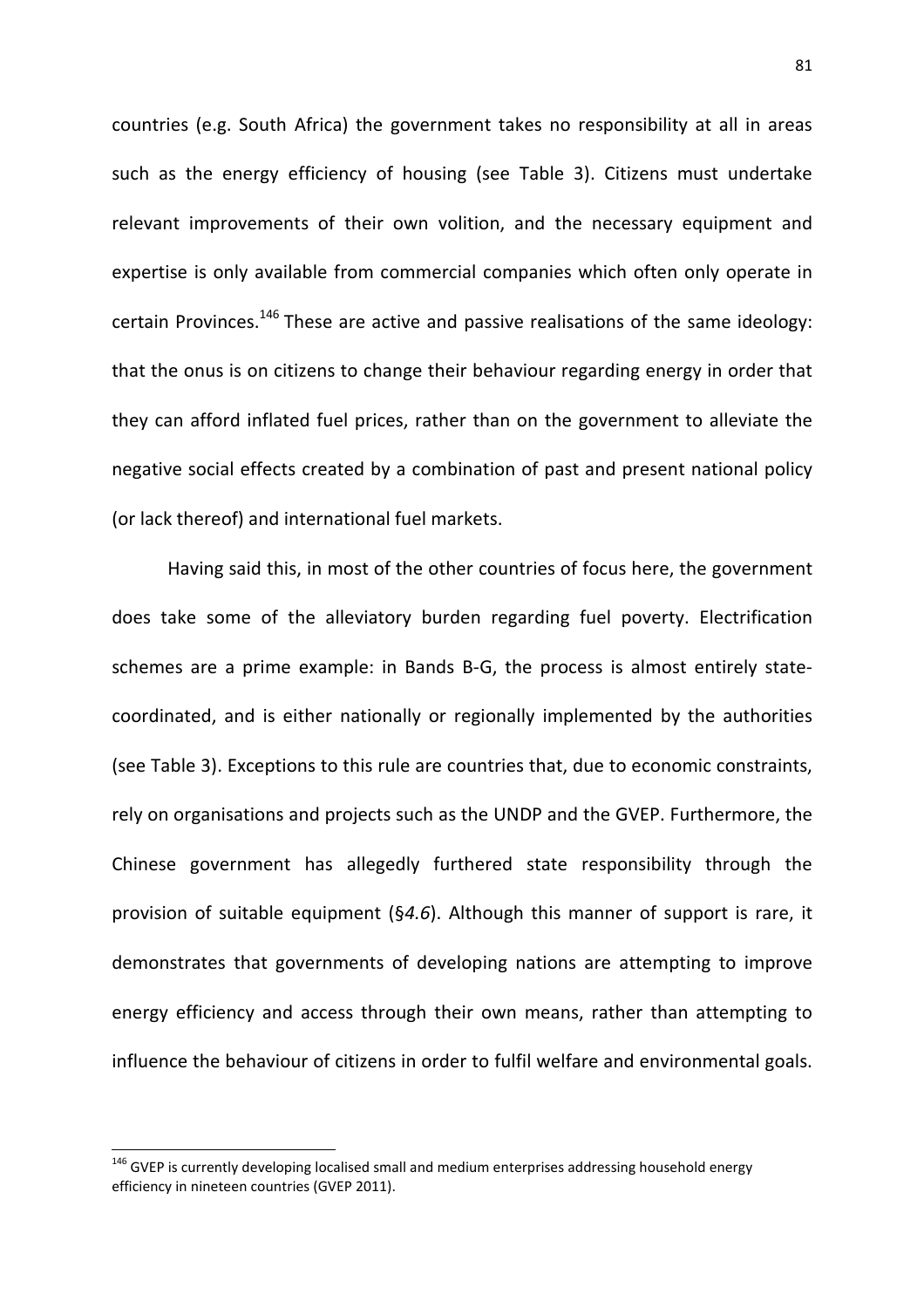Since access discrepancies are often the most important driver for fuel poverty in developing countries, this is a particularly effective public alleviant.

 Housing issues are of comparably high importance in developed countries, and have often received a similar level of state attention. In Norway, a state scheme was run in which the government took full responsibility for funding household energy efficiency improvements; however, the scheme is now defunct, and it has been argued that it was largely used by "free riders" who could have funded their own household improvements (Haugland 1996). Despite these criticisms, this is very much compatible with Norway's social-democratic ideology: the state pre-emptively meets the expectations of both its working- and middle-class citizens by providing universal cover. There is no attempt to place responsibility for energy-efficiency on the citizen, even if they would not necessarily need support.

 The differing conceptualisations of the role and responsibilities of the citizen instigate discussions on stratification through fuel poverty policy. Again, this is largely compatible with Esping-Andersen's welfare regimes for each of the selected countries. Norway's policy of pre-emptively distributing "an equality of the highest standards" (Esping-Andersen 1990: 27) in terms of protection from the cold has not stratified certain classes or income bands, and has ensured that no stigma is attached to receiving state assistance for improvement measures. Some of the measures introduced in the UK have taken a similar universalistic stance, although their standards were not quite as high (see §4.2 & §4.4): although the Green Deal is, theoretically, a universal social provision, it essentially privatises fuel poverty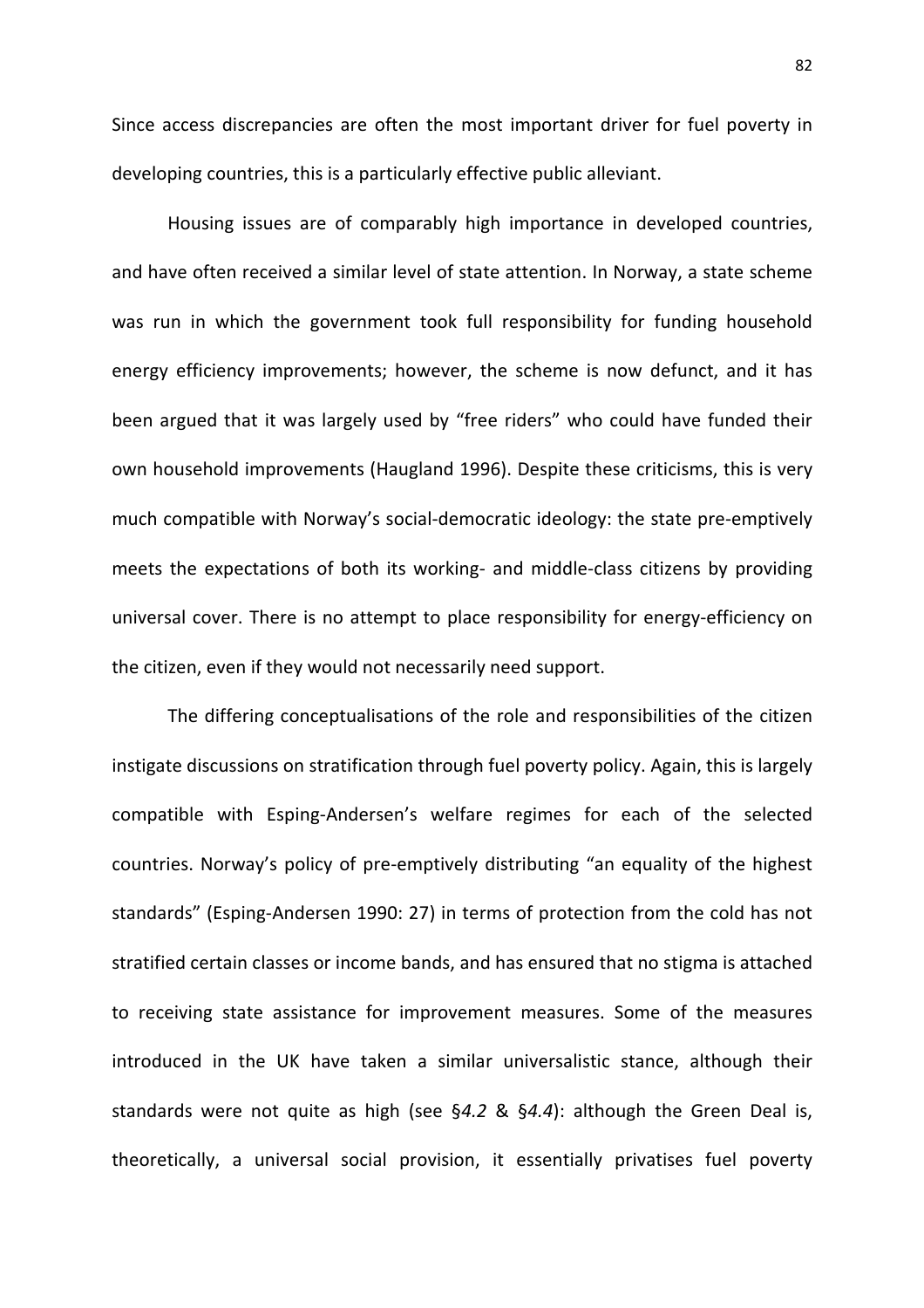provision due to the nature of its funding, thus removing responsibility from the state despite its initial input. This is comparable, in some respects, to Chinese fuel poverty alleviation which is state-mandated but not state-funded.

 Furthermore, the majority of reactive measures worldwide are simply extensions of extant benefits systems, and are only available to groups such as the elderly and unemployed. Certainly, this dissertation would not disagree that recognising and defining a "vulnerable household" is of global importance (and of particular relevance to fuel poverty; see Thomson 2011). However, the lack of universal state support through certain channels serves to stigmatise the reception of these particular measures. A particularly prominent illustration of positive discrimination<sup>147</sup> can be gleaned from early fuel poverty provision in South Africa, which was directed towards HDIs; however, the refocusing of the scheme onto rural areas is symptomatic of the rapid development in South African social policy, and its movement between Bands.<sup>148</sup>

 The situation in Romania is comparable, as subsidies are available for vulnerable customers only; however, it could be argued that this focus is a preventative as well as a reactive measure, and that its accompanying stratification is – to some extent – justified on behalf of its redistributive effects. Due to high DH disconnection levels, profits in the sector are dropping, leaving narrower margins for carrying out improvement works; the consequent inefficiency inflates the cost of DH

 $\overline{\phantom{0}}$ 

<sup>&</sup>lt;sup>147</sup> See Edwards 1987.

<sup>&</sup>lt;sup>148</sup> This paradigmatic shift exemplifies Edwards' (1987: 2) recognition of an interplay between "the needs principle" and "the principle of rights to compensation from harm"; utility maximisation is constantly improving in South Africa.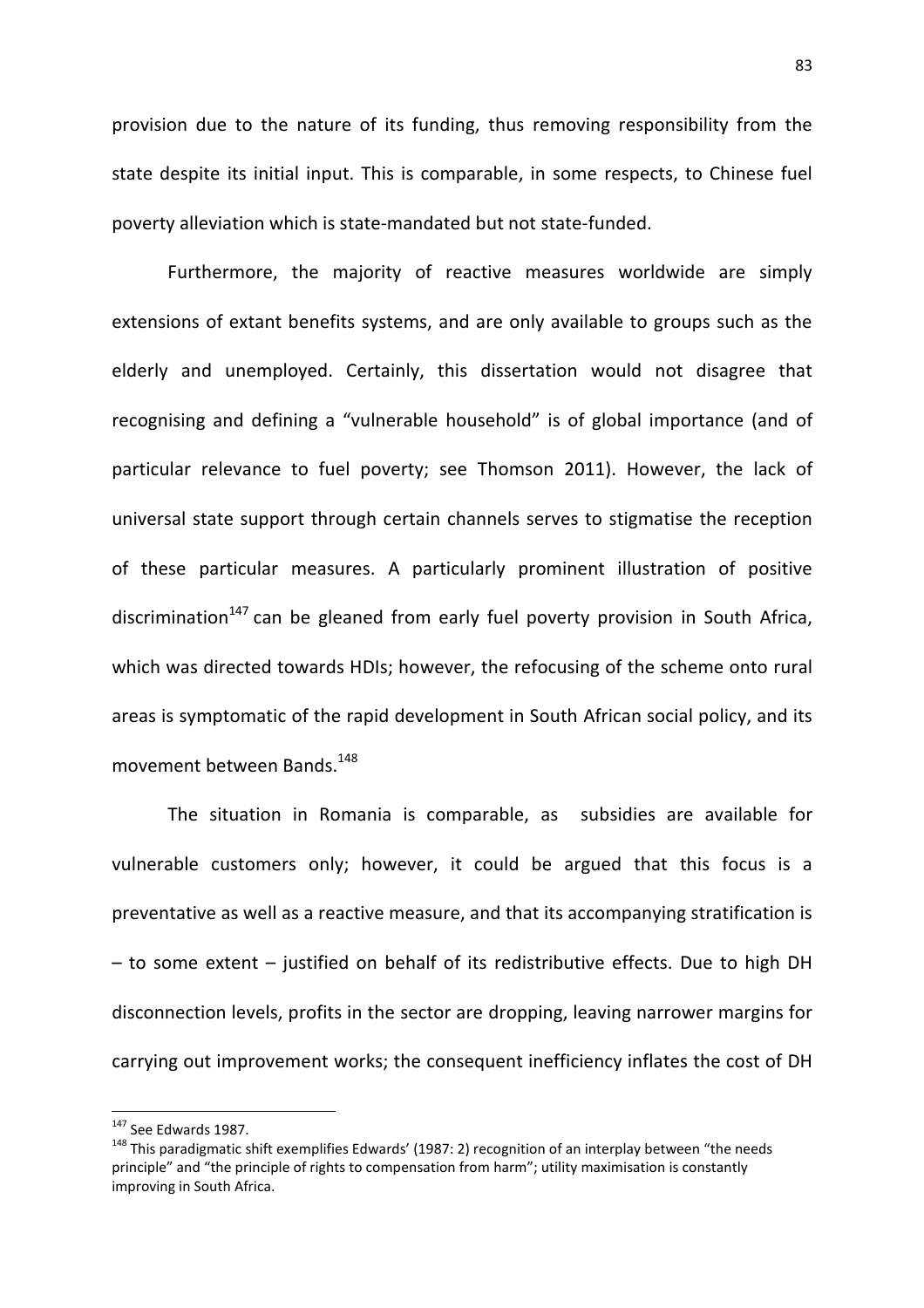to the customer, thus increasing the likelihood of falling into fuel poverty (e.g. Tirado Herrero, S. and Ürge-Vorsatz 2011: 67). Romania's choice to offer subsidised DH to vulnerable households is, as a primary reactive measure, similarly stratifying to the British and French examples. However, a secondary effect is an incentive for certain customers to connect, reconnect or stay connected to DH systems; the state funds allocated to alleviating fuel poverty are thus redistributed up through the social system, to DH users who would not qualify for supplements, through potentially lower energy costs. Having said this, the negative social factors of this scheme seem to outweigh the benefits: as Sen (1986) argues, the quality of the choices available to each citizen can be used as a measure of how far their well-being has the potential of being extended. Despite the fact that the citizen is not in fuel poverty in terms of finance and warmth, therefore, Sen's conceptualisation of poverty could be used to argue that their lack of choice does not enable them to live as well as they possibly could, and that they are still in a form of fuel poverty.

## 5.3 Lexicon and Connotations

Unfortunately, definitions of fuel poverty are often either too precise or localised for this choice-based conceptualisation to hold much value internationally. "Fuel poverty" itself is only considered relevant to the UK; Spicker et al. (2007: 84) recognise the non-heating uses of household fuel, and yet continue to refer to fuel poverty only in the British sense. Furthermore, some of the relevant literature in Britain persists in describing fuel poverty as "a peculiarly British public health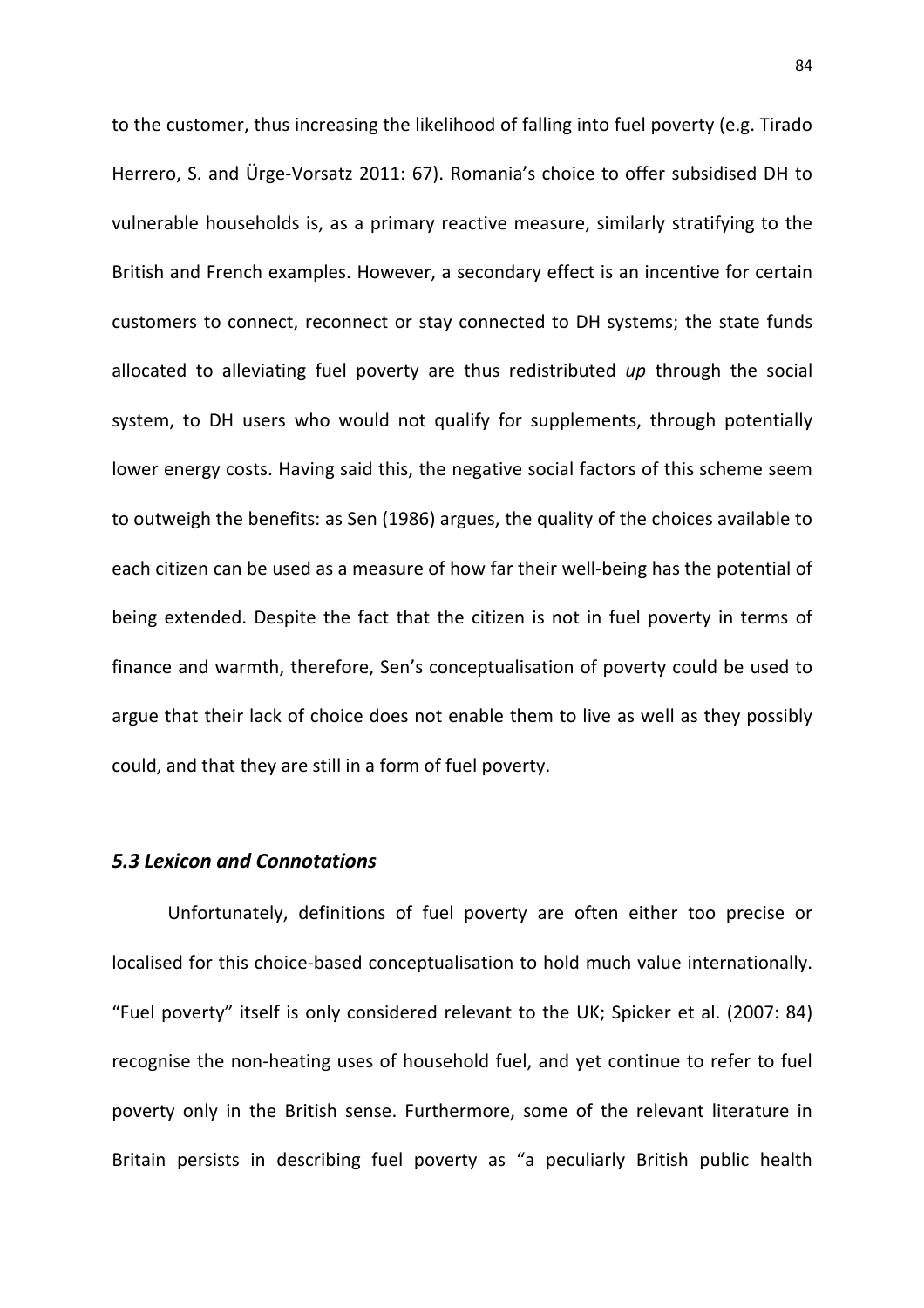scandal" (qtd. in Walker 2008: 4514) despite evidence to the contrary. Although the origins and connotations of the phrase "fuel poverty" are indisputably British, the phenomenon itself is certainly not limited to the UK; the British research in the area is extremely useful in identifying and alleviating fuel poverty, but the focus and consequent lexicon are not useful for the recognition and alleviation of fuel poverty worldwide.

 As noted above (see §2.3), reports often confuse fuel poverty with energy poverty, using the terms interchangeably; there is also confusion around the related concepts of energy poverty and energy security. Although the UNDP report on Romania (2011) is guilty of this association, it also poses an interesting situational interplay between fuel poverty, energy poverty and energy security; the former is prioritised through building improvements because addressing energy poverty (as defined by the report; see §2.3) via substantial upgrades to DH systems would jeopardise energy security (UNDP 2011: 12). In other words, energy poverty is neglected in favour of fuel poverty alleviation for the sake of energy security.

 This specificity is problematic to this dissertation, in that policies and strategies that have been identified as relevant to alleviating fuel poverty are potentially relevant to a distinct concept. Indeed, in the developing world relevant policy is written using a lexicon based around energy access rather than energy poverty (cf. Ürge-Vorsatz and Metz 2009: 92), representing a particularly narrow focus. However, terminological variations are unnecessary. Although certain countries choose to refer to "energy poverty", the measures that they take are still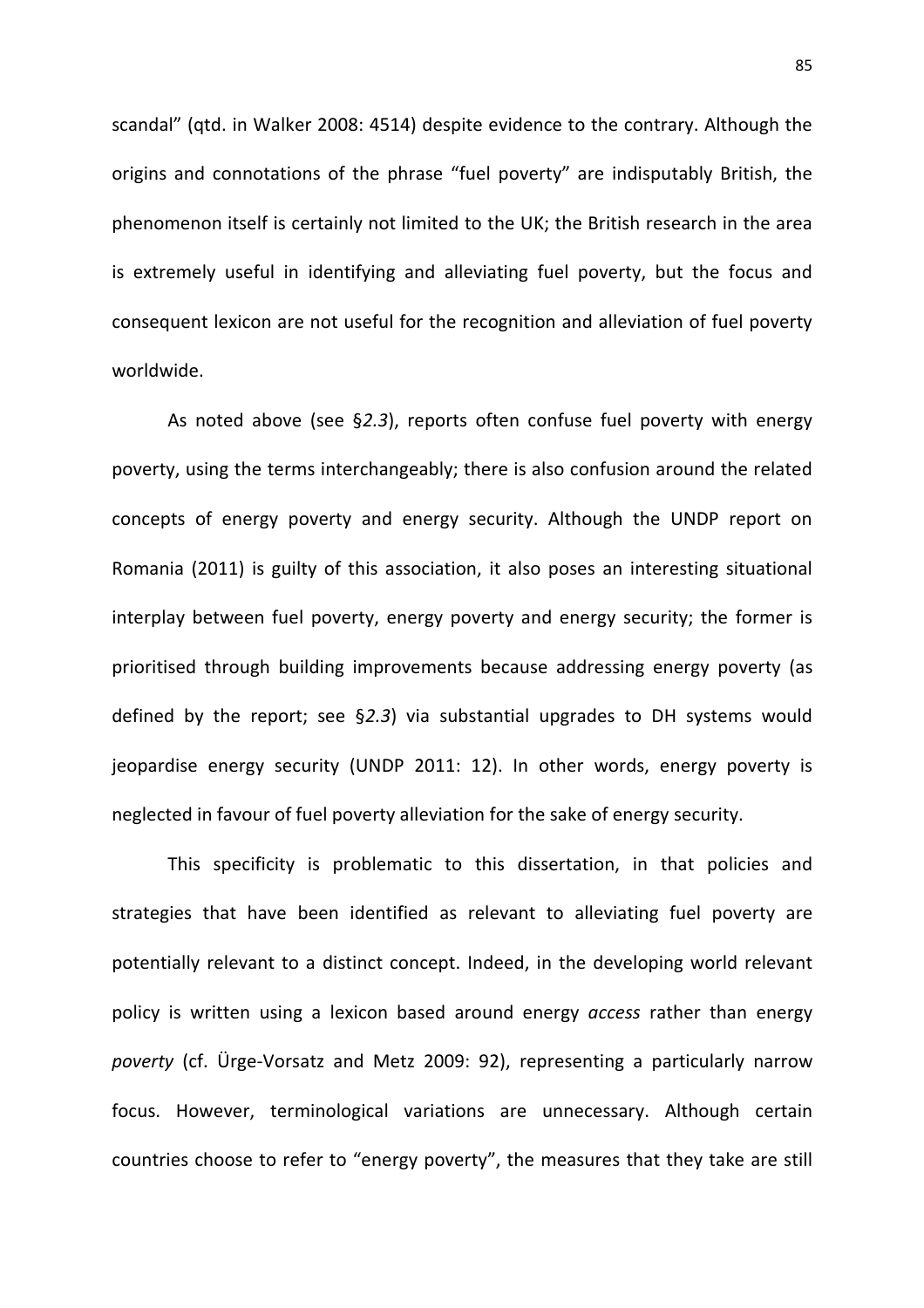regarded as alleviatory action against fuel poverty by supranational and research bodies; for example, relevant French policy is discussed as a commitment to fuel poverty alleviation (e.g. Dubois 2012), despite the literal translation of its equivalent term being "energy poverty".

 Furthermore, although the choice to use "energy poverty" is often rooted in the state's belief regarding its unique form of the issue, policy to alleviate this global phenomenon falls into the same categories worldwide. For example, although it is customary in the US to refer to "energy poverty", this semantic distinction has not affected its relevant alleviatory policy: there is a similar focus on fuel affordability, especially to vulnerable customers, as found in countries that favour "fuel poverty"; it certainly could not be argued that the US focused more intently on measures of energy security and access, as may be expected by their terminological choice. This dissertation therefore argues that the lexical differences between discussions of the same root phenomenon have not led to particularly divergent policies worldwide. The only featured country that draws a clear distinction between the two terms both in terms of government strategy (e.g. UNDP 2011: 12) and academia (e.g. Fankhauser and Tepic 2007) is Romania, and even the British and Irish governments do not acknowledge both terms at the policy level. This terminological interplay further obfuscates the phenomenon as a distinct social issue worldwide.

 The lexical prominence of "energy access" and "electrification" in the developing world is convergent with a policy focus on these particular issues; indeed, electrification is often the only alleviant for which the state takes responsibility, as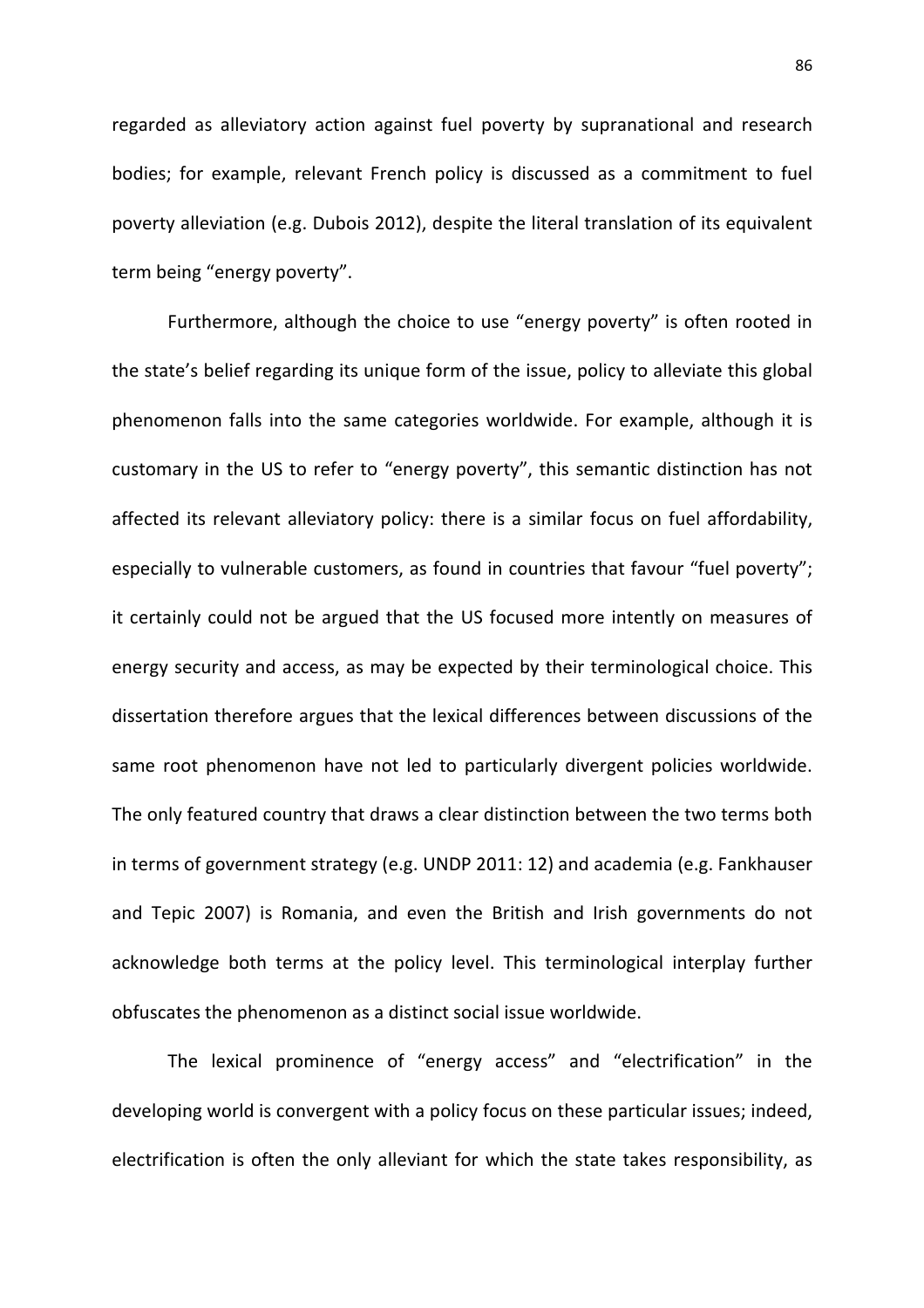outlined in the policy review. One of the most pressing arguments for the development of a coherent global fuel poverty lexicon is that an holistic definition of the issue would have the potential to induce a more holistic policy approach. It is absolutely vital that a consensus on an umbrella term is reached, and that the term is defined globally.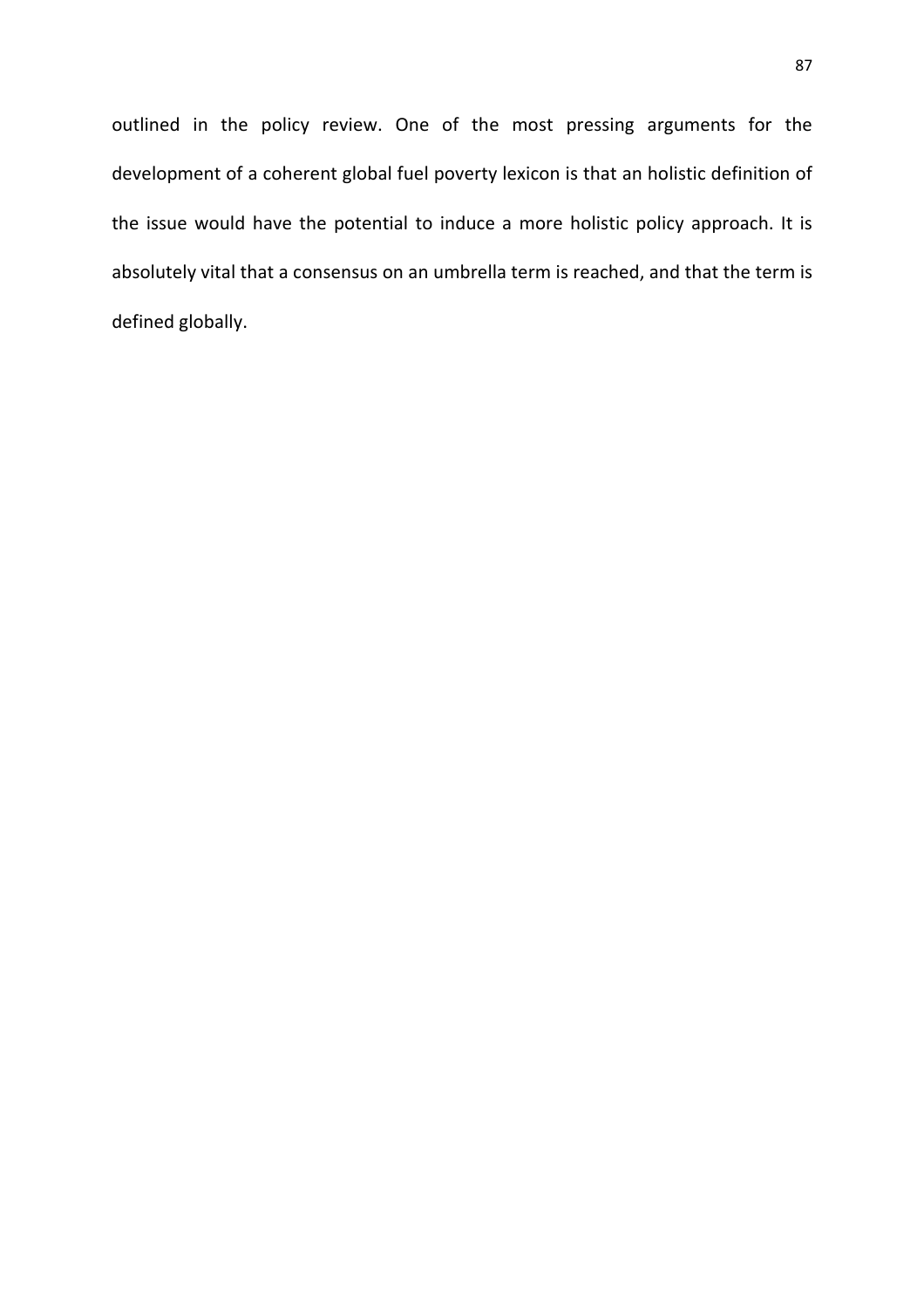$\overline{\phantom{0}}$ 

Following this terminological discussion, this dissertation concurs with the 2009 EPEE report in its recommendation of the importance of consistency through four actions "for preventing fuel poverty: A common definition, A legislative framework, A consistent diagnosis, A fuel poverty special interest group" (EPEE 2009: 10). The first and third of these are the most pressing, as the discussion and literature review indicate the extent to which semantic confusion and the lack of a global definition have hindered the recognition of fuel poverty as a distinct social issue.

Although drivers and effects vary in prominence worldwide, the literature and policy reviews have demonstrated that they fall into convergent categories, thus building a framework for creating a relevant global definition of the phenomenon. This dissertation has deliberately not imposed a distinct, quantifiable definition of fuel poverty on its research due to a determination not to exclude any relevant data on the basis of a potentially arbitrary definition. Having undertaken this research, it is now possible to recommend a global definition of the issue as follows:

A household is considered to be in fuel poverty if pricing, access and/or ecological factors render energy inaccessible through the most efficient and harmless channels.<sup>149</sup>

<sup>&</sup>lt;sup>149</sup> Cf. Foster et al. (2000: 2): "A household is considered to be in fuel poverty if its energy consumption does not meet basic energy needs".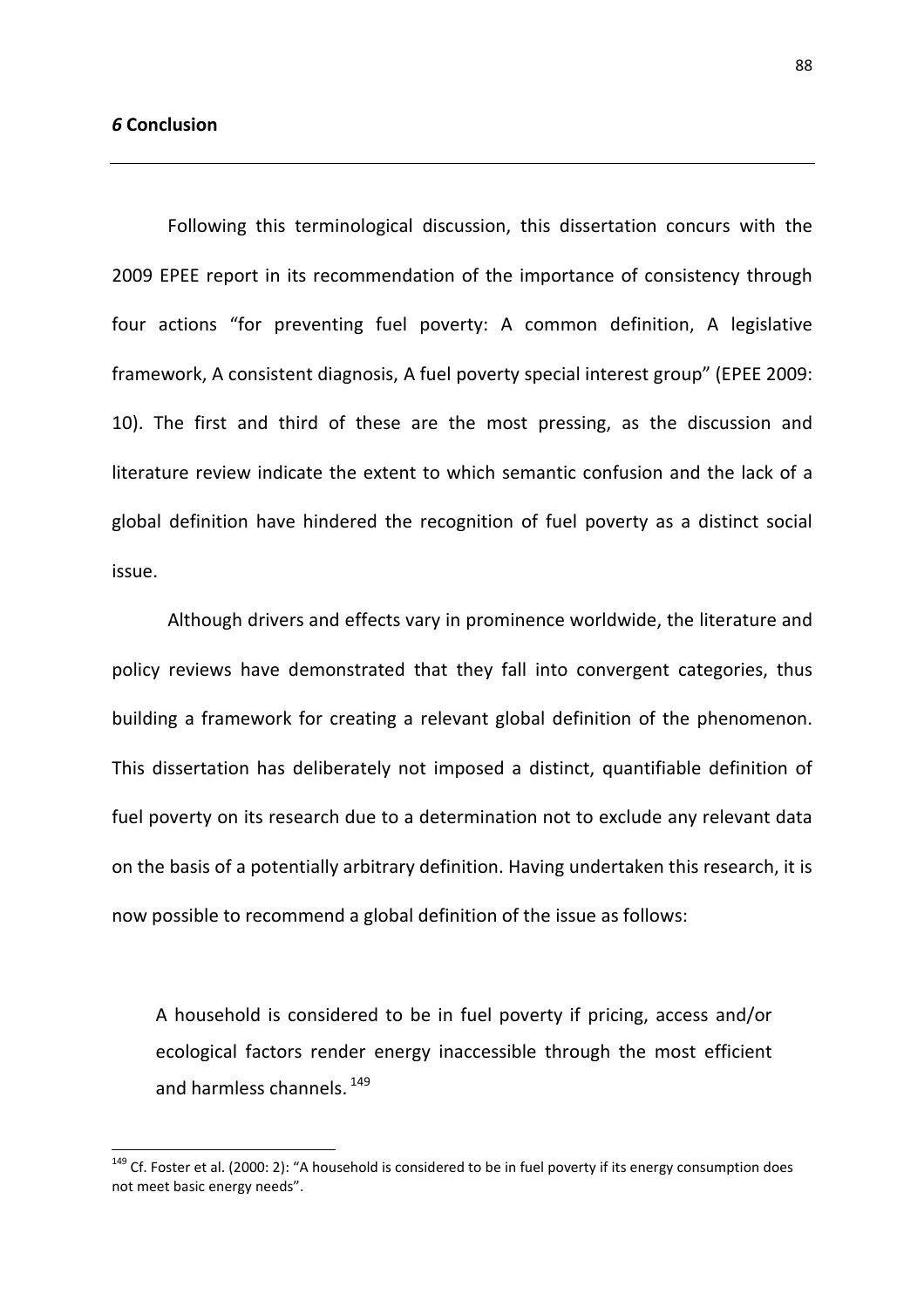The specification of "the most efficient and harmless channels" is inspired theoretically by Sen's (1987) ideas on the importance of choice and capabilities, and practically by the fact that although households (particularly in the developing world) can often access non-commercial fuels with relative ease, this access is often to the detriment of their health, social mobility, and financial mobility.

 Admittedly, this definition does not provide a particularly strong foundation for a "consistent diagnosis" of fuel poverty: there are too many interpretable elements, and its necessary breadth is as much a shortcoming as it is an asset. Similarly to this entire dissertation, the definition is a superficial inaugural examination of a topic that requires much more research at the academic level; it is an attempt to understand the global fuel poverty situation, and a call for further attention. The issue must be recognised in order to allow a coherent global discussion of relevant policy to begin.

It has been recommended that the relatively advanced fuel poverty policies in the UK should be exported to other affected countries. Having analysed the applicability of welfare regime and linguistic frameworks to the existence and/or manner of policy relating to fuel poverty, it is difficult to establish a coherent ground on which to discuss the possibility of policy transfer. Fuel poverty is a particularly problematic issue for the application of transfer theory because relevant policy is often so diffuse and poorly-coordinated that it is difficult to identify a coherent policy set even in the UK, let alone identify the origins of that set (cf. EPEE 2009: 7).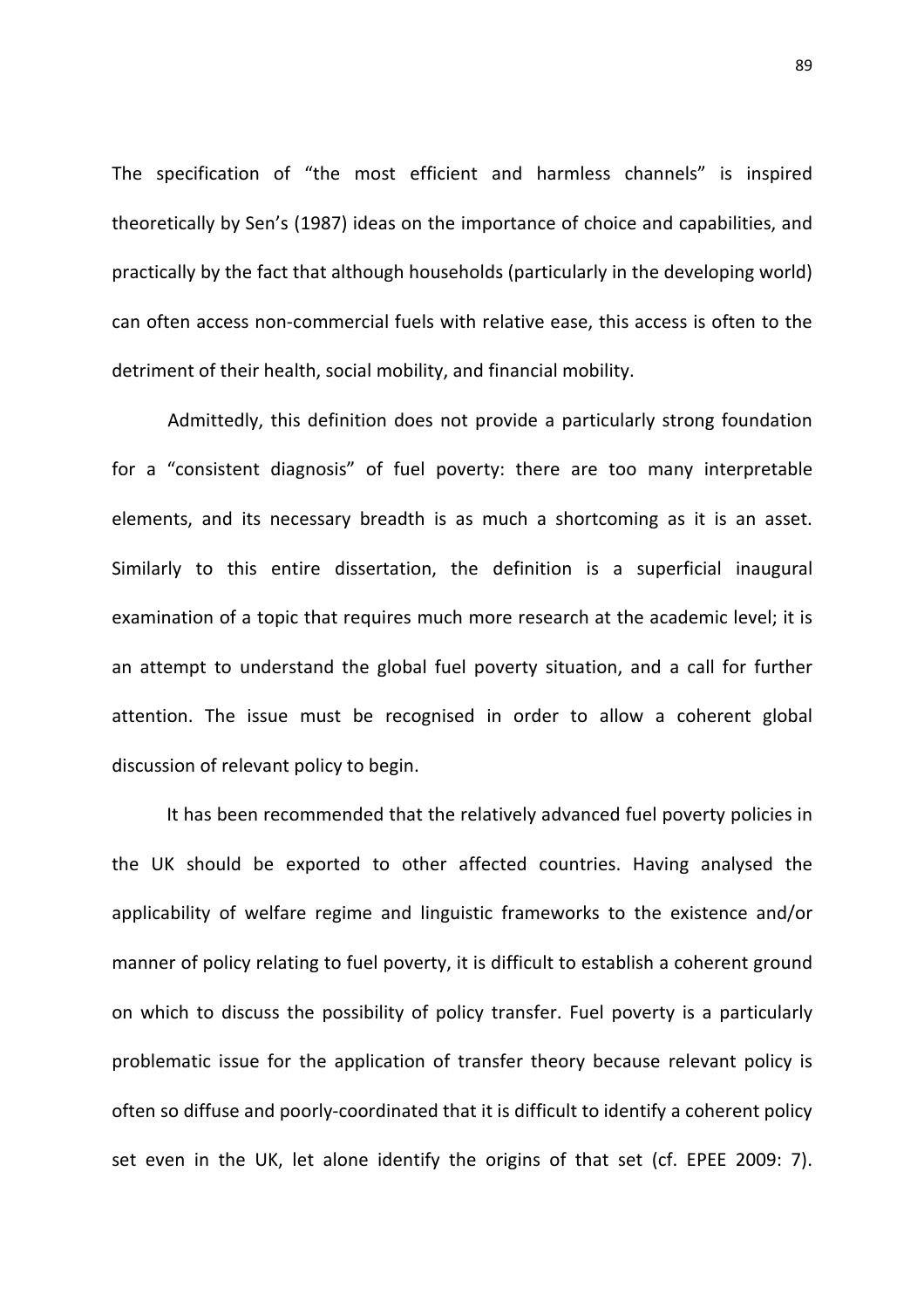Furthermore, since "fuel poverty" is not a fully-defined or even recognised umbrella term in most countries, policy transfer is difficult because no distinct reason for the necessity of policy or transfer has been solidified. Hulme (2005: 419), for example, defends the notion that when "change is required because of major systemic disruptions or crises […] policy makers must respond intelligently by making use of knowledge transferred from other contexts"; since most countries do not recognise fuel poverty, change is not considered to be required. When applied to the oil crises of the 1970s, it is possible for analysts such as Ikenberry (1986) to organise affected countries into sets according to their responses; $150$  regarding fuel poverty however, responses are spread across so many departments and areas that it is difficult to establish a context within which policy transfer could occur.

 There are similarities between policy measures in certain countries, but these tend to share some ecological, social and political conditions. Although this dissertation has taken a broad cross-section across welfare regimes, the study of fuel poverty policy transfer may be better focused on several countries within the same regime: the UK and Ireland, for example, are fairly similar liberal welfare regime states facing extremely comparable levels of fuel poverty. Although they were initially "at two extremes in terms of their policy response to tackling the issue" (Healy 2003b: 92), a process of knowledge sharing and policy transfer have resulted in some level of convergence. This transfer process has not been studied in detail, and is a concerning gap in the literature; however, the lack of a coherent global

 $\overline{\phantom{0}}$ 

<sup>&</sup>lt;sup>150</sup> Ikenberry's (1986) framework is, interestingly, not incompatible with Esping-Andersen's regime framework; it essentially divides the corporatist countries into two sub-categories.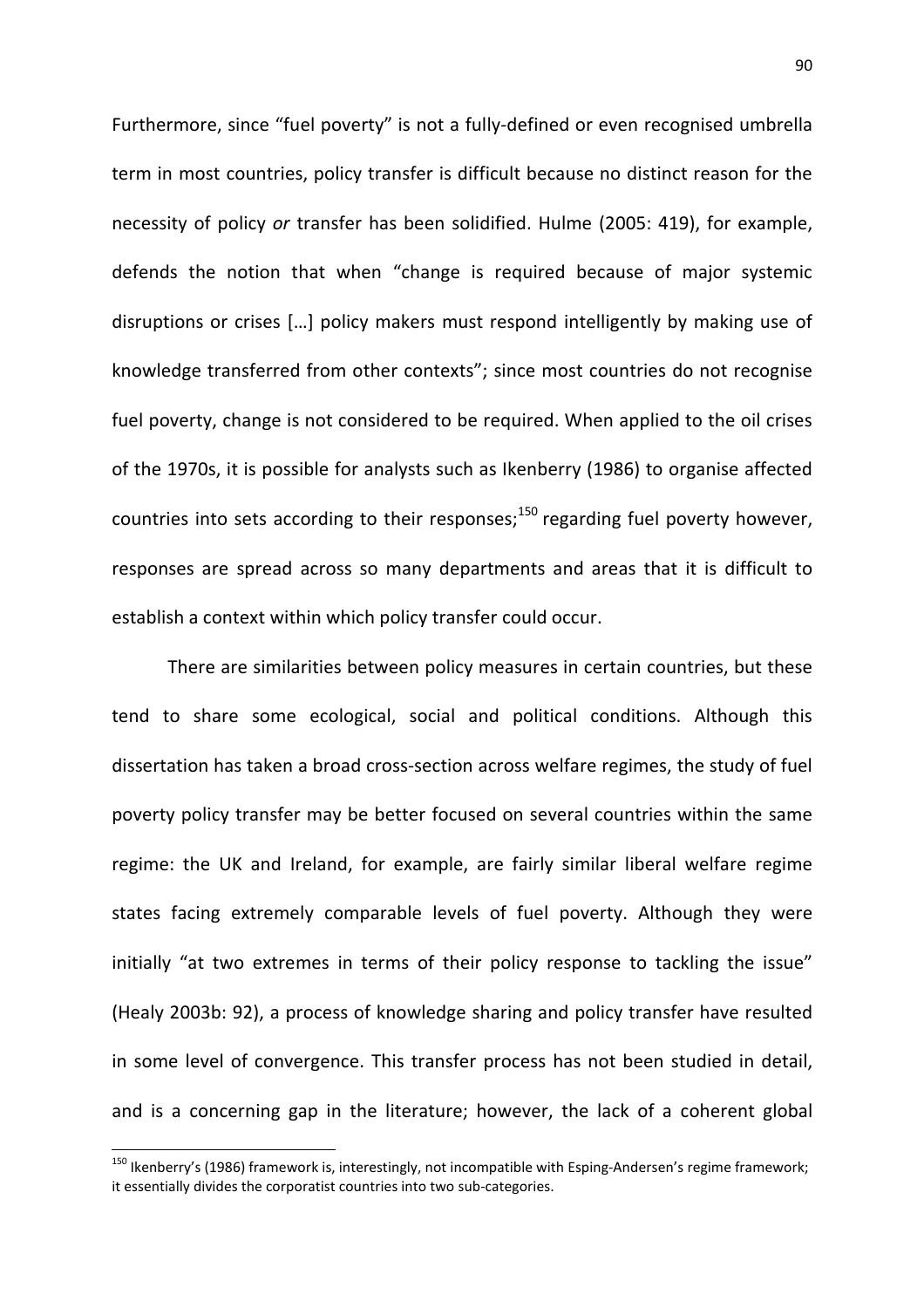lexicon for the discussion of fuel poverty is a hindrance to both the discussion and the act of policy transfer in this case.

 Furthermore, this dissertation argues that the minimum-standard, universal provisions currently available in the UK are often ineffective; the Green Deal has been criticised on a number of its vital shortcomings even before its official inauguration (e.g. REF 2012). Additionally, since the scheme essentially places responsibility for funding home energy improvement in the private sector, it would be unfeasible in countries with nationalised utilities due to the necessary state funding.

 As an alternative to recommending policy transfer from the UK, then, this dissertation advocates a more passive form of lesson-drawing. The process of establishing and codifying a definition of fuel poverty nationally is ongoing, and projects such as the Hills (2012) report have entrenched the issue as distinct at both the local and national level. This attention to definition is a process which must be exported (cf. Probert 2012), in order that an international fuel poverty dialogue can be established. Lessons drawn from the UK's iterative research and development progress would not be confined only to liberal regimes, or even to OECD countries, but could be applied worldwide given adequate national and academic attention.

 Furthermore, if fuel poverty alleviation is to develop, greater interdepartmental coordination is necessary at the national level. There are certainly lessons to draw from nations that have created a working group on fuel poverty (e.g. France, Romania), but the efficacy of these groups has yet to be confirmed; if a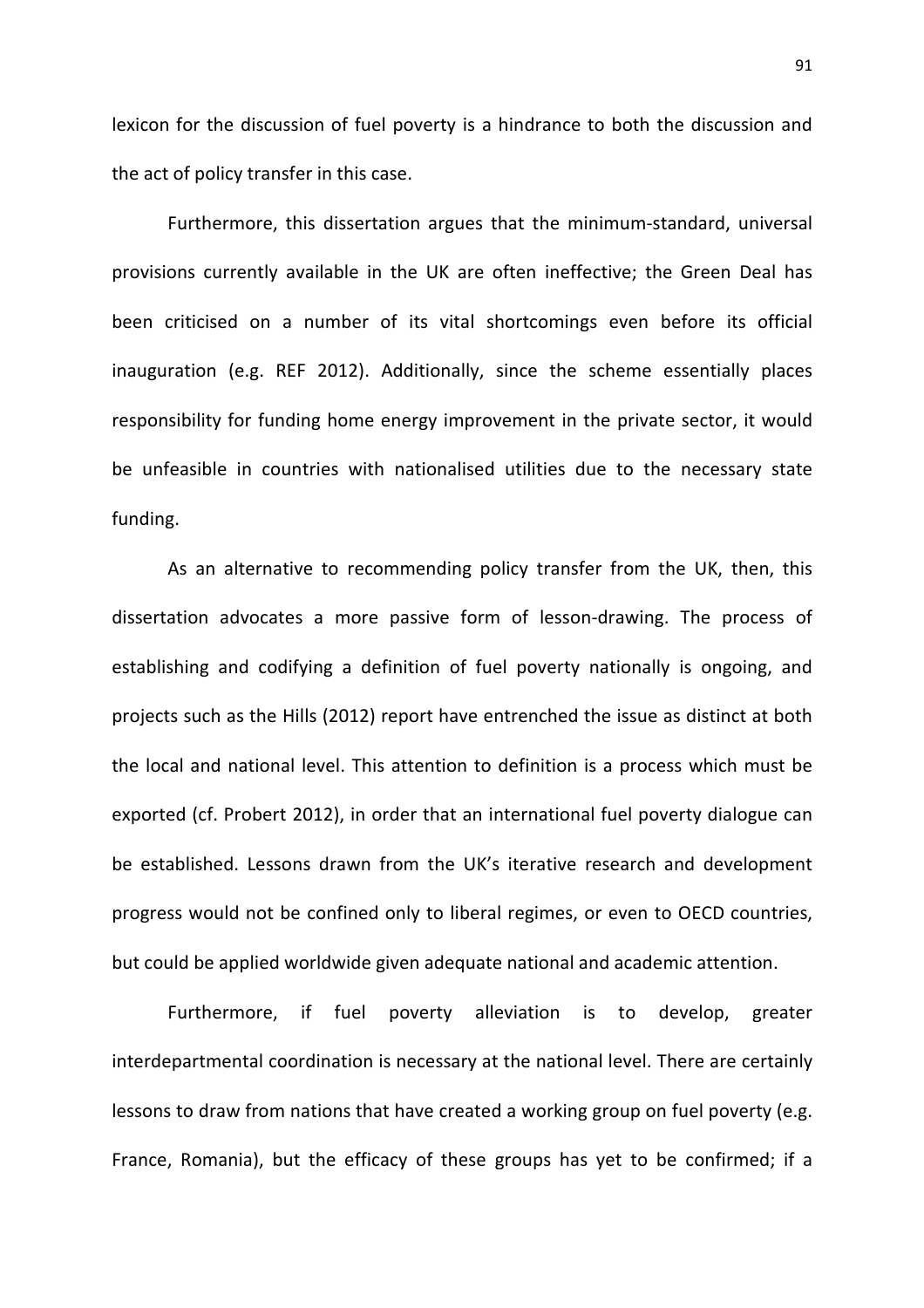coherent legislative framework cannot be established, then the groups cannot be considered successful. It is not the creation of a working group that is important, but the creations of that group. The potential for improving fuel poverty alleviation is vast, but only if the working group maximises its potential via greater coordination of all policies relating to fuel poverty, and better signposting to these through a coherent lexicon.

This dissertation underlines the fact that fuel poverty must be defined and codified as a distinct social issue worldwide in order for its alleviation to begin in earnest. Without this clarity, relevant policy will continue to be designed as additions to extant benefit systems. This is not an issue which can be solved by direct national or international policy transfer, since there are no clear policies which have achieved particular success in alleviating fuel poverty. The only exceptions are Norway's preventative building regulations, which are in the transfer process worldwide; however, the situation has developed beyond issues of housing, and these regulations alone will not be sufficient in less affluent countries. The global alleviation process must begin with a common definition and understanding, through which consequent policy must be formulated for each of the three fuel poverty drivers, and coordinated both nationally and internationally.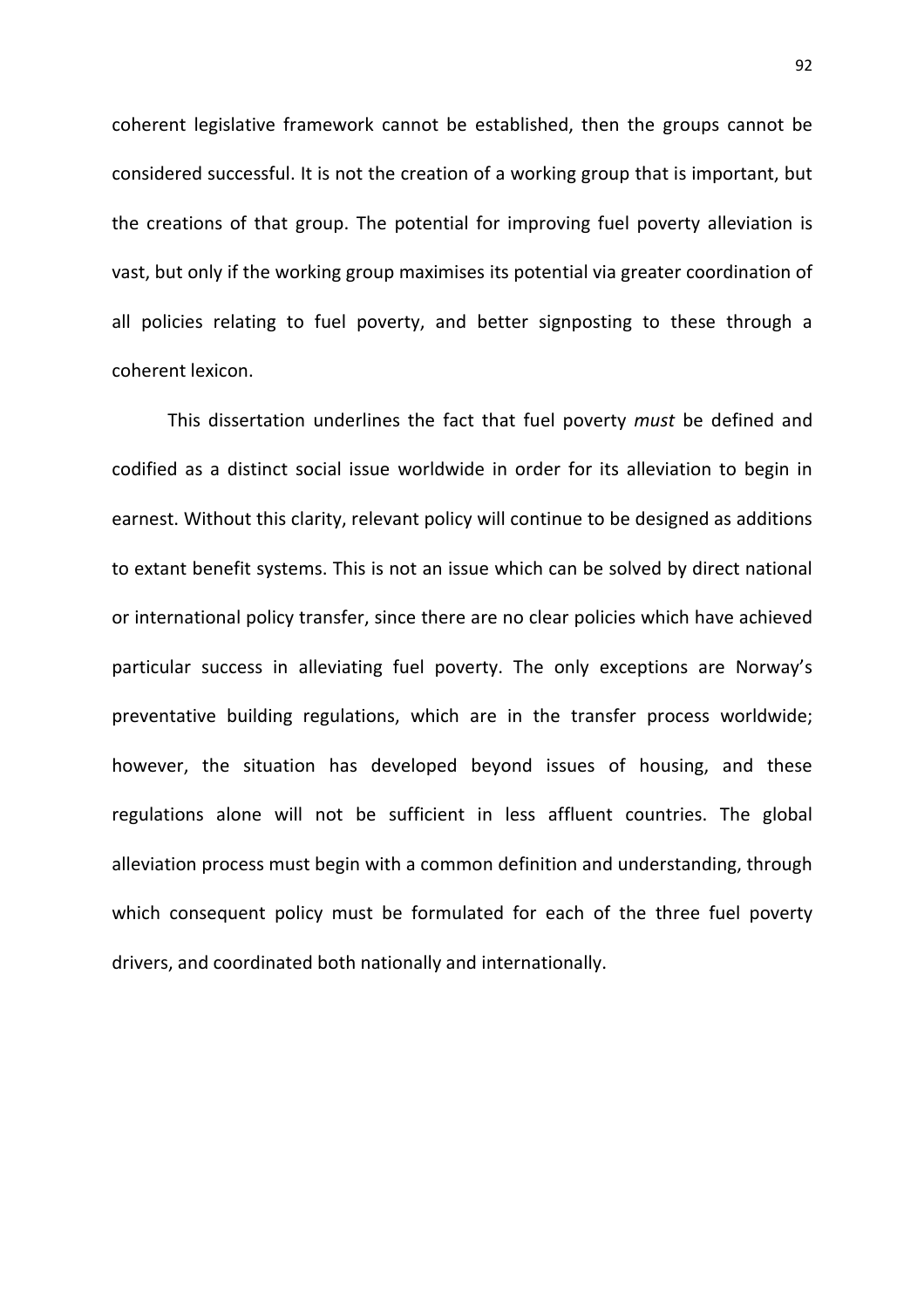- ADEME (2012). ADEME Yesterday, Today and Tomorrow. Retrieved from http://www2.ademe.fr/servlet/KBaseShow?sort=1&cid=96&m=3&catid=17618&p1=00&p2= 00 (1st August 2012).
- ageukty (Host) (2012, 15<sup>th</sup> Mar). Two older people talk about living in fuel poverty [Video file]. Retrieved from http://www.youtube.com/watch?v=v7tQLTMExFs (1<sup>st</sup> June 2012).
- Aldridge, H., Parekh, A., MacInnes, T. and Kenway, P. (2011). Monitoring Poverty and Social Exclusion 2011. York: Joseph Rowntree Foundation.
- Andrews-Speed, P. and Ma, X. (2008). "Energy Production and Social Marginalisation in China". Journal of Contemporary China 17.55, 247-272.
- Bamberg, J. (2000). British Petroleum and Global Oil 1950-1975: The Challenge of Nationalism. Cambridge: Cambridge University Press.
- Bambra, C. (2006). "Decommodification and the worlds of welfare revisited". Journal of European Social Policy 16, 73-80.
- Barnes, D.F. (ed.) (2007). The Challenge of Rural Electrification: Strategies for Developing Countries. Washington: Resources for the Future.
- Bennett, C.J. (1991). "What is Policy Convergence and What Causes It?" British Journal of Political Science 21.2, 215-233.
- Beveridge, W. (1942). Social Insurance and Allied Services. London: HMSO.
- Black, S.W. (1985). Learning From Adversity: Policy Responses to Two Oil Shocks. Princeton: Princeton University Press.

Boardman, B. (1991). Fuel Poverty: from cold homes to affordable warmth. London: Belhaven Press.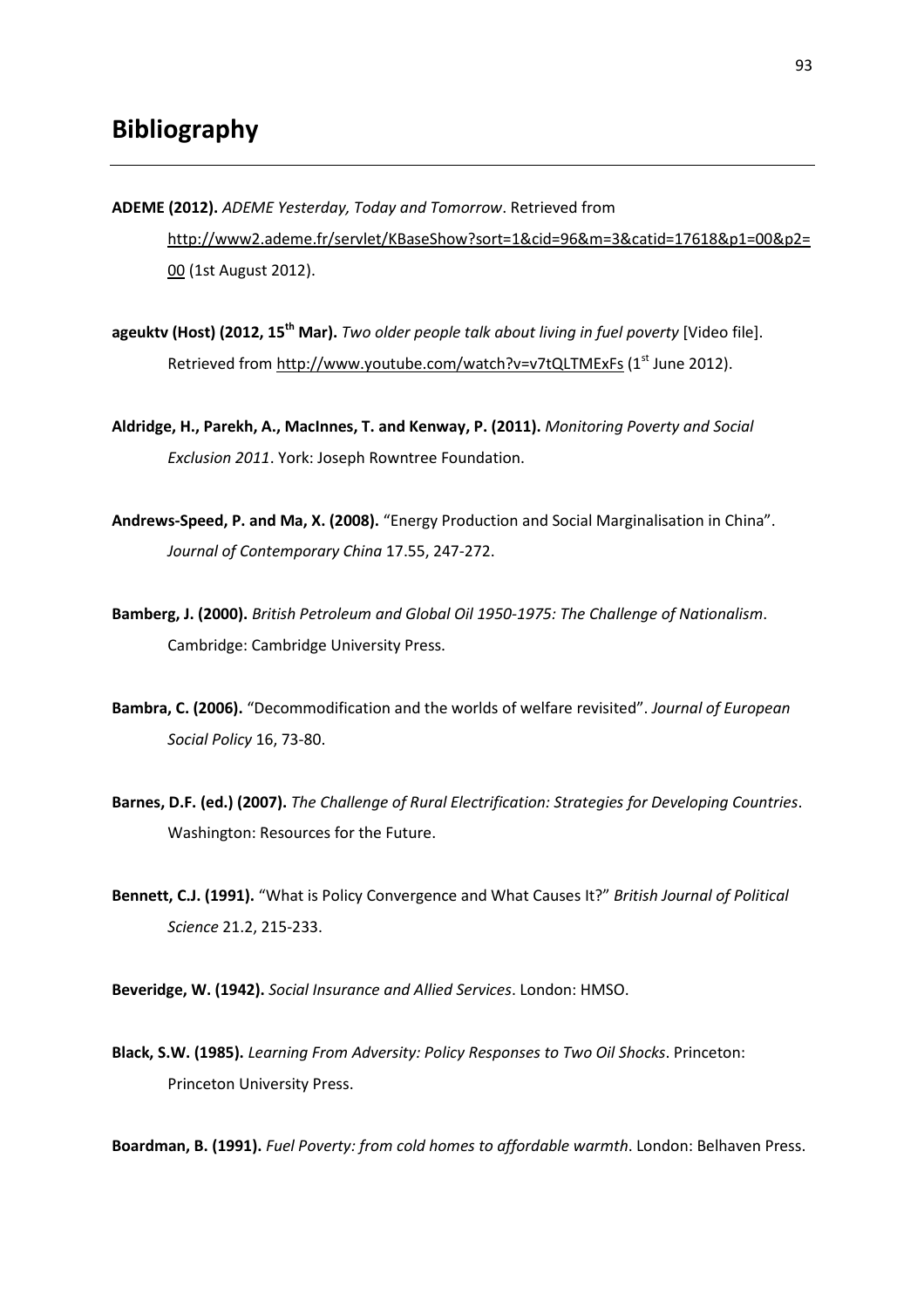Boardman, B. (2010). Fixing Fuel Poverty: Challenges and Solutions. London: Earthscan.

Bryman, A. (2001). Social Research Methods. Oxford: Oxford UP.

- Buzar, S. (2007). Energy Poverty in Eastern Europe: Hidden Geographies of Deprivation. Hampshire: Ashgate.
- Carter, N. (2007). The Politics of the Environment: Ideas, Activism, Policy. Cambridge: Cambridge University Press.
- CDM (2006). Project Design Document Form (CDM-SSC-PDD). Retrieved from http://cdm.unfccc.int/filestorage/Q/Y/J/QYJ6ZE3M9SI21TAUXO57PCBW0VNDKL/Final%20P DD.pdf?t=eXp8bTk2ZjJ4fDA2-B238SR1pHRwInvEWbMQ (1<sup>st</sup> August 2012).
- Christie, R.D. and Wangensteen, I. (1998). "The Energy Market in Norway and Sweden: Introduction". IEEE Power Engineering Review, 44-45.
- Cisel, S. A. (2010). PIPP Phase 1 Extension: Percentage of Income Payment Plan. Peoria, IL: Amaren Illinois Company.
- Clinch, J. P. and Healy, J. (2000). "Domestic energy efficiency in Ireland: Correcting Market Failure". Energy Policy 28.1, 1-8.
- Collier, A., Cotterill, A., Everett, T., Muckle, R., Pike, T. and Vanstone, A. (2010). Understanding and influencing behaviours: a review of social research, economics and policy making in Defra (Draft paper for discussion). London: Defra. Retrieved from http://archive.defra.gov.uk/evidence/series/documents/understand-influence-behaviourdiscuss.pdf (1st June 2012).
- Colton, R.D. (1990). "Client consumption patterns within an Income-Based Energy Assistance Program". Association for Evolutionary Economics 24.4, 1079-1093.
- Colton, R.D. (1995). "Models of Low-Income Utility Rates". Washington, D.C.: Residential Essential Services (RES) Task Force of Washington Gas Light Company.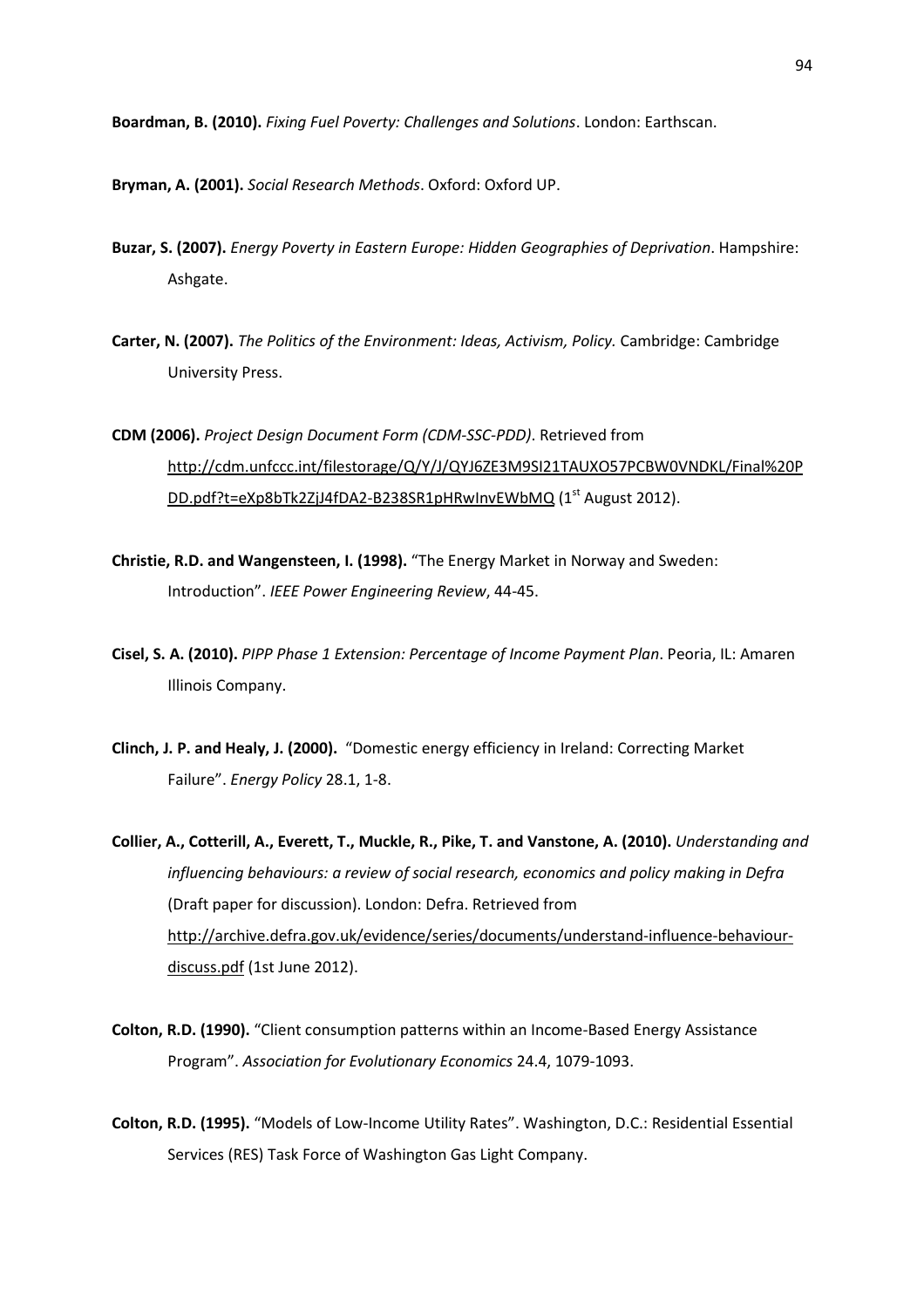- Cordella, A. (2007). "E-government: towards the e-bureaucratic form?". Journal of Information Technology 22, 265-274.
- Crouch, C. (2010). Occupational structures and social models in European societies. University of Warwick.
- Crump, B. J. (2004). E-government, Community and Social Inclusion: A New Zealand Case Study. Paper presented at the IADIS International Conference on e-Society.
- Davey, E. (2012). Check Against Delivery. Speech to the LGA Annual Conference. The ICC. Birmingham (UK).
- Davis, S., Hughes, A. and Louw, K. (2008). The Impact of Free Basic Electricity on the Energy Choices of Low Income Households: A Case Study in South Africa [Working Paper #80]. Stanford, CA: PESD (Stanford University).
- DECC (2008). The Electricity and Gas (Carbon Emissions Reduction) Order 2008. London: HMSO. Retrieved from http://www.legislation.gov.uk/uksi/2008/188/pdfs/uksi\_20080188\_en.pdf (1st July 2012).
- DECC (2010). The Green Deal: A Summary of the Government's Proposals. London: HMSO. Retrieved from http://www.decc.gov.uk/assets/decc/legislation/energybill/1010-green-deal-summaryproposals.pdf (1st August 2012).
- DECC (2012). Renewable Heat Incentive: Providing Certainty, Improving Performance. London: HMSO. Retrieved from http://www.decc.gov.uk/assets/decc/11/consultation/rhi-certaintyperformance/5883-rhi-certainty-performance-cons.pdf (1st August 2012).
- Delev, I. (2012). Fuel Poverty and the re-emergence of wood as a sustainable source of energy in Fife, Scotland and beyond (Master dissertation) [Abstract]. Retrieved from www.eagacharitabletrust.org (1<sup>st</sup> June 2012).

DEn (1976). Energy Tariffs and the Poor. London: HMSO (Department of Energy).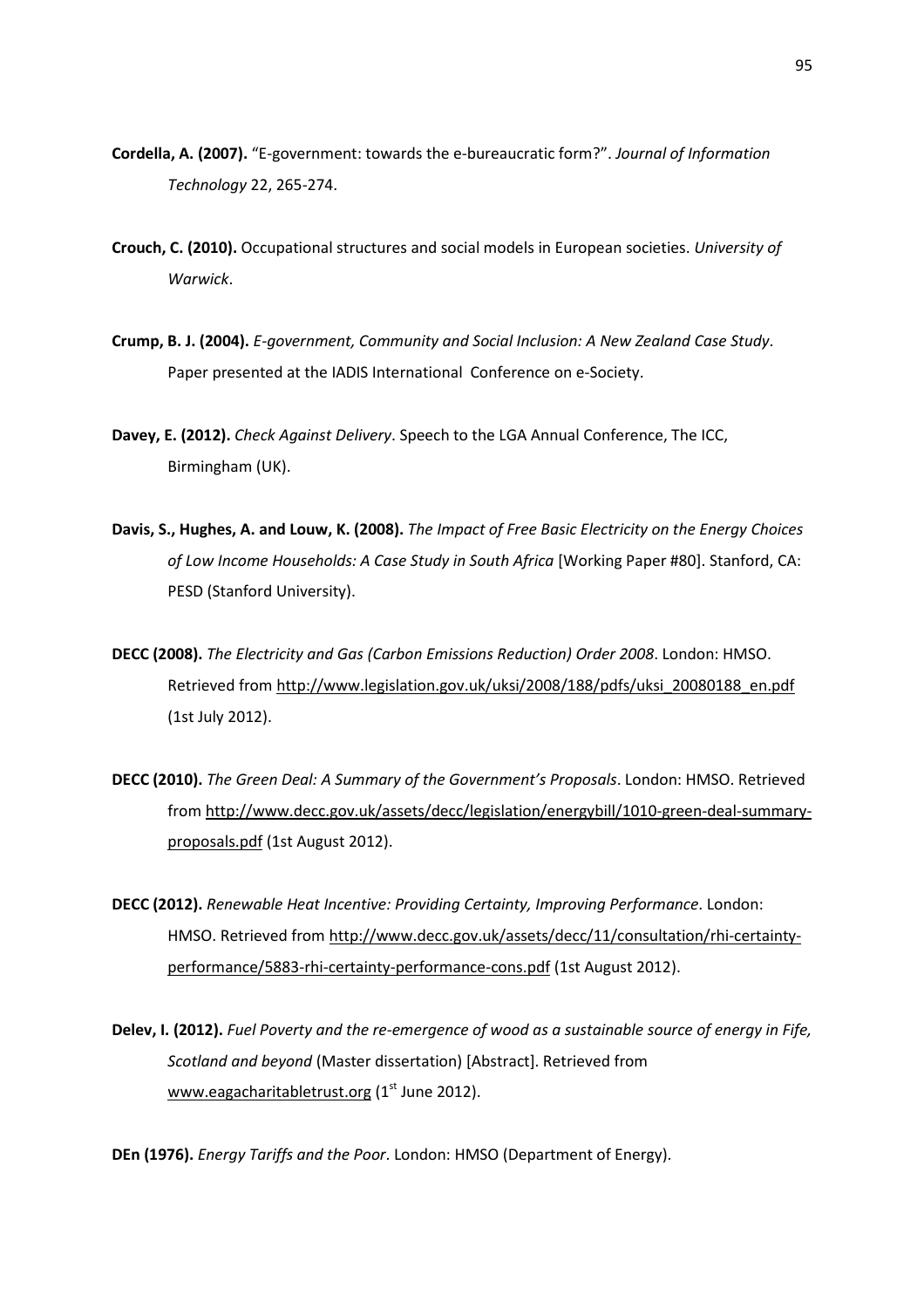DEn (1979). National Energy Policy. Energy Paper 41. London: HMSO (Department of Energy).

- DEn (1982). Speech on Energy Policy (given by the Rt Hon Nigel Lawson MP, Secretary of State for Energy, to the International Association of Energy Economists on 28 June 1982). Energy Paper 51. London: HMSO (Department of Energy).
- DoE (2009). Electrification Statistics. Pretoria: Electrification Policy and Management Directorate, DoE.
- Dolowitz, D. & Marsh, D. (1996). "Who Learns What from Whom: a Review of the Policy Transfer Literature". Political Studies XLIV, 343-357.

Dromacque, C. (2012). European Residential Energy Price Report 2012. Austria: VaasaETT.

- DTI (2001). UK Fuel Poverty Strategy. London: HMSO. Retrieved from http://www.decc.gov.uk/en/content/cms/funding/fuel\_poverty/strategy/strategy.aspx (1st August 2012).
- Dubois, U. (2012). Fuel Poverty in France. Retrieved from http://fuelpoverty.eu/2012/08/24/fuel-poverty-in-france/ (30<sup>th</sup> August 2012).
- Dutt, G. and Ravindranath, N. (1993). "Bioenergy: Direct Applications in Cooking" in Johanssen, T.B., Kelly, H., Reddy, A.K.N. and Williams, R.H. (eds.). Renewable Energy: Sources for Fuels and Electricity 653-98. Washington: Island Press.
- Dwyer, P. (1998). "Conditional citizens? Welfare rights and responsibilities in the late 1990s". Critical Social Policy 18, 493-517.
- EDF (2010). Structure de l'actionnariat. Retrieved from http://finance.edf.com/action-edf/structure- de-l-actionnariat-40669.html (1st August 2012).

Edwards, J. (1987). Positive Discrimination, Social Justice, and Social Policy: Moral Scrutiny of a Policy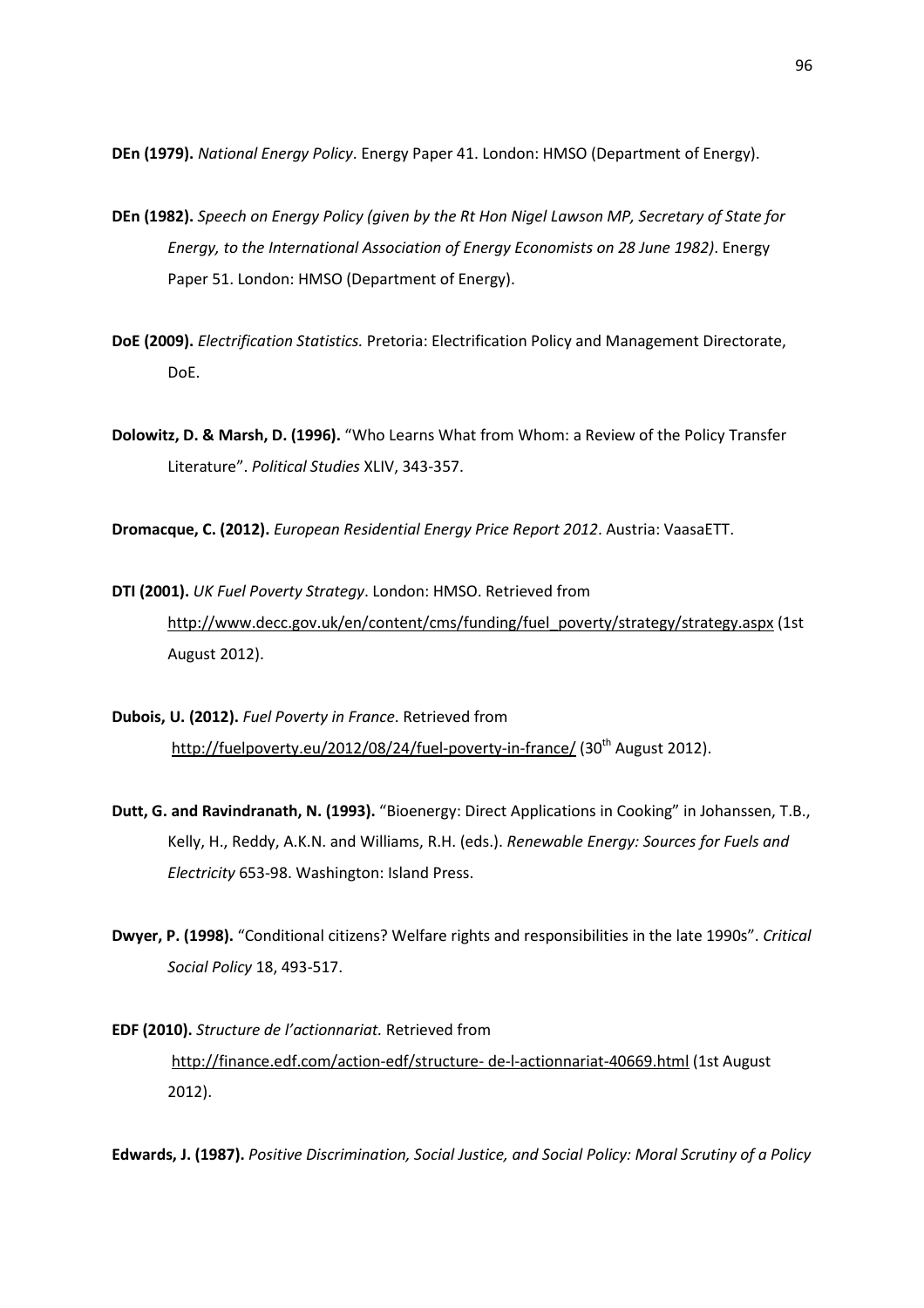Practice. London: Tavistock.

- Eng, H. and Mercer, J.B. (1998). "Seasonal Variations in Mortality Caused by Cardiovascular Diseases in Norway and Ireland". European Journal of Preventative Cardiology 5.2, 89-95.
- Enova SF (n.d.). Tilskuddsordningen for Husholdninger. Retrieved from https://tilskudd2006.enova.no/default.aspx (1st August 2012).
- EPEE (2009). Tackling Fuel Poverty in Europe: Recommendations Guide for Policy Makers. Retrieved from http://www.fuel-poverty.com/files/WP5\_D15\_EN.pdf (1st August 2012).
- EPEE (2007). Evaluation of fuel poverty in Belgium, Spain, France, Italy and the United Kingdom. Retrieved from http://www.fuel-poverty.org/files/WP2\_D6\_en.pdf (1st June 2012)

ERGEG (2009). 2009 Annual Report of the European Energy Regulators. Brussels: CEER/ERGEG.

Esping-Andersen, G. (1990). The Three Worlds of Welfare Capitalism. Cambridge: Polity Press.

- Esping-Andersen, G. (1996). Welfare States in Transition: National Adaptations in Global Economies. London: Sage.
- Evans, J., Hyndman, S., Stewart-Brown, S., Smith, D. and Peterson, S. (2000). "An epidemiological study of the relative importance of damp housing in relation to adult health". Journal of Epidimiol Community Health 54, 677-686.
- Evans, M. and Davies, J. (1999). "Understanding policy transfer: A multi-level, multi-disciplinary perspective". Public Administration 77.2, 361-385.
- Fankhauser, S. and Tepic, S. (2007). "Can poor consumers pay for energy and water? An affordability analysis for transition countries". Energy Policy 35, 1038-1049.
- Feist, W., Peper, S. and Gorg, M. (2001). Cepheus-Projectinformation No. 36: Final Technical Report. Hanover: Passivhaus Institut.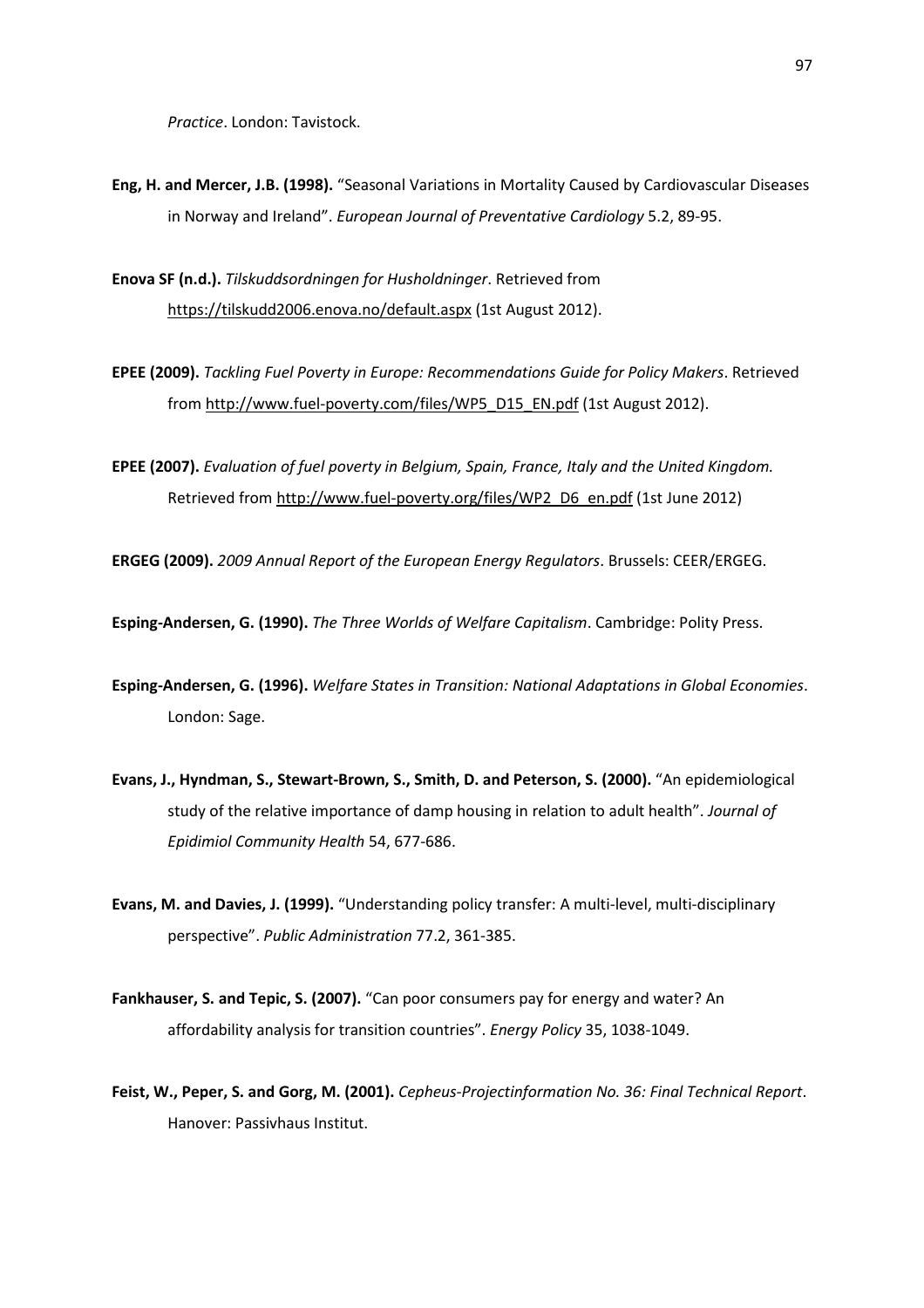Fondation Abbé Pierre (2012). Toits d'abord. Retrieved from http://www.fondation-abbe-pierre.fr/ pdf/toits\_dabord.pdf (1st August 2012).

- Foster, V., Tré, J.P. and Wodon, Q. (2000). Energy Prices, Energy Efficiency and Fuel Poverty. Washington: World Bank.
- GEF (2009). Project Proposal: Energy Efficiency Codes in Residential Buildings and Energy Efficiency Improvement in Commercial and Hospital Buildings in Morocco. Washington: GEF/UNDP.
- Ghrab-Morcos, N. (1991). "Analyse et simulation du comportement thermique des structures architecturales vis-à-vis des apports solaires. Application au confort thermiquedans l'habitat Tunisien". Thèse d'Etat: Faculté des sciences de Tunis.
- Ghrab-Morcos, N., Bouden, C. and Franchisseur, R. (1992). "Heating Performance of an Experimental Passive Solar House in Tunisia". Renewable Energy 3.1, 1-13.

Giddens, A. (1994). Beyond Left and Right: The Future of Radical Politics. Cambridge: Polity Press.

- Goodin, R. E., Headey, B., Muffels, R. and Dirven, H-J. (1999). The Real Worlds of Welfare Capitalism. Cambridge: Cambridge University Press.
- Goodwin, J., Fenby, S. and Howe, T. (2005). Seasonal Cold, Thermal Behaviour and Temperature Distributions in the Homes of Older People: Final Report to the eaga Charitable Trust. Retrieved from http://www.carillionenergy.com/downloads/Seasonal\_cold.doc (1st January 2012).
- GVEP (2011). Annual Review 2010-11. London: GVEP.
- Hang, L. and Tu, M. (2006). "The Impacts of Energy Prices on Energy Intensity: Evidence from China". Energy Policy 35, 2978-2988.
- Haugland, T. (1996). "Social Benefits of Financial Investment Support in Energy Conservation Policy". The Quarterly Journal of the IAEE's Energy Economics Education Foundation 17.2, 79-102.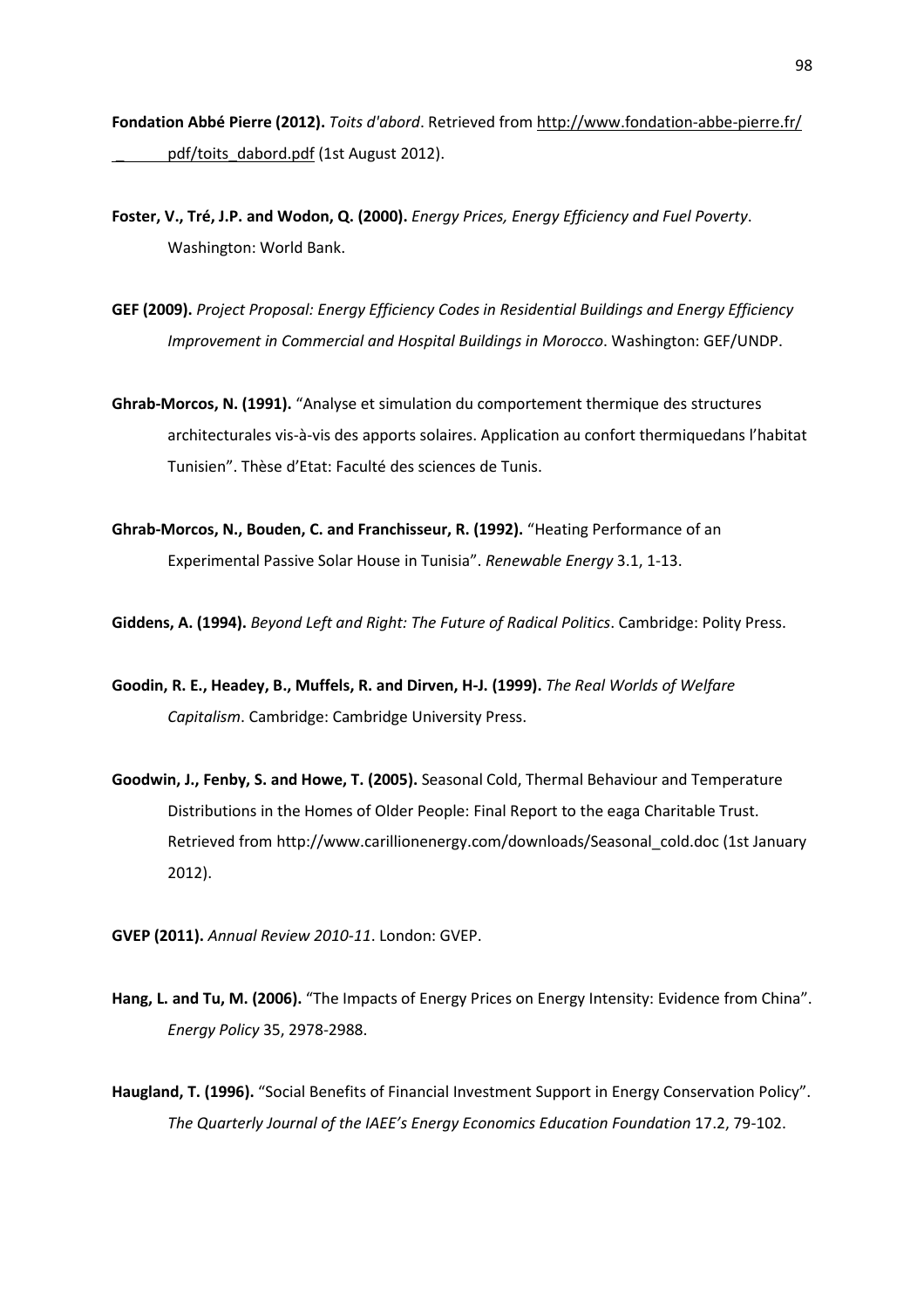- Healy, J. (2003a). "Excess Winter Mortality in Europe: a cross country analysis identifying key risk factors". Journal of Epidemiol Community Health 57, 784-789).
- Healy, J. (2003b). "Fuel Poverty and Policy in Ireland and the European Union". Studies in Public Policy 12, 1-169.
- Healy, J. (2004). Housing, Fuel Poverty and Health: A Pan-European Analysis. Aldershot: Ashgate.
- Hettne, B. (1993). "Neo-Mercantilism: The Pursuit of Regionness". Cooperation and Conflict 28, 211-232.
- Heyman, B., Harrington, B. E., Merleau-Ponty, N., Stockton, H., Ritchie, N. and Allan, T. F. (2005). "Keeping Warm and Staying Well. Does Home Energy Efficiency Mediate the Relationship between Socio-economic Status and the Risk of Poorer Health?". Housing Studies 20.4, 649- 664.
- Hills, J. (2012). Getting the Measure of Fuel Poverty: Final Report of the Fuel Poverty Review. London: HMSO.
- Hohle, E. E. (2011). Fuel poverty in an energy rich country. IEA Task 29 Conference, 14<sup>th</sup> June 2011. Lecture slides.
- House of Commons (2011). The Green Investment Bank (Second Report of Session 2010-11). London: The Stationary Office.
- Hulme, R. (2005). "Policy Transfer and the Internationalisation of Social Policy". Social Policy and Society 4, 417-425.
- Ikenberry, G. J. (1986). "The irony of state strength: comparative responses to the oil shocks in the 1970s". International Organisation 40, 105-137.
- IEA (2010). Comparative study on rural electrification policies in emerging economies. Paris: OECD/IEA.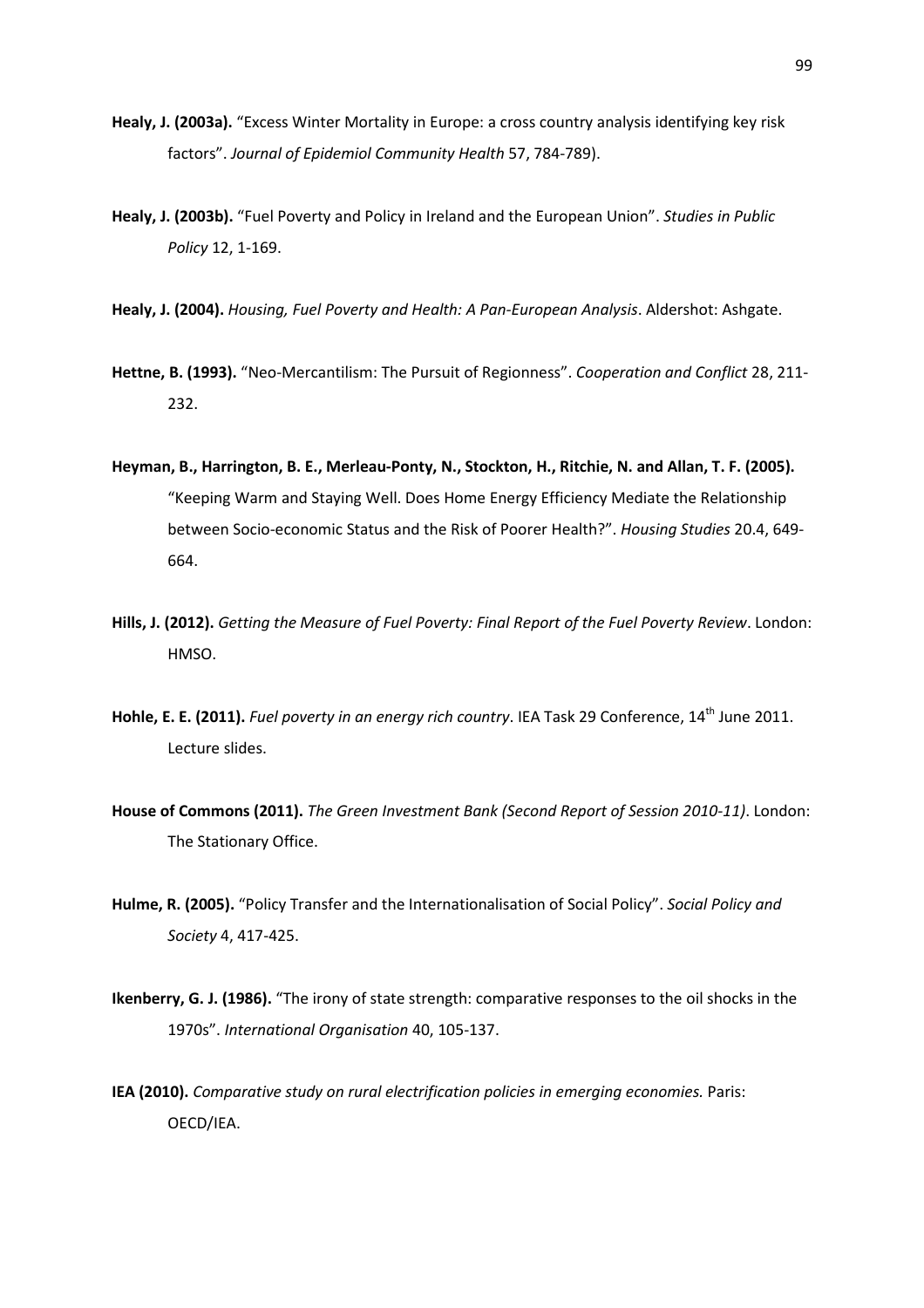IEA (2011). Energy Policies of IEA Countries: Norway. Paris: IEA.

- IUT (2010). Fuel Poverty in New Zealand. Retrieved from http://www.iut.nu/members/australia.htm#Australia (1<sup>st</sup> May 2012).
- Jamasb, T. and Pollitt, M. (2008). "Security of supply and regulation of energy networks". *Energy* Policy 36.12, 4584-4589.
- Jin, Y., Ma, J., Chen, X., Cheng, Y., Baris, E., and Ezzati, M. (2006). "Exposure to indoor air pollution from household energy use in rural China: The interactions of technology, behaviour, and knowledge in health risk management". Social Science and Medicine 62, 3161-3176.
- JORF (2012). Décret no. 2012-447 du 2 avril 2012 relatif au règlement des aides du fonds d'aide à la renovation thermique des lodgements privés (FART). JORF no. 0081. Retrieved from http://www.legifrance.gouv.fr/affichTexte.do?cidTexte=JORFTEXT000025626889&dateTexte  $=$ &categorieLien=id (1<sup>st</sup> August 2012).
- JRF (2012). Temple Avenue Project: Energy Efficient Refurbished Homes for the 21<sup>st</sup> Century. York: Joseph Rowntree Housing Trust/Joseph Rowntree Foundation
- Keatinge, W.R. (1986). "Seasonal mortality among elderly people with unrestricted home heating". British Medical Journal 293, 732-733.
- Keatinge, W.R. (2001). Winter Deaths: Warm Housing is Not Enough [Letter to the Editor]. British Medical Journal 323, 166-167.
- Keatinge W.R., Coleshaw SRK, Cotter F, Mattock M, Murphy M, Chelliah R. (1984). "Increases in platelet and red cell counts, blood viscosity, and arterial pressure during mild surface cooling: factors in mortality from coronary and cerebral thrombosis in winter". British Medical Journal 289, 1405-8.
- Kennedy, S. (2012). Winter Fuel Payments for "off-gas grid" households. London: House of Commons Library.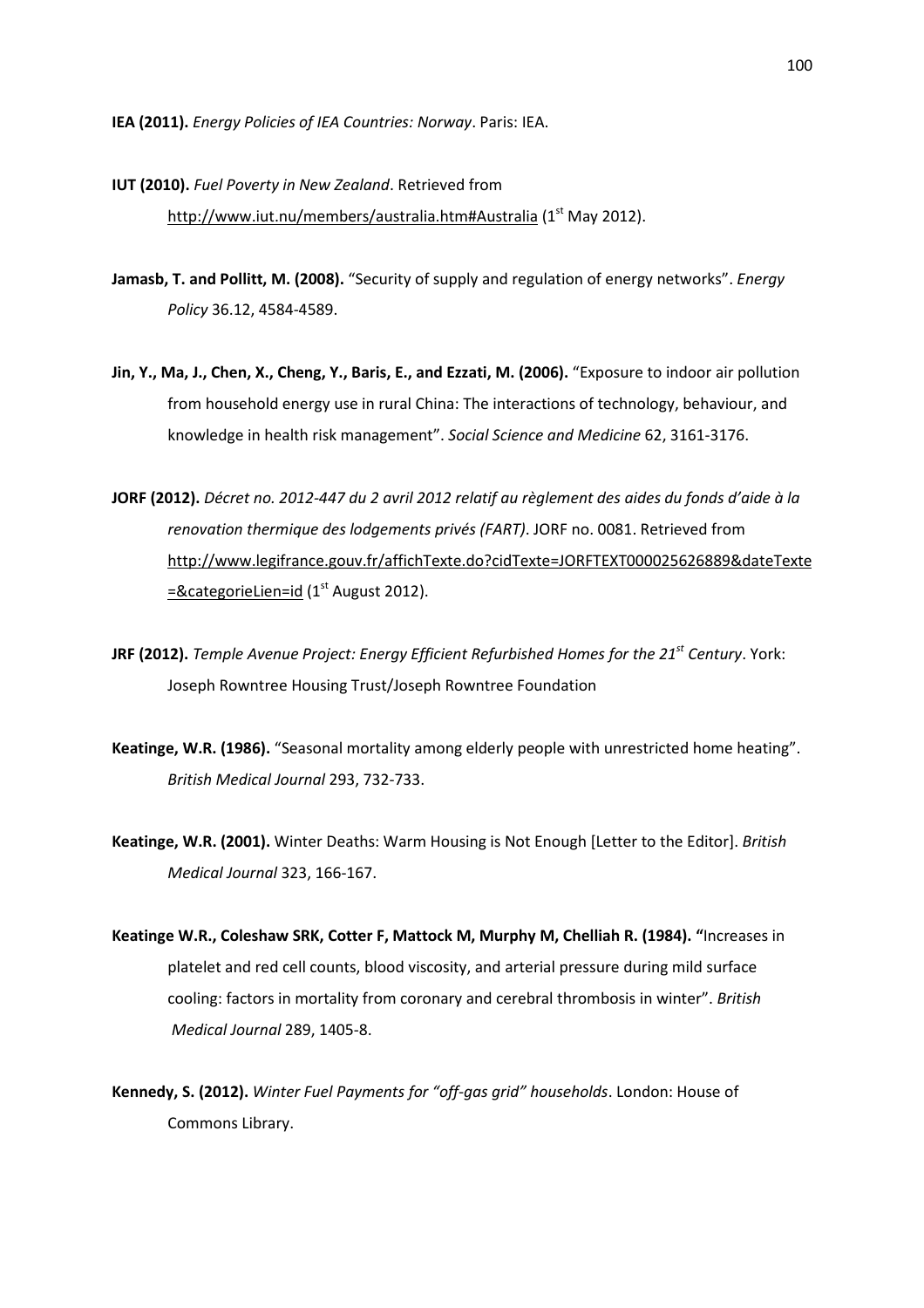- Khandker, S. R., Barnes, D. F., Samad, H. and Huu Minh, N. (2009). "Welfare Impacts of Rural Electrification: Evidence from Vietnam". Impact Evaluation Series No. 38. Washington: World Bank.
- Kohl, W. L. (1982). After the Second Oil Crisis. Toronto: Lexington Books.
- KZN Health (n.d.). Black Empowerment Office. Retrieved from http://www.kznhealth.gov.za/TED/office.pdf (1st August 2012).
- Laird, M.R. (1977). Energy: A Crisis in Public Policy. Washington: American Enterprise Institute for Public Policy Research.
- Lampietti, J. and Meyer, A. (2003). When heat is a luxury: Helping the urban poor of Europe and Central Asia cope with the cold. Washington, DC: World Bank.
- Liddell, C. (2008). The Impact of Fuel Poverty on Children. Belfast: Save the Children.
- Liddell, C. and Morris, C. (2010). "Fuel Poverty and Human Health: A Review of Recent Evidence". Energy Policy 38, 2987-2997.
- Lomax, N. and Wedderburn, F. (2009). Fuel Debt and Fuel Poverty: A case study of financial exclusion. Surrey: Friends Provident Foundation & CEN.
- Makdissi, P. and Wodon, Q. (2006). "Fuel poverty and access to electricity: comparing households when they differ in needs". Applied Economics 38, 1071-1078.
- Médiateur National de l'énergie (2012). Tarifs Sociaux: Tarif de Première Nécessité et Tarif Spécial de Solidarité. Paris: Énergie Info.
- Meiden, M., Andrews-Speed, A. and Ma, X. (2009). "Shaping China's Energy Policy: Actors and Processes". Journal of Contemporary China 18.61, 519-616.
- Menahem, G. (2007). "The decommodified security ratio: A tool for assessing European social protection systems". International Social Security Review 60, 69-103.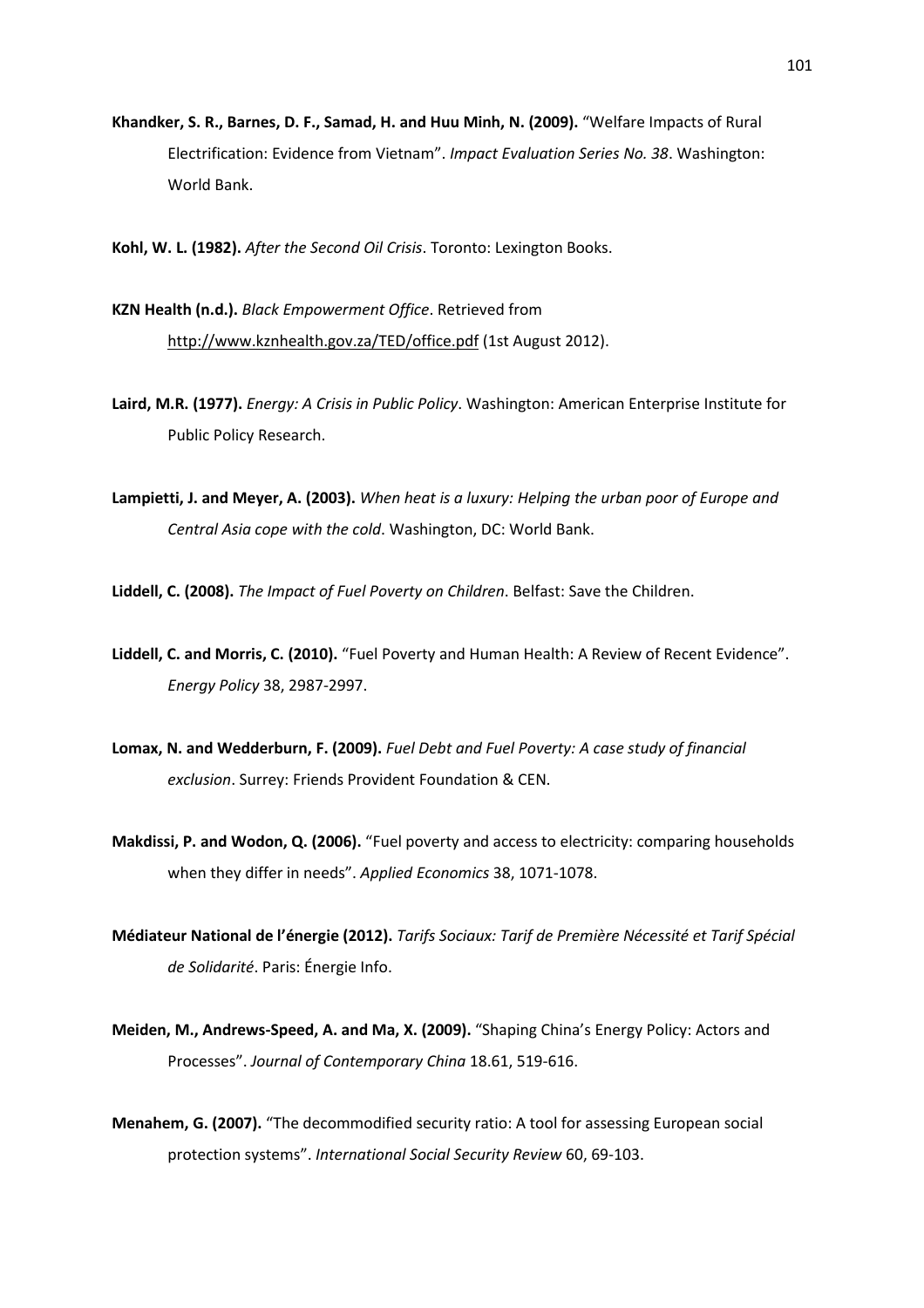Ministry of Power (2005). Rajiv Gandhi Grameen Vidyutikaran Yojana: Scheme for Rural Electricity Infrastructure & Household Electrification. Retrieved from http://rggvy.gov.in/rggvy/rggvyportal/index.html (1st August 2012).

- Ministry of Power (n.d.) Rajiv Gandhi Grameen Vidyutikaran Yojana at a Glance. Retrieved from http://rggvy.gov.in/rggvy/rggvyportal/index.html (1st August 2012).
- Nussbaumer, P., Bazilian, M. and Modi, V. (2011). "Measuring energy poverty: Focusing on what matters". Renewable and Sustainable Energy Reviews 16, 231-243.
- OECD (2002). OECD Reviews of Regulatory Reform: Regulatory Reform in Gas and Electricity and the Professions. Paris: OECD.
- OECD/IEA (2004). Coming in from the cold: Improving District Heating Policy in Transition Economies. Paris: IEA.
- Office for Social Inclusion (2007). National Action Plan for Social Inclusion 2007-2016. Dublin: Stationery Office.
- Ofgem (2009). Community Energy Saving Programme 2009-2012: Generator and Supplier Guidance. London: Ofgem.

Oguntoke, O., Adebulehin, A. and Annegarn, H. (2012). "Biomass Energy Utilisation, Air Quality and the Health of Rural Women and Children in Ido LGA, South-western Nigeria". Indoor and Built Environment. Retrieved from http://ibe.sagepub.com/content/early/2012/04/09/1420326X12444784.abstract (1st August 2012).

ONE (n.d.). ONE: Expertise at the Service of Africa. Casablanca: ONE.

ONE (2005). Rural Electrification in Morocco. Casablanca: ONE.

Optimum Energy Services (2011). "About Us". Retrieved from http://www.optimumenergy.co.za (1st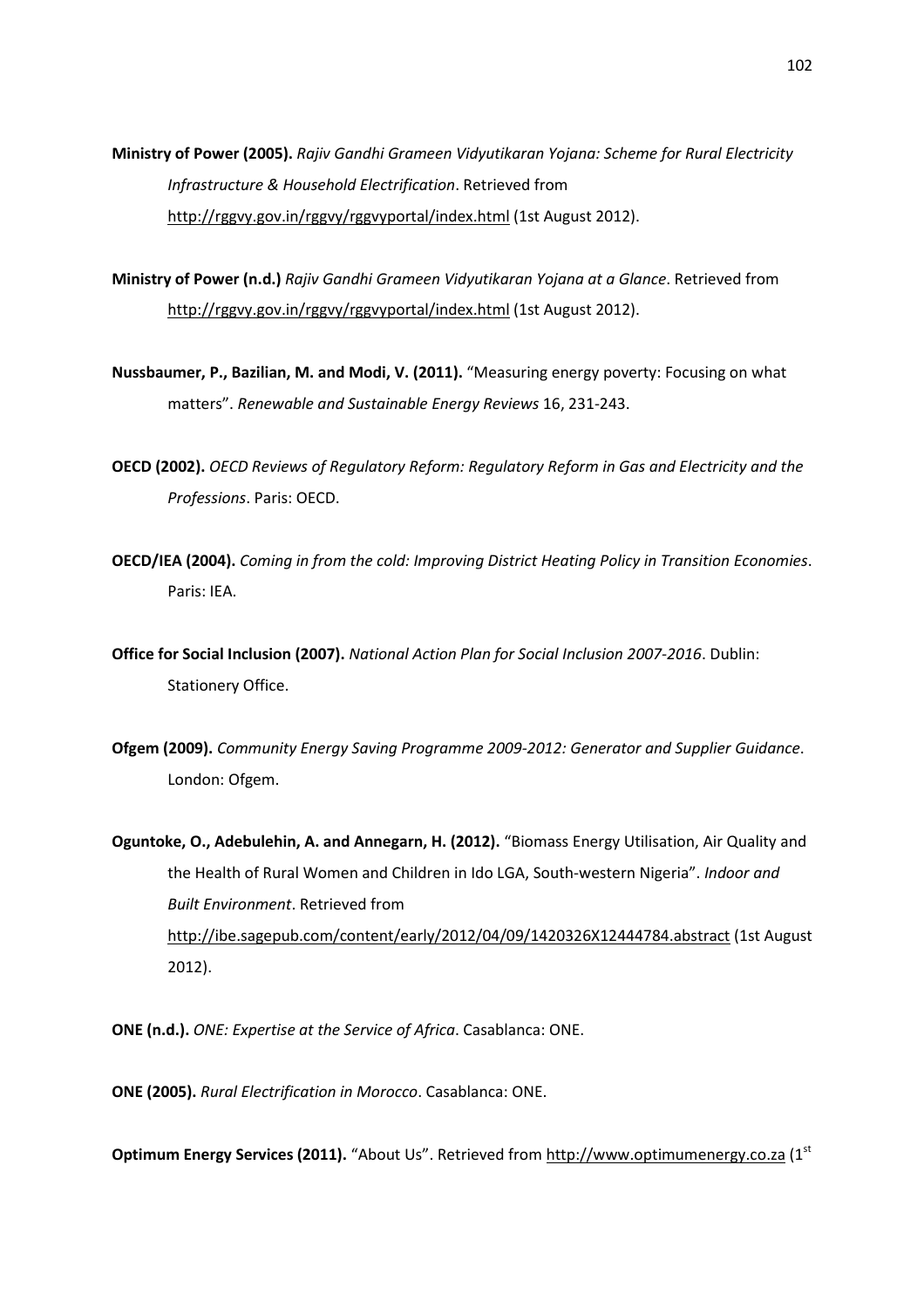- Pachauri, S. and Jiang, L. (2008). "The household energy transition in India and China". Energy Policy 36, 4022-4035.
- Pachauri, S. and Spreng, D. (2004). "Energy Use and Energy Access in Relation to Poverty". Economic and Political Weekly 39.3, 271-278.
- Pelletier, P., De Quero, A. and Lapostolet, B. (2009). Groupe de Travail: Précarité énergétique. Final report of the Plan Bâtiment Grenelle. Retrieved from http://www.legrenelleenvironnement.gouv.fr/IMG/pdf/rapportprecariteenergetique.pdf.
- Pereira, A., Ulph, A. and Wouter, T. (1987). Socio-Economic and Policy Implications of Energy Price Increases. Aldershot: Gower Publishing Company.
- Poputoaia, D. and Bouzarovski, S. (2010). "Regulating district heating in Romania: Legislative challenges and energy efficiency barriers". Energy Policy 38, 3820-3829.
- Probert, L. (2012). Fuel Poverty Eradication in the UK: A Model for the EU? Retrieved from http://fuelpoverty.eu/2012/05/08/ukmodelfortheeu/ (1<sup>st</sup> August 2012).
- REC (2011). REC CSR Policy (realigned) with DPR Guidelines. Retrieved from http://recindia.gov.in/download/csr.pdf (1st August 2012).
- Reddy, B.S. (2003). "Overcoming the energy efficiency gap in India's household sector". Energy Policy 31, 1117-1127.
- Reed, R. and Cross, A. (2009). SB 1918: Percentage of Income Payment Plan (PIPP). Illinois: Office of Governor Pat Quinn.
- REF (2012). Shortfall, Rebound, Backfire: Can we rely on energy efficiency to offset climate policy costs? London: REF.

Rodgers, B (1978). Human Well-being Challenges for the 1980s. London: Bedford Square Press.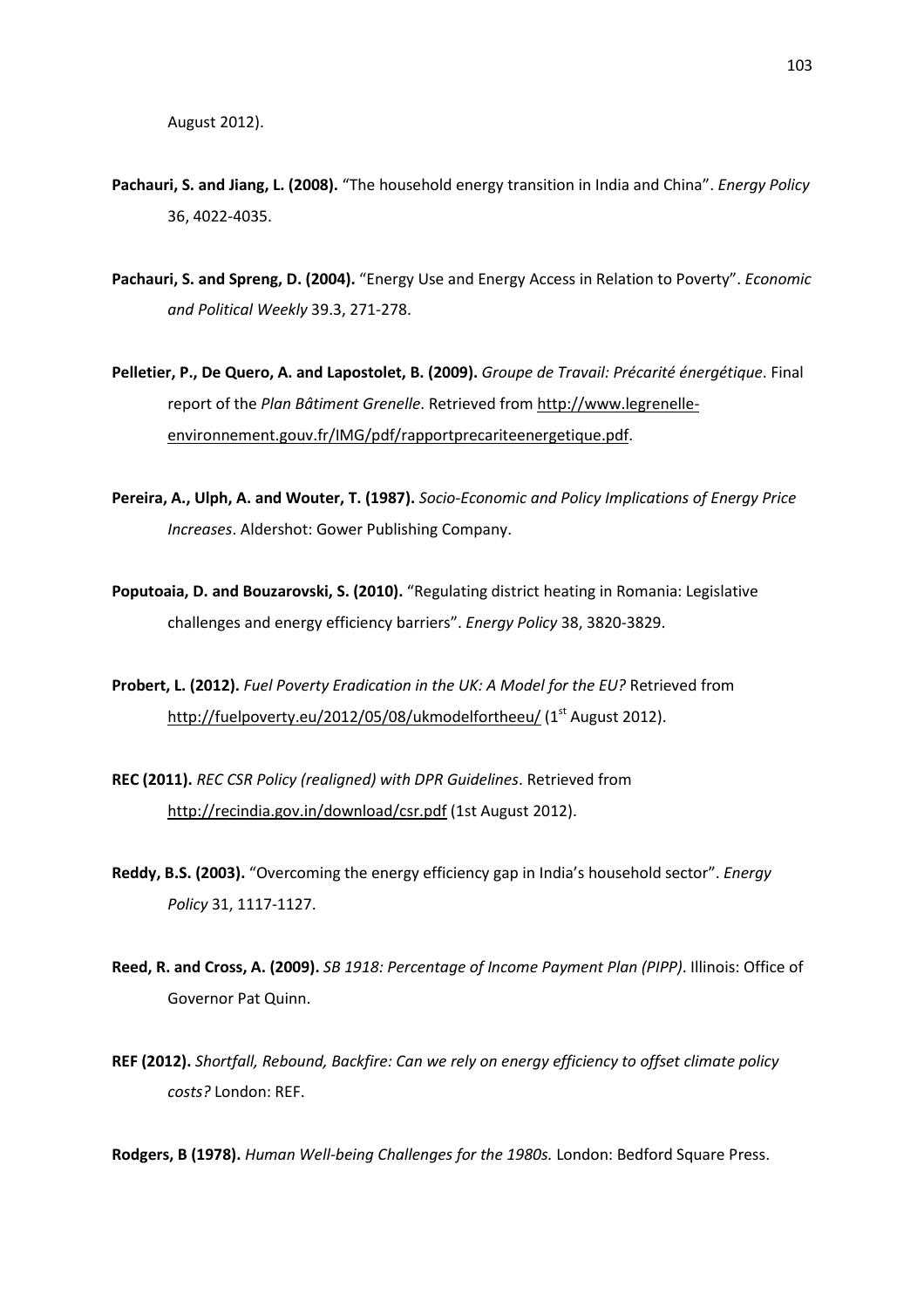Sen, A. (1987). Commodities and Capabilities. New Delhi: Oxford University Press.

**Shankleman, J. (2012, June 22<sup>nd</sup>).** "Treasury could fight EU calls to end tax breaks for energy-saving goods". BusinessGreen, retrieved from http://www.businessgreen.com/bg/news/2186410/treasury-fight-eu-calls-tax-breaksenergy-saving (1st August 2012).

- Sharkh, M.A. and Gough, I. (2010). "Global Welfare Regimes: A Cluster Analysis". Global Social Policy 10, 27-58.
- Shorr, N., Najjar, R., Amato, A. and Graham, S. (2009). "Household heating and cooling energy use in the northeast USA: comparing the effects of climate change with those of purposive behaviors". Climate Research 39, 19-30.
- Shortt, N. and Rugkåsa, J. (2005). "The walls were so damp and cold' Fuel poverty and ill health in Northern Ireland: results from a housing intervention." Health & Place 13.1, 99-110.
- Sinton, J.E., Smith, K.R., Peabody, J.W., Liu, Y., Zhang, X., Edwards, R. and Gan, Q. (2004). "An assessment of programs to promote improved household stoves in China". Energy for Sustainable Development 8.3, 33-52.
- Smith, K.R., Samet, J.M., Romieu, I. and Bruce, N. (2000). "Indoor air pollution in developing countries and acute lower respiratory infections in children". Thorax 55, 518-532.
- Spicker, P., Leguizamón, S. A. and Gordon, D. (eds.) (2007). Poverty: An International Glossary. London: Zed Books.
- Stewart, J. (2004). "A Review of UK Housing Policy: ideology and public health". Public Health 119.6, 525-534.
- Stromback, J. and Dromacque, C. (2010). Evaluation of residential smart meter policies. Austria: VaasaETT/ADEME.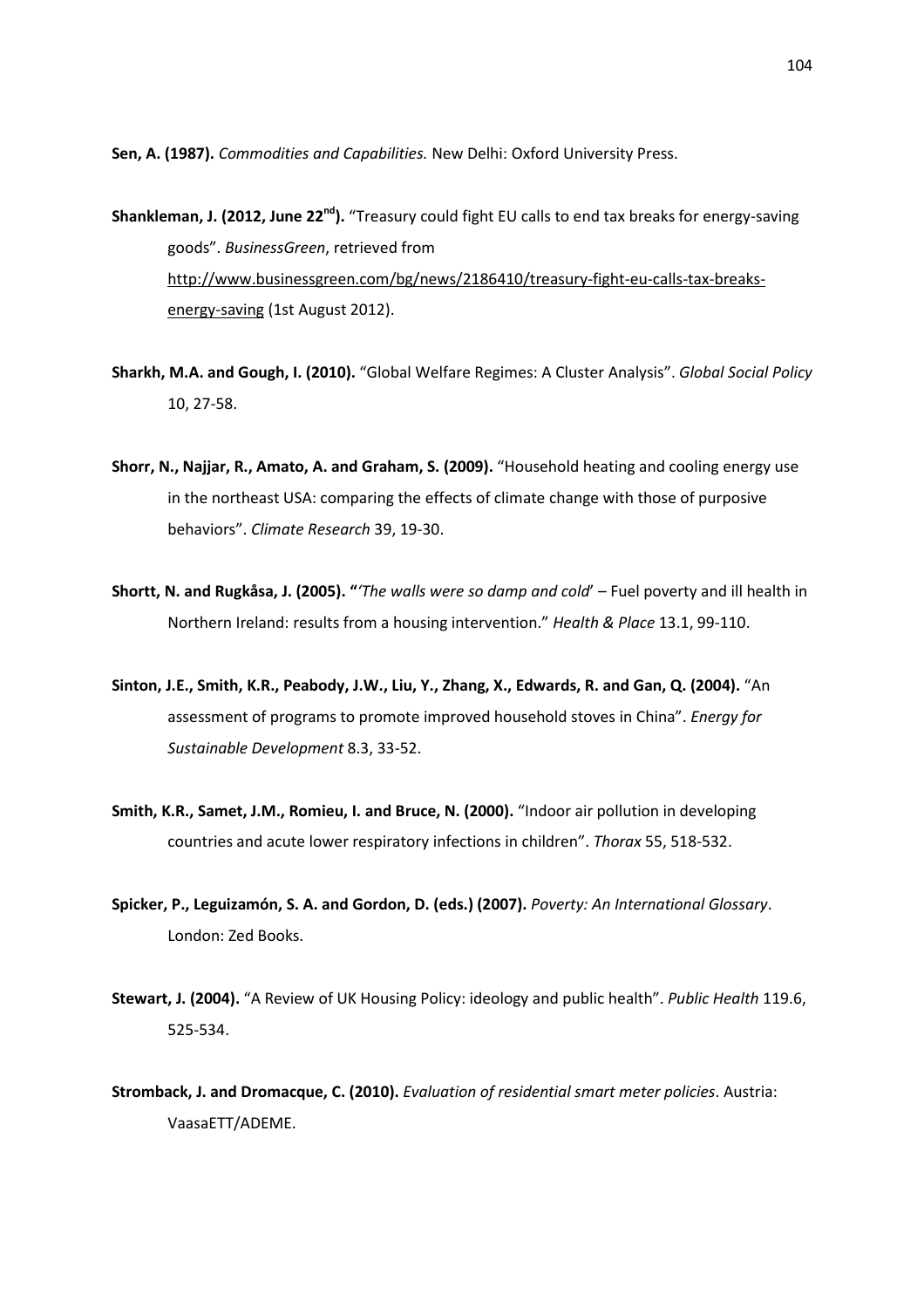- Surrey, J. and Chesshire, J. (1979). "Energy Policy and Energy Strategy". Consumer Representatives on the Energy Commission. Brighton: University of Sussex SPRU.
- Thomson, H. (2011). Qualifying and quantifying fuel poverty across the European Union using consensual indicators (Masters Dissertation). Retrieved from www.eagacharitabletrust.org  $(1<sup>st</sup>$  May 2012).
- Tirado Herrero, S. and Ürge-Vorsatz, D. (2011). "Trapped in the heat: A post-communist type of fuel poverty". Energy Policy p. 1-9

Turn2Us (Host) (2012, 3<sup>rd</sup> Feb). The Reality of Livina in Fuel Poverty [Video File]. Retrieved from http://www.youtube.com/watch?v=L7UKlGLMyLA (1<sup>st</sup> June 2012).

UN (2012). The Millennium Development Goals Report 2012. New York: UN.

- UNDP (2011). Improving Energy Efficiency in Low Income Households and Communities in Romania. Retrieved from http://www.undp.ro/libraries/projects/EE/ProDoc\_PIMS\_4289\_ROU\_ Energy\_Efficiency\_11\_July\_2011.pdf (1st August 2012).
- UNFCCC (2010). CDM Project Co-Benefits in Andhra Pradesh, India: Energy-Efficient Lighting for Low-Income Households. Retrieved from http://cdm.unfccc.int/about/ccb/CDM\_Cobenefits\_Andhra\_Pradesh\_India.pdf (1st August 2012)
- Waddams Price, C., Brazier, K. and Wang, W. (2012). "Objective and Subjective Measures of Fuel Poverty". Energy Policy. Retrieved from http://www.sciencedirect.com/science/article/pii/S0301421512000882 (1st June 2012).
- Walker, G. (2008). "Decentralised systems and fuel poverty: Are there any links or risks?". *Energy* Policy 36, 4514-4517.
- Wilkinson, P., Smith, K.R., Joffe, M. and Haines, A. (2007). "Energy and Health 1; A Global perspective on energy: health effects and injustices". Lancet 370, 965-978.